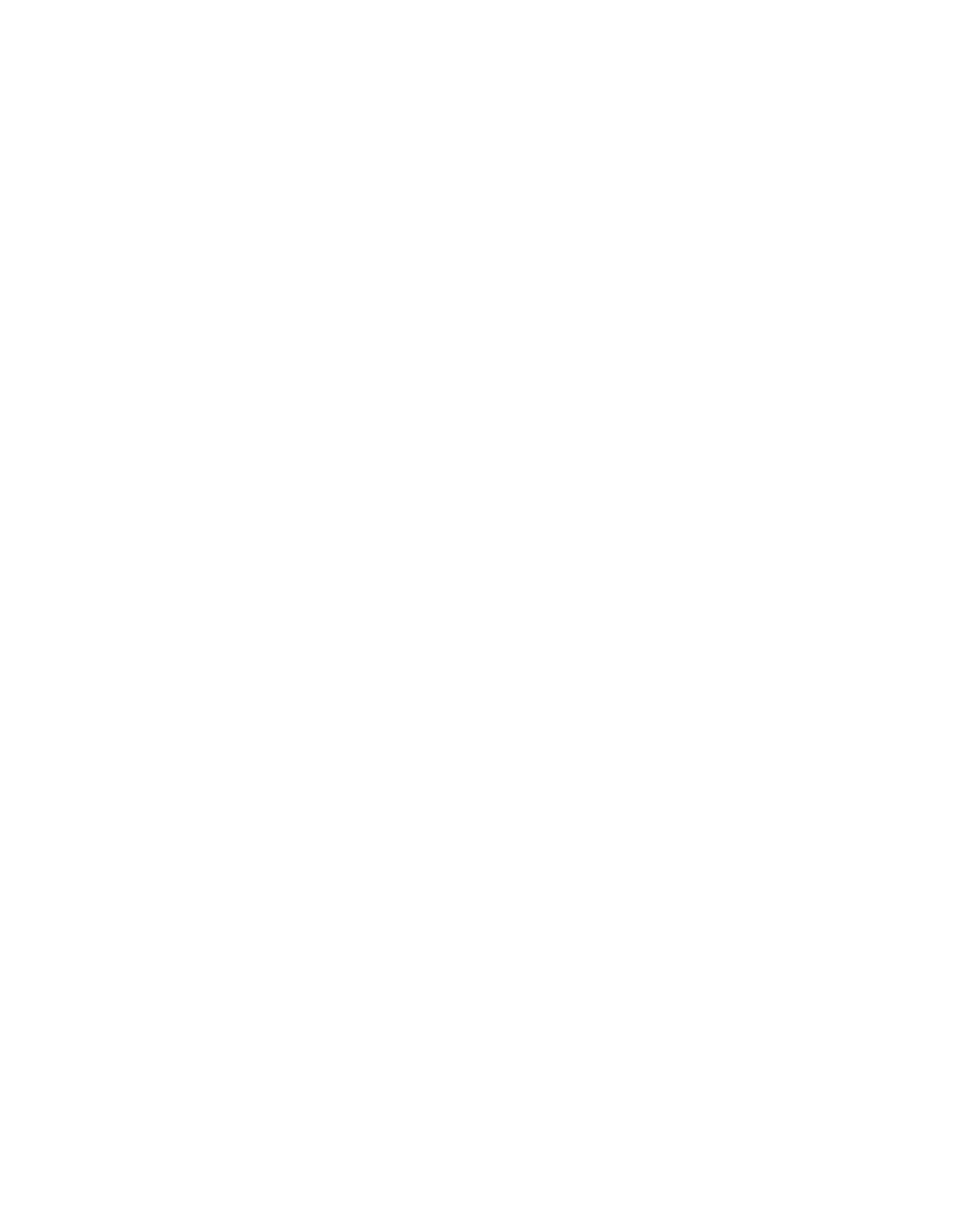Πιαλήθητα του δρεαήχειαι nopoo $\Delta$ ozoc nde niews etswan etcaphc



**The Coptic Orthodox Diocese Of the Southern USA** 

## Sunday School Curriculum

Grade 1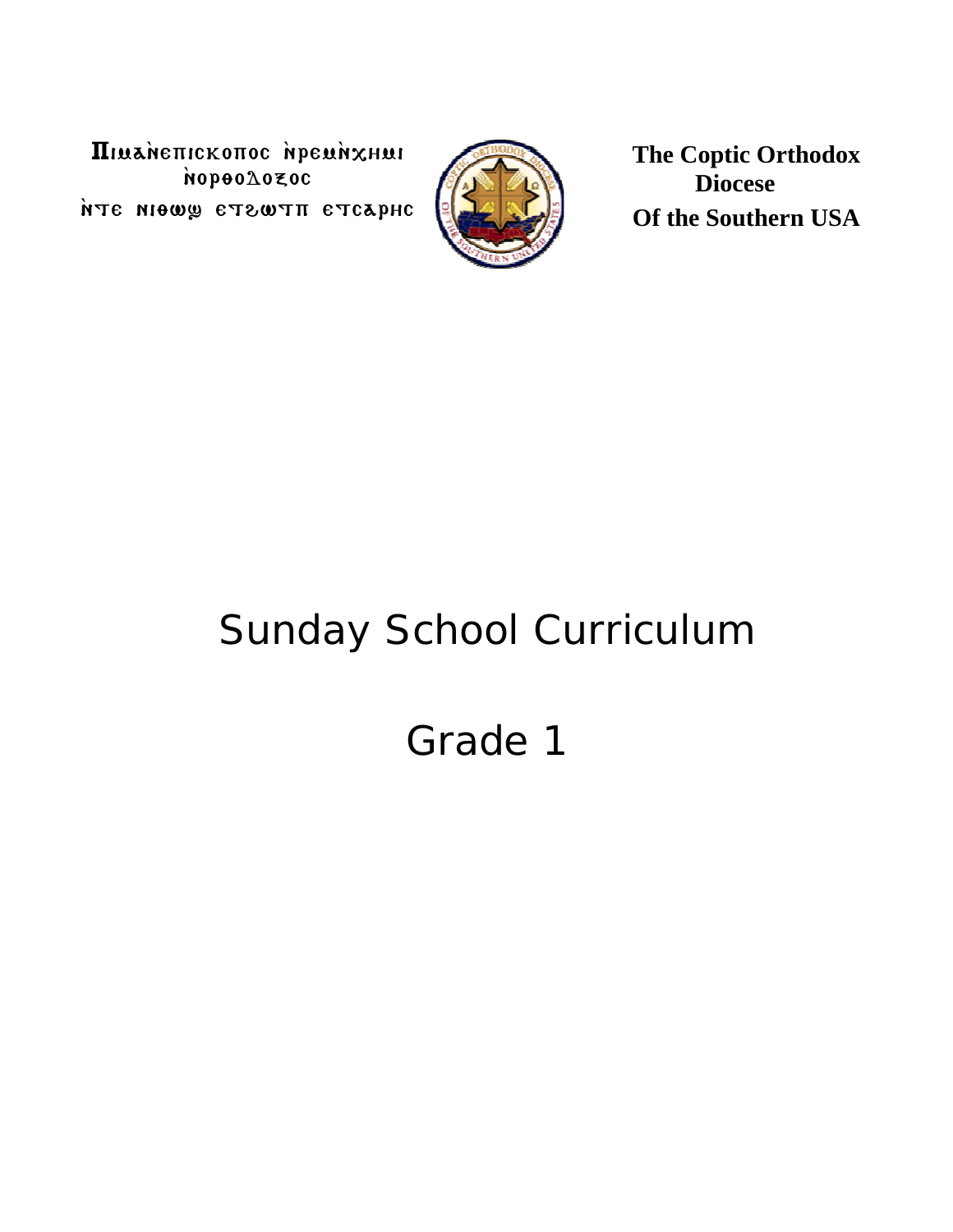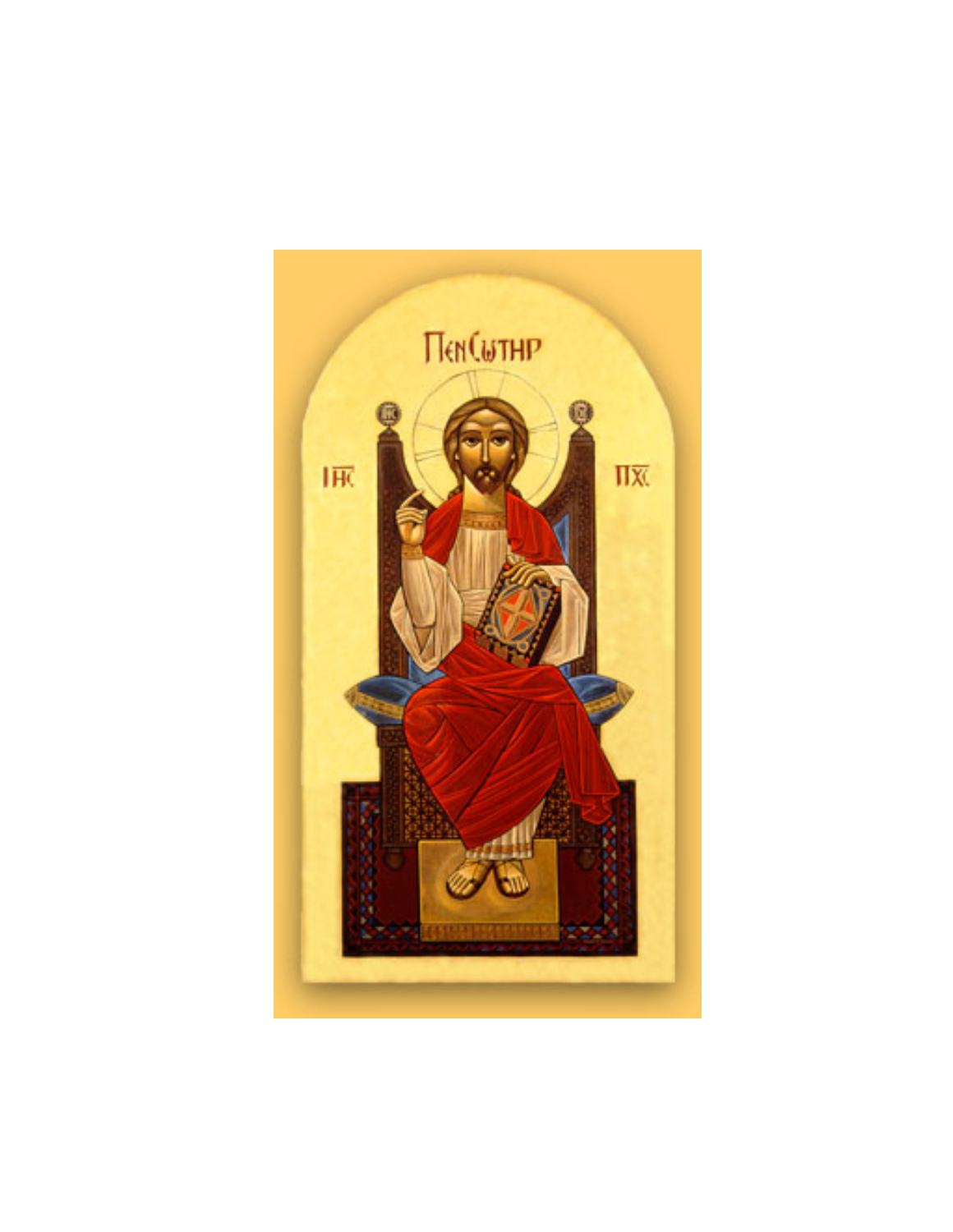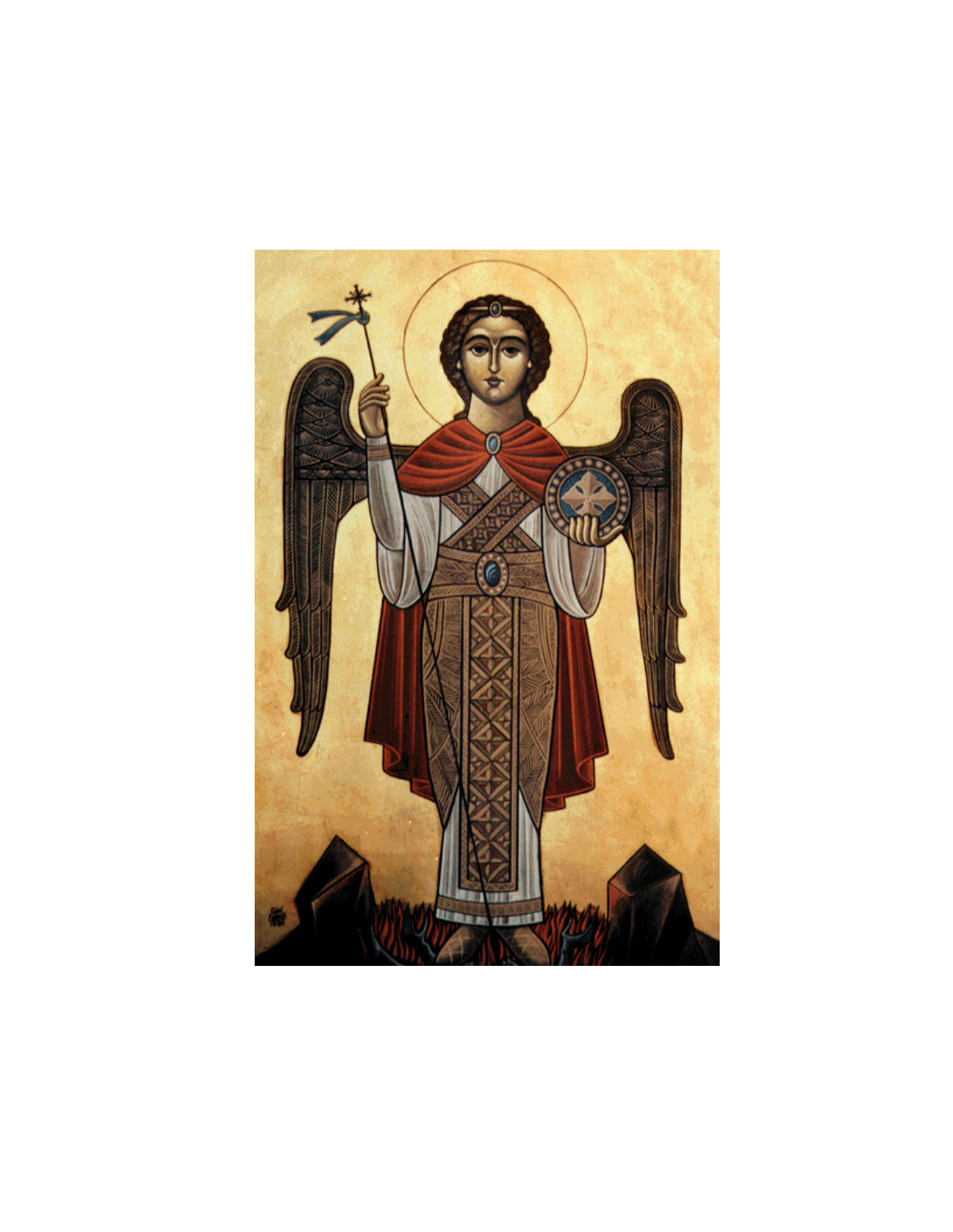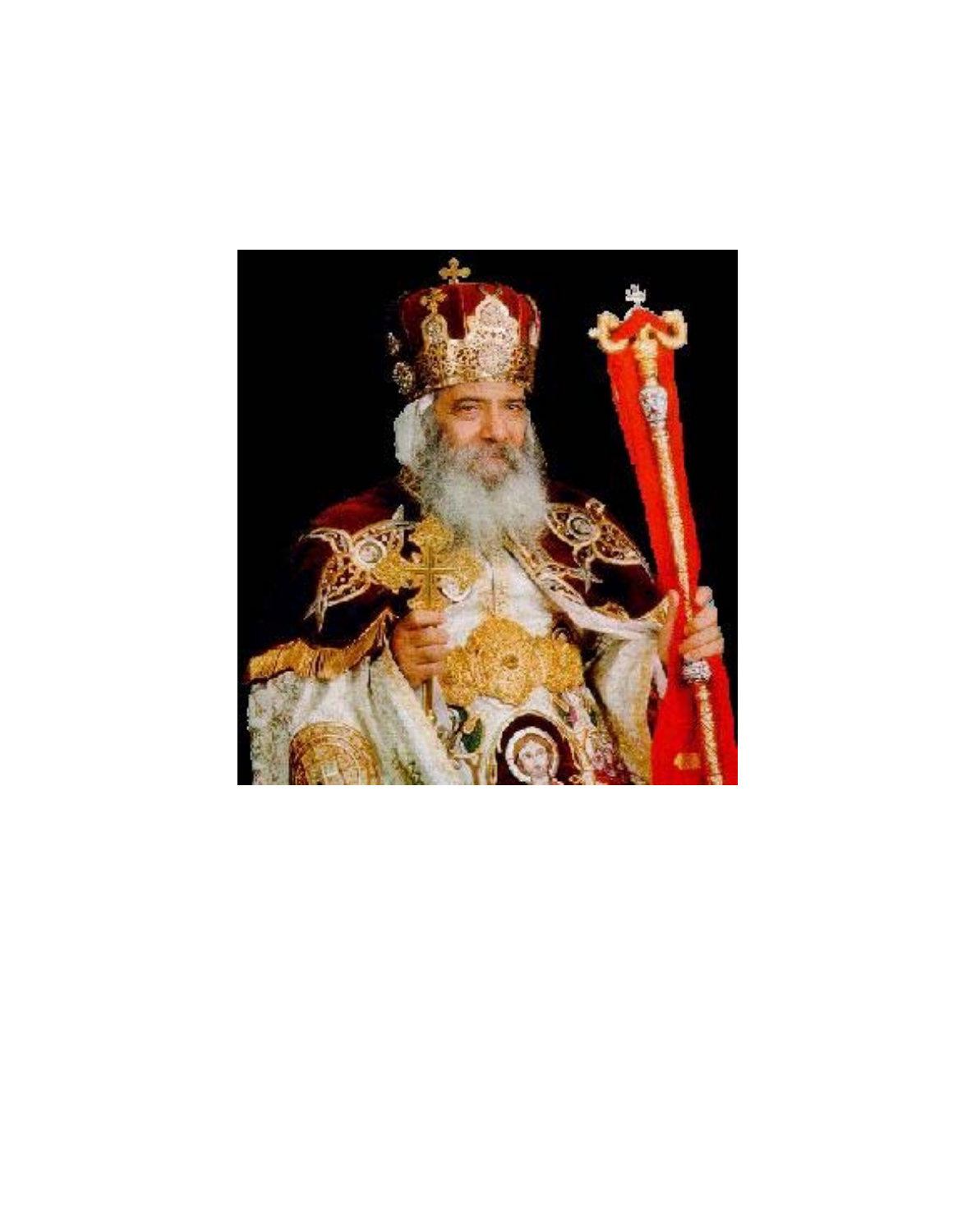## TABLE OF CONTENTS

| .45 |
|-----|
|     |
|     |
|     |
|     |
|     |
|     |
|     |
|     |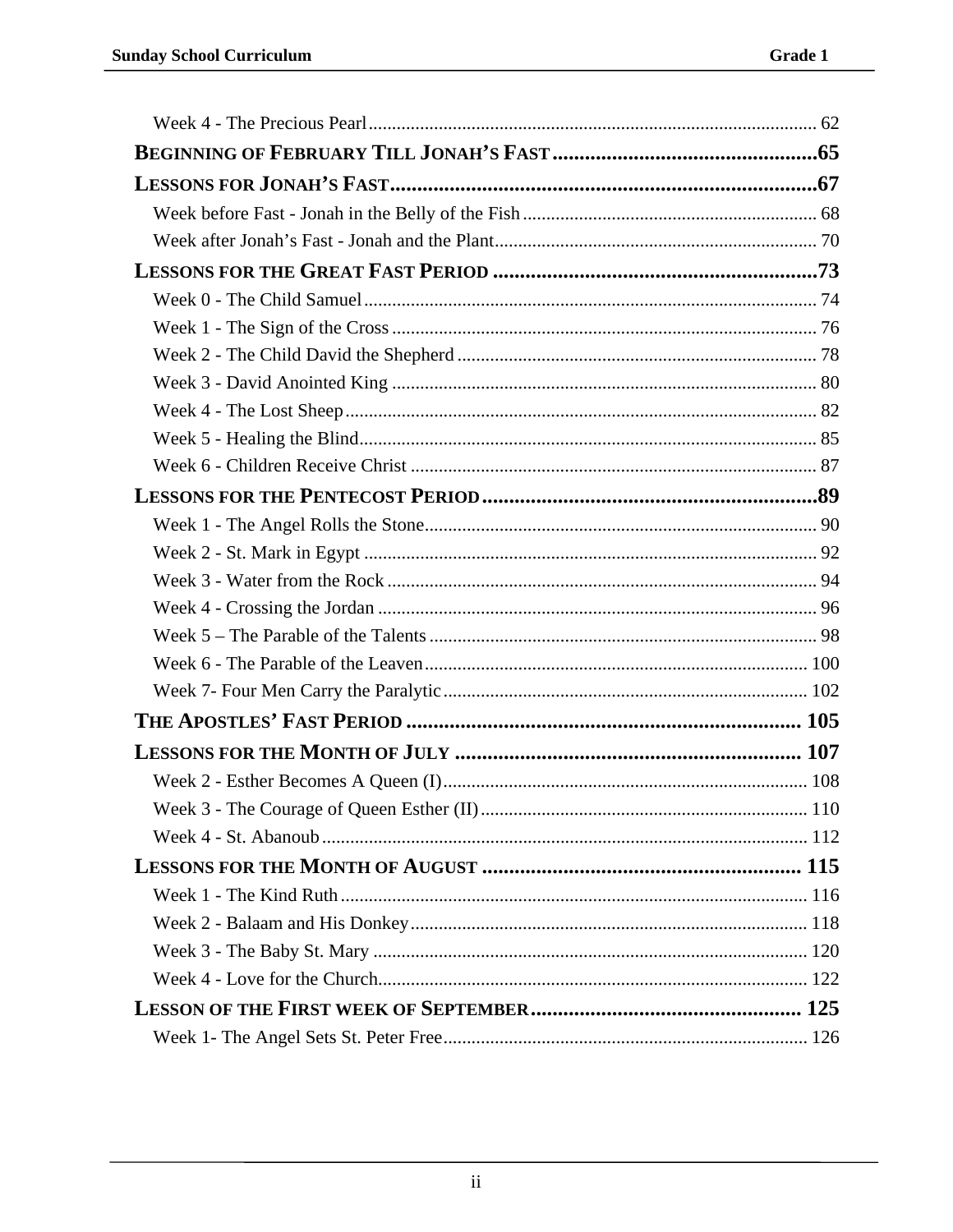

## **PREFACE**

<span id="page-8-0"></span>The Coptic Orthodox Diocese of the Southern United States, under the auspices of His Grace Bishop Youssef, felt the pressing need for a modified Sunday School Curriculum which would be better suited to address the problems and issues facing children both in America and the lands of immigration. Therefore, the efforts and time of many faithful servants have been dedicated to modify and improve the presently used English translation of the syllabus published by the Youth Services Committee of the Coptic Orthodox Patriarchate. This has resulted in the elimination of many existing lessons from this syllabus and the substitution with new lessons that are more appropriate for our youth in American society. These additional lessons give greater consideration to the differences in quality of life, education, media influence, cultural differences and the surrounding diversity of beliefs between Egyptian society and that of the west

We pray that God may bless this work for the spiritual growth of our children in the immigration countries. We also thank His Grace Bishop Youssef for his continued support, prayers and motivating guidance in this service.

May God reward every servant who offered time and effort toward the completion of this Sunday School Curriculum.

> "Thus Far The Lord Has Helped Us" (I Samuel 7:12)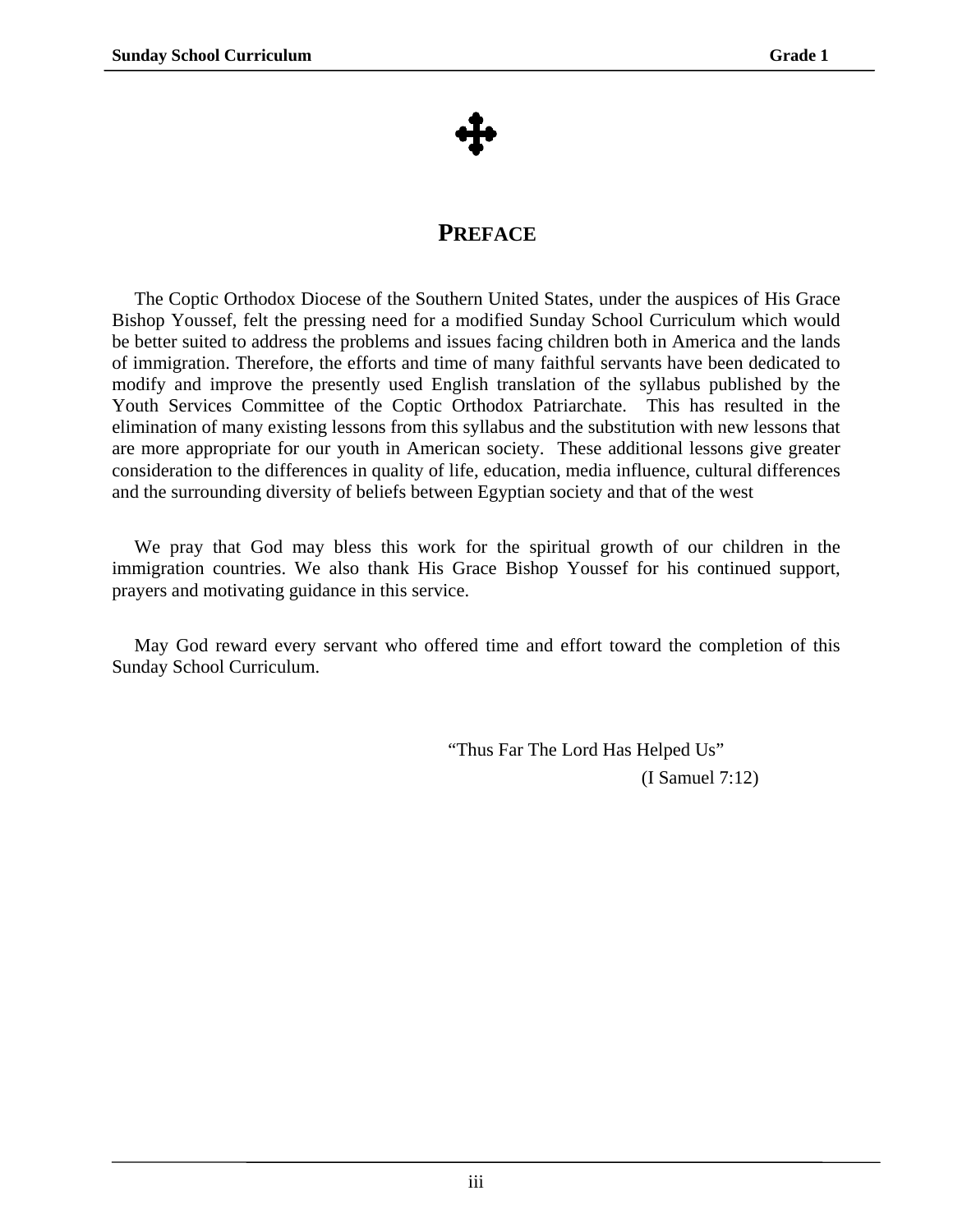

## **INTRODUCTION**

<span id="page-9-0"></span>This grade 1 Sunday school curriculum has been modified by substituting 28 lessons from the previous curriculum published by the Youth Service Committee of the Coptic Orthodox Patriatchate with new lessons that are suitable for the children in America. The order of the lessons has also been changed to follow the major events in the church. This resulted in the following order assuming the starting date is the first week after the Coptic New Year celebration (El Nayrooz) on September 11:

- 3 lessons for the month of September
- 4 lessons for each of the months of October through January
- Variable number of filler lessons for the period between the beginning of February and Jonah's fast.
- 2 lessons, one before and one after Jonah's fast
- 7 lessons during the Great Fast
- 7 lessons for the period between Easter and the Feast of the Pentecost
- Variable number of filler lessons between the Feast of the Pentecost and the Apostles' Feast
- 3 lessons for the remainder of July after the Apostles' Feast
- 4 lessons for August
- 1 lesson for the first week of September

Please note that filler lessons can also be used for the occasional fifth Sunday in any month. These filler lessons are in the beginning of the book and it is preferable that they be used in sequence for the sake of unity in all the churches.

#### **The Lesson**

Any course, however perfect it may be, and however well prepared it is, needs a good servant to teach it. Every servant must prepare his lessons well. Do not underestimate the child in front of you. They are very observant and learn a lot from what they see and hear from the servant.

- Preparing audiovisual aids is the most important part of grade 1 lessons. Avoid teaching any lesson without visual aids at this grade.
- Give the children a chance to talk and participate with their questions and answers in an organized manner
- $\cdot$  Involve the parents at home in spiritual activities for the children e.g. reading the Bible and praying with them.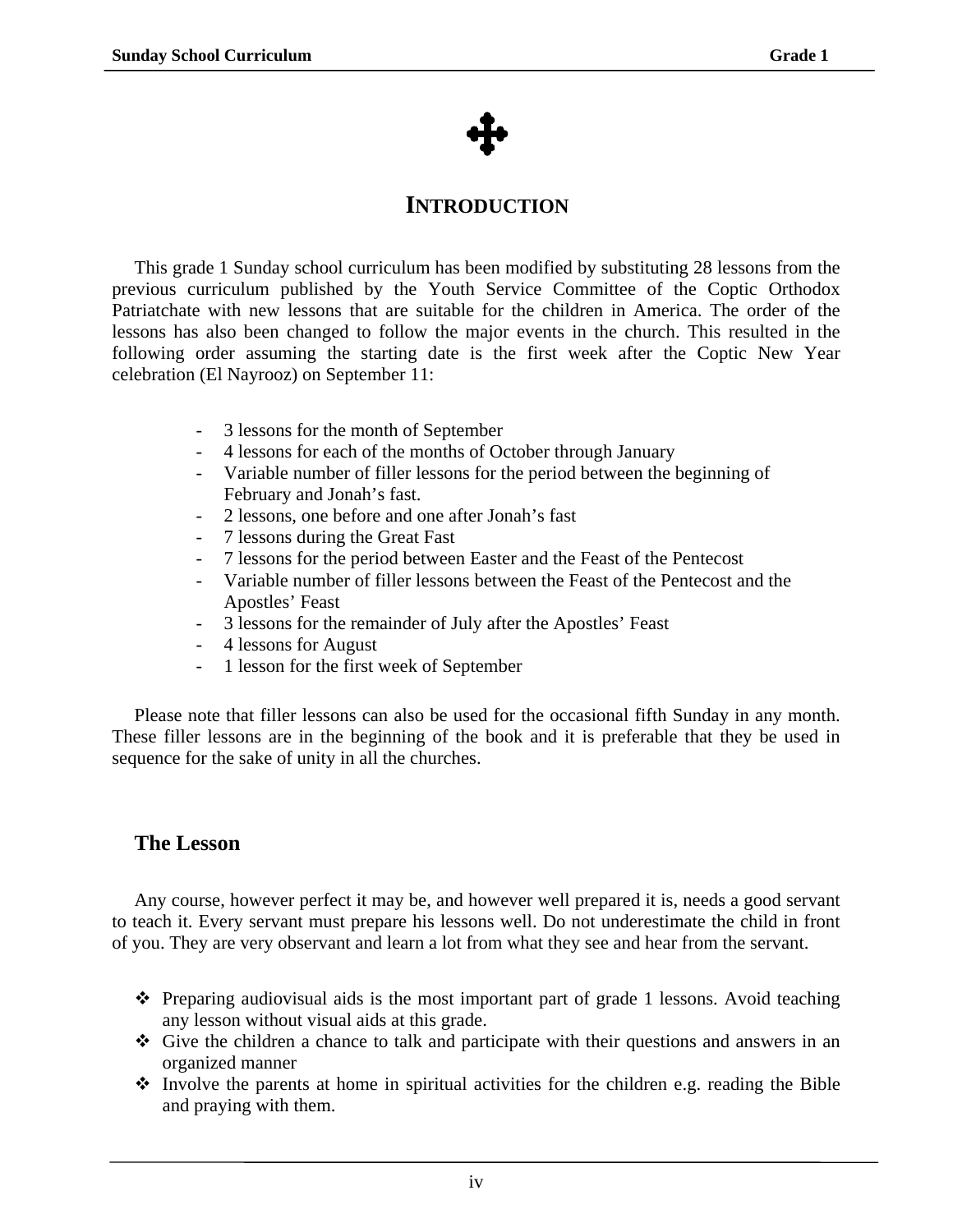- Always give prizes and gifts for homework or memorization well done
- Picnics, activities and crafts are very important to build their love for the church

#### **The Age of Six**

A six-year-old child leads a life of continuous experience, thoughts, and exciting treatment. So, Church Education attempts at helping the child to know how the Lord cares for him/her. Thus the child will respond through his love to God and his obedience to Him. The servant should be aware of the fact that the child is curious to know everything about God. Therefore, tell him that God is our Shepherd and that the Lord always cares for him, his family, his school, his church, his friends and life inside and outside the church... And here we find that a hymn that give courage and a story, which is lively, will be important and effective.

We have to note the following:

- Do not expect much from the children at this age. Give them support and encourage them to work in an atmosphere of love.
- Give a variety of activities and encourage the activity that is somewhat calm and peaceful.
- Bear it in mind that children have a short span of attention, unless they do manual work, and speak while working.
- Make use of the children's ideas and take what they love into consideration.
- Always encourage and support the children.
- Avoid changing facts or important dogmatic words when teaching this age. You are planting the seeds of the faith in them and they probably do not understand the full meaning of many words but they are learning them. For example, do not change the word blood and body of Jesus during communion for juice and bread…etc

In conclusion, the students of grade 1 enjoy stories with visual aids and different sounds. They particularly like stories with animals. The main theme to be conveyed at this age is the **love and care of God for them.** They also have a tremendous memory capacity at this age and this is a good opportunity to memorize as much as possible from the Bible and Psalms or prayers. This is also the age when respect to the church and behavior during the liturgy needs to be developed.

After all, this can still be considered as a preliminary modified curriculum for grade 1 that will require your feedback as a servant in order to continue the improvement process. Any inquiries or comments can be forwarded to **ssc@suscopts.org**

May the Holy Spirit guide every servant using this curriculum.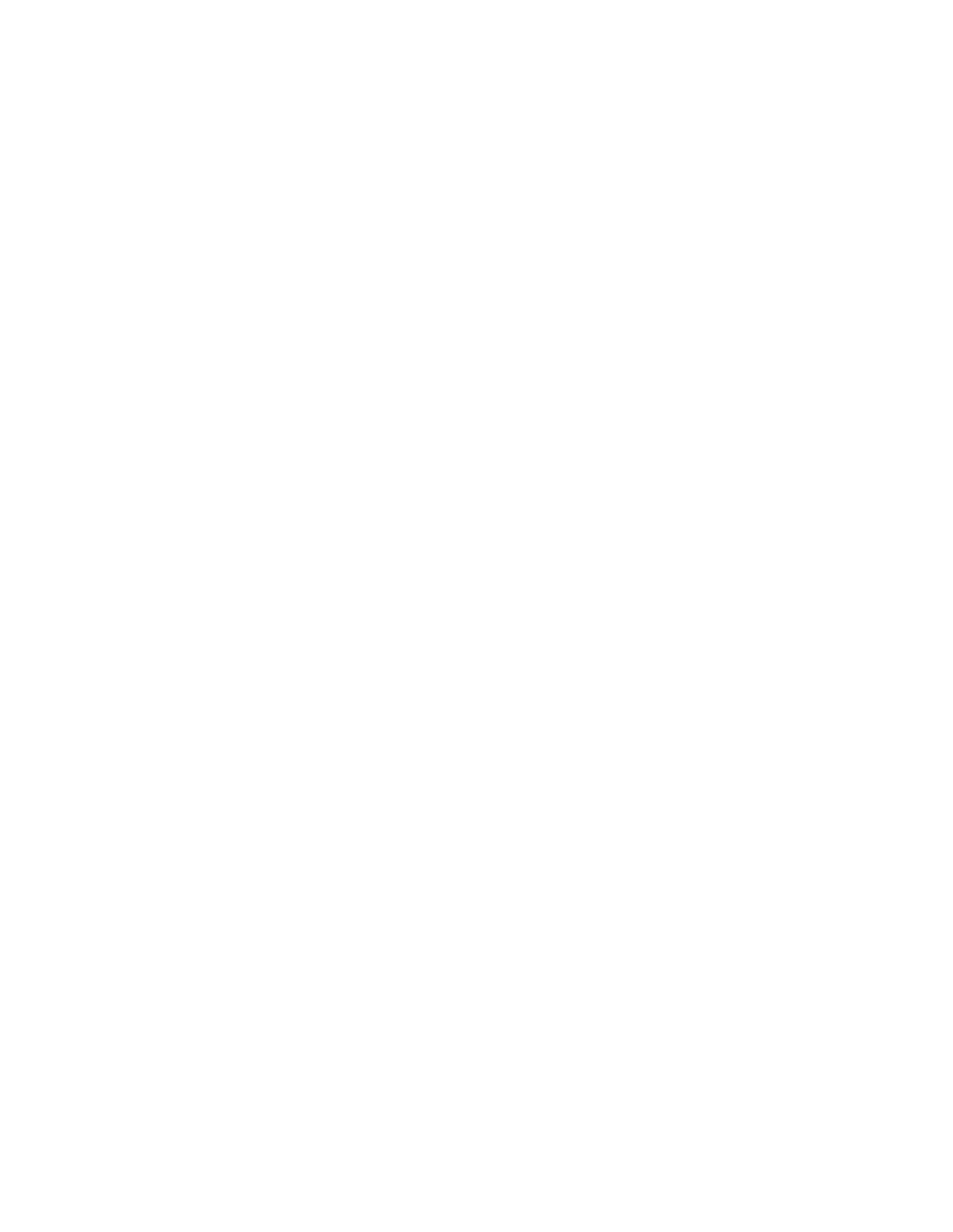## **FILLER LESSONS**

<span id="page-12-0"></span>**These lessons are to be used for the fifth Sunday in a month and to fill the empty weeks due to the changing date of the Resurrection Feast.** 

- 1. Friends of Jesus Christ
- 2. Obedience: St. John the Short
- 3. The Five Loaves and the Two Fish
- 4. Ibrahim El Gohary
- 5. House Built on the Rock
- 6. David and His Friend Jonathan
- 7. St. Peter Raised Tabitha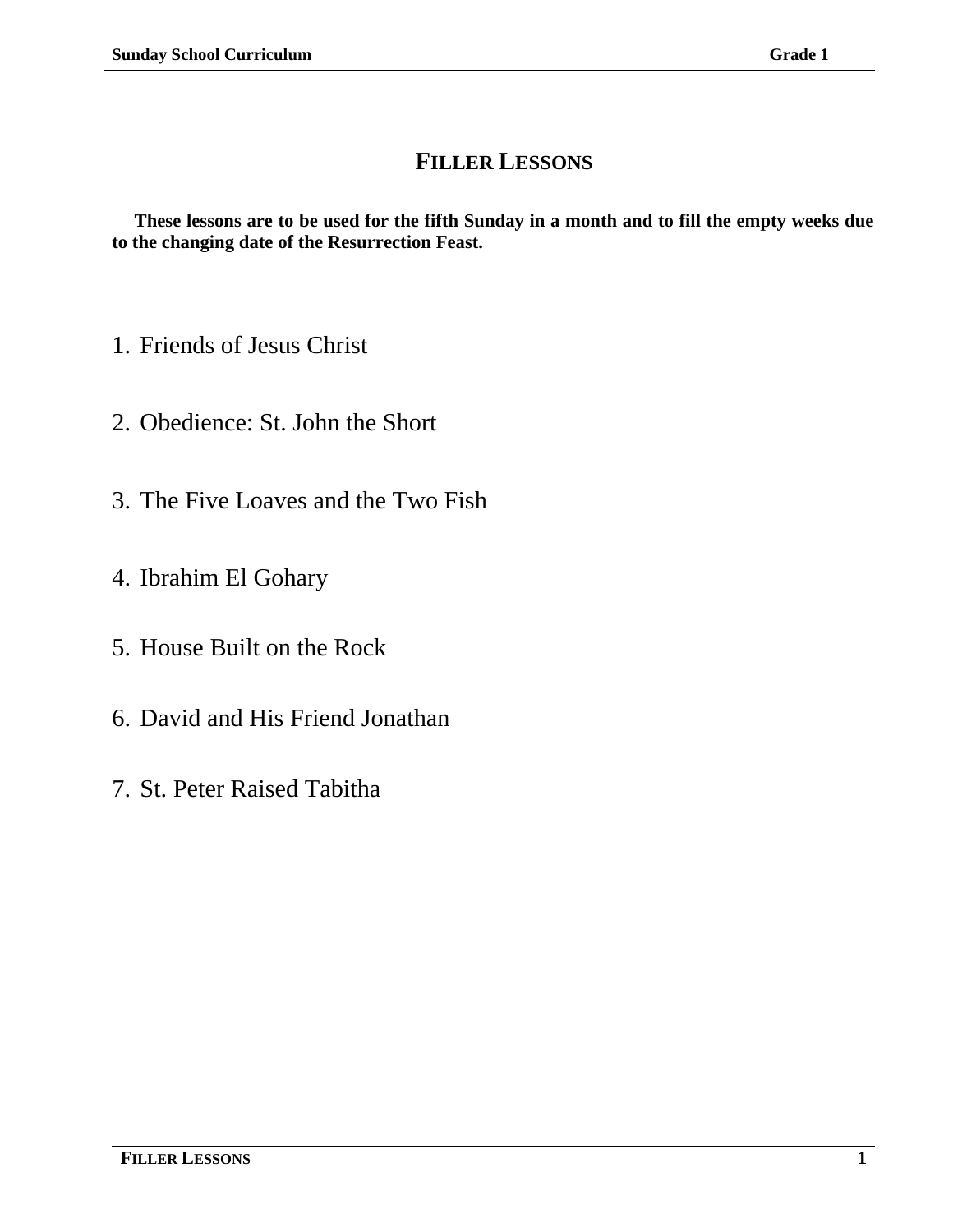## **1- Friends of Jesus Christ**

#### <span id="page-13-0"></span>**Objective:**

To make Jesus Christ a friend to each child

## **Memory Verse:**

"Mary has chosen that good part, which will not be taken away from her" (Luke 10:42)

## **Reference**

Luke 10

## **Introduction:**

- $\triangleleft$  Review the previous lesson and verse
- $\triangleleft$  Ask the children who is their best friend?
- Do you know if Jesus Christ had friends? Who are they?
- Would you like Jesus Christ to be your friend?

## **Lesson Outlines:**

There were two sisters and a brother called Mary, Martha and Lazarus. They lived together in one house and they loved Jesus Christ very much. Jesus also loved them very much and they were very close friends.

Jesus Christ used to visit them frequently and he was always comfortable in their house. One day Jesus went to visit them and they made a big dinner for Him. Martha was very busy in the kitchen preparing the food, all kinds of tasty and delicious plates. But Mary her sister went and sat down at the feet of Jesus Christ to listen to what He said and His nice words. Martha became upset because Mary her sister was not helping her in the kitchen to prepare the food. So, Martha went to Jesus to complain about her sister. But Jesus wanted Martha to come and sit with them and listen to His words too. He really wanted Martha to spend time with them and chat with them. Jesus then told Martha: Martha…Martha, you are worried and busy with the food and the serving but you really need to come and sit with Me just like Mary did. Jesus wanted to spend time with His friends Mary, Martha and Lazarus and He wanted them to listen to His sweet words.

What did Martha do for Christ?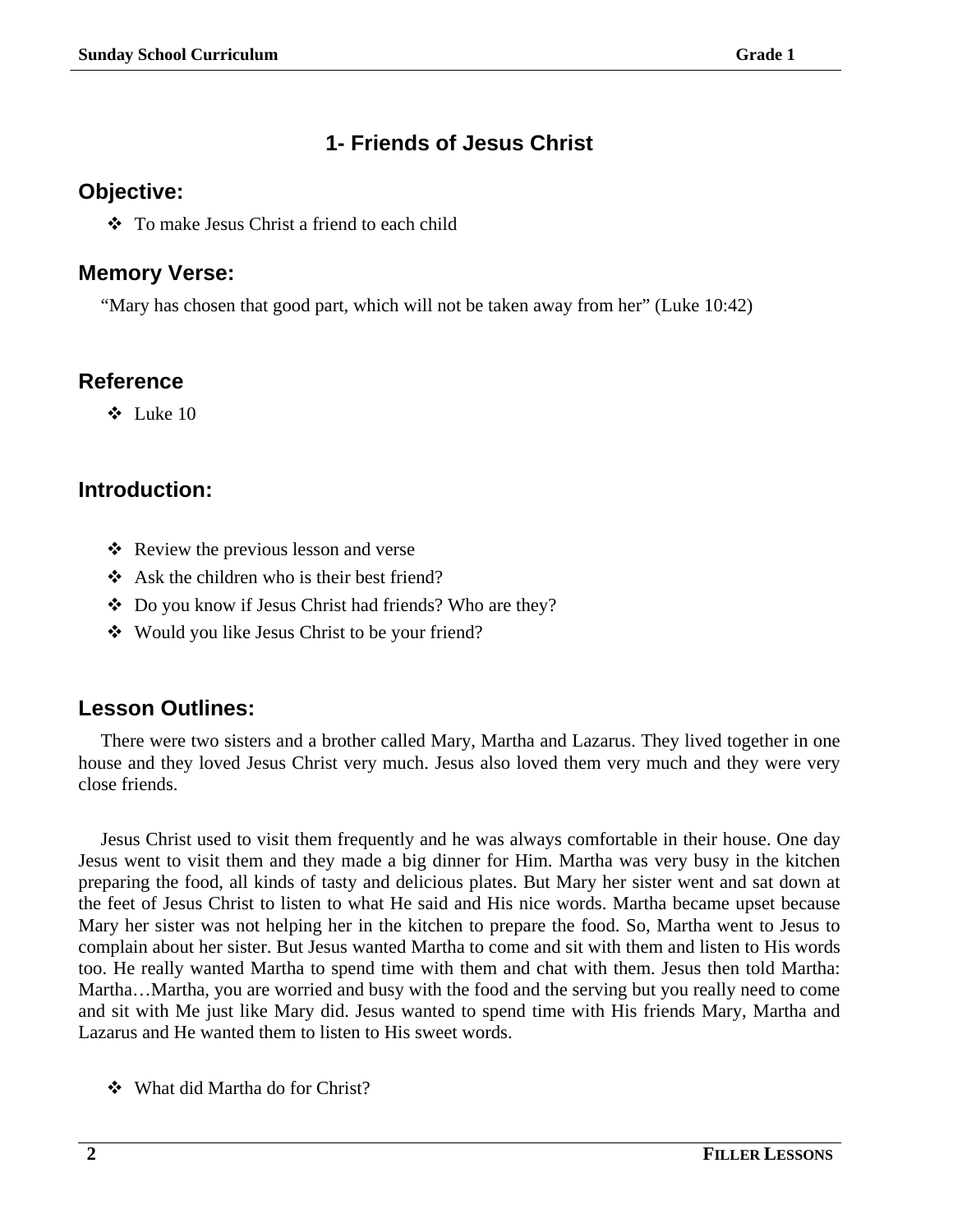- What did Mary do?
- What did Martha complain about?
- What did Jesus tell Martha?

Let us recite the verse.

## **Conclusion:**

Jesus also is my friend and He wants me to spend time and listen to His words in church, Sunday School and when we read the Holy Bible at home with our parents or brothers and sisters.

- Discuss with the children how they should listen in the church during the Holy Mass and in Sunday School during the lesson. Children must not be distracted with playing and leave Christ.
- Explain to them that when they listen to the Bible is like when Jesus comes and visits them. Encourage the children to ask their parents to read the Bible for them.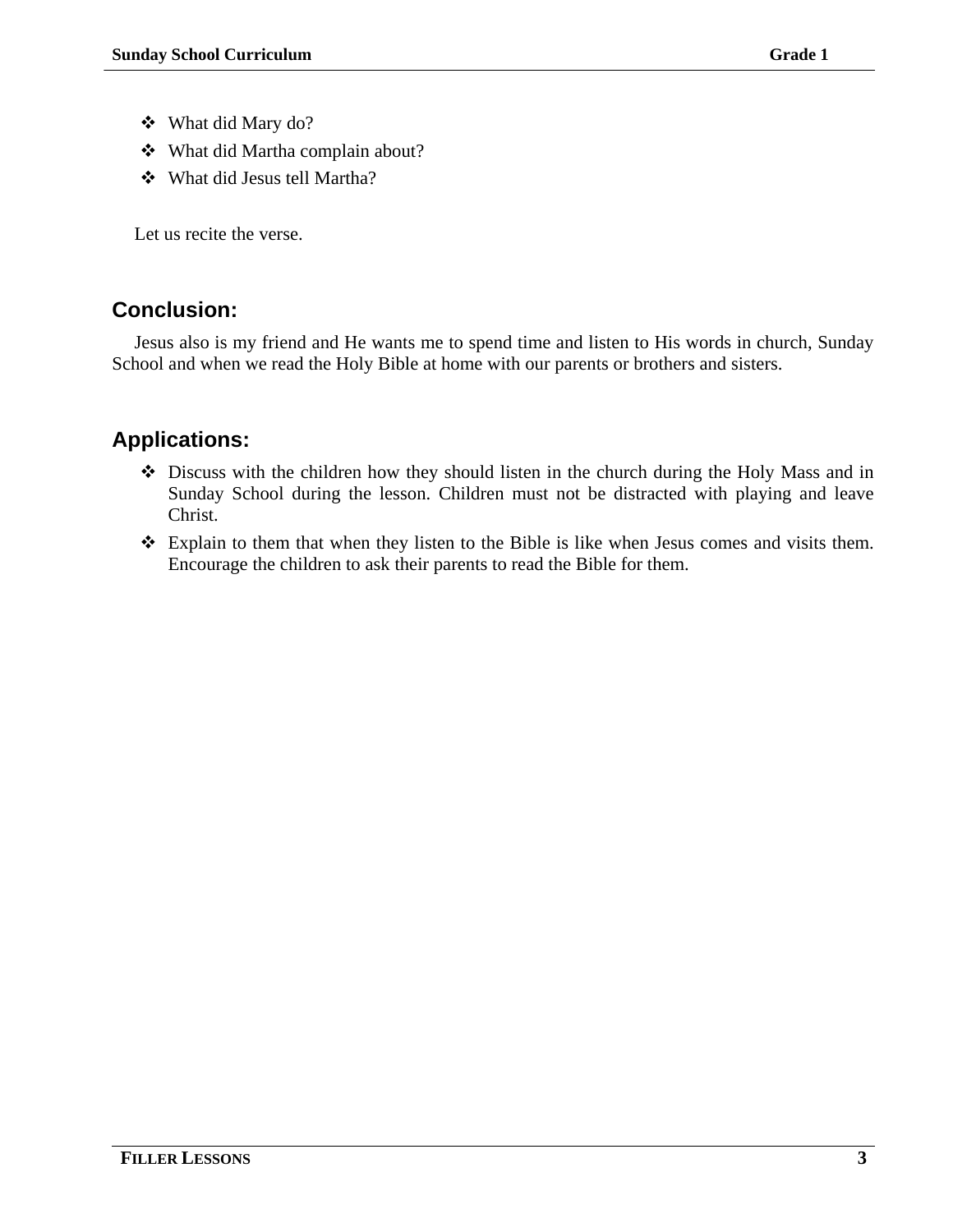## **2- Obedience: St. John the Short**

#### <span id="page-15-0"></span> **Objective:**

To teach the children the blessing of obedience.

#### **Memory Verse:**

"Children, obey your parents" (Colossians 3:20)

## **References:**

- $\div$  Sinaxarium, Part 1 (20th of Babah)
- The Paradise of the Monks

## **Introduction:**

- $\triangle$  Review the previous lesson and verse with the students.
- Prepare the following visual aids: draw a black stick planted in the ground and a man carrying a jar of water watering it.
- $\triangleleft$  Ask the children what is the meaning of obey? and whom should we obey?

## **Lesson Outlines:**

Once upon a time there was a short man his name was John. So, everybody called him John the short. He was 18 years old when he went to the monastery to become a monk. Do you know what is a monk?. Explain to the children the meaning of a monk and show them pictures of monks. The abbot (the leader of the monk) refused him because he was still young but he was accepted at last.. He became a disciple to one of the monks in the wilderness of Scetis. The abbot wanted to test John's ability to obey so he said to him, "John, take this dry stick and plant it". John looked at the abbot and said, "All right my father". And John took the stick and did as he was told (the teacher can bring a dry branch to the class in a pot and water it to help the children understand). St. John the short watered the stick twice a day and returned to tell the abbot of what happened to the stick.

- $\triangleleft$  Why did St. John go to the wilderness?
- Who examined him?
- Why?
- What did St. John do with the stick?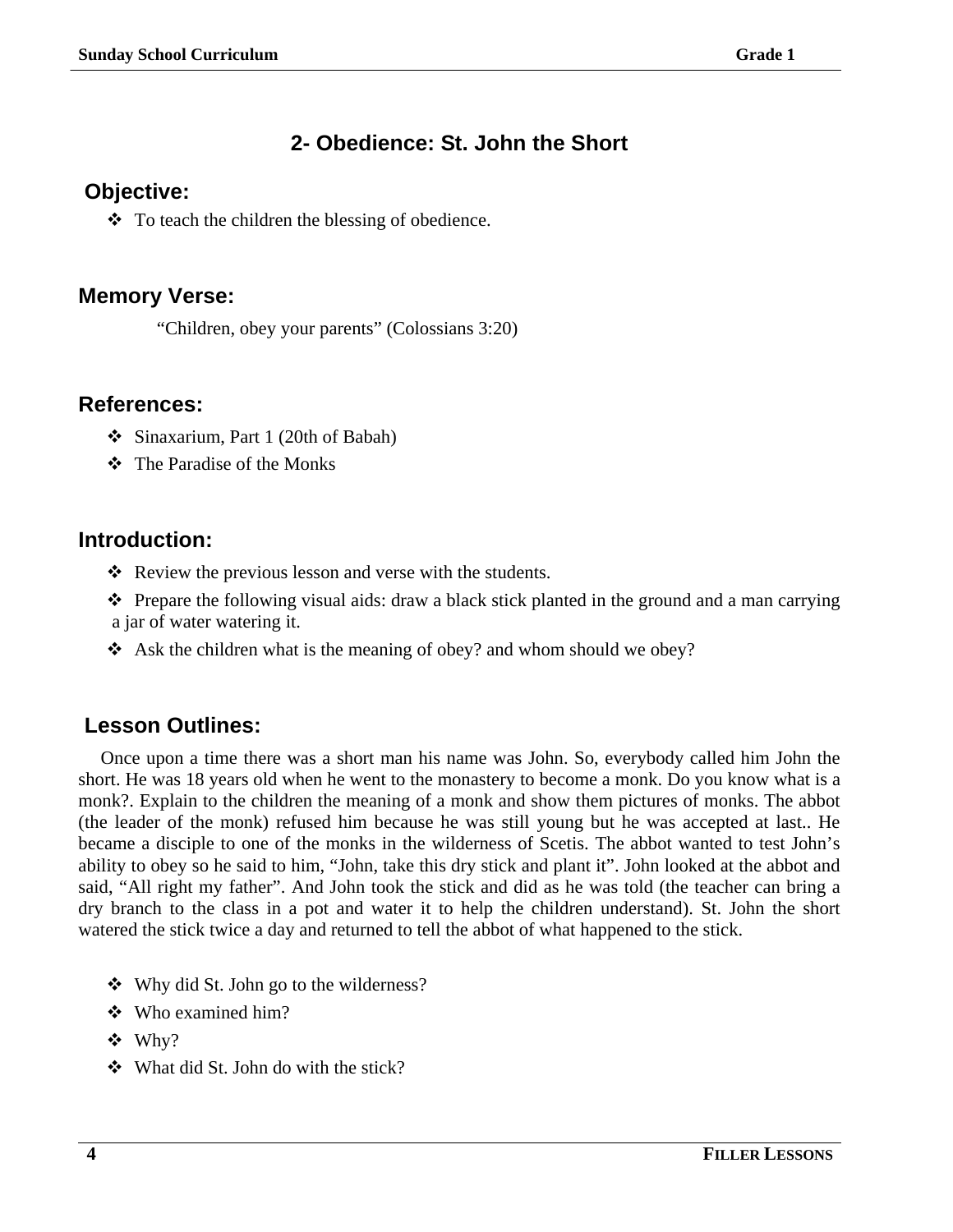The water was far away from the stick and it was heavy to carry it all this distance (the servant can act carrying a heavy load on his back or shoulder). But St. John the short obeyed and did it every day for many many days. After some days, the stick started to become green and to bring green leaves. The branches became long and sweet fruit appeared. So St. John told his servant about that too and his servant went there to have a look and picked some of its fruit. He went back to the monastery where he gathered the monks and said to them, "My sons this is the fruit of obedience" and the verse says "Children, obey your parents".

- What is the name of the saint?
- What did he plant?
- What did the stick give forth?
- What is the name of the fruit?

#### **Conclusion:**

If we obey God, our parents and people who are older and wiser than us, we get great blessings and we get good things coming and happening to us.

- Obey your parents.
- $\cdot \cdot$  The servant can give each student a seed to plant at home and water it every day for 2 weeks and then bring it to class as a small plant (e.g. fava bean, small onions….etc). The servant should choose something that grows fast.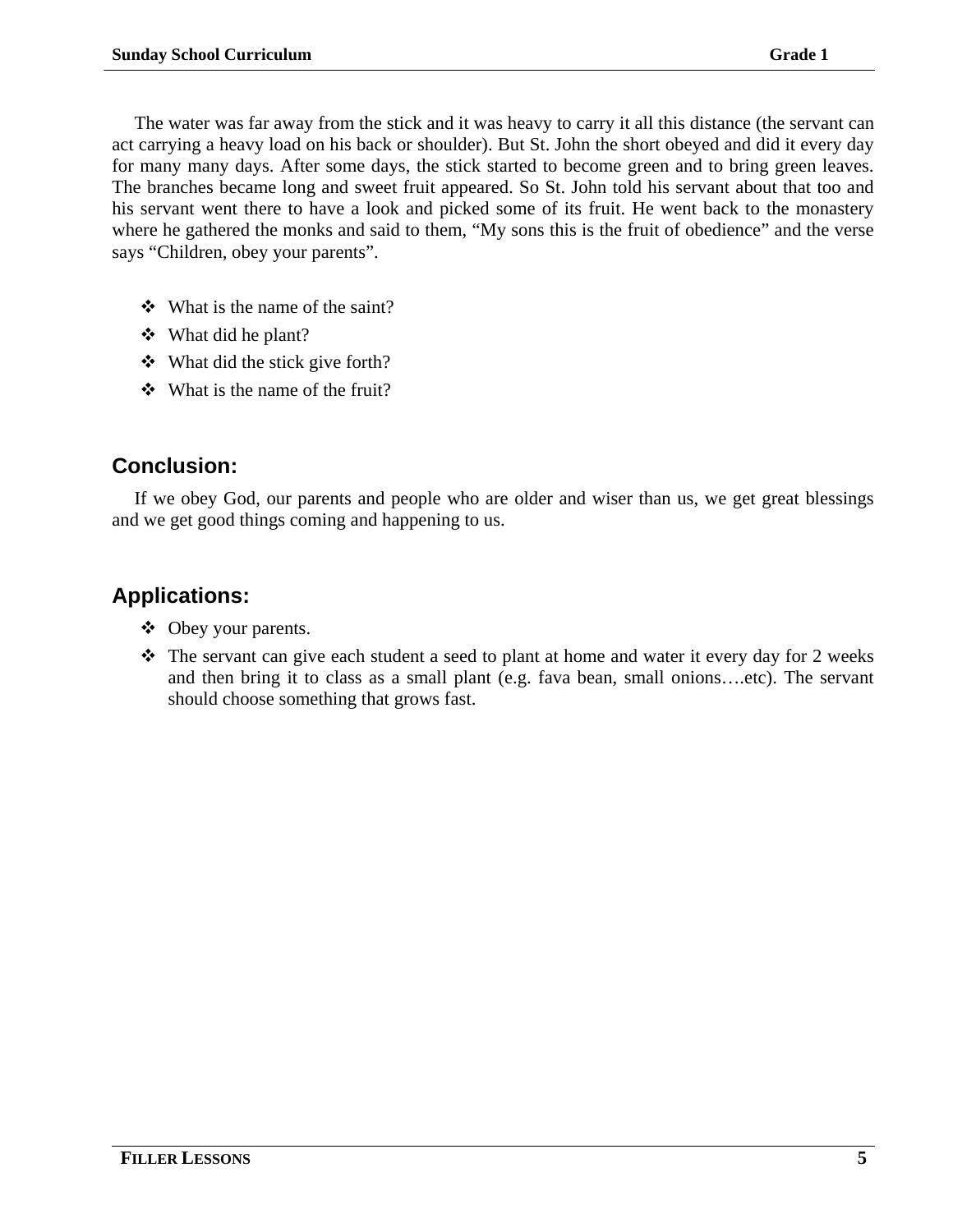## **3- The Five Loaves and the Two Fish**

## <span id="page-17-0"></span>**Objective:**

God takes care of all his children who follow him

#### **Memory Verse:**

"So they all ate and were filled" (Matthew 14:20)

#### **Reference:**

 $\div$  Matthew 14:13-21

#### **Introduction:**

- $\triangleleft$  Review the previous lesson and verse....
- Who can tell me how it feels like when you are hungry? Does it feel good? Have you heard your stomach making noise, as if it is asking for food when you get too hungry?
- $\cdot$  Can you imagine 5000 people all of them hungry? The noise of their stomach must have been so loud  $\odot$ ... Let's see what Jesus did with all those hungry people.........

## **Lesson Outlines:**

- $\div$  Once upon a time Jesus went to a ship and wanted to be alone for a while. However, the multitude always found him and followed him because they wanted to listen to His teachings. Jesus was not upset that they were following him everywhere, but he was actually compassionate and kind towards them and wanted to teach them.
- $\div$  When it was evening, his disciples asked him to send the multitude again through the city, so they could find something to eat. They asked that because they knew that the place they were in did not have any food.
- $\clubsuit$  Jesus said, no, they have been with me all day, you should give them something to eat.
- The disciples said that there is not enough food to feed all these people. They only had five loaves of bread and two fish.
- Jesus asked them to bring him those 5 loaves and 2 fish. He also asked his disciples to let the people sit in-groups of 50.
- Jesus prayed and blessed the food, and all of a sudden it was a lot more food, and enough to feed all those people. Everyone ate and was full.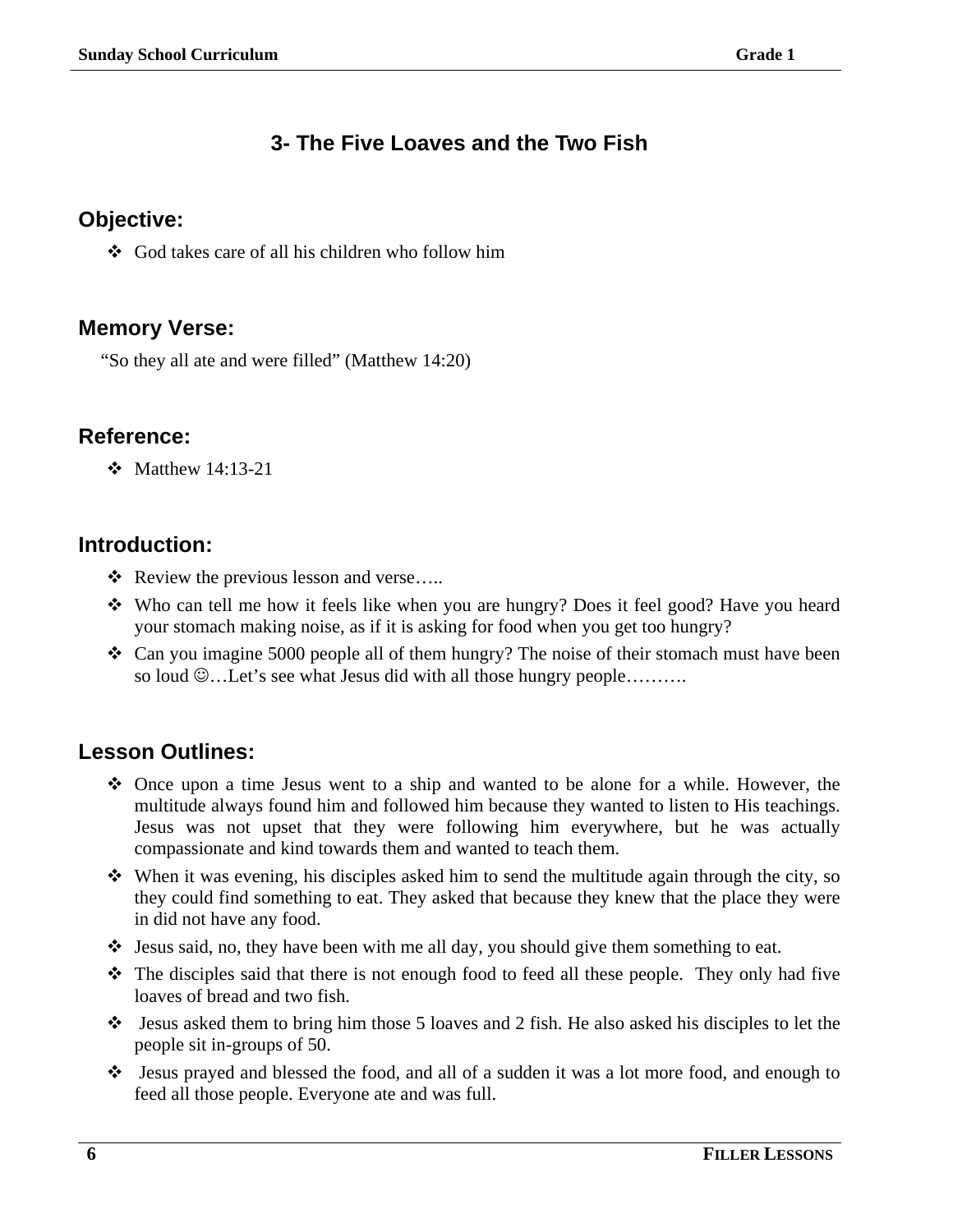There was also more than what they needed, so Jesus told them to collect the remaining food and it filled 12 baskets.

## **Conclusion:**

Jesus Christ cares for all our needs. He gives us food to eat, cloth to wear and toys to play. But He also wants us to follow Him and listen to Him.

- \* Pray before you eat and pray for the people who are hungry that the Jesus may fill them
- Every time you eat, remember this miracle that Jesus performed, and remember that He can bless your food too.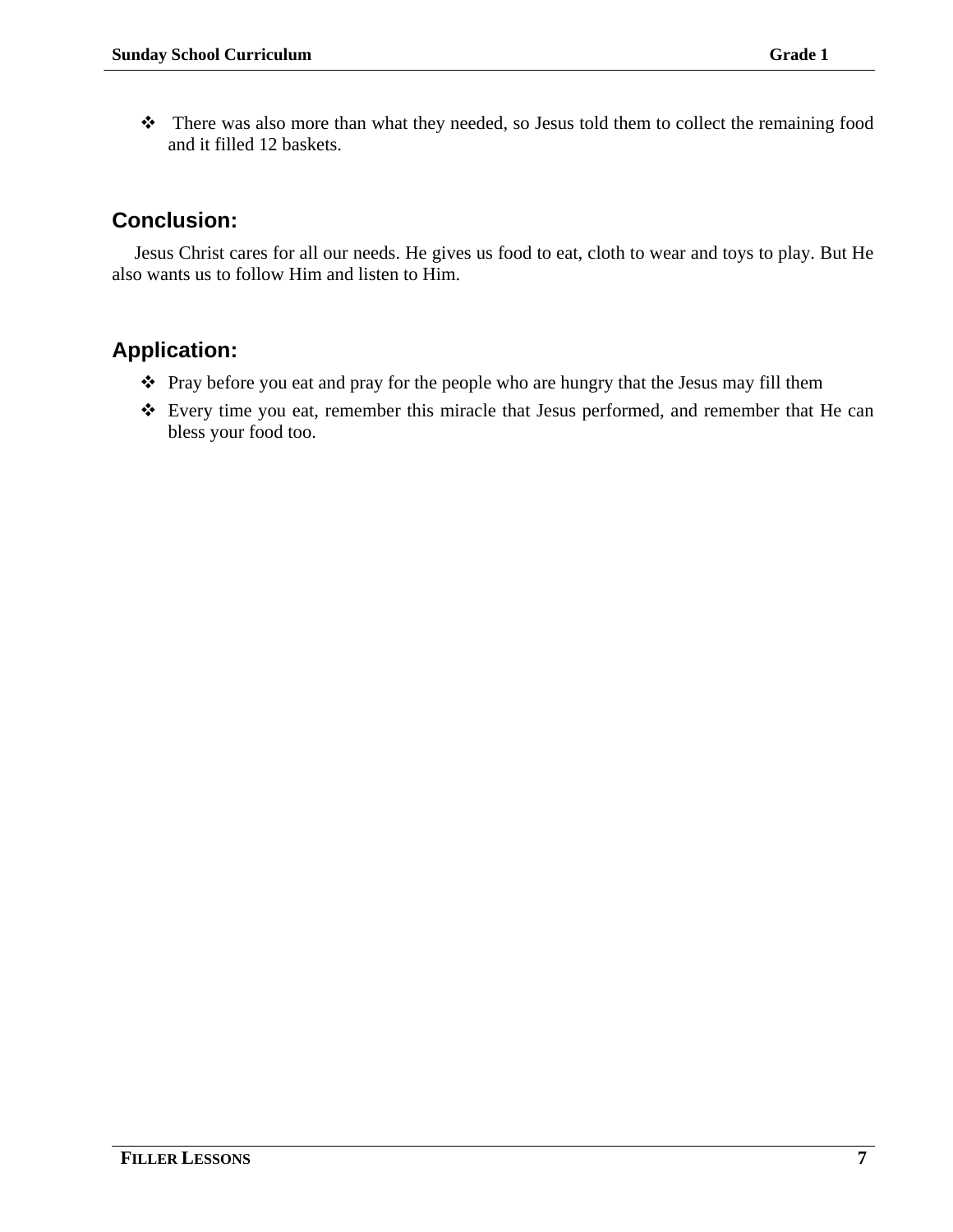## **4- Ibrahim El Gohary**

## <span id="page-19-0"></span>**Objective:**

❖ To learn to do good to people who do bad things to us.

## **Memory Verse:**

"Love your enemies" (Matthew 5:44)

## **References:**

- The Precious Gem (Al Khareeda Al Nafeessa), Part 2
- The genius and famous Copts of the 19th Century

## **Introduction:**

- $\triangleleft$  Review the previous lesson and verse
- What would you do if someone called you bad names? One can punish the person who does wrong to him but one can also do him good instead of punishing him.

## **Lesson Outlines:**

Ibrahim El Gohary had an important position at work (a minister of the state). He loved the Lord and always prayed and went to church. He was kind to the poor and always forgave people who did wrong.

He had a brother named Girgis El Gohary .A certain man used to call him bad names and annoy him, and throw stones at him whenever he met him in the street. Girgis was sad and told his brother about it and asked him to send that man to prison. Ibrahim comforted his brother and promised that he will do something to make the man stop calling him names.

- What did Ibrahim El Gohary use to do?
- ❖ What happened to his brother?
- ❖ What was his name?
- What did he ask his brother to do?
- What was Ibrahim's answer?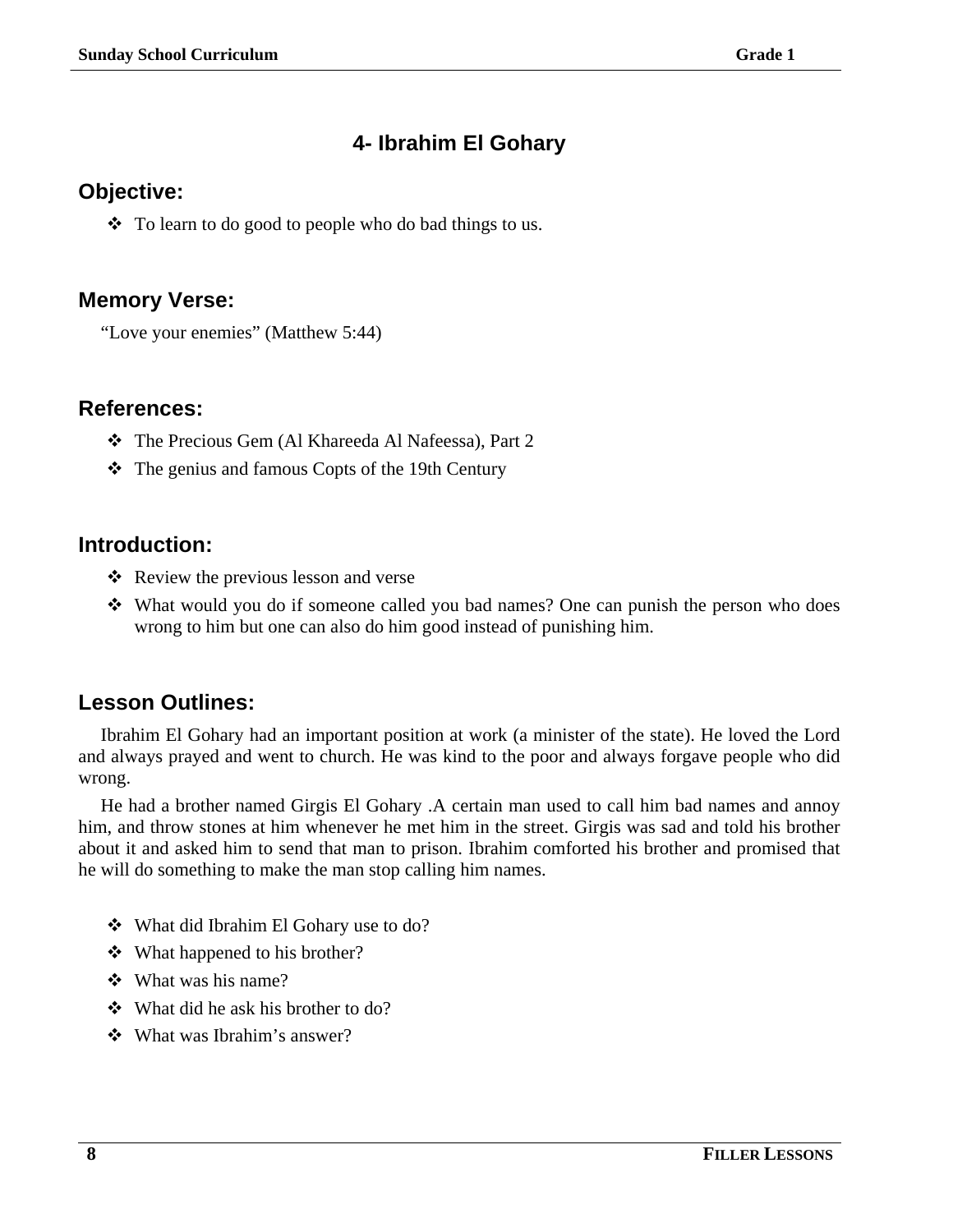Ibrahim sent presents to the wicked man (butter, honey, cheese, clothes, etc.) with one of his servants. The man was deeply affected and wept. When he met Girgis he welcomed him and bowed down before him and apologized to him.

Girgis was surprised at that change in the man's conduct. He went straight to his brother's house and asked him what was the reason behind that change. He said to him "I have overcome evil with good, so the man has respected you"

- ◆ How did Ibrahim El Gohary treat the man who insulted his brother?
- $\div$  What did he send to him?

## **Conclusion:**

Let us learn how to forgive those who do bad things to hurt us. When they call us names and insult us, we bless them and do good things to them.

- $\mathbf{\hat{P}}$  He who insults us should be forgiven by us. We say to him, "May God forgive you".
- Sing a hymn about love e.g. love is patient and Kind [Praise the Lord Book, Page 36]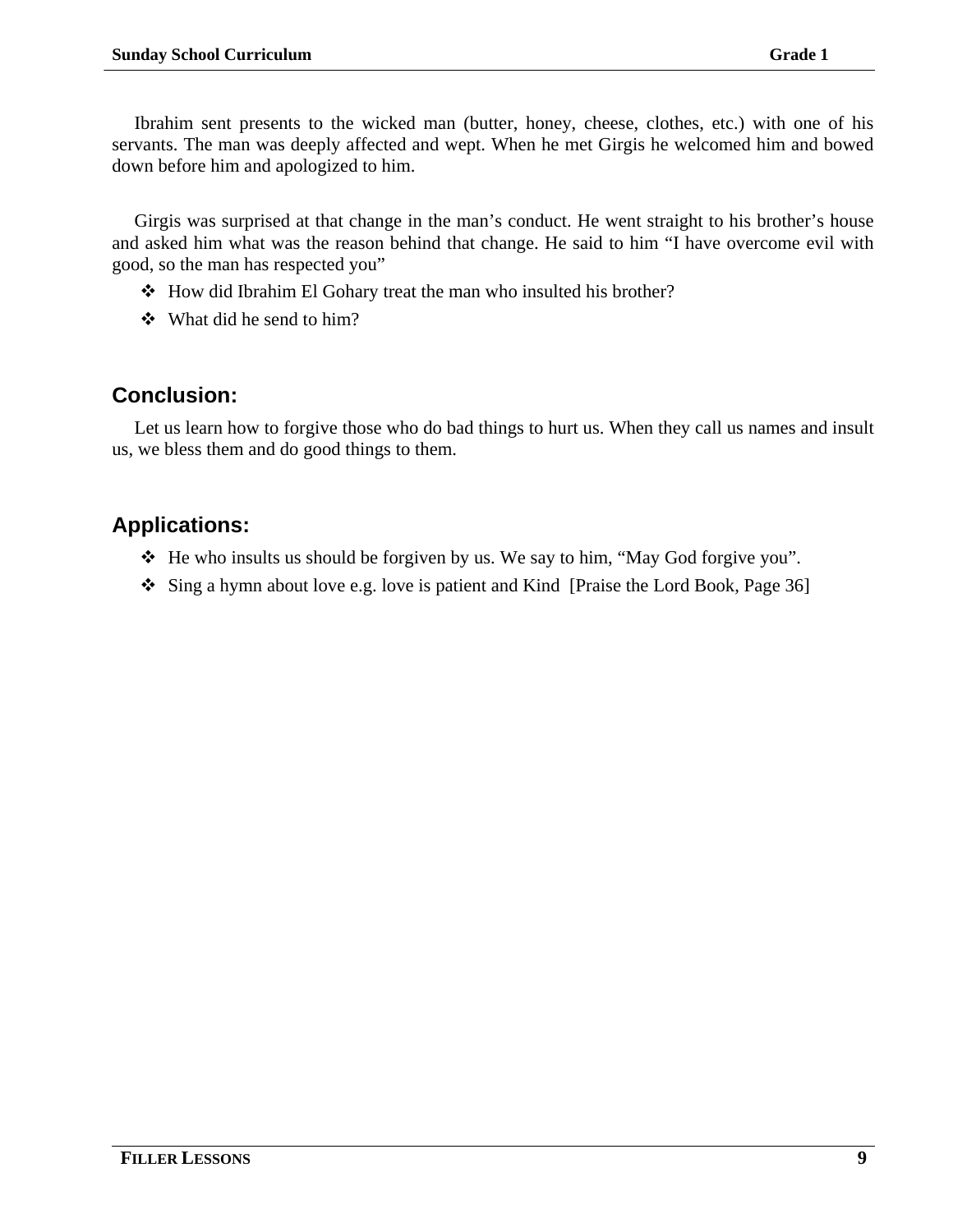## **5- House Built on the Rock**

#### <span id="page-21-0"></span>**Objective:**

Teach the children the importance of obeying God's commandments

#### **Memory verse:**

"The LORD is my rock" (Psalm 18:2)

#### **References:**

❖ Matthew 7:24-27

#### **Introduction:**

- $\triangleleft$  Review the previous lesson and verse
- $\mathbf{\hat{P}}$  Prepare the following visual aids: a small toy house, sand, rocks, and water
- Many times when Jesus wanted to tell His disciples and the people a message He would put it in a story so they might understand it. These stories are called parables….what are they called?

## **Lesson Outlines:**

- $\triangle$  Many people wanted to walk with Jesus because they liked to see the miracles He does
- $\triangleleft$  Jesus used to talk to the people about the things God wants us to do
- $\triangleleft$  He taught them the commandments of His Father
- $\clubsuit$  Jesus told the people they should follow the commandments of God if they want to enter the kingdom of heaven
- $\div$  He told them that there was a man who wanted to build a house. He went and searched and found a big rock and he built his house on this rock
- $\div$  Few days later a strong storm came and lots and lots of rain came down but his house did not fall because it was built on a strong and stable rock. Can you break a rock easily??
- Then a great flood came and many houses were swept away, but his house did not fall because it was built on the rock
- Then a great wind blew and kept beating on the house but the house did not fall because it was built on the rock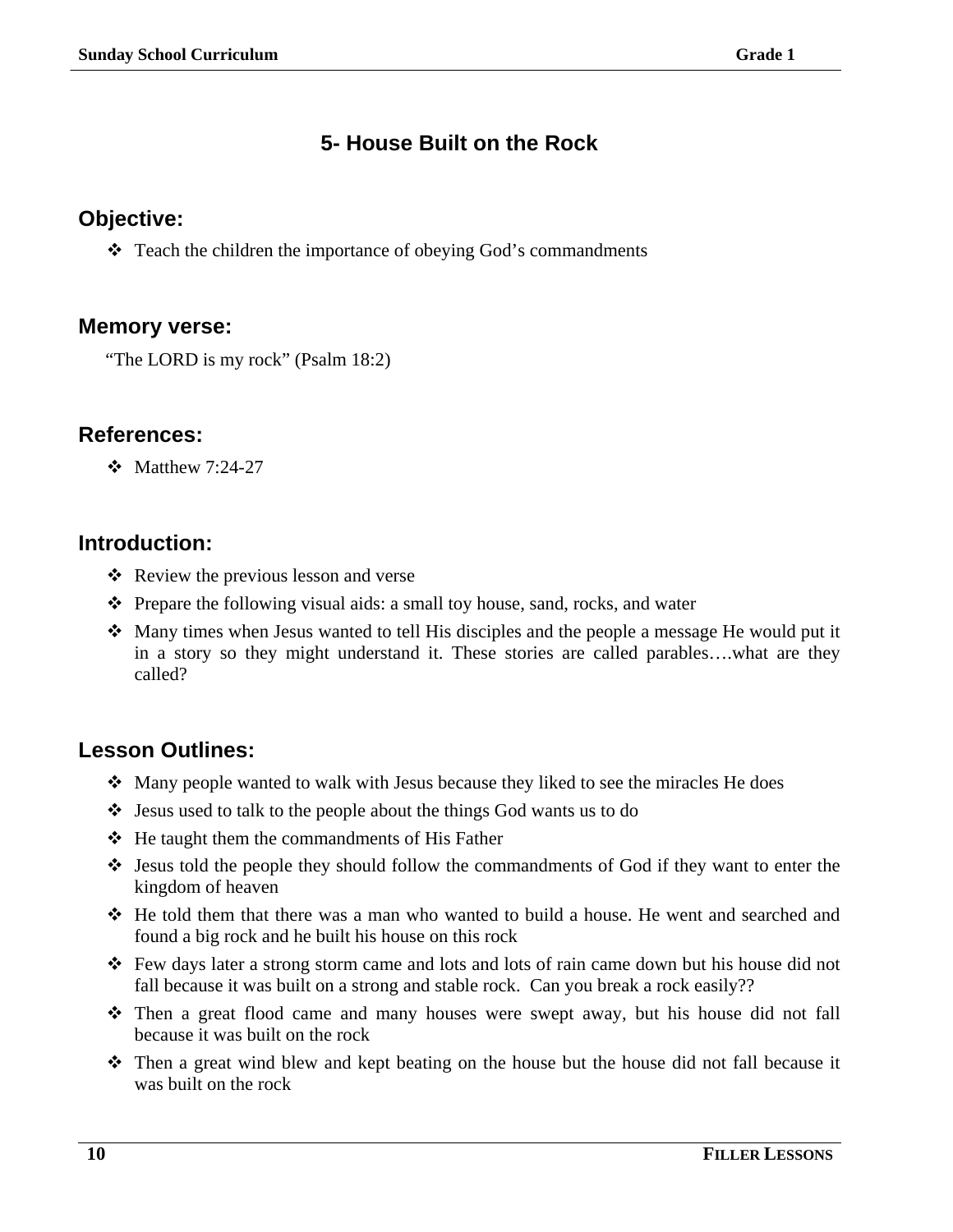- And Jesus said that every man who hears the words He says and obey them is like this wise man who built his house on the rock nothing can make him fall
- Now there was another man who built his house on the sand and when the rain came down, the flood came and the winds blew and beat that house. So, it fell a great fall because sand is not as strong as a rock.
- Every man who hears the words of Jesus and do not do them is like this fool man who build his house on the sand.
	- Where did the first man build his house?
	- ◆ What happen to his house when flood came?
	- Where did the second man build his house?
	- ◆ What happened to his house when flood came?

## **Conclusion:**

If we have strong faith like the rock, we would be like the man who built his house on the rock. So, no one can shack our faith and love to Jesus Christ just like the rain could not destroy the house on the rock.

## **Application:**

Draw picture of the house on the rock with rain and flood around it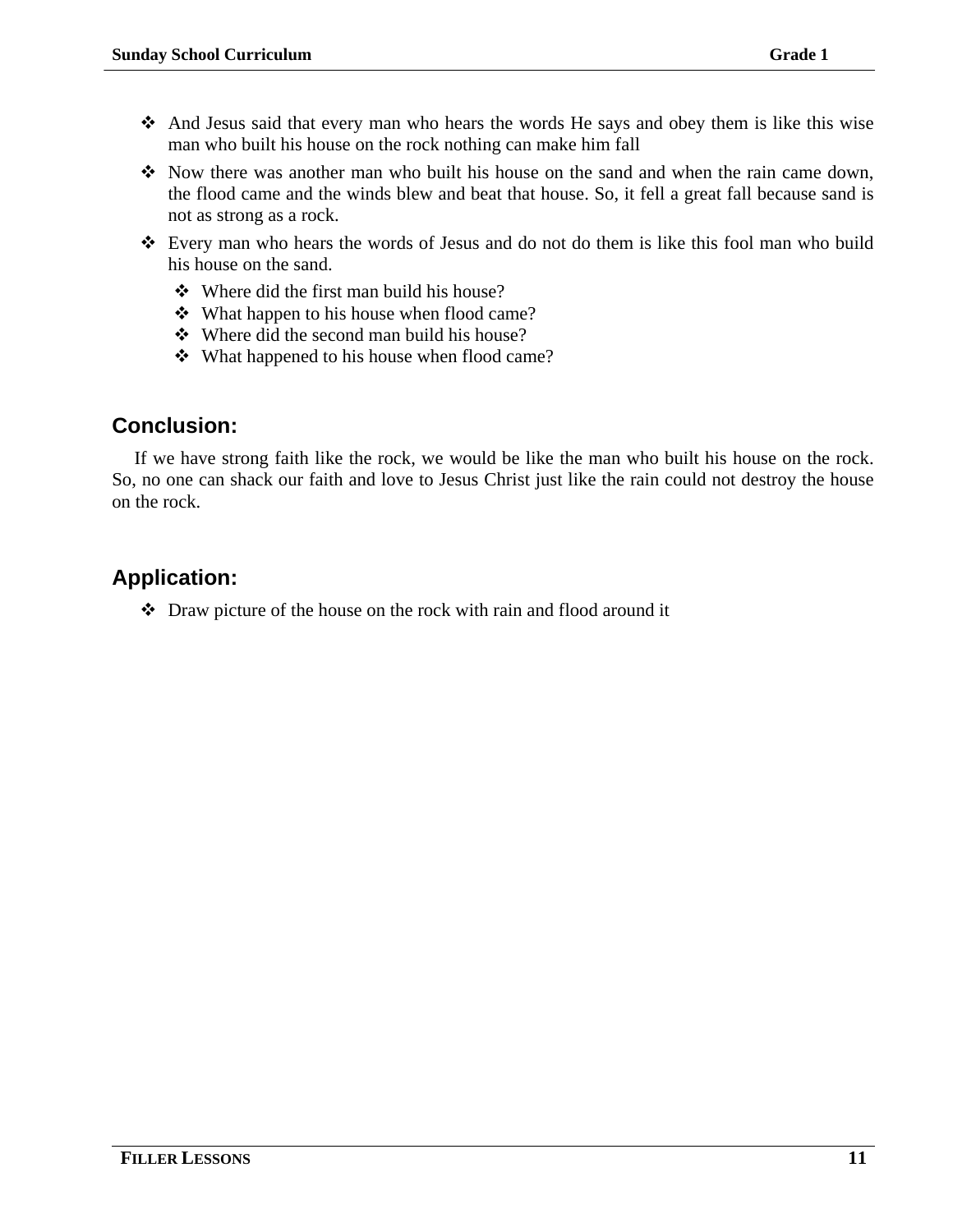## **6 - David and His Friend Jonathan**

## <span id="page-23-0"></span>**Objective:**

 $\cdot \cdot$  To learn to share things with friends and others

## **Memory Verse:**

"Jonathan took off the robe that was on him and gave it to David" (1Samuel 18:4)

## **Reference:**

 $\div$  1 Samuel 17:22-18:5

## **Introduction:**

- $\triangle$  Review the previous lesson and verse with the students
- $\triangleleft$  Ask the children if they share their things with their friends?
- What do you share with others?
- $\triangle$  Prepare pictures for the lesson

## **Lesson Outlines:**

David was a young shepherd boy and son of a poor family. David loved God very much and trusted in Him. Once, there was a giant man called Goliath and he was cursing the people of God. He also asked that one of the people of God to come and fight with him. Everybody was scared of Goliath because he was big and strong. David was the only one who was courageous and came out to fight Goliath. David picked 5 stones and his stick and went to fight Goliath. Goliath laughed at him because he was small and did not have any weapons with him. But David did no care because he knew that God is with him. David took one of his stones, turned it around and threw it at Goliath. It struck Goliath head and dropped him to the floor. Thus David won the fight.

When Jonathan the son of king Saul saw the courage of David he loved him very much and they became very close friends. Jonathan and king Saul brought David to stay with them in their house. Jonathan and David were spending a lot of time together and played together. Jonathan wanted to show his love to David saw he gave him his rob, his armor, and even his sword. Jonathan the son of the king was sharing everything with David the shepherd, even all their secrets.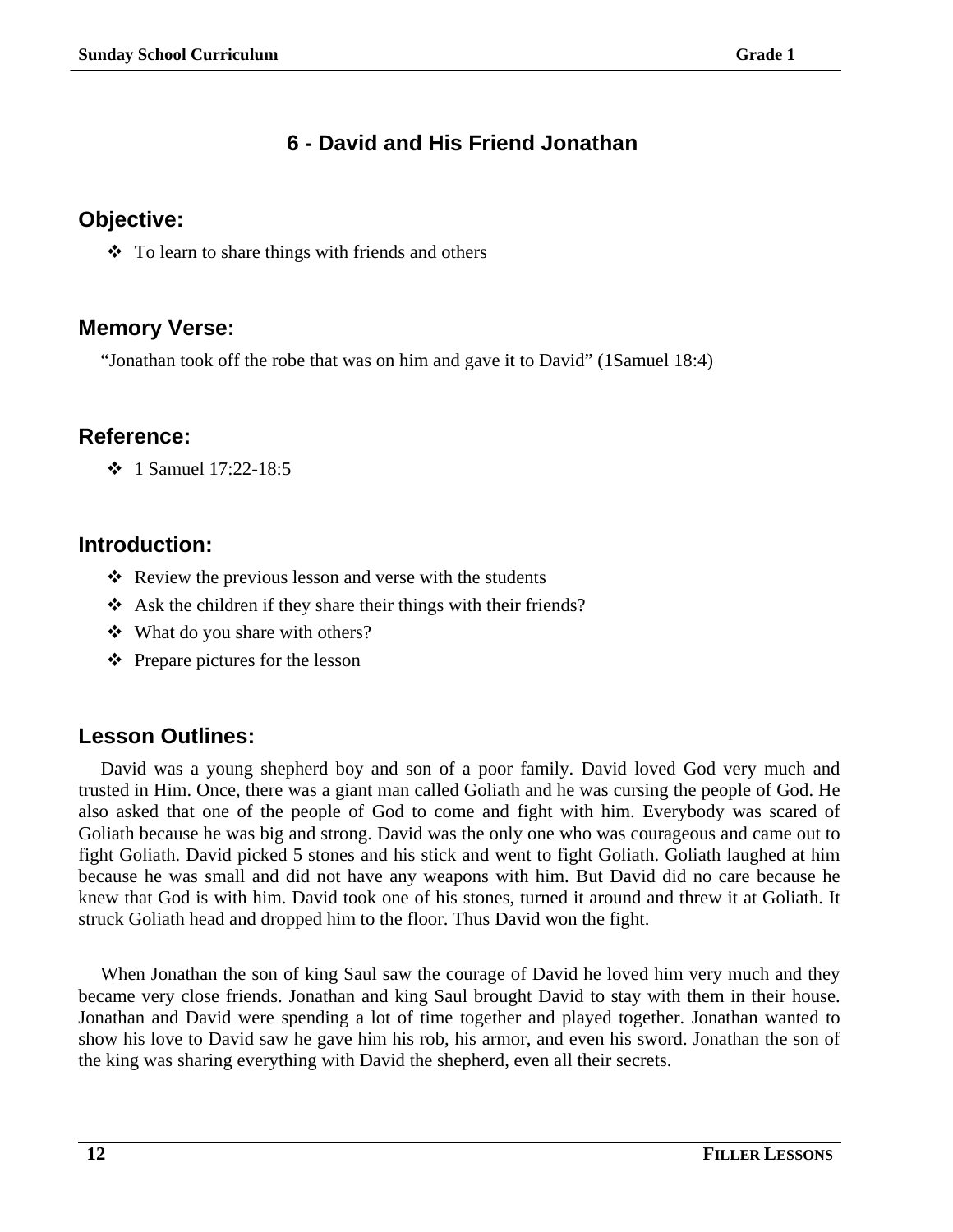## **Conclusion:**

Sharing is a good thing to do with all people especially with our friends. We should share every thing like our food, toys and goodies with our friends.

- Let two boys act as Jonathan and David sharing a robe, armor and sword prepared by the servant
- Ask the children to share their toys and food this week with their friends, brothers and sisters at home and school.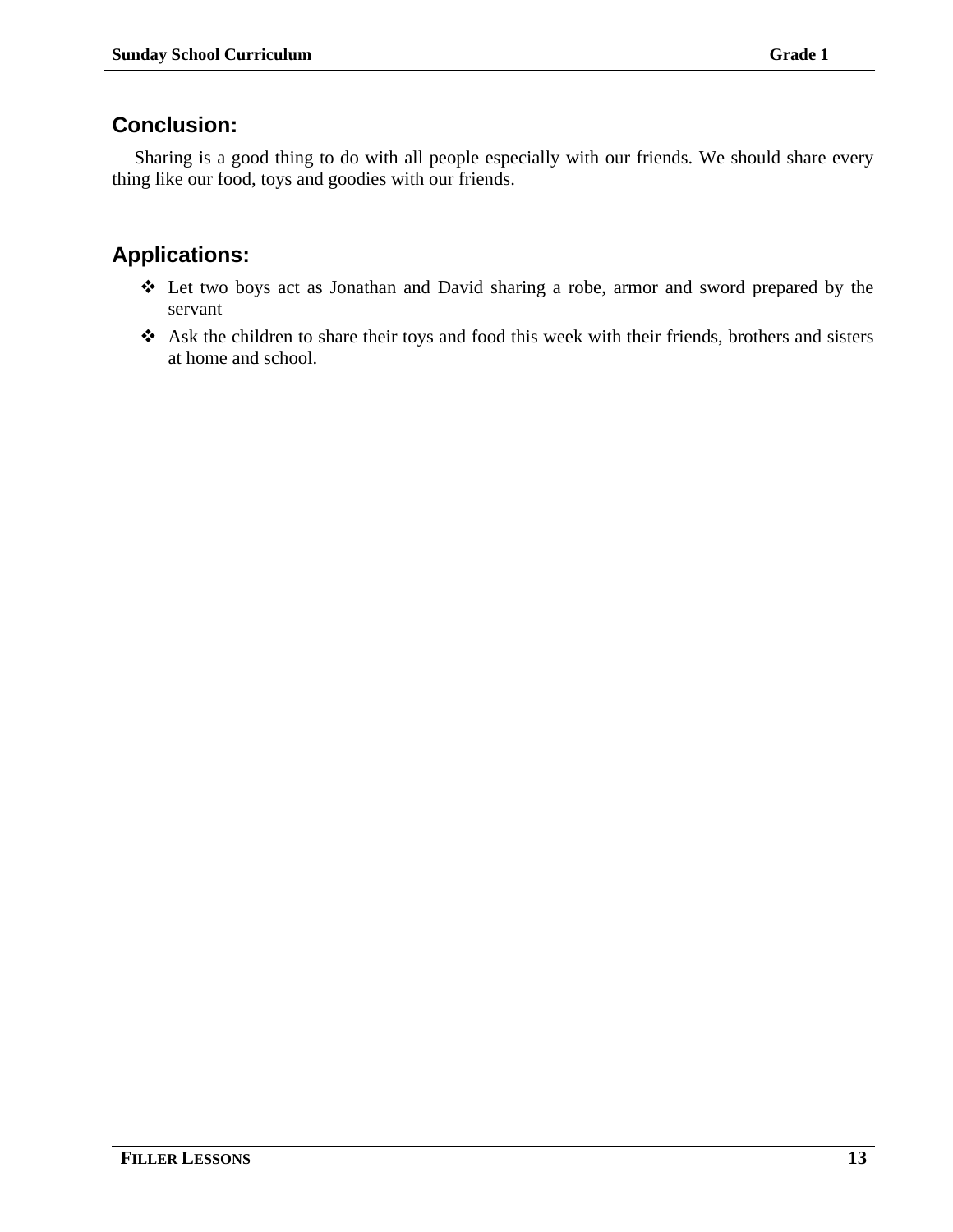## **7 - St. Peter Raised Tabitha**

## <span id="page-25-0"></span>**Objective:**

❖ God gives power to His children to do miracles

#### **Memory Verse:**

"With God all things are possible" (Matthew 19:26)

#### **References:**

Acts 9

## **Introduction:**

- $\triangle$  Review the previous lesson and verse with the students.
- ◆ Do you know how many disciples the Lord Jesus Christ had?
- Who was the oldest disciple of the Lord's? St. Peter the Apostle

## **Lesson Outlines:**

In a city of Joppa, there was a follower of the Lord and her name was Tabitha. Tabitha was a very good woman and was very gentle to all people especially the poor. Everyone knew of her reputation that she was full of good works and charitable deeds. She used also sew garments and tunics.

It happened one day that Tabitha became very ill and there was no cure for her sickness that she died. All her family members were very sad and upset by her death. They heard St. Peter was in the area and so her family members immediately sent 2 men to look for St. Peter

St. Peter came to Tabitha's room and saw her laying there and also saw everyone weeping and crying for her. St. Peter asked everyone to leave the room and he knelt beside Tabitha and prayed to God. St. Peter asked for God's mercy and to perform this amazing miracle of bringing Tabitha back to life.

After St. Peter's prayers, he said to Tabitha "Tabitha, arise". She then opened her eyes and was alive again!! St. Peter took her and showed her to all the people in the house. Every one in the city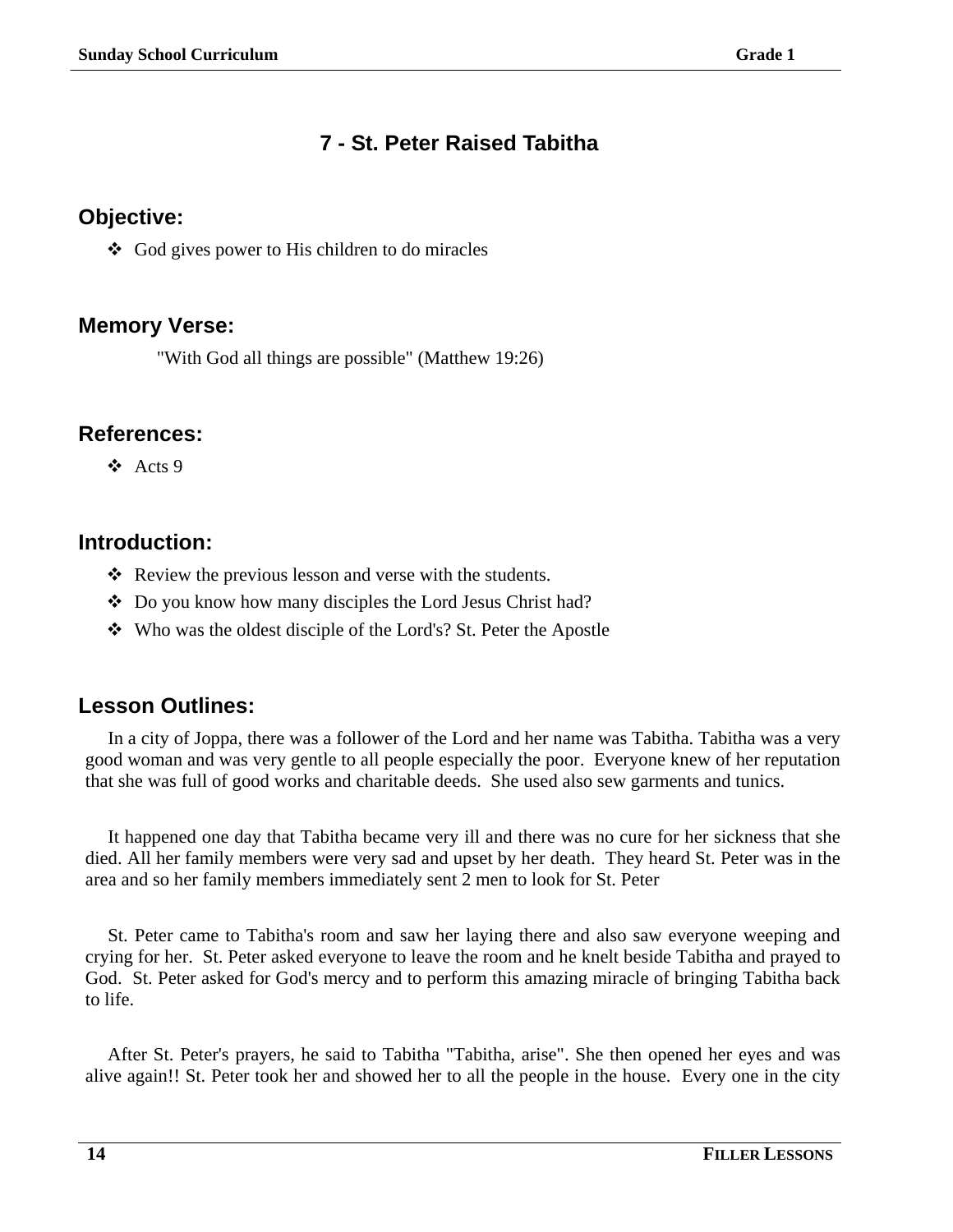knew of the amazing miracle St. Peter performed. So, many people became Christians and believed in the Lord Jesus Christ. because of this miracle.

- What kind of person was Tabitha?
- What happened to Tabitha?
- Who did they call?
- What did St. Peter do?
- When we hear someone is sick, what should we do?
- $\triangleleft$  When we are upset or sick, who should we talk to?

## **Conclusion**

St. Peter had strong faith and strong prayer therefore God used him to do a miracle and raised the beloved Tabitha again.

## **Application**

 $\triangleleft$  Visiting/Praying for the sick

Sometimes there are people that become sick or even our friends do not come to school or church because they are very sick or not feeling well. We should ask about these people and we should also pray, as St. Peter prayed, that God has mercy and heals them

The Prayers of Priests

St. Peter is like the priest or bishop. It is very important that when we are sick or upset about something, we should talk to Abouna. Abouna is a servant of God and by speaking with him, he makes us feel better and when he prays for us, his prayers are heard by God.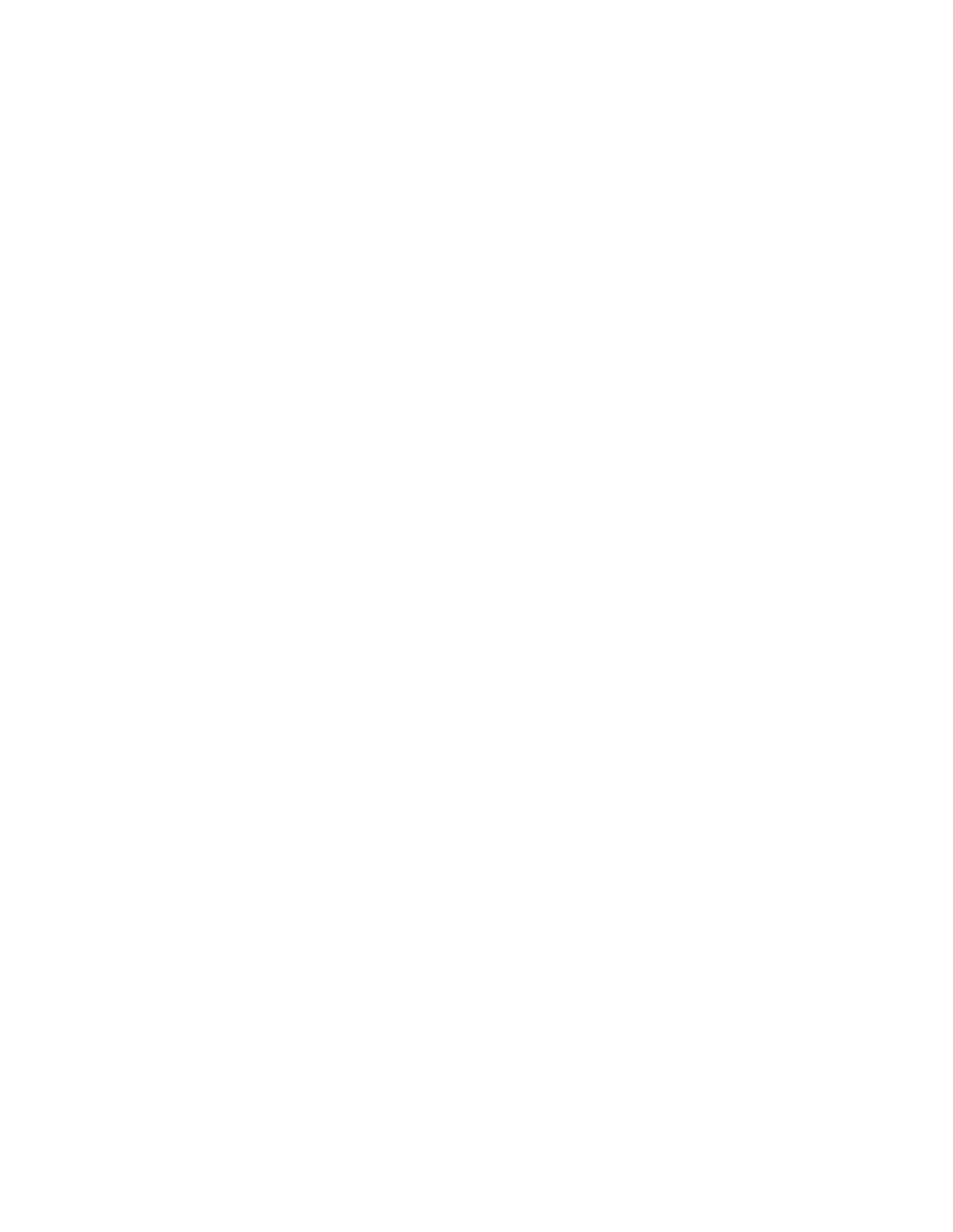## <span id="page-28-0"></span>**LESSONS FOR THE MONTH OF SEPTEMBER**

(Starting with the Coptic New Year)

- **Week 2-** The Nyrouz- Martyrs in Heaven
- **Week 3-** God Created the World
- **Week 4-** Adam in Paradise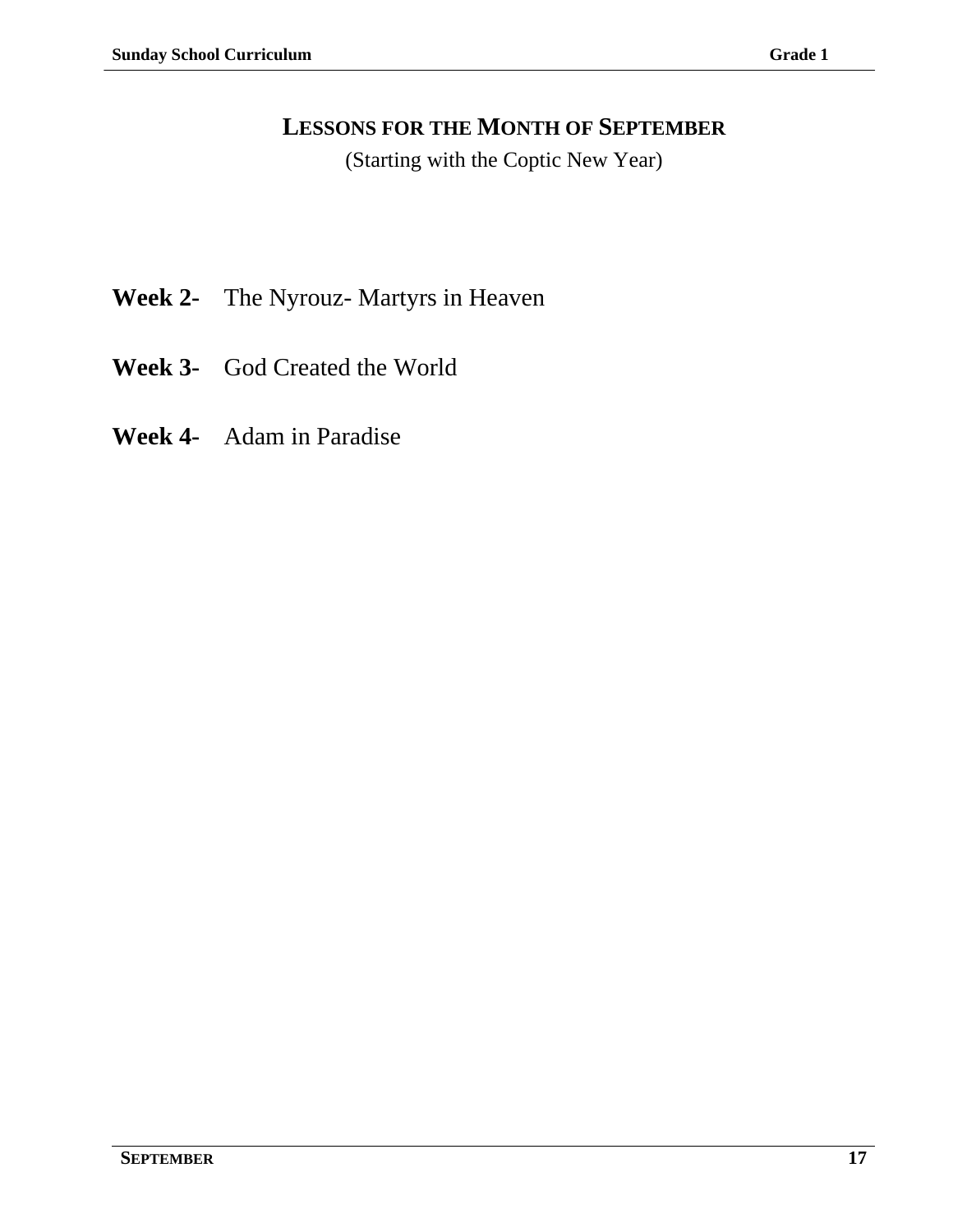## **Week 2- The Nayrouz- Martyrs in Heaven**

## <span id="page-29-0"></span>**Objective:**

Teach children about the beauty of heaven

## **Memory Verse:**

"Behold, I make all things new" {Revelation 21:5*)* 

#### **References**

- Heaven by Anba Youanis
- Children illustrated stories series (The Glories of Martyrs) Siliman Nesseem
- ❖ Revelation 21-22

## **Introduction:**

- $\triangleleft$  What is the best place you like to go too?
- Why you like to go there?
- **❖** What do you do when you go to this place?
- $\cdot \cdot$  Is heaven a nice place to go to?
- $\hat{\mathbf{v}}$  Prepare a nice picture for the Lord in heaven or the saints in heaven as an illustration

## **Lesson Outlines:**

Heaven is the most beautiful place that any one can see and go to. We all would like to go to heaven. This is because in heaven we can see Jesus Christ. We can also see all the saints who did good things and Jesus Christ was happy with them. They will all have crowns on their heads and will be dressed in very nice white cloth. Everybody is going to look like a princess or a prince. We can also see all the angels with all their kinds and shapes. Do you like to see the angels? Yes we will see hundreds and hundreds of them in heaven. We will also be with our good friends and family.

Heaven itself will be full of joy and nice things that would make us happy all the time. No one cries in heaven or feels bad, hurt or tired.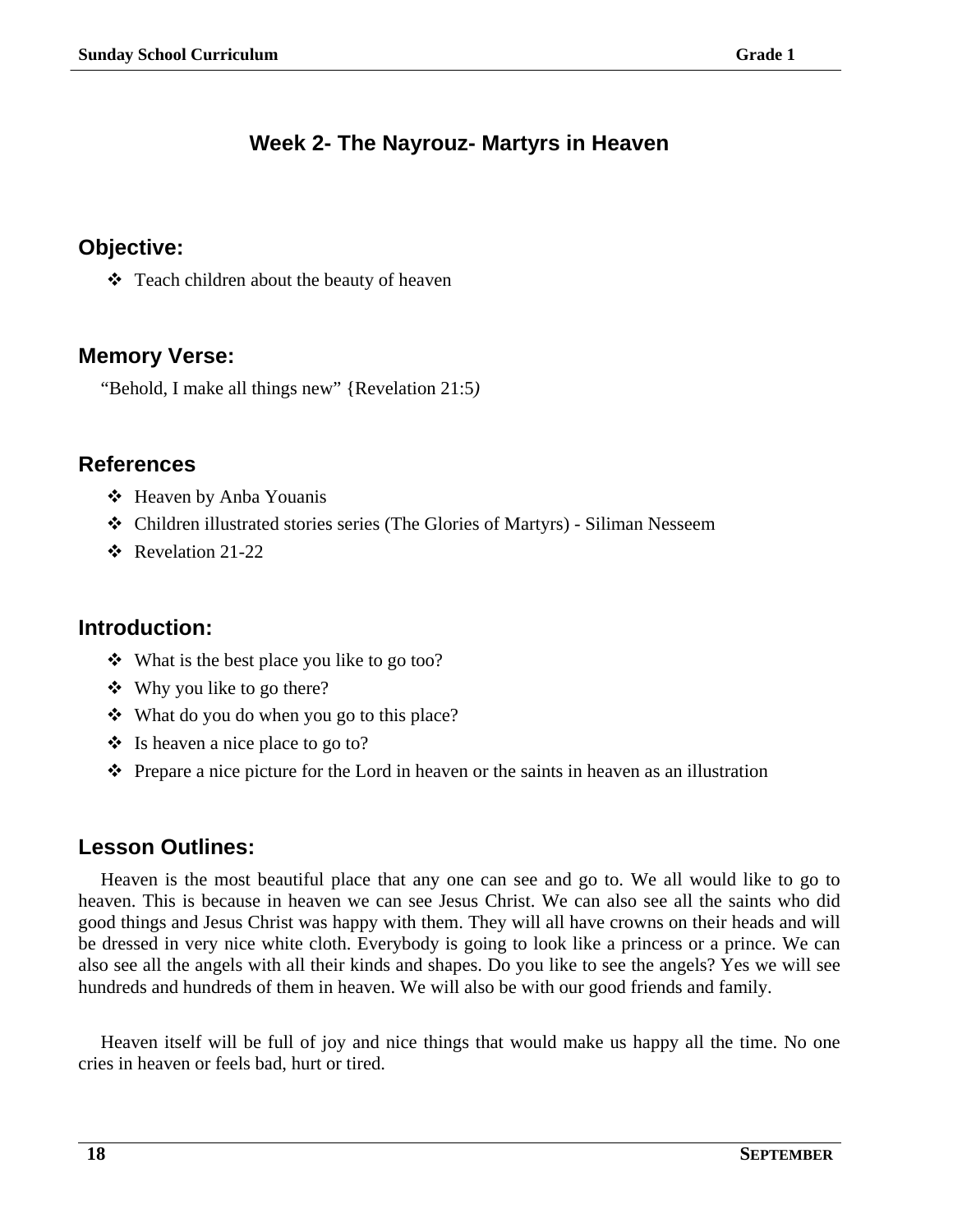Everybody in heaven will be singing and happy. Every body will be having good time all the time. We also will be praying. But the best of all is that we will be with Jesus Christ Himself and will be able to see Him. This time it will be for real not just a picture like we see Him now.

But we have to be good boys and girls to go to heaven just like the saints.

- Do you know the name of a saint?
- What did he do?

Yes, all saints they did good things and were good children to Jesus Christ. They did what the Bible told them to do and Jesus Christ was very happy with them. So, they all went to heaven. So, if we want to go to heaven then we have to do like the saints. If you want to get a nice crown when you go to heaven you have to be a good boy or girl of Jesus Christ and do the things He wants us to do. Jesus tells us what He wants us to do in the Bible.

 $\bullet$  So, what are the good things that Jesus wants us to do??

#### **Conclusion:**

We have to be good boys and girls. We have to behave like children of God and do what Jesus wants. This is what the saints did. The saints are now in heaven and one day I will be able to go to heaven like them.

- Let every child decorate a crown of hard paper for himself like the crowns they will wear in heaven. Let them wear it on their way to home.
- Color a picture of a saint or an angel
- $\cdot$  Show the children the cloth of prince and princess and tell them that we will look even nicer than them.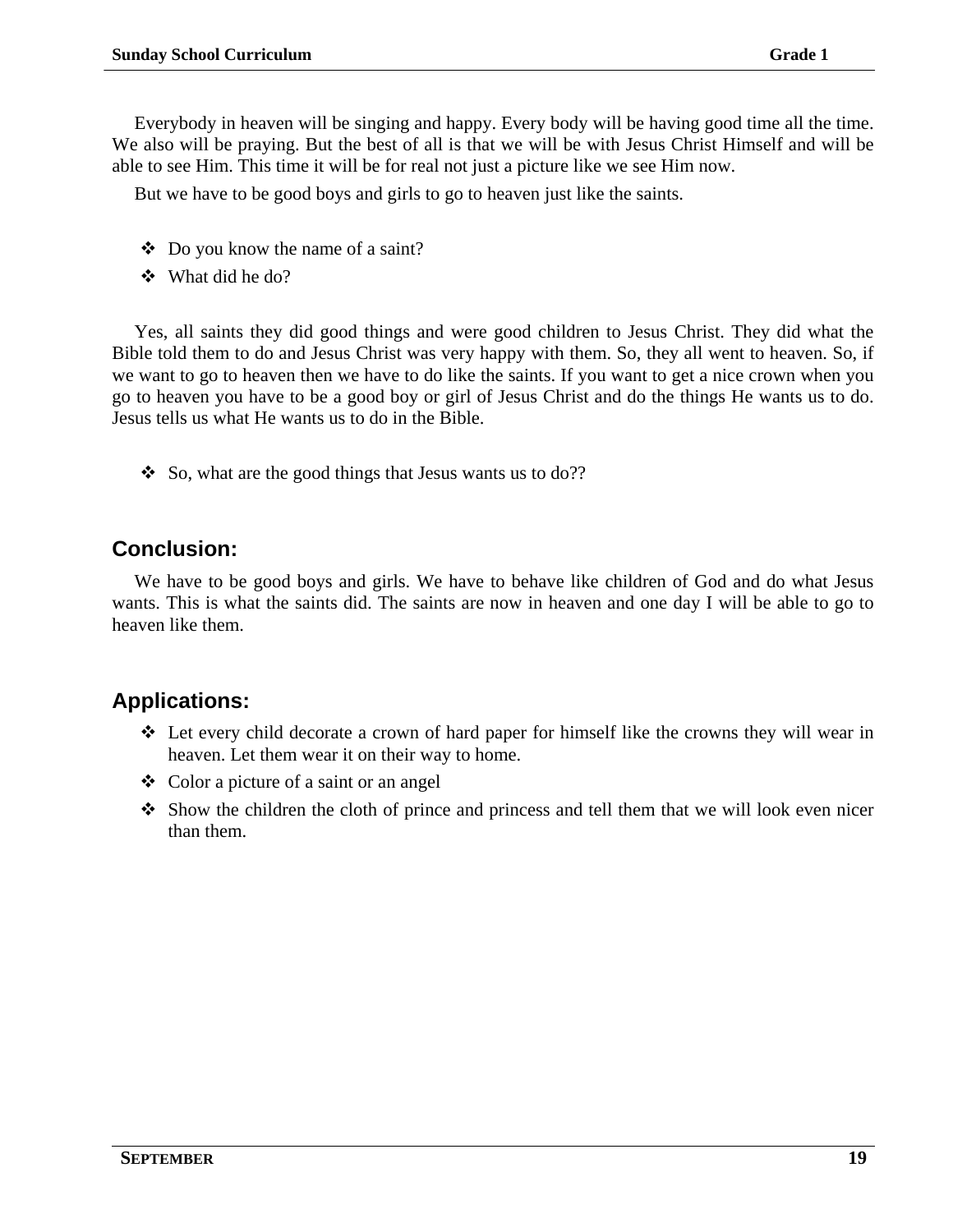## **Week 3- God Created the World**

#### <span id="page-31-0"></span> **Objective:**

God made the whole world for us

#### **Memory Verse**

"And God saw that it was good" (Genesis 1:25)

## **References**

Genesis 1: Interpretation of the Book of Genesis, Sporting

## **Introduction:**

Review with the students the previous lesson and verse

Prepare the following visual aids:

- Different types of flowers with different colors, different kinds of stones, snails, sand, vegetables or fruit, and a cup of water.
- Pictures of animals or models of animals, fish or birds.
- $\triangleleft$  Pictures of silver stars, sun, and moon.
- ❖ Films.
- $\triangleleft$  A blackboard and chalk (white and colored) for drawing things.
- The Servant must mention the days of creation in their logical order. He should also use means of illustration that can draw creatures every day and explain what happened on each day in a simple way.

Ask the kids about what is in the pictures and their colors.

Then ask them who made all these beautiful things?

## **Lesson Outlines:**

The Servant begins the lesson by saying that God exists... the earth was empty and there was nothing on it. There were no trees, no houses, no animals and no people. It was very dark and ugly. And God said: "I will make a man and call him Adam. I will make him happy. He will love me and speak with me at anytime". Then the Lord said, "I will arrange everything in the world and I make the earth a good place for Adam. I will create light so that Adam can live". And then God said "Let there be light and there was light, a bright light. The sun gave heat and light. Adam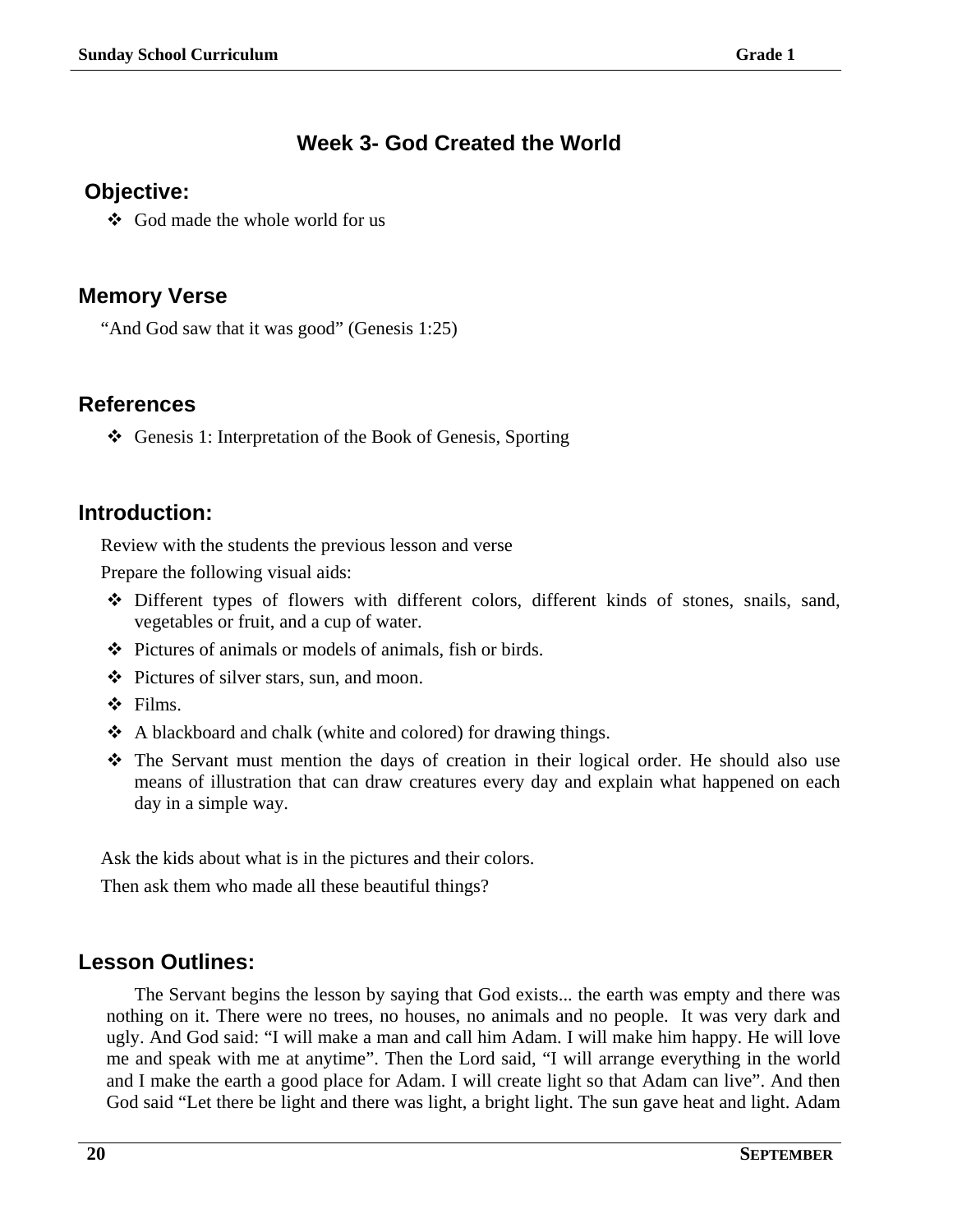could see everything. He could read, play and eat. When the sun disappeared at night, the Lord said: "I will not leave Adam in the dark. I will make the moon and the stars to light us for Adam". Then the Lord said: "When Adam comes, what will he eat?" The Lord ordered the earth to bring out good vegetables so that when Adam comes he can eat good food. Many vegetables and fruits appeared on earth, apples, watermelon, grapes, oranges, etc. (The Servant asks the children to complete the list of vegetables and fruits).

Then the Lord said, "When Adam comes, what will he ride when he wants to travel? A cat? A dog? (Here the children say: a donkey... a horse... a camel) God made all the animals (rabbit, lion, elephant). The Servant asks the children to complete the list of animals (Do not concentrate on animals in this lesson, as we shall explain them in detail in the next lesson). God made the birds, the fish, etc.

On the sixth day: the last day the Lord said, "Everything is good". Then the Lord brought some mud and breathed life-giving breath into it -and Oh! There was a very good-looking man standing before the Lord and the man was very happy and the Lord said to him, "Your name is Adam. You will have all these things for your benefit and I will be with you". Adam saw everything and knew that everything was useful to him.

The servant should note the following:

Concentrate on the Love of God for Adam.

#### **Conclusion:**

God created the whole world and Adam in six days and He rested on the seventh day.

## **Applications:**

 $\mathbf{\hat{B}}$  We must thank God when we pray for the things he created for us such as the sun, plants and animals. When the servant prays with his class, he must thank the Lord Jesus for the sun, the light and all the things God made for us.

 $\div$  Color a picture of the creation, if the servant can find one to provide for coloring.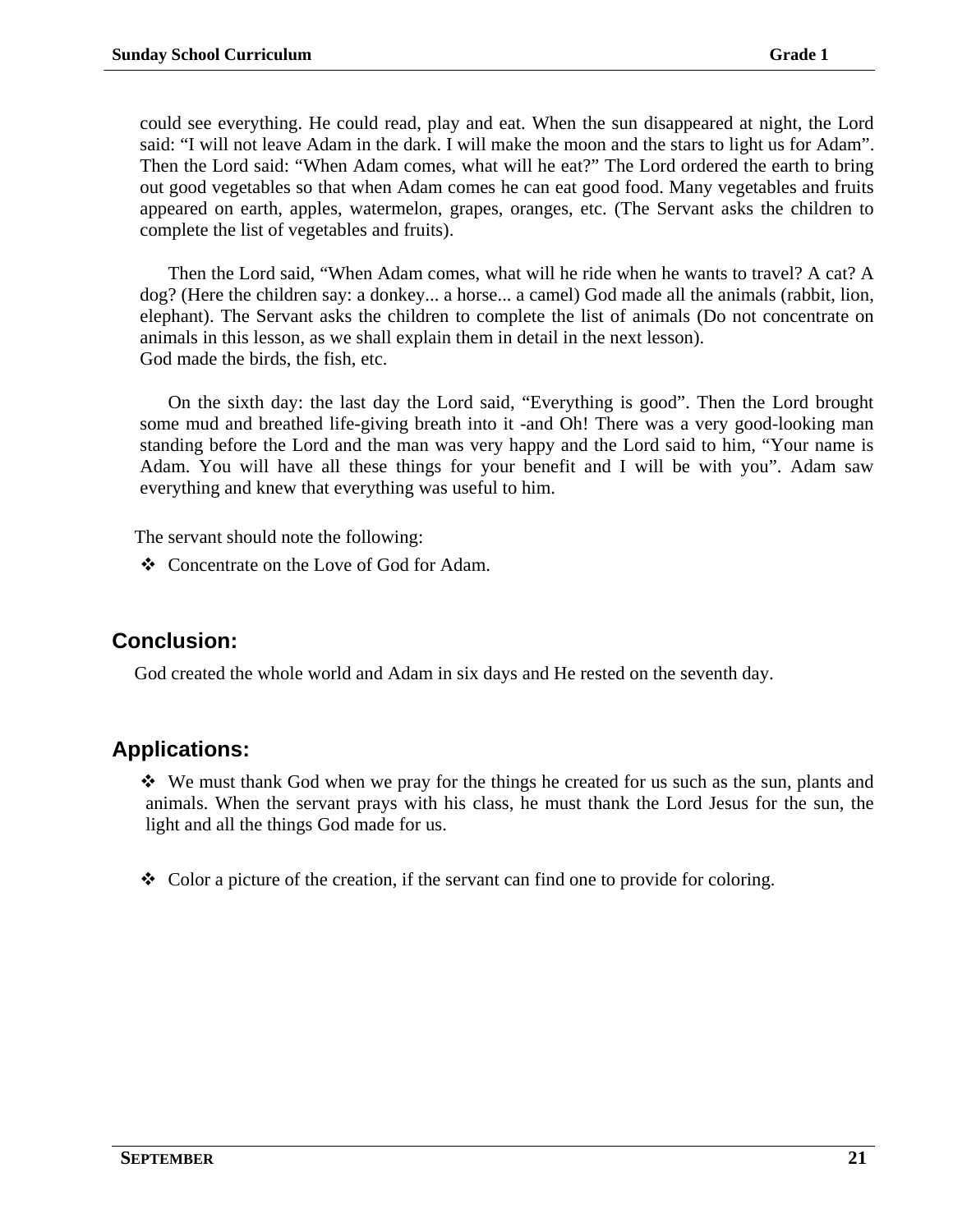## **Week 4 - Adam in Paradise**

## <span id="page-33-0"></span>**Objective:**

God's care and love for us

#### **Memory Verse**

"God said: Let us make man in our image" (Genesis 1:26)

## **References**

 $\triangleleft$  Genesis 1, 2: Interpretation of Genesis, Sporting

## **Introduction:**

Review the previous lesson with the students using the same illustrations as the previous lesson.

- $\bullet$  Of what use was each of the following to Adam: plants, animals, fish, the sky, etc.
- $\triangleleft$  How did Adam enjoy the things God made for him?
- What would have happened if God had not created light for Adam: plants, animals, birds, etc.?

## **Lesson Outlines:**

Adam was talking to God and God was talking to Adam all the time when Adam was in paradise. God told Adam that he can eat from all the trees in the garden except 2 trees in the middle of the paradise. So, Adam listened to God and was eating from the other trees except those two trees.

Adam was alone in the Garden. One day, the Lord brought all the animals to Adam and Adam saw that all the animals obeyed him. All the animals played together; the mouse with the lion, the dog with the cat and the elephant with the monkey.

Then the Lord said to Adam, "Give a name to each animal" And Adam gave the name "dog" to one of the animals and he called it and the dog knew its name and ran quickly to Adam. Adam said to the cat, "Your name is cat", a cat sat under the tree and so on. He gave a name to each animal. Adam thanked God for this. But all the animals had company from their same type but Adam was alone and there was no one else who looked like Adam. Since God is kind, He saw that Adam was lonely. So,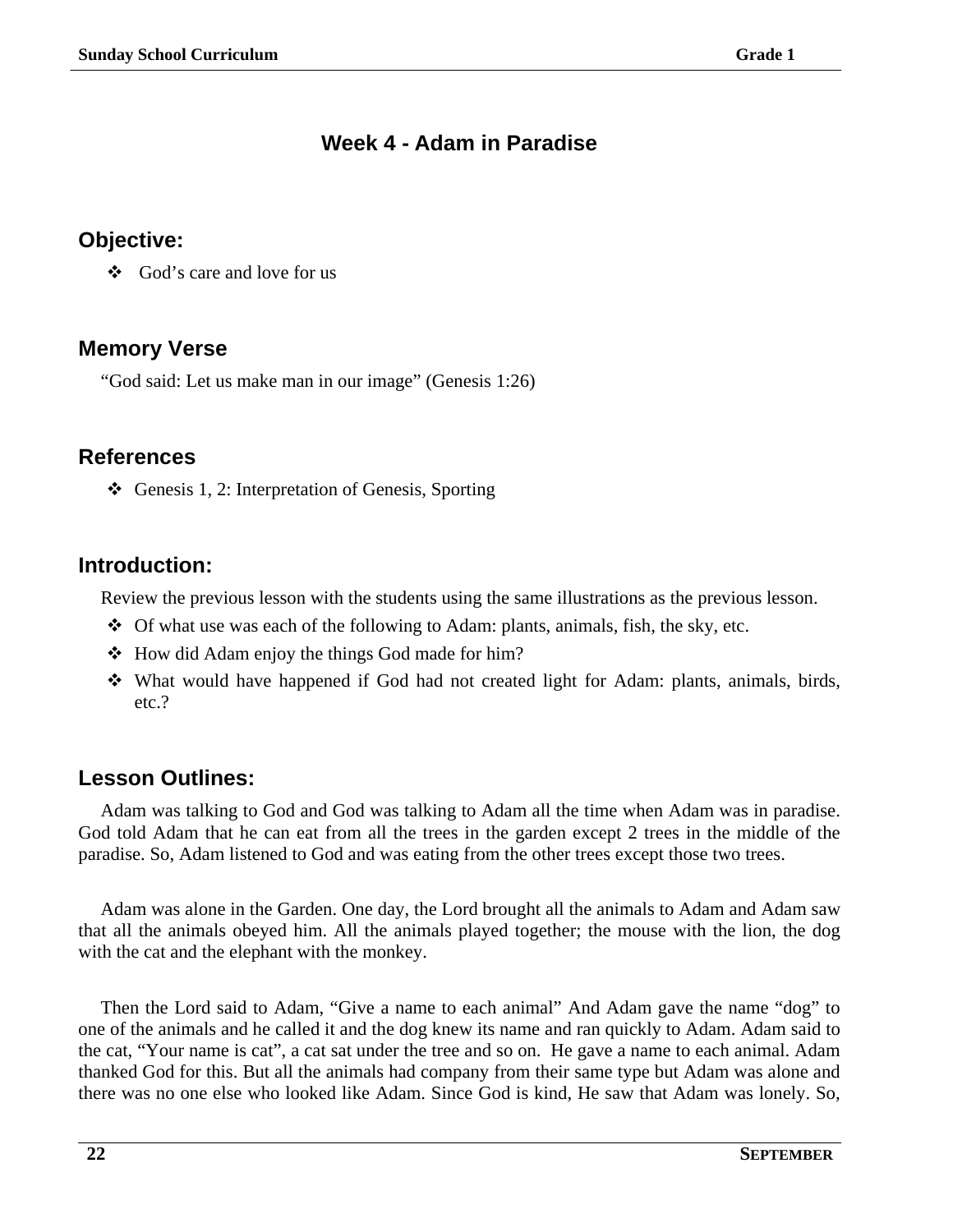## **Conclusion:**

- God gave Adam authority over all animals and all of them, even the fierce ones, lived with Adam in peace.
- Adam was interested in all the animals and he treated them in a gentle way.

- We have to be gentle to the animals like Adam was. If we play with a cat or a dog we must not hurt them.
- Draw a picture of your favorite animal that God created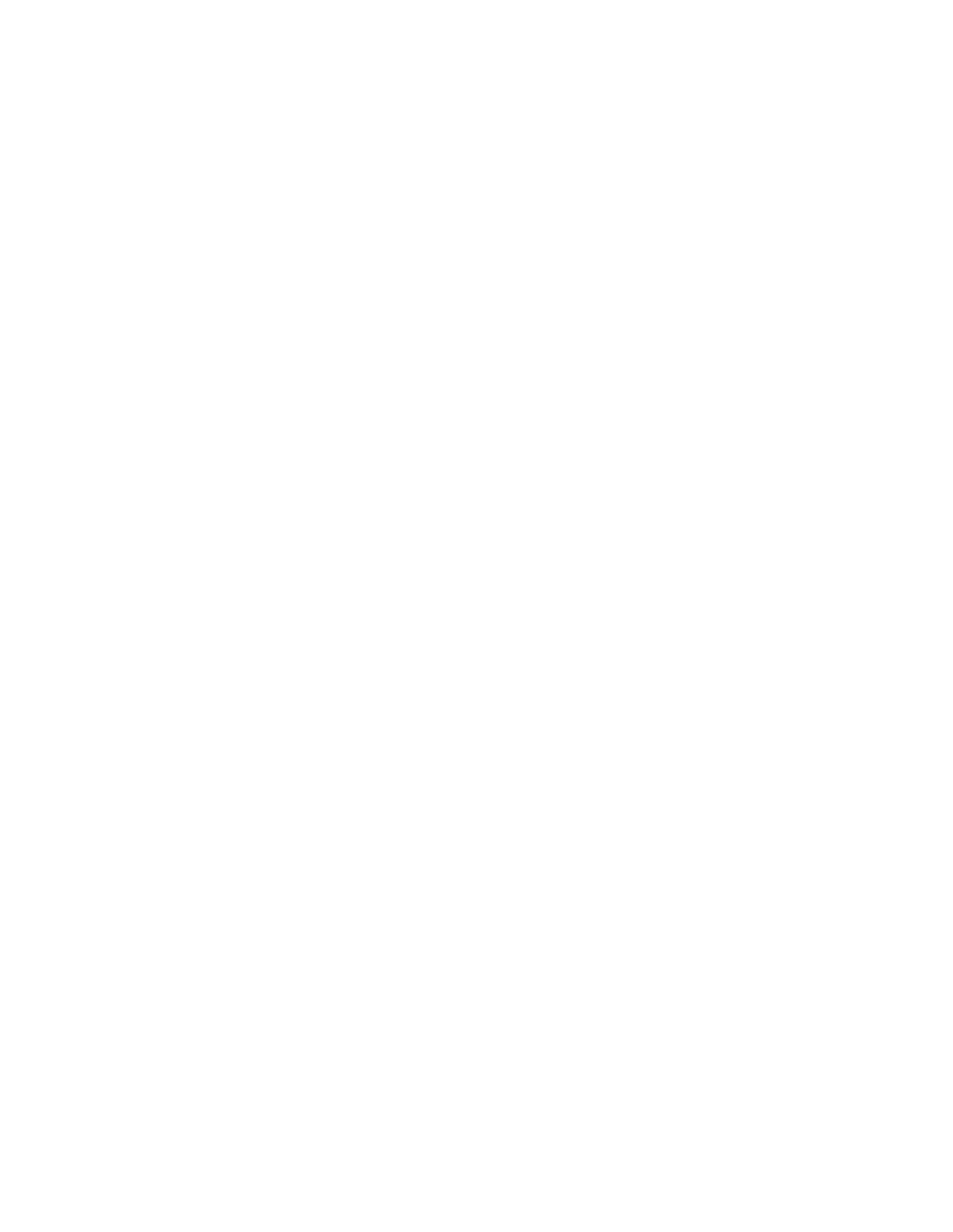# **LESSONS FOR THE MONTH OF OCTOBER**

- **Week 1-** The Creation of Eve
- **Week 2-** The Serpent's Trick
- **Week 3-** Noah in the Ark (I)
- **Week 4-** Noah in the Ark (II)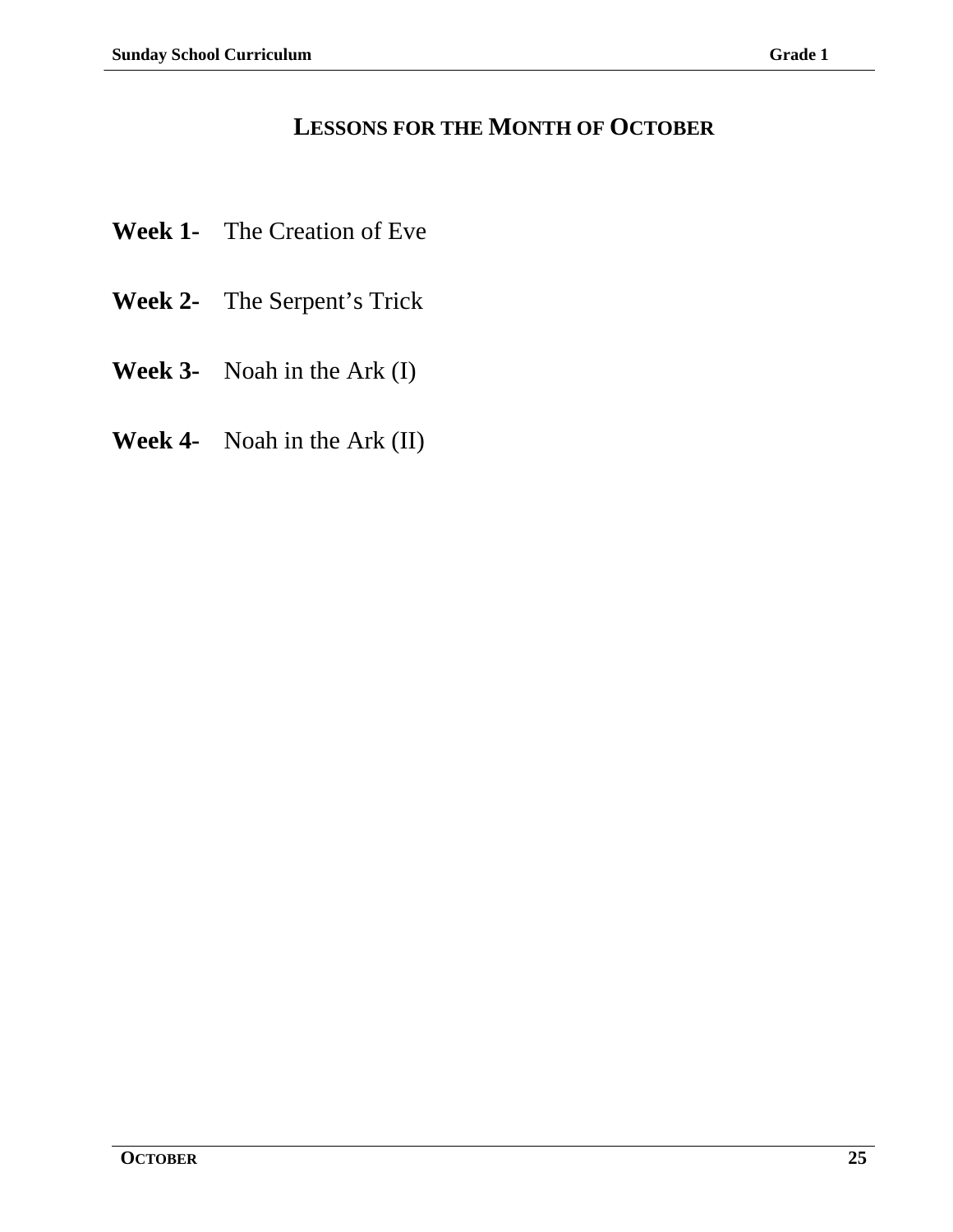# **Week 1 - The Creation of Eve**

## **Objective:**

❖ To know how Eve was created.

## **Memory Verse:**

"It is not good that man should be alone." (Genesis 2:18)

## **References:**

 $\div$  Genesis 2: 18-24

## **Introduction:**

- $\triangle$  Review the previous lesson and verse with the students.
- $\triangle$  Prepare a picture about the creation of Eve to show to the children.
- Ask the children what is the name of the first woman in the world? Show them Eve in the picture. Then ask the children who made Eve?

# **Lesson Outlines:**

When God had created Adam from dust, he placed him in the Garden of Eden to take care of it. The Lord noticed how lonely it was for Adam in the garden all by himself. God created the animals of the earth and brought them to Adam to name them. Yet, after the animals had been named, Adam could not relate to any of them. God, then, caused Adam to fall soundly asleep as He took a rib from his side. From this rib, Eve was created and brought to Adam. Adam and Eve became husband and wife and lived in the garden together.

- Why God created Eve?
- How was Eve created?
- Who created Adam and Eve?
- Where are your ribs? Can you point to your ribs?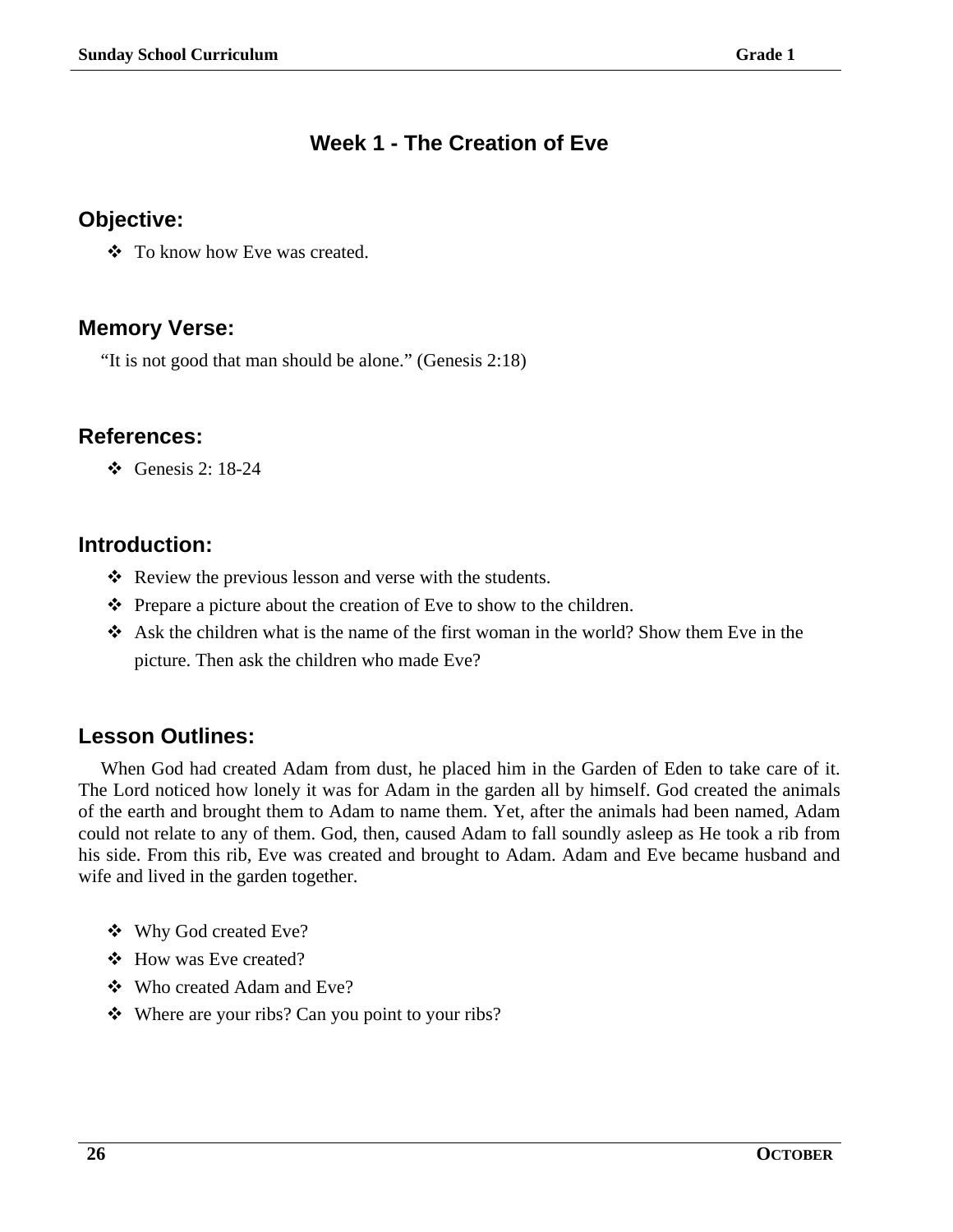# **Conclusion:**

God knows what we need and He always gives us good things. He gave Adam a friend and a wife to make him happy. He also wants us to be happy and He gives us the things we need to make us happy.

- Color the picture of Adam and Eve and bring it to the class next week
- Memorize the verse.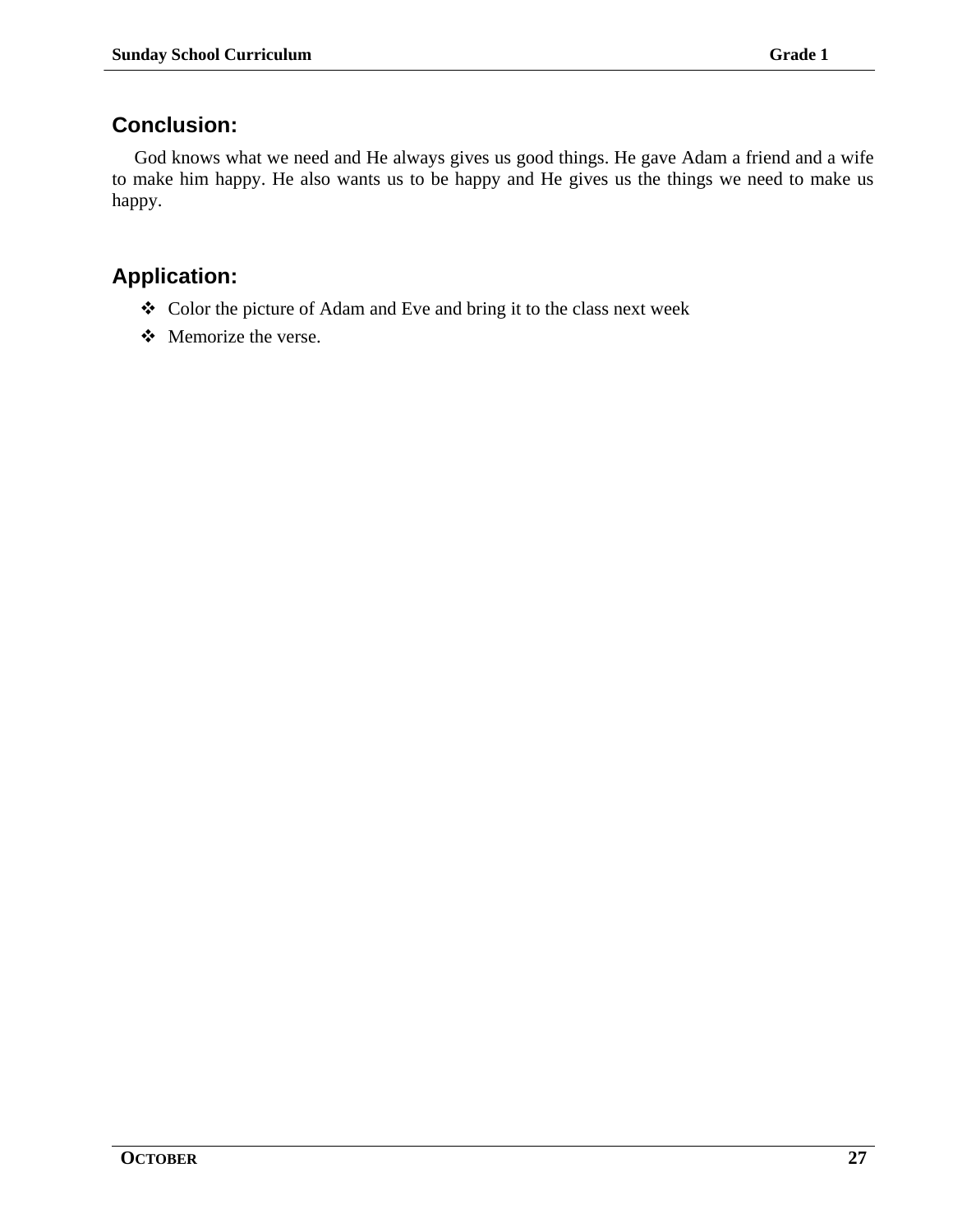# **Week 2 - The Serpent's Trick**

### **Objective:**

We have to listen and obey God

## **Memory Verse:**

"Behold, man has become like one of us, to know good and evil." (Genesis 3:22)

#### **References:**

 $\div$  Genesis 3:1-13

## **Introduction:**

- $\triangle$  Review the previous lesson and verse with the students
- $\triangle$  Prepare pictures for today's story as visual aids
- Ask the children who knows what a snake looks like? How do they move? Do they have sound?

# **Lesson Outlines:**

When Adam and Eve were placed in the Garden of Eden, God said that they could eat from any tree they liked EXCEPT the tree of knowledge and the tree of life which were in the middle of the paradise. The devil knew this and took the form of a serpent (snake) to try and trick Eve into eating from the tree of knowledge.

Where was the tree of knowledge?

One day, the serpent came to Eve and talked to her about the tree of knowledge. The serpent planned a trick for Eve. He told her that if she were to eat from it, she would know good from bad and right from wrong and will become like God since He knows good from bad and right from wrong. Eve then, went to the tree and saw how nice the fruits looked, ate one and gave one to Adam who also ate it. Their eyes were suddenly open and they realized that they did something wrong. They did not listen to God when He told them not to eat from this tree. They also felt naked and tried to clothe themselves with fig leaves. When the Lord saw what had happened, he punished them by sending them out of the Garden of Eden. He also put an angel with a sword of fire in front of the door of the garden so no one can enter the garden again.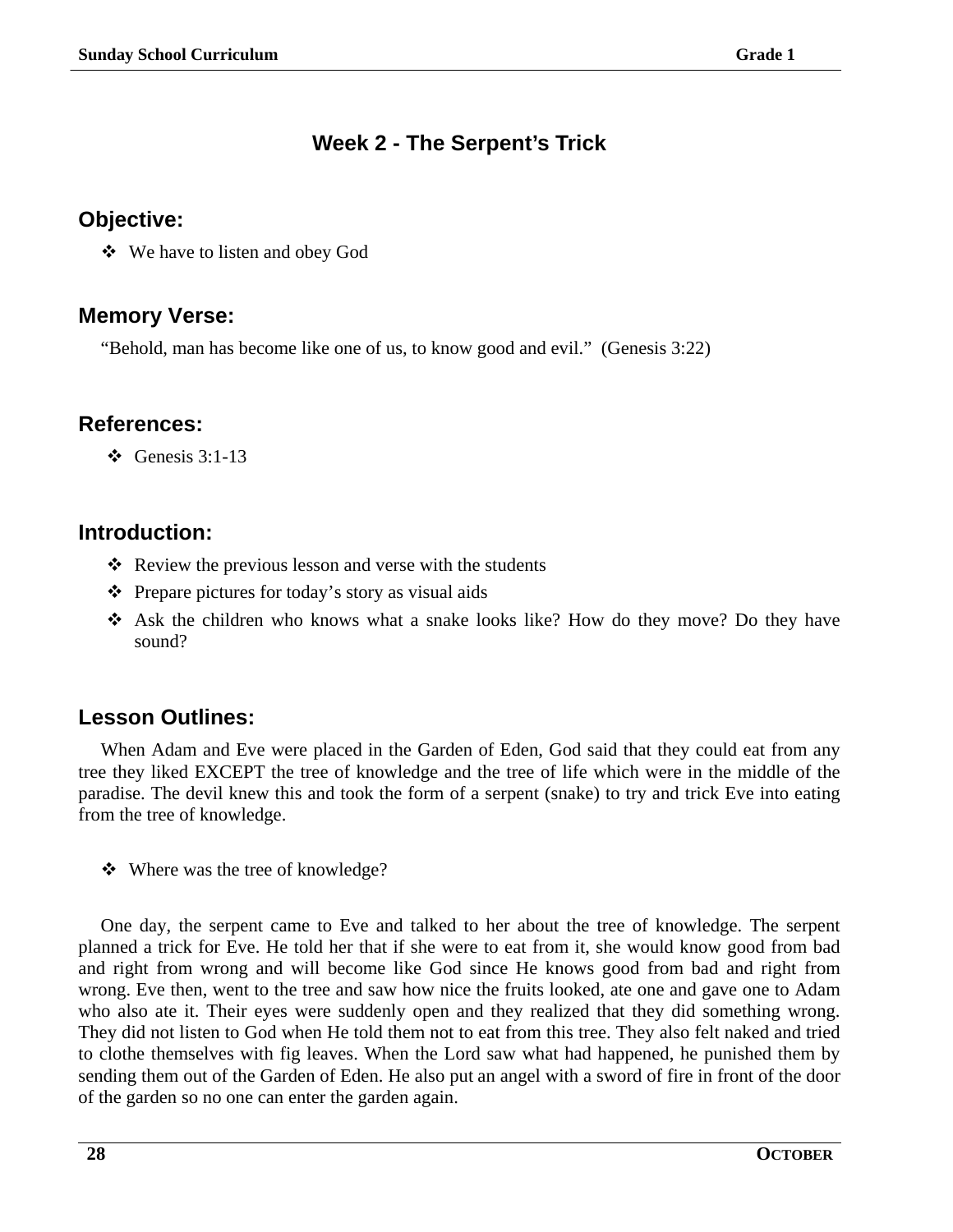## **Conclusion:**

Just because something looks nice, doesn't mean it's good for you. If God tells us to do or not to do something we have to listen to Him and do as He told us.

## **Application:**

Let one of the students tell the story again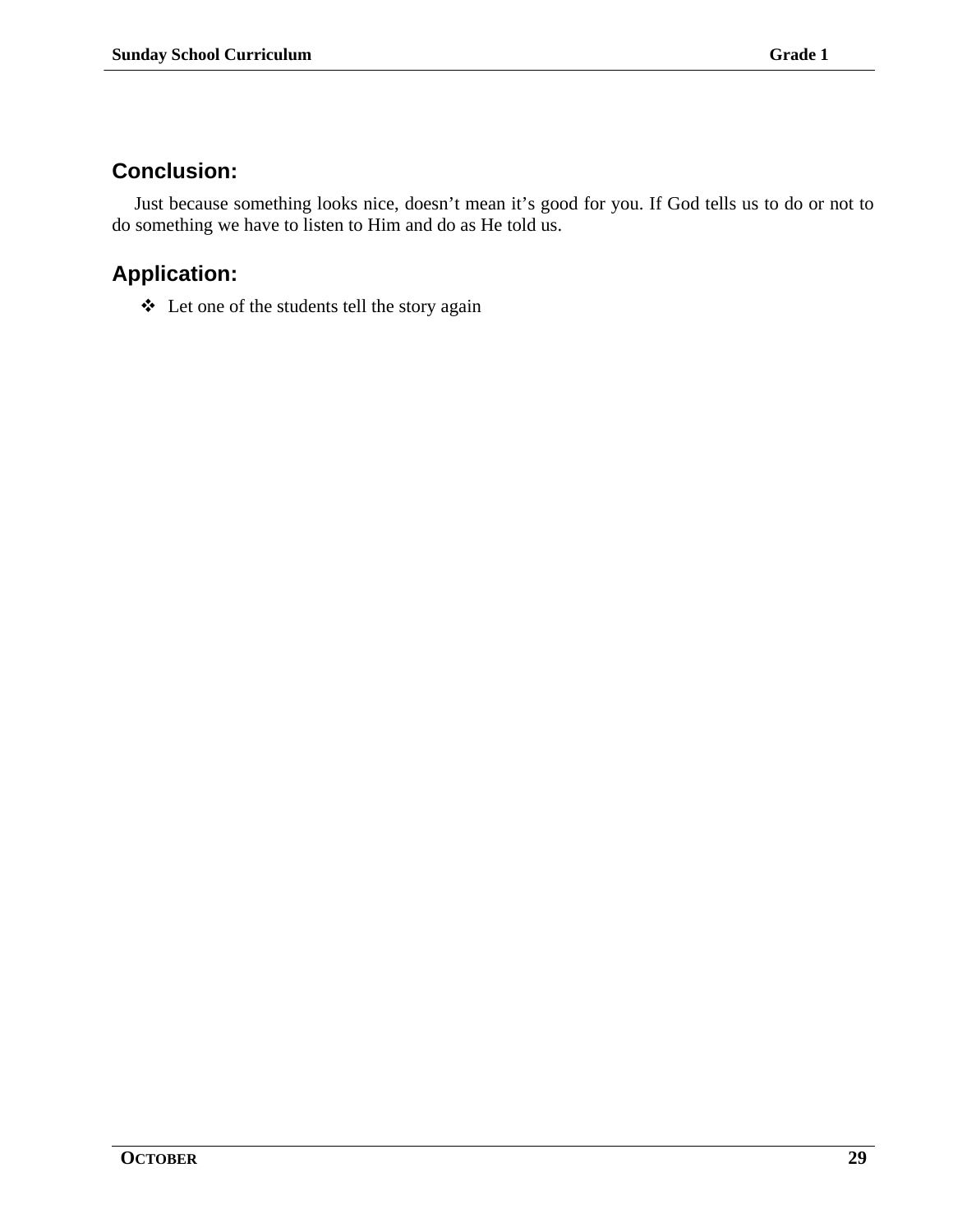# **Week 3- Noah in the Ark (I)**

#### **Objective:**

 $\div$  To show the students Noah's love for God and God's love and care for him.

## **Memory Verse:**

"The Lord said to Noah: come into the Ark" (Genesis 7:1)

# **References:**

 $\div$  Genesis 6, 7

# **Introduction:**

- $\triangle$  Review the previous lesson and verse with the students.
- $\triangle$  Prepare the following visual aids for this lesson
	- A model of a ship made of wood, paper or cloth, or a picture of a ship.
	- Pictures or models of different animals.
	- $\triangle$  A picture of a raven and a dove or a model of them.
- $\triangleleft$  Then ask the children the following questions:
	- ❖ What happens when heavy rain falls?
	- What happens when water falls for a long time?
	- $\bullet$  Is it possible for ships to sink in the rain? Why?

 $\div$  Give them an idea about rain and what happens if it continues to fall heavily and for a long time.

 Give the children an idea about the animals, which the Lord created. (Revision of the previous lesson).

# **Lesson Outlines:**

You can remind the children of God's love for man. You can ask them, "What did the Lord do for Adam?". Although the Lord loves man, we see that people do bad things again and again. Describe people who sin and how they always call each other and one another bad names. They never pray. They lied and sward. But Noah was a good man. He loved God and did all he can do to make God happy. He obeyed God and followed Him. God loved Noah and He advised him to build up a huge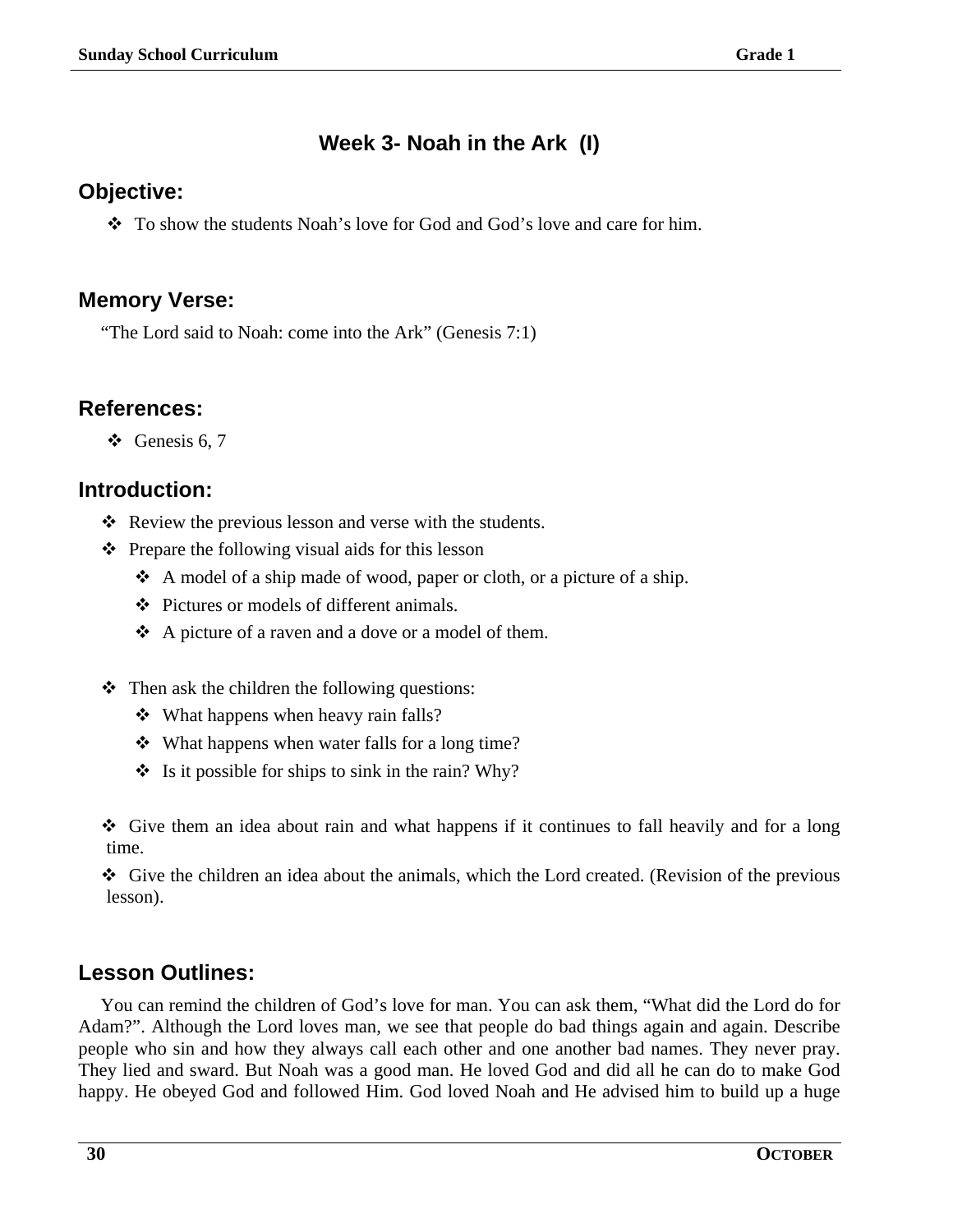ship, which is closed all around and the rain can not enter it. This ship was called the Ark. What was the name of the ship?…. Explain what an ark is and tell them that it is the name of a very big ship (So that the child can understand the meaning of the word "Ark" since it is new to them and it is difficult for them to imagine it.

God told Noah to tell the people to change the bad things they are doing. Noah tried to teach the people how to love the Lord but they laughed at him and rejected him.

The Lord was not pleased with those people who did not walk in his ways and who were very bad. Noah prayed to the Lord and the Lord said to him, "Noah, I am not pleased with those people so I will make the sky send huge amounts of water. Rain will fall heavily and all the people of the earth and all the animals will be drowned. For this reason, make yourself a big ship of three decks with windows and when you finish making it, I will tell you what to do. Noah told the people that the Lord would drown them with rain but they did not take his words seriously. Noah gathered many pieces of wood and with the help of his sons built up the ark.

People wondered... they laughed at him because he was making a ship in the street. When he had made the ship, he prayed to the Lord. He and his sons prayed to the Lord. The Lord said to him, "Noah, get into the ark and take your family with you. Take into the ark with you a male and a female of every kind of animal and every kind of bird... sheep... donkeys... etc". So, Noah did as God told him and started getting all the animals in the ark. So, let us see which animals went into the ark…….show them the pictures of the animals you prepared and ask them which animal was that. Then ask them if they can think of any more animals that were with Noah in the ark…….

In this way the ark was full of animals. Noah and his wife, and his sons and their wives, went into the ark to escape the flood and the Lord shut the door behind Noah. People were watching and laughing at the ship that was in the street. Next lesson we will see what happened after they all went into the ark.

## **Conclusion:**

The Lord saved Noah and kept him safe and Noah thanked the Lord who saved him. The Lord also saved all the animals, birds and plants inside the ark because it was all His creation and it was all good.

- $\triangleleft$  Make an ark at home and bring it to the class next week.
- $\triangleleft$  Color picture of the animals in the Ark...
- Start memorizing the first third of the Lord's prayer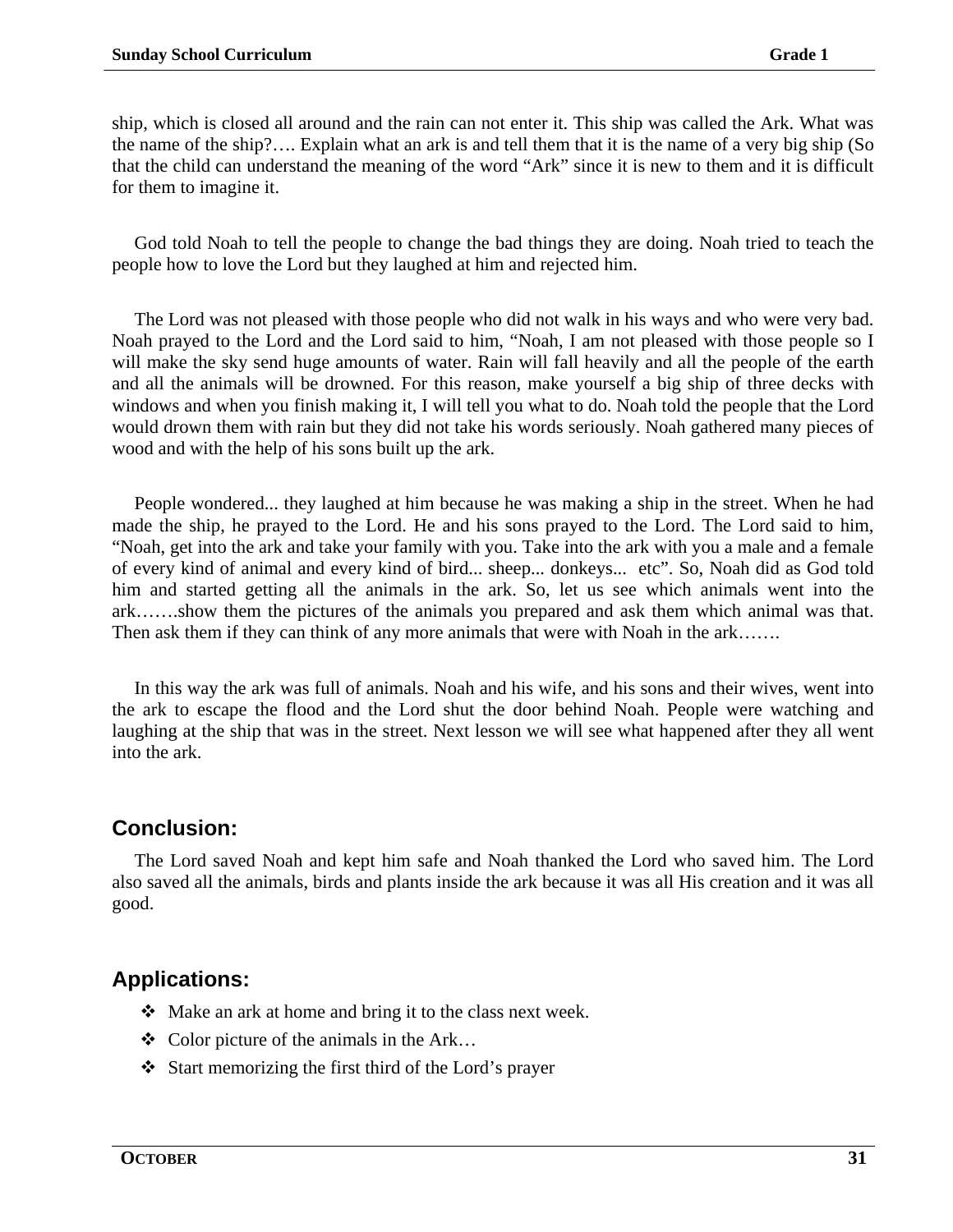## **Week 4 - Noah in the Ark (II)**

#### **Objective:**

❖ God saves Noah His son but punished the bad people.

### **Memory Verse:**

"The rain was on the earth forty days and forty nights" (Genesis 7:12)

## **References:**

 $\div$  Genesis 7,8

## **Introduction:**

- Review the previous lesson and verse with the students. Ask if anyone made an ark at home….
- Use the previous visual aids you prepared for last lesson
- Ask them where did we stop last time in the story of Noah and the ark……

# **Lesson Outlines:**

Heavy rain fell down from the sky, all the bad people outside of the ark were drowned...all houses were destroyed... Each one of them climbed a high place, a tree, a house, but wherever they went they found water reaching them and all people were drowned. But Noah and his sons, his wife and his sons' wives, and the animals that were with him inside the ark were saved. The Ark was floating on the surface of the water. Noah and his sons were praying inside the ship and the animals were listening while they were praying. After forty days the rain stopped and Noah opened a window to see if the earth was dry. He brought a raven and said to it, "Raven, go out and see if there is a tree you can land on". The raven went out and did not come back. Noah sent a dove with the same words. The sweet calm cove obeyed him. It went out quickly but found nothing but water so it went back to him. Noah sent the dove out again after a few days, and the dove came back with a fresh olive leaf in its beak..So, he knew that the trees had appeared. Noah was very happy this time. Noah went out of the ark with his wife, his sons and their wives. All the animals and the birds went out of the ark in groups of their own kind. They all thanked God because He saved them. And God made a beautiful rainbow of all colors to appear on the earth as a sign that God will not destroy the earth again.

- What did the Lord ask Noah to do?
- What happened when rain fell?
- $\cdot \cdot$  For how many days did the rain fall?
- Why did God make the rainbow?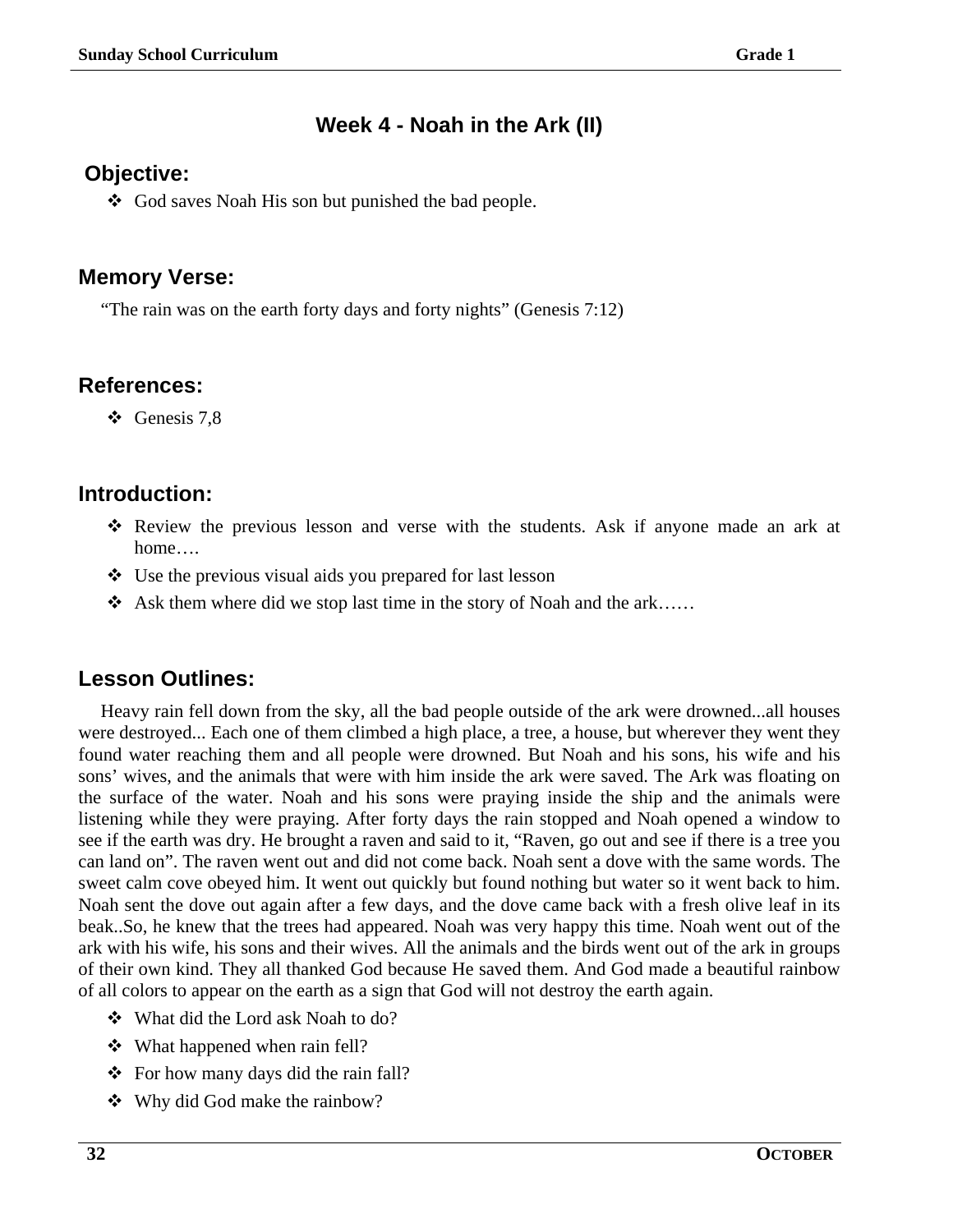Who remembers the verse?

The Servant should not forget that some situations arouse the children's curiosity and interest, so he has to explain how Noah and his children lived with the animals inside the ark. Swallows awoke them to pray and when Noah and his children prayed, the animals kept silent and did not move and even the sparrows prayed with them.

## **Conclusion:**

The Lord saved Noah because he was righteous and one of God's children. On the other hand, He destroyed the others because they were bad and wicked people.

- $\triangleleft$  Color a picture with a rainbow in it
- Continue memorizing the second third of the Lord' s prayer. The servant should review the first third with the students.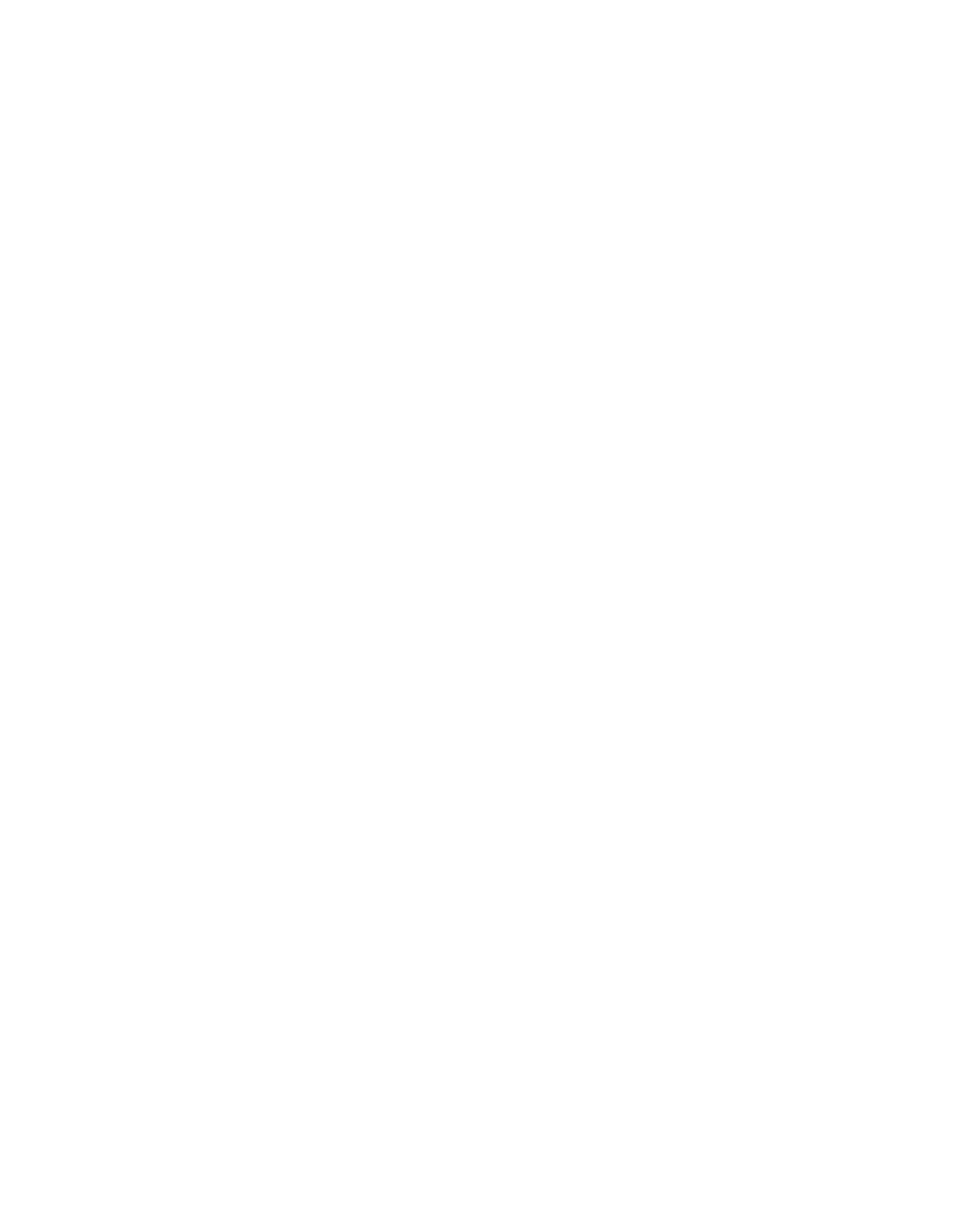# **LESSONS FOR THE MONTH OF NOVEMBER**

- **Week 1-** How to Pray
- **Week 2-** Jesus Christ Walks on Water
- **Week 3-** The Miracle of Catching Huge Amounts of Fish
- **Week 4-** Healing the Sick Man of Bethesda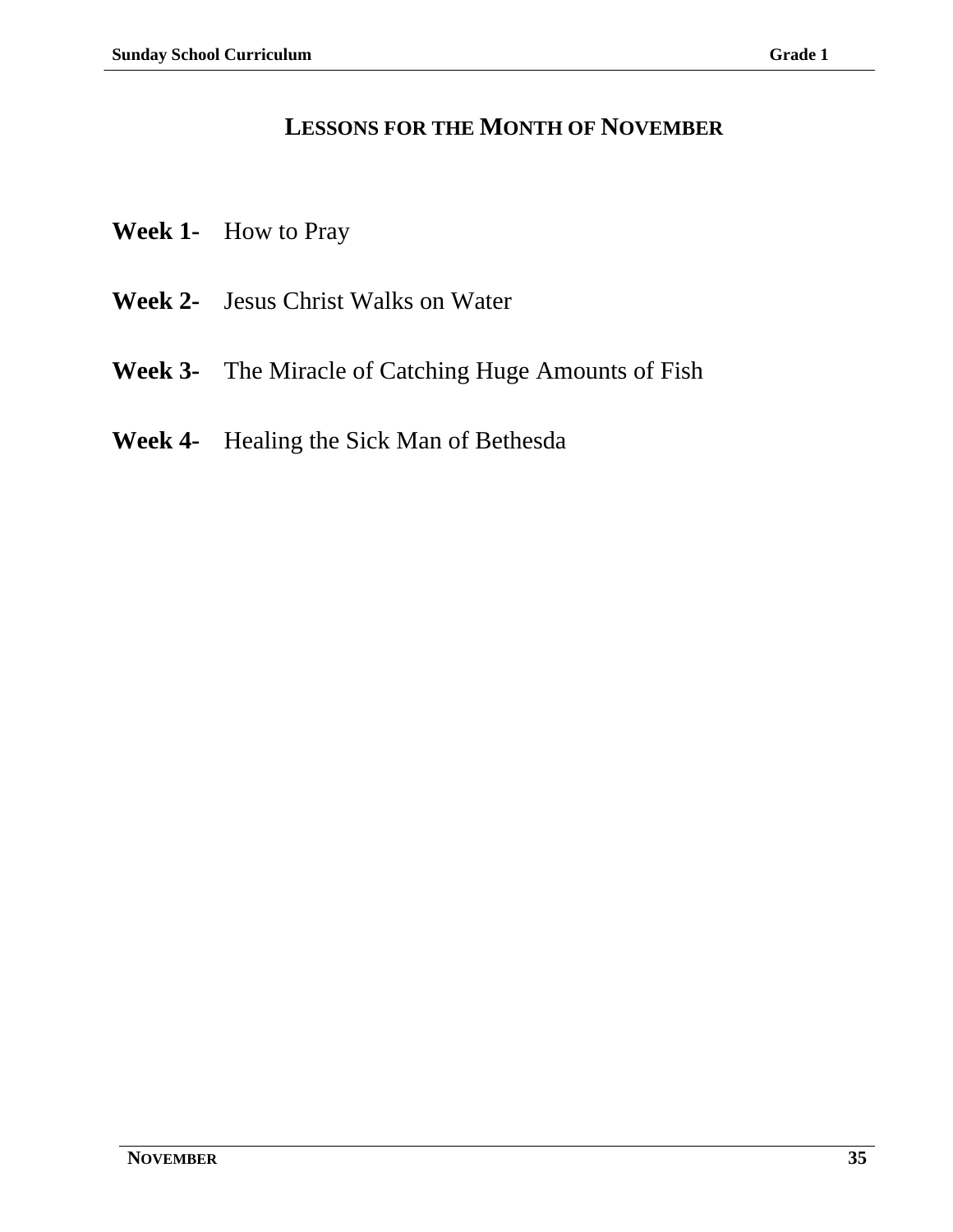# **Week 1 – How to Pray**

## **Objective:**

 $\triangleleft$  To teach the children how to pray

#### **Memory Verse:**

"Pray without ceasing, in everything give thanks" (1Thessalonian 5:16-17)

## **References**

 $\div$  Matthew 6:9-13

#### **Introduction:**

- $\triangle$  Review the previous lesson and verse with the students
- $\triangleleft$  Ask the children if they pray at home?
- $\triangleleft$  How many times they pray every day?
- $\triangleleft$  If they pray alone or someone prays with them?

# **Lesson Outlines:**

It is very important that we pray every day. When we pray there are few things we have to do:

- We have to stand or kneel down
- $\mathbf{\hat{P}}$  We have to start and end with the sign of the cross. Do we all know how to make the sign of the cross? Let us see now how every body makes the sign of the cross. Let each student make the sign of the cross and make sure they know how.
- We have to concentrate in the prayer and not look to people around us or watch things to our right or left. The best thing is to close our eyes when we pray.
- If we are praying we have to pray with a clear voice. We can ask God for all the things we need but we have also to thank Him for all the things He gave us already. Can you think of one thing that God gave you?
- $\mathbf{\hat{P}}$  When someone else is praying and we are listening, we should be quiet and not talk to anyone else or make any sounds. Exactly like when we pray in the church during the liturgy we should listen to the priest and should not talk at all in church or make any noise because Jesus likes the children who respect His house.
- $\triangleleft$  At the end of praying we have to say the Lord's prayer. What is the Lord's prayer? Can anyone tell me the Lord's prayer alone?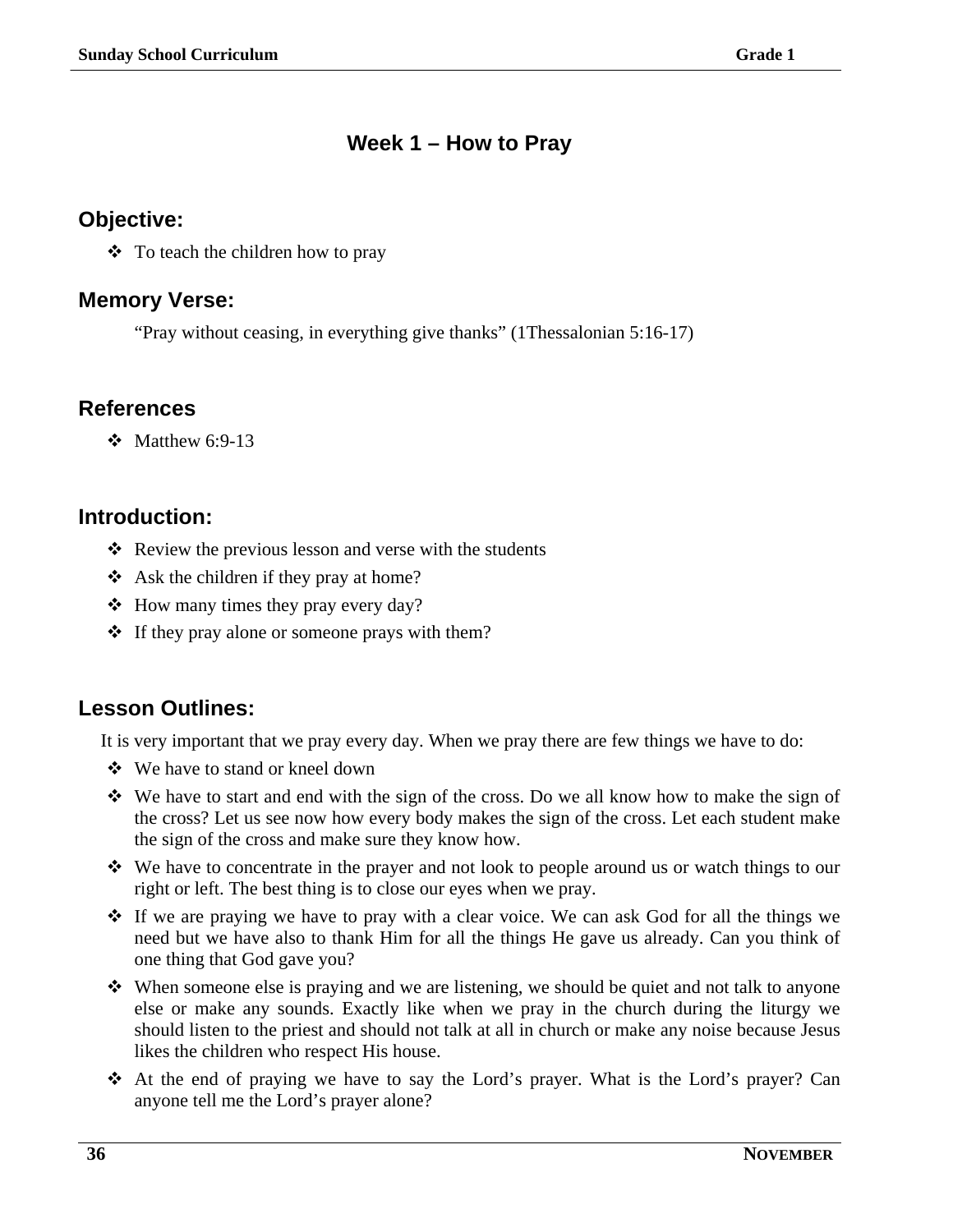- The servant should take the chance to teach those who do not know the Lord's prayer and help them to memorize it.
- Who taught us the Lord's prayer? Jesus Christ Himself told us the Lord's prayer in the gospel of St. Matthew. He told the people and His disciples that when you pray, you go to your room or a quiet place and you say the Lord's prayer every time you pray.
	- With what sign we start and end our prayer?
	- Can we skip a day without prayer?
	- What are we supposed to pray for?
	- What do we say and the end of each prayer?
	- Who taught us the Lord's prayer?
	- $\triangle$  In which gospel did Jesus Christ teach us the Lord's prayer?

## **Conclusion:**

We have to pray every day. We have to know that we are standing in front of God when we pray so, we pray with respect. We can ask God for all the things that we need and thank Him for all the things that He had given us.

- Give the children a picture of Jesus Christ praying e.g. in Gethemane or a picture of any of the saints praying.
- Encourage the children to pray for the needs of the church, their families and for their private needs.
- Continue memorizing the last third of the Lord' s prayer. The servant should review what was memorized before with the students.
- \* The students who do not know the Lord's prayer, ask their parents to work with them at home to memorize it. Review it with them the following week.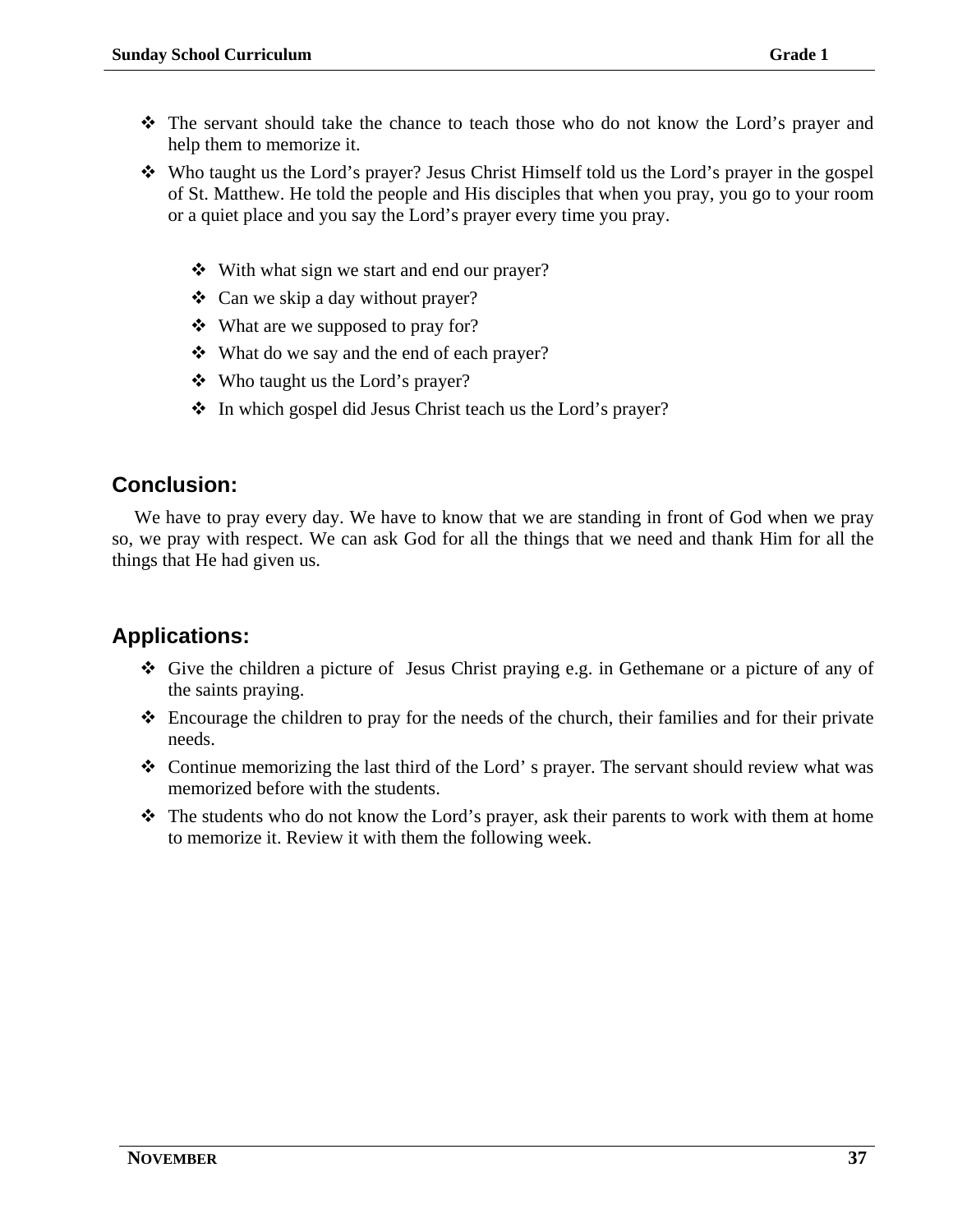# **Week 2 - Jesus Christ Walks on Water**

## **Objective:**

Teach the children the power and authority of God over nature.

#### **Memory Verse:**

"It is I; do not be afraid" (Matthew 14:27)

#### **References:**

- Matthew 14: 22-36
- Explanation of the Gospels (Fr. Marcos Daoud -Al Mishriky -Fagala)

## **Introduction**

- $\triangle$  Prepare a picture of the lesson
- ❖ Review the previous lesson and verse with the students
- Give an introduction about the Disciples of Christ...their numbers…their names…mention three or four names including St. Peter.
- $\triangleleft$  Also give an idea about the sea, boats, fish and fishing.

# **Lesson Outlines:**

The disciples followed Christ wherever He went. Many other people went with him to learn and listen to him. Christ healed all the sick people. One day Jesus was teaching the people. He was near tile shore of the sea and the place was crowded with people. Night was about to fall, so Christ asked His disciples, and St. Peter was with them, to take the boat and go ahead to the other side. He told them that he would come back to them after sending those people away. The disciples got into the boat and went away from tile shore. They thought that Christ would come in a boat so they were afraid. The people went home and Jesus was alone. He went up a hill by himself to pray and he stayed there till midnight. The disciples waited for Christ to come but he was late. He came to them after midnight and all the people were asleep.

- ❖ Where did Jesus teach the crowds?
- $\triangleleft$  What did he say to his disciples?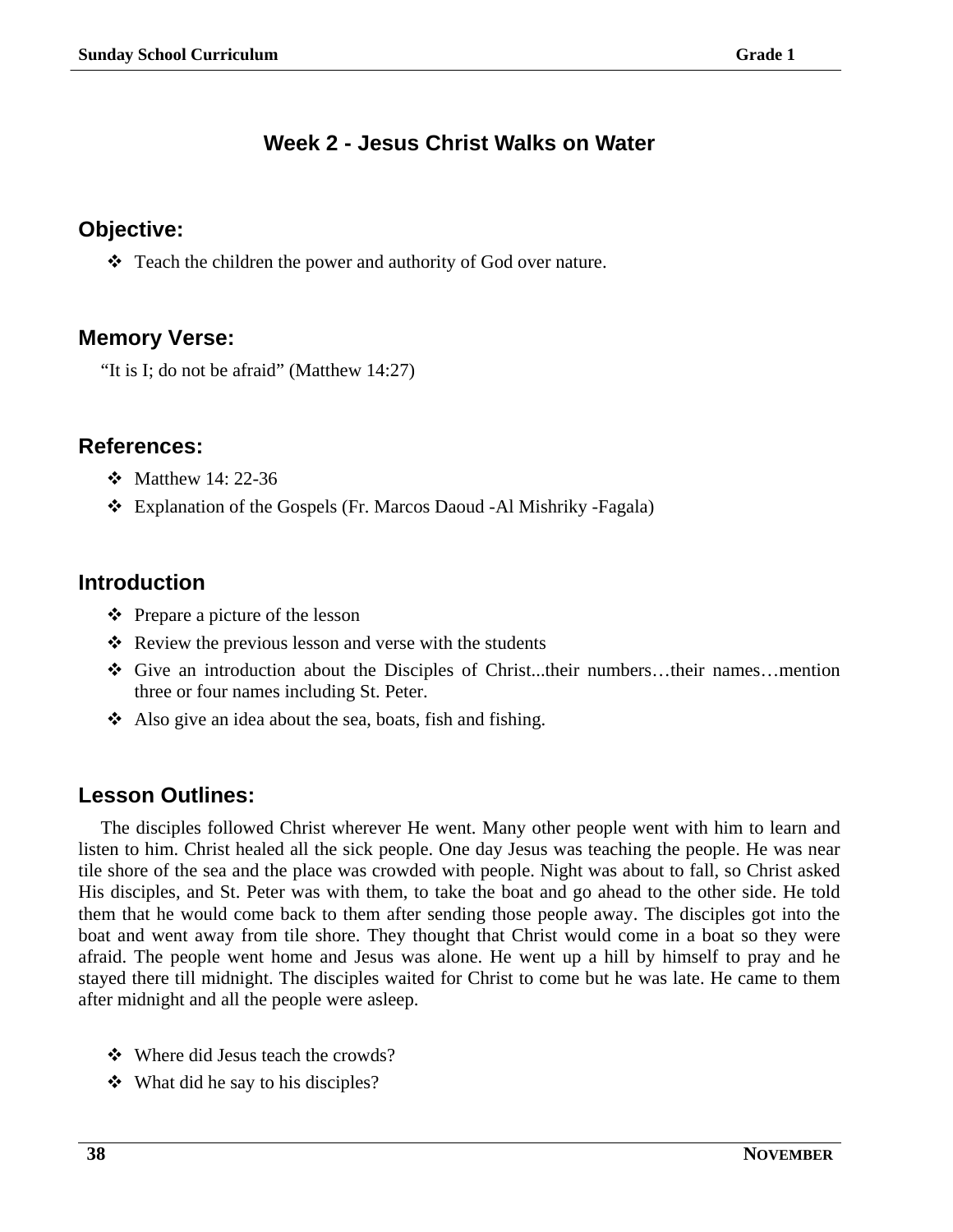Suddenly a storm blew and the sea became very high...waves and storms. There was also thunder and lightning in the sky...and rain fell heavily. The sound of thunder was very strong. The boat leant over to the left side then to the right side, then it went up with tile waves, and then it went down. It became like a feather. The water carried it up and down and the disciples were afraid. They were about to be drowned. (Describe the state of the disciples and their attempt to control the ship, which was about to sink).

- What happened to tile sea?
- $\triangleleft$  Where were the disciples at that time?

Suddenly Christ appeared with his bright light walking on the water in the dark. The disciples were afraid and they held to one another. Christ stood on water and said to them, "Be of good cheer, it is I; do not be afraid" (Matthew 14:27).

But they did not believe that this is Jesus Christ Himself. They thought they saw a ghost. St. Peter said, "We know that Christ is powerful". He said to Christ, "Lord, if it is you, command me to come to you on the water" and Jesus said to him, "Come". (Here the Servant describes the disciples' surprise and their concern with that wonderful sight.). St. Peter got out of the boat and started walking on the water towards Jesus. He felt that the water was dry like the ground. Then Christ stretched out his hand to St. Peter and said, "Go on Peter come and walk on the water". Peter walked a step... two steps... then he began to think, "How am I walking on the water" the storm is strong and the sea is high. I am afraid. I may be drowned. He forgot that Christ was standing near him. He started to sink down in the water because he forgot Christ "Save me, Lord", he cried. "I am sinking down. Hold my hand Jesus". At once Jesus reached out and grabbed hold of him and said, "How little faith you have. Why did you doubt?" St. Peter sadly said, "Jesus, forgive me". They both got into the boat. The wind was still blowing. But Jesus looked to the sea and raised his hand and said, "Sea, be calm" and he pointed to the cloud and the rain and said, "Enough". The wind died down and the boat sailed on in peace till it reached the other side and when they were on the shore all the disciples knelt down and worshipped Jesus and requested him to forgive them because they were afraid. He forgave them and they walked on singing a hymn: We rejoiced and praised God. We prayed and sang a hymn.

 $\mathbf{\hat{P}}$  We have to describe the image of the sea and wind and the confusion felt by the disciples. We have to bring the student senses to feel the atmosphere of the storm and the rough sea. The children will feel happy and comfortable when they hear that Jesus has come to them at night.

Some words are difficult so they must not be said during the lesson. These words are; Peter doubted the faith of the disciples.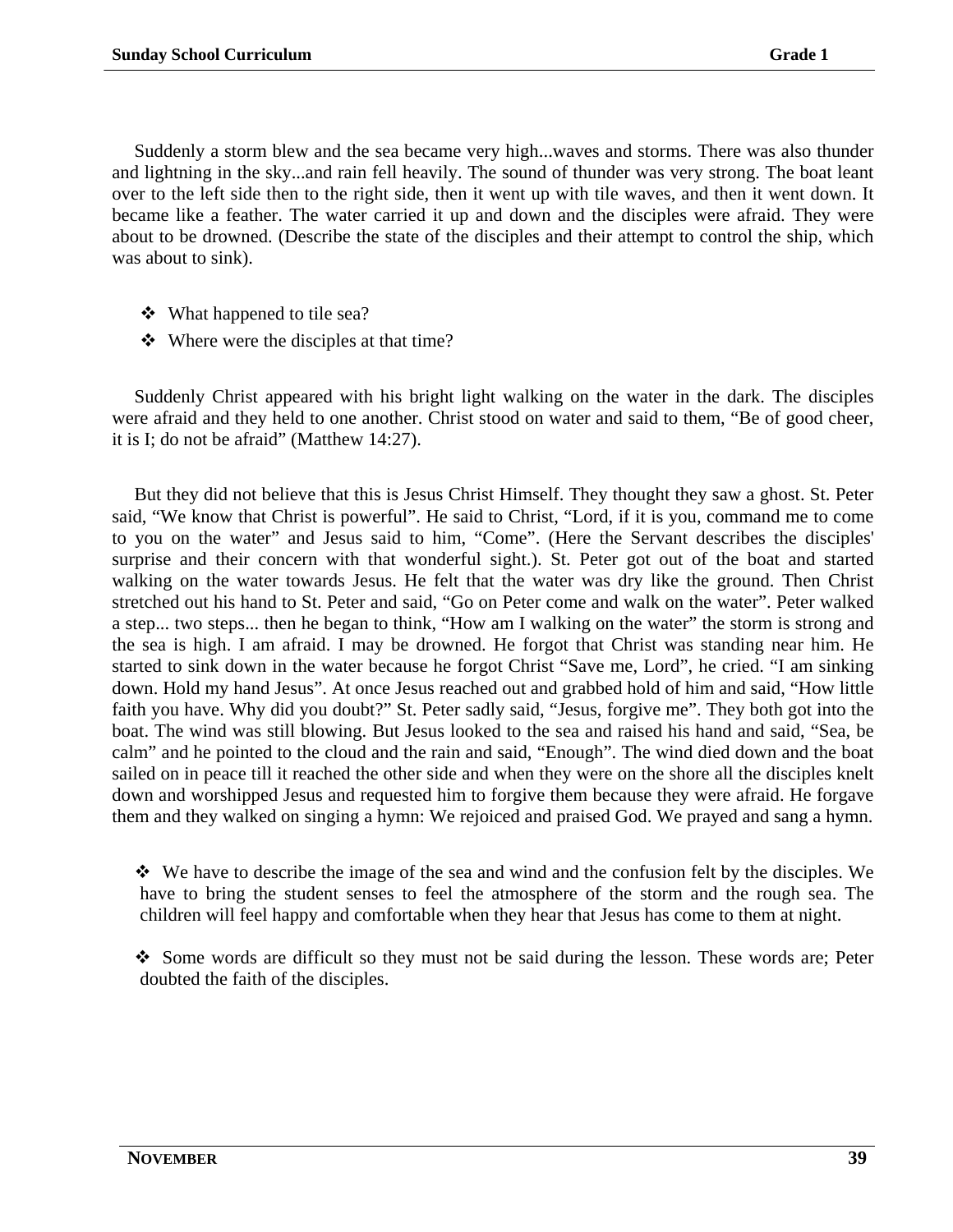# **Conclusion:**

Christ was the disciples' friend and He loved them very much. He would not leave them alone in any trouble. He is also our friend and He is strong. He can control any thing and protect us from any danger.

- \* The children should practice making the sign of the cross as this would protect them from fear and darkness.
- Pray with the children Psalm 23.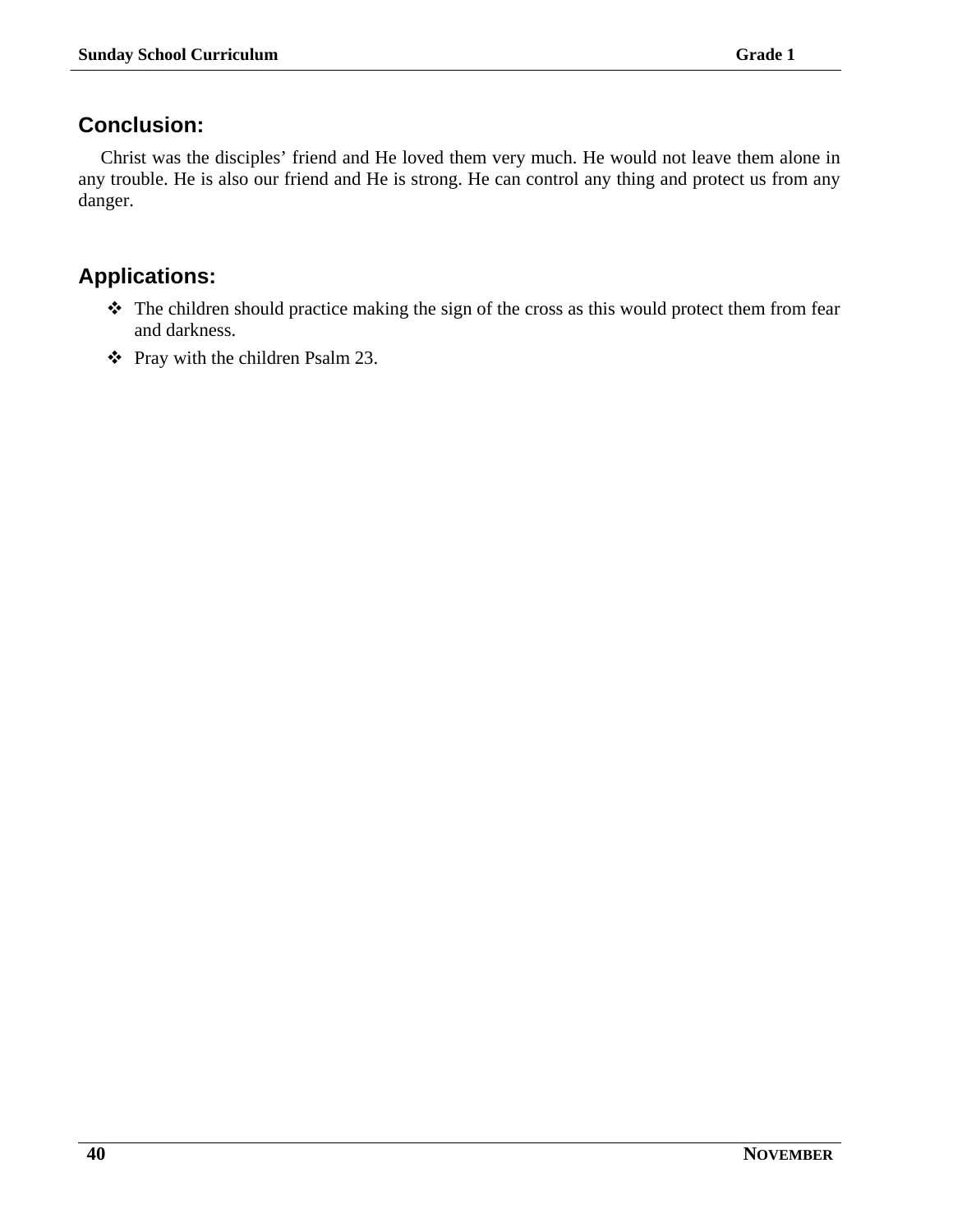# **Week 3 - The Miracle of Catching Huge Amounts of Fish**

#### **Objective:**

- Christ's power and ability to perform miracles
- Children should learn to cooperate and serve others

## **Memory Verse:**

- "At Your word I will let down the net" (Luke 5:15).
- Or "What is impossible with men is possible with God" (Luke 18:27).

## **References**

- $\div$  Luke 5:1 -11
- Explanation of the Gospels (Marcos Daoud Al Mishriky Fagala)

## **Introduction:**

 Review of the previous lesson and memory verse. Emphasize the authority of Christ over water and winds.

- $\triangleleft$  Prepare the following visual aids:
	- $\triangle$  The same aids of the previous lessons plus the following.
	- A fishing hook with a paper fish joined to it.
	- A net of cloth or thread full of fish made out of paper.
	- $\triangleleft$  A big picture about the story.
- Tell the students about the sea and fish and how fish live.

 How are fish caught and when?(at night when they sleep!) The servant explains how fish are caught and how the fish jumps outside the net in an attempt to go back to the water.

• Who of the disciples was a fisherman? St. Peter.

## **Lesson Outlines:**

St. Peter took the other disciples to fish at night and go back home in the morning. They sold what they caught and they ate the fish. One day, they went to fish at night in two boats, as they would fill the two boats with fish.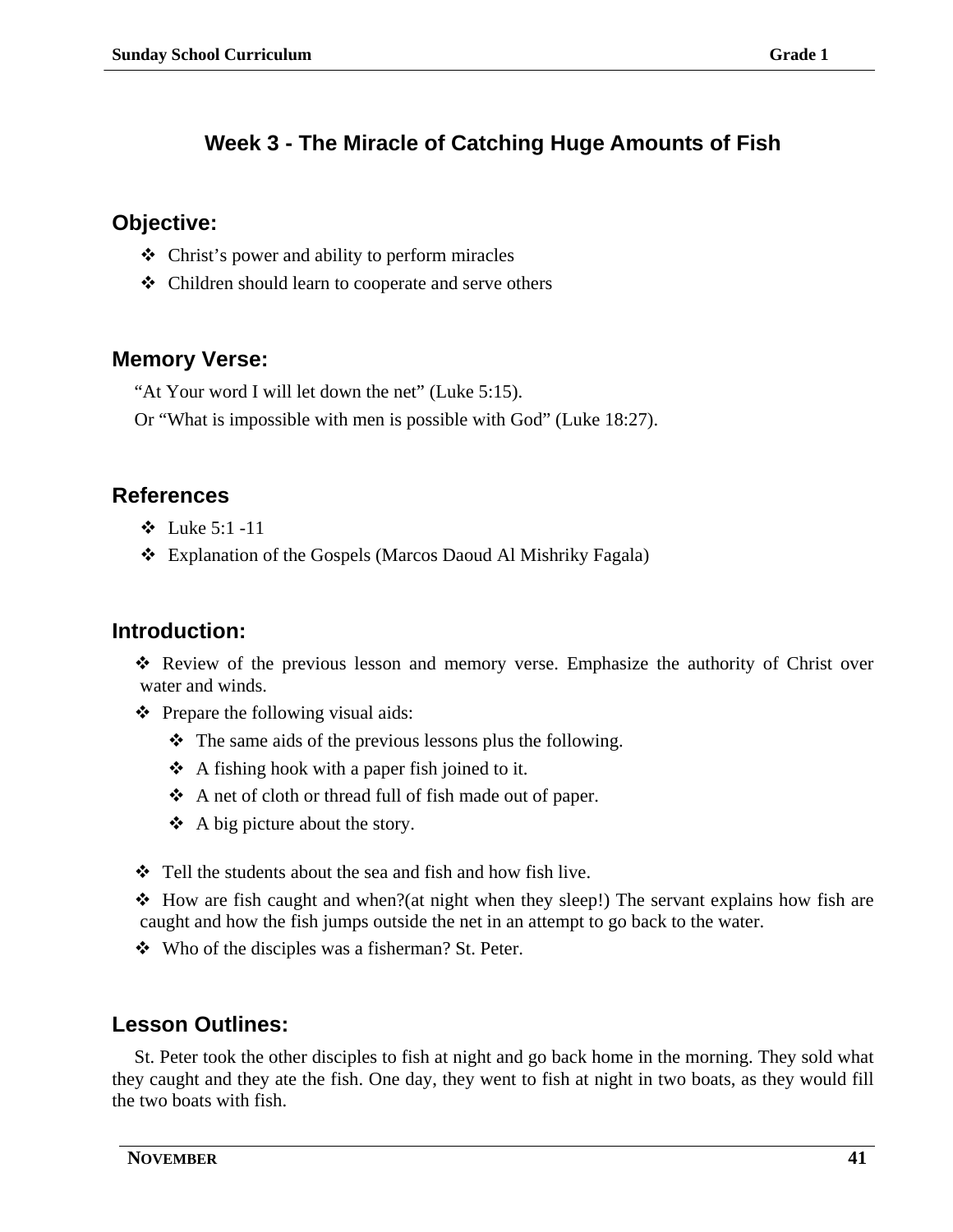They tried hard all the night to catch some fish but they couldn't. They did not sleep and they became tired. They were sorry for being unable to fish. They searched everywhere in the sea, even in far away places - but they could not catch even one fish. They asked themselves: How can we go back home to our children without fish? What will they eat? What will they do? When it was dawn they said, "Let us go home".

When they reached the shore, they found Jesus standing teaching the people St. Peter and the disciples stood to listen to the words of Christ and forgot their toil. After the people went home. The Lord Jesus Christ got into the boat with the disciples and said to them: "Put out into the deep and let down your nets for a catch". The disciples obeyed him when he said, "Let down your nets for a catch". St. Peter said to Jesus, "Jesus, we did not sleep all the night. We searched every part in the sea. No single fish jumped into our net". Christ's love for the disciples. He refused to let them go home without anything. So he said to St. Peter: Never mind, Peter. Try this time. Let down your nets for a catch. Peter obeyed Jesus and let down his net with the help of the other disciples. They waited for a while, then they began to drag it...they found that it was very heavy. All the disciples exerted a great effort in dragging it. When they cooperated together, they raised it and found that it was filled with fish, big and small fish. The fish were jumping in an attempt to go back to the water. The boat was filled with fish...and it was very heavy and was about to sink. They filled the other ship with fish...the two ships were filled with fish and were about to sink. The disciples were surprised but happy because of the great amount of fish they caught. St. Peter came to Jesus, knelt down, shut his eyes and said: "Lord, forgive me. Do not be angry with me. We thank you very much for the fish". They went back home joyfully because of the great amount of fish they caught. Describe their feeling and how they thanked Christ.

## **Conclusion:**

Jesus Christ can make many miracles. His miracles always bring joy and comfort for people. Also, if we cooperate we can do more things easier and faster like when the disciples cooperated in pulling the net full of fish.

- Children should pray before they eat so that the Lord may bless the food.
- $\triangleleft$  Let the children play with the net and fish and tell the story again.
- $\triangleleft$  Let us cooperate with our parents at home in doing things.
- $\triangleleft$  Help your brothers, sisters and friends whenever they need help.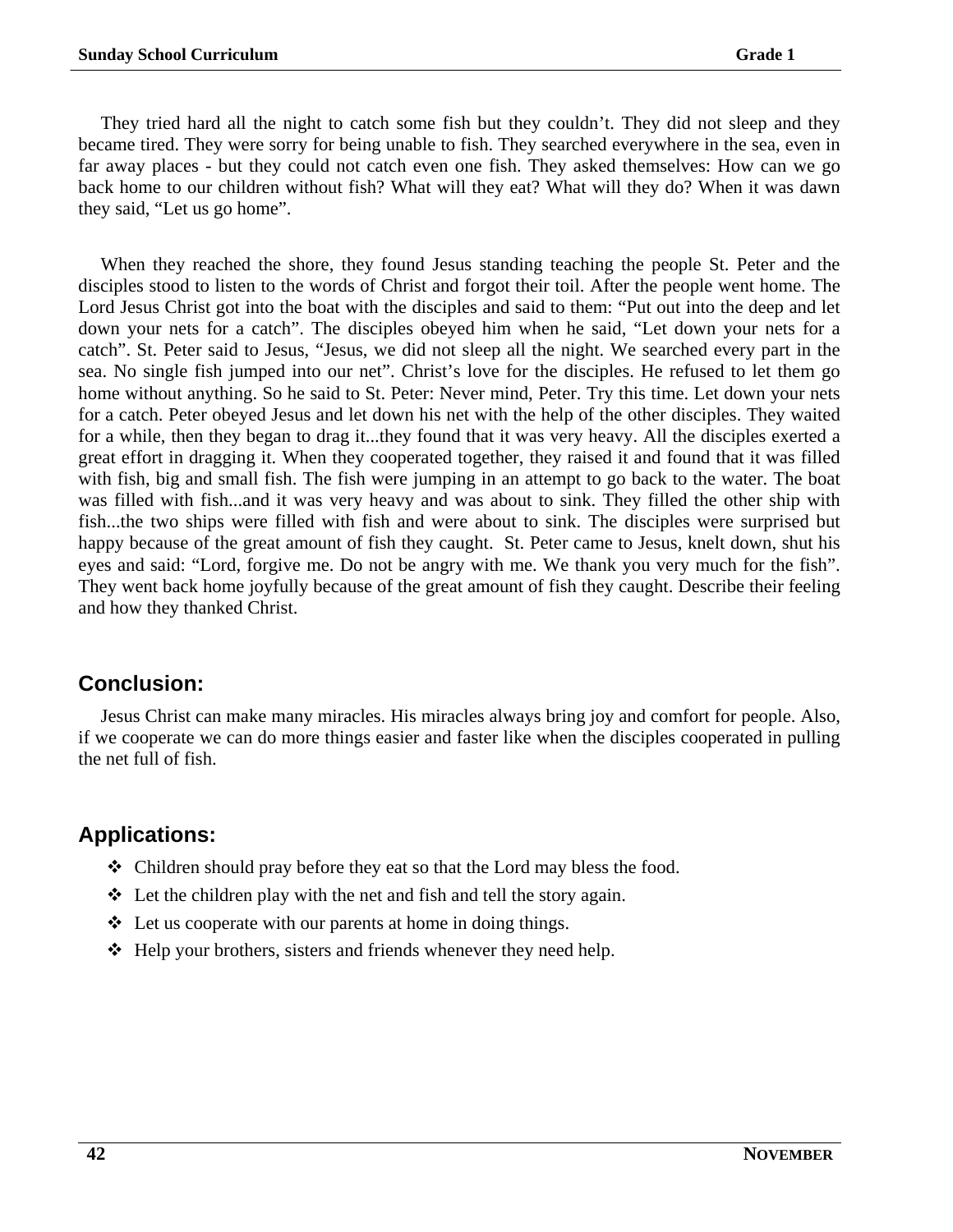# **Week 4 – Healing the Sick Man of Bethesda**

### **Objective:**

 $\triangle$  Show the students the kindness of Jesus Christ to the disabled

## **Memory Verse:**

"Rise, take up your bed, and walk" (John 5:8)

## **References:**

 $\div$  John 5:1-15: Explanation of the Gospels

## **Introduction:**

- $\mathbf{\hat{P}}$  Revision of the previous lesson and verse, showing Christ's authority over the wind, the water and fish.
- $\triangle$  Prepare a picture of today's lesson or prepare the following visual aids:
	- ❖ A plastic container to be filled with water to simulate the pool
	- Some toys to simulate people around the pool. Use them to simulate the sick people jumping into the pool
	- $\triangle$  Prepare a picture of an angel that moves the water in the pool

## **Lesson Outlines:**

Once upon a time there was a pool of water called Bethesda. What was the name of the pool? The pool had five halls around it. The five halls were full of sick people. There were people who could not see, people who could not hear or people who could not walk. All kinds of sick people were staying around the pool continuously. Once every year, an angel used to come down and move the water of the pool. The first sick man who jumped into the pool after it was moved by the angel would become well. All these sick people were waiting for the angel to come down and move the water so they can jump into the pool immediately after the angel. Every one wanted to be the first to jump after the angel.

Jesus Christ came to the pool of Bethesda, there He found a man who was sick for 38 years. How many years was the man sick for? This man could not walk and he was living by the pool hoping that he can be the first to jump into the water after the angel. But every time the angel comes and moves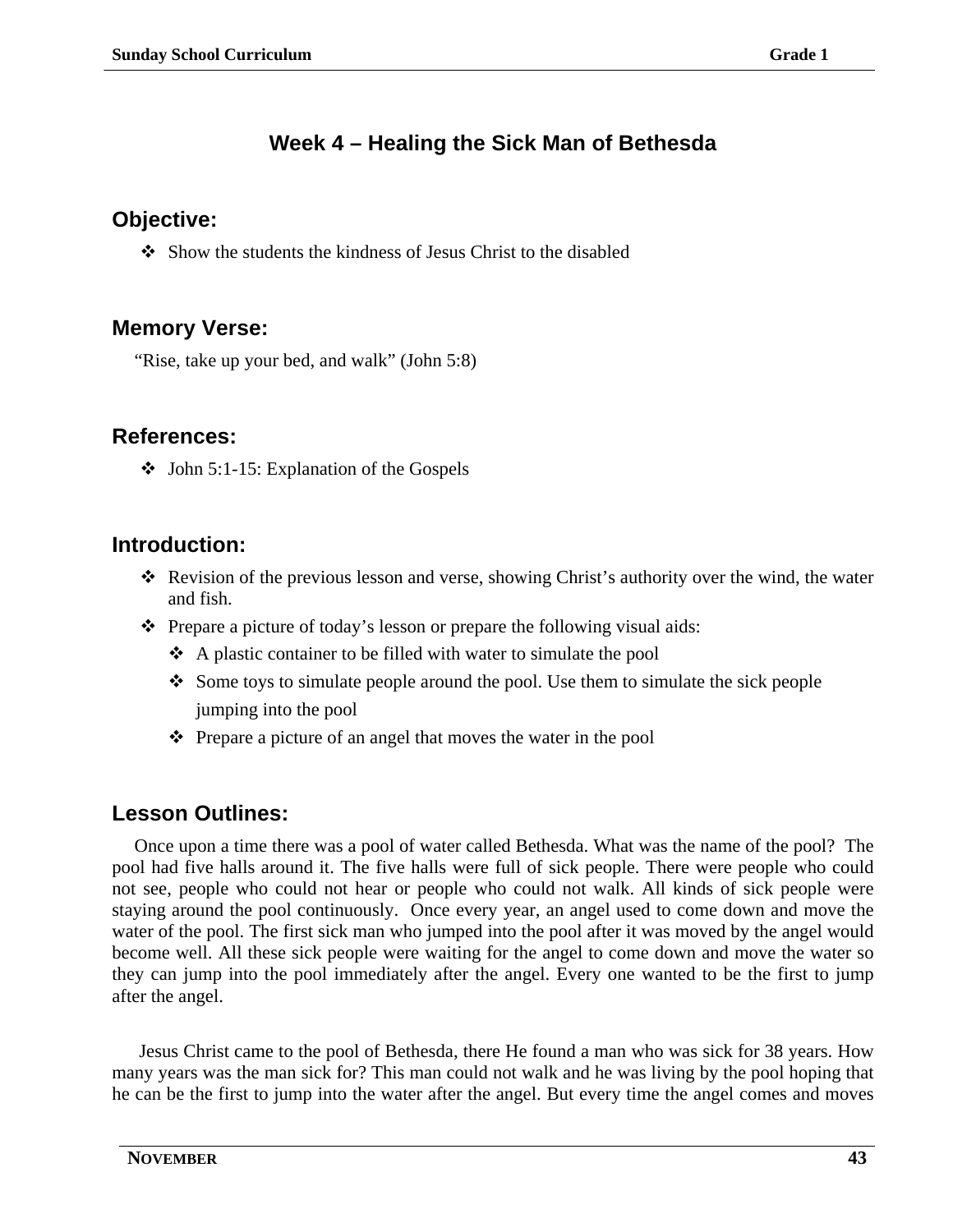the water he could not beat others to the pool because he could not walk fast. He tried and tried for 38 years but he was never the first. So Jesus, who was kind and felt bad for this man, asked him if he wanted to become well and be able to walk again. The man told Jesus that he definitely wanted to be well. So, Jesus told him "Rise, take up your bed, and walk". Immediately the man was able to get up on his legs and walk normal like all the others as if he was never sick before. He was very happy and excited that he became well again just by one word from the Lord Jesus Christ.

- What is the name of the pool?
- $\div$  For how many years was the man sick?
- Who was kind to him?
- Let us repeat the verse together!
- $\bullet$  Concentrate on the power of the miracle and the patient's joy when he was healed.
- $\triangleleft$  Acting makes the story lively and stimulates the minds of the children.

## **Conclusion:**

Jesus Christ can do all kinds or miracles that no body else can do. He also has a very kind heart and always shows kindness to the sick and the disable people.

- To pray for the sick people whom we know and whom we do not know.
- $\triangleleft$  Remember the names of the sick children when you pray.
- Always be kind to disabled and sick people just like Jesus Christ.
- $\div$  Pray with the students again Psalm 23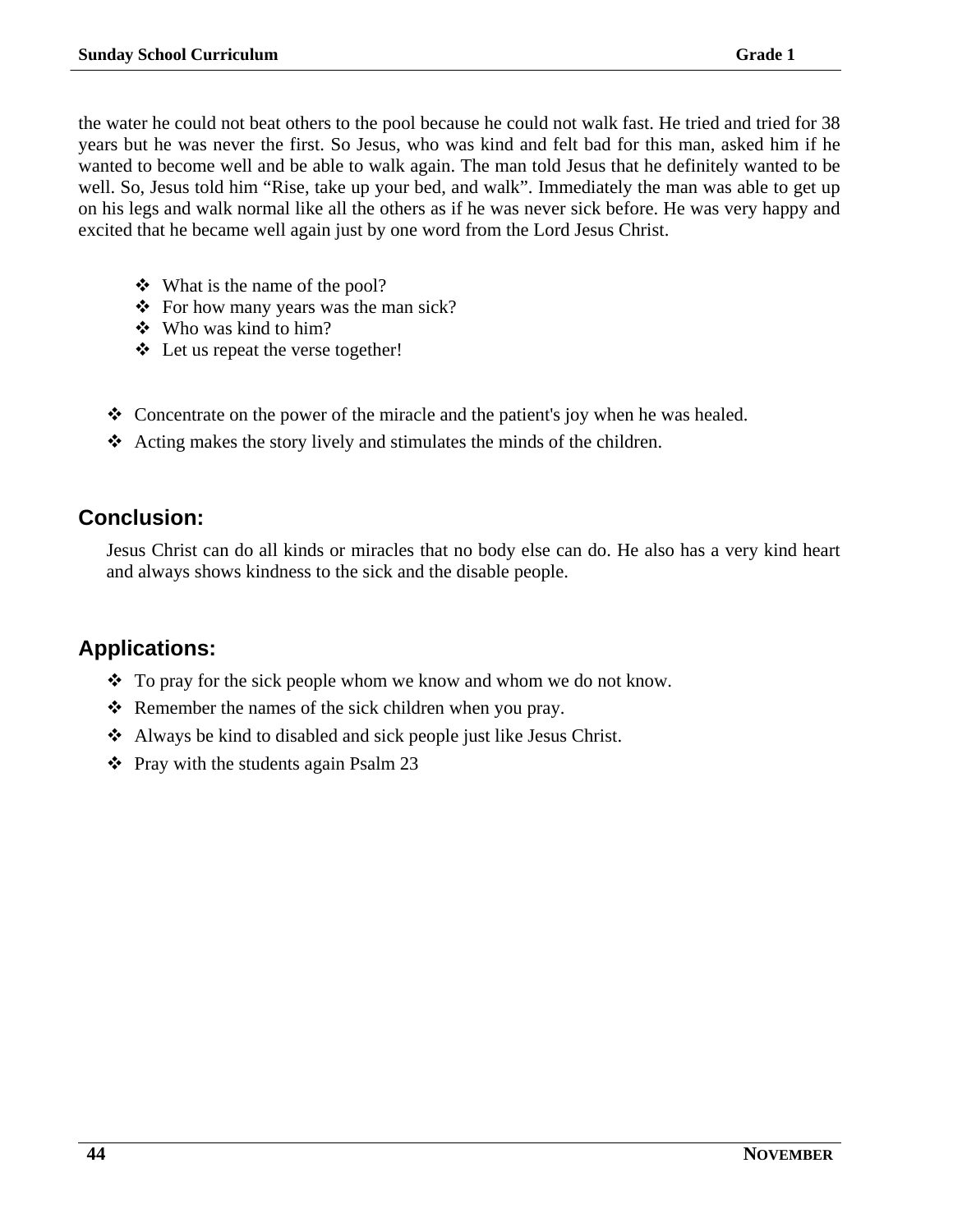# **LESSONS FOR THE MONTH OF DECEMBER**

- **Week 1-** Samson and the Lion
- **Week 2-** Samson Losing Power
- **Week 3-** The Angel Brings Good News to St. Mary
- **Week 4-** The Angel and the Shepherds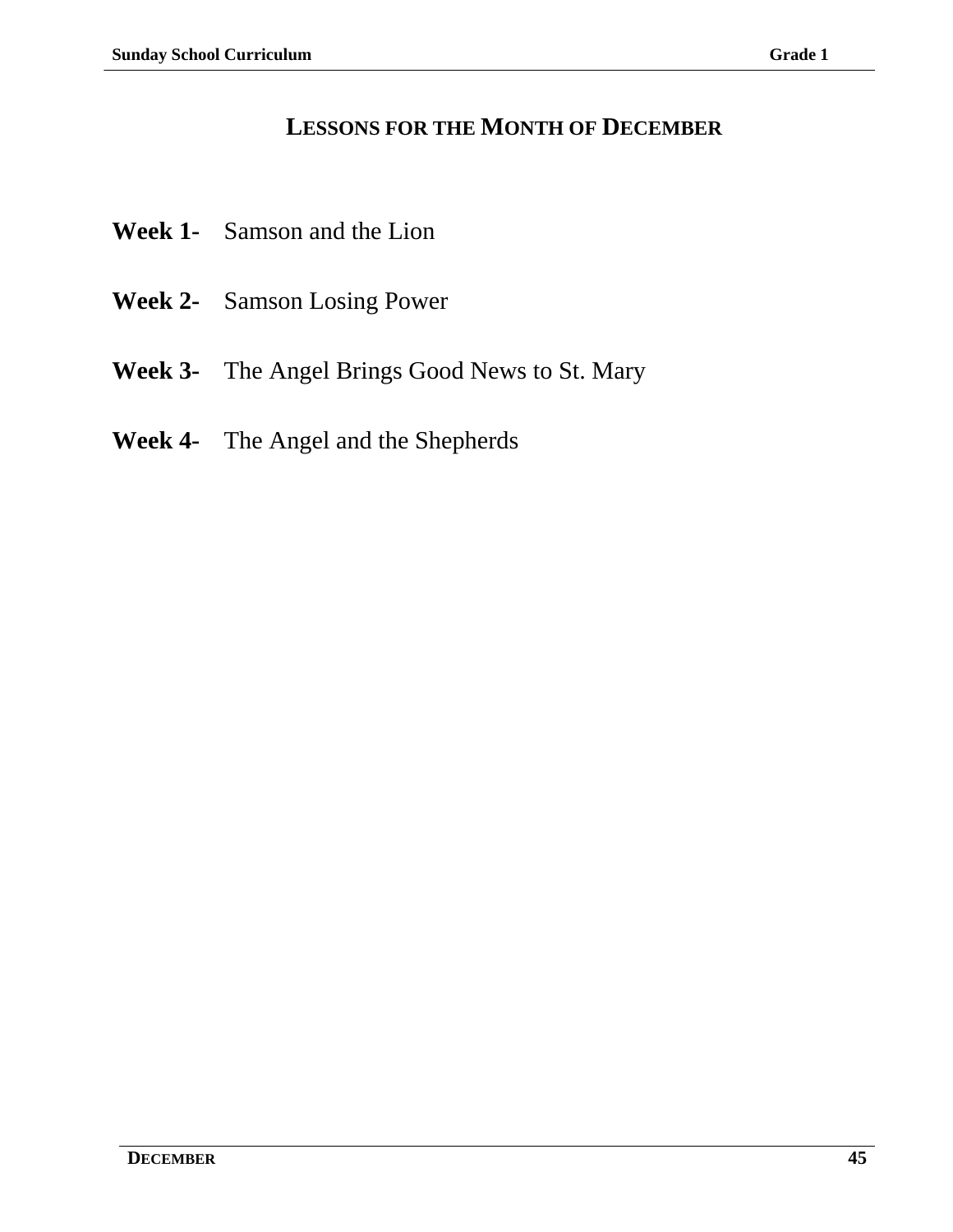# **Week 1- Samson and the Lion**

## **Objectives:**

- $\bullet$  To understand that God is with us at all times and therefore we should never be afraid.
- $\triangleleft$  God can turn bad situations into good ones.

## **Memory Verse:**

"The Lord is the strength of my life of whom shall I be afraid?" (Psalm 27:1)

## **References:**

 $\div$  Judges 13-14

## **Introduction:**

- ❖ Review the previous lesson and verse with the students
- Prepare visual aid for today's lesson
- Ask each child about what makes them most fearful.
- Use their stories to show how God can take care of such situations.

# **Lesson Outlines:**

There once was a young man named Samson. He was a very special person. His mother did not have any children and one day an angel appeared to her and told her that she would have a son and that he would be dedicated to God and would be very strong. In order to keep his strength he must never ever cut his hair, because all his strength would be in his hair. She then gave birth to Samson and he grew to be a very strong young man.

One day when Samson was walking to another town, a lion came roaring at him. But Samson was not afraid of the lion because God was with him and gave him so much strength that he was able to kill the lion with his bare hands! The next day when Samson was walking back to his home, he passed by the dead lion, and he expected to see flies and worms and a bad smell coming from the dead lion. But guess what did he find instead? (Let the kids try to guess and tell you what they think). Instead he found a swarm of bees and honey coming out of the mouth of the dead lion. He tasted the honey and it was very good, he even took some home to his family.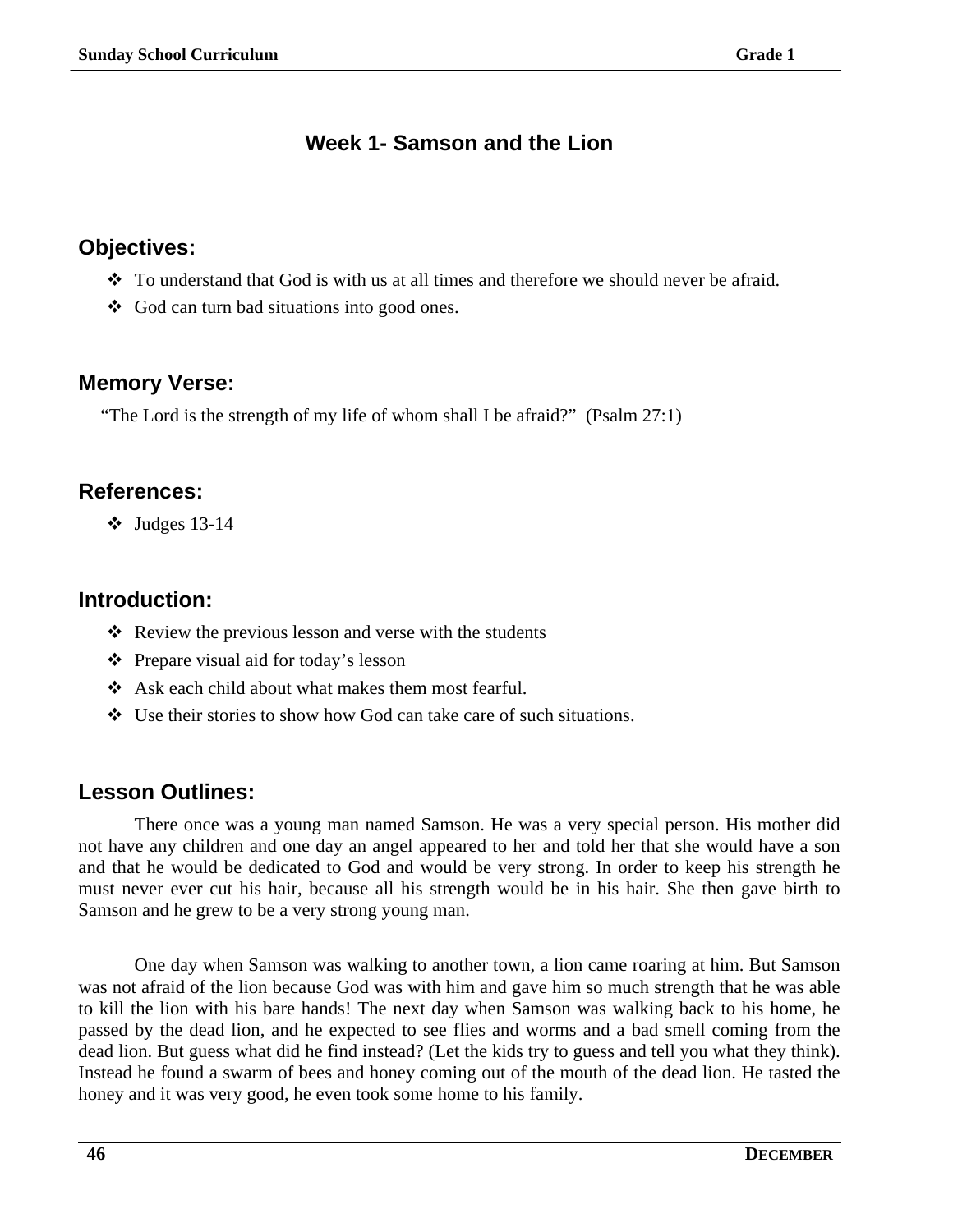What can we learn from this lesson?

- 1. God is always with us even in times of danger and He always provides us with help, so we should never be afraid.
- 2. God always brings out good things even from bad things.
- 3. Just like Samson obeyed God and never cut his hair, we must obey God and our parents.

# **Conclusion:**

Samson was very strong and was able to kill a big lion just with his hand because God gave him the power in his very long hair.

- Let few of the kids tell the story again in class
- Bring honey to the glass and let the kids eat from it to remember the story.
- Give them if available a picture of the lesson or a picture of a lion for coloring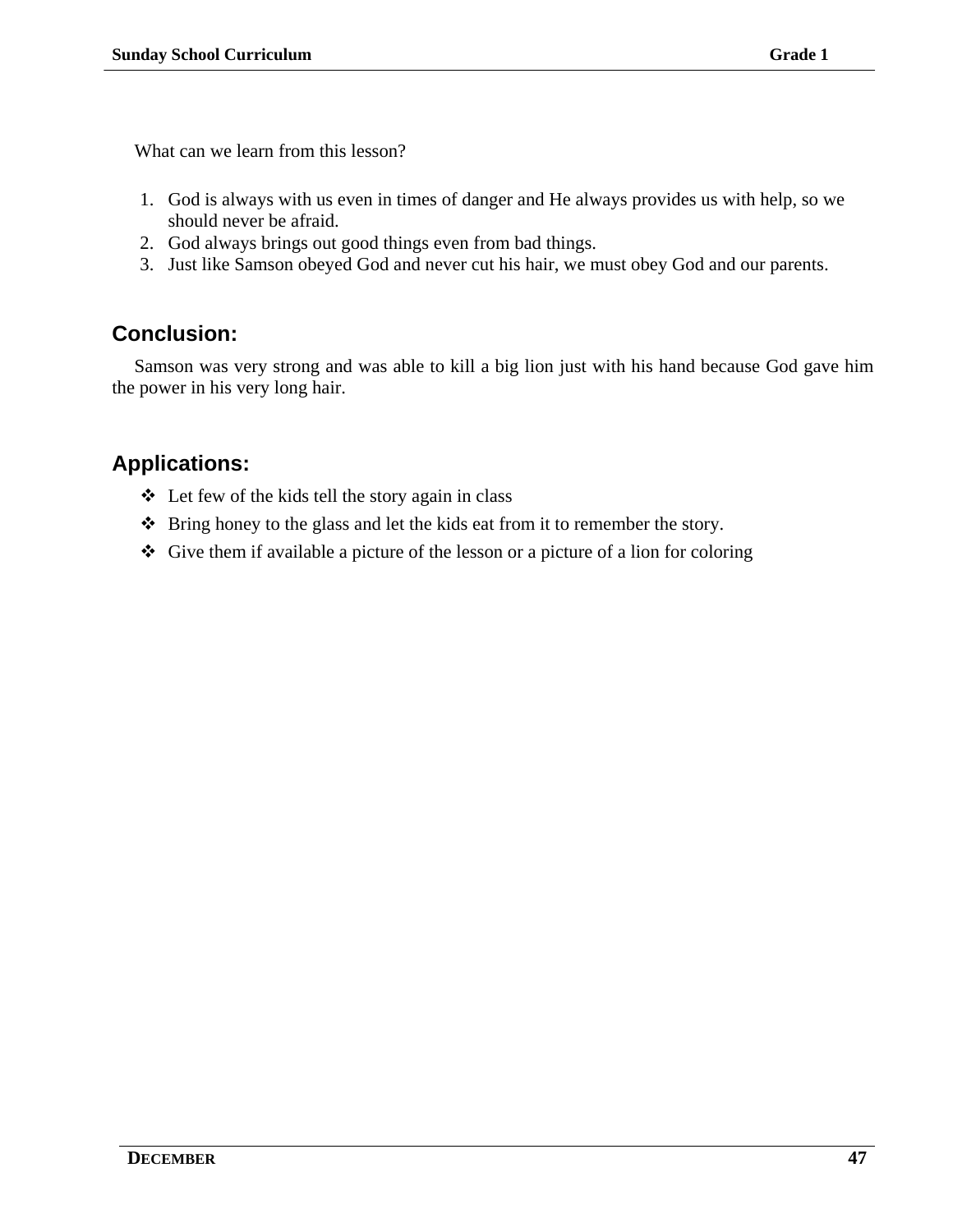# **Week 2 - Samson Losing Power**

## **Objective:**

God blesses every one of us with a gift

#### **Memory Verse:**

"The lord is my light and my salvation" (Psalm 27:1)

#### **Reference:**

Judges 16

#### **Introduction:**

- \* Review the previous lesson about Samson and the lion with the students
- ◆ Ask them why Samson was strong? And where was his strength?
- Today's story can be simulated on a doll or paper drawn to simulate Samson with his long hair and what happened to him when his hair was cut.
- \* Ask the students if they know a secret, what should they do?
- ❖ Are they supposed to tell a secret to someone else?

# **Lesson Outlines:**

The strong Samson loved a lady whose name was Delilah. He thought that she loved him too but actually she did not. She made a deal with her people who were afraid from Samson because he was strong, that she would find out the secret behind Samson's strength. Then she would tell them Samson's secret, so they can get rid of him and his power.

So, Delilah every day asked Samson why are you so strong Samson? And Samson would not tell her. But she kept asking him and nagging him every day to tell her his secret. Samson was trying very hard not to tell the secret of his power. Till one day Delilah told him if you really love me you would tell me why are you so strong? Then, Samson told her that his is strong because of his long hair. If he cuts his hair he would be very weak. So, Delilah tricked him and went and told her people Samson's secret of strength. One day when Samson was sleeping, one of Delilah's people came and cut Samson's hair and tied him with robes. When Samson woke up he was very weak and God has left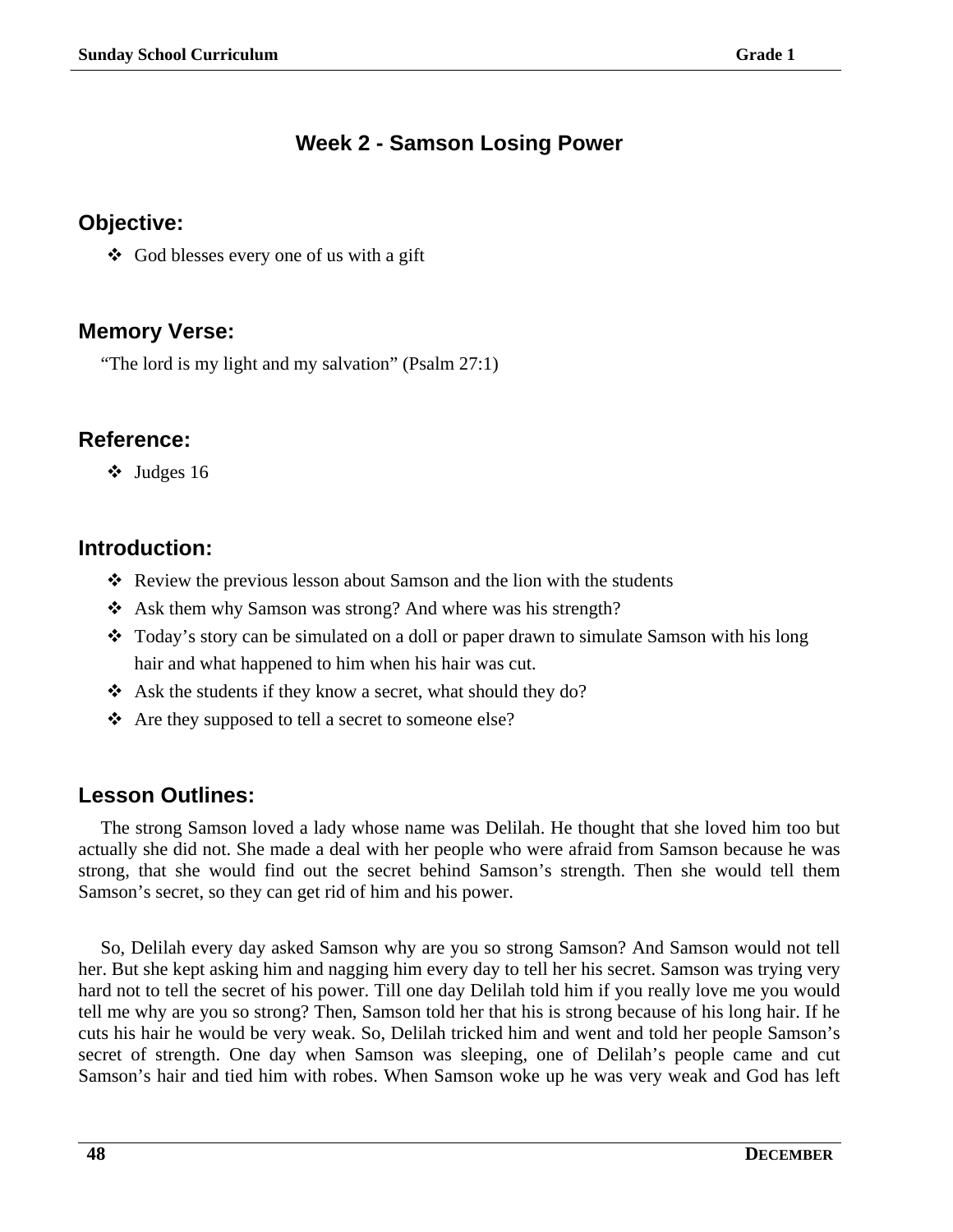him. So, he could not get out of the robes he was tied with. They took him and put him in a prison. He was weak until his hair started to grow back and he started to become strong again.

## **Conclusion:**

When we are with God and take care of the gifts He gives us we would be strong. But if we leave God then we become weak.

- Tell the kids what you think is God's gift to them e.g. smart, cheerful, kind, quiet,….etc
- $\cdot$  Give the students verses from Psalm 27 written in a paper to memorize at home with their parents. Review it again with them next lesson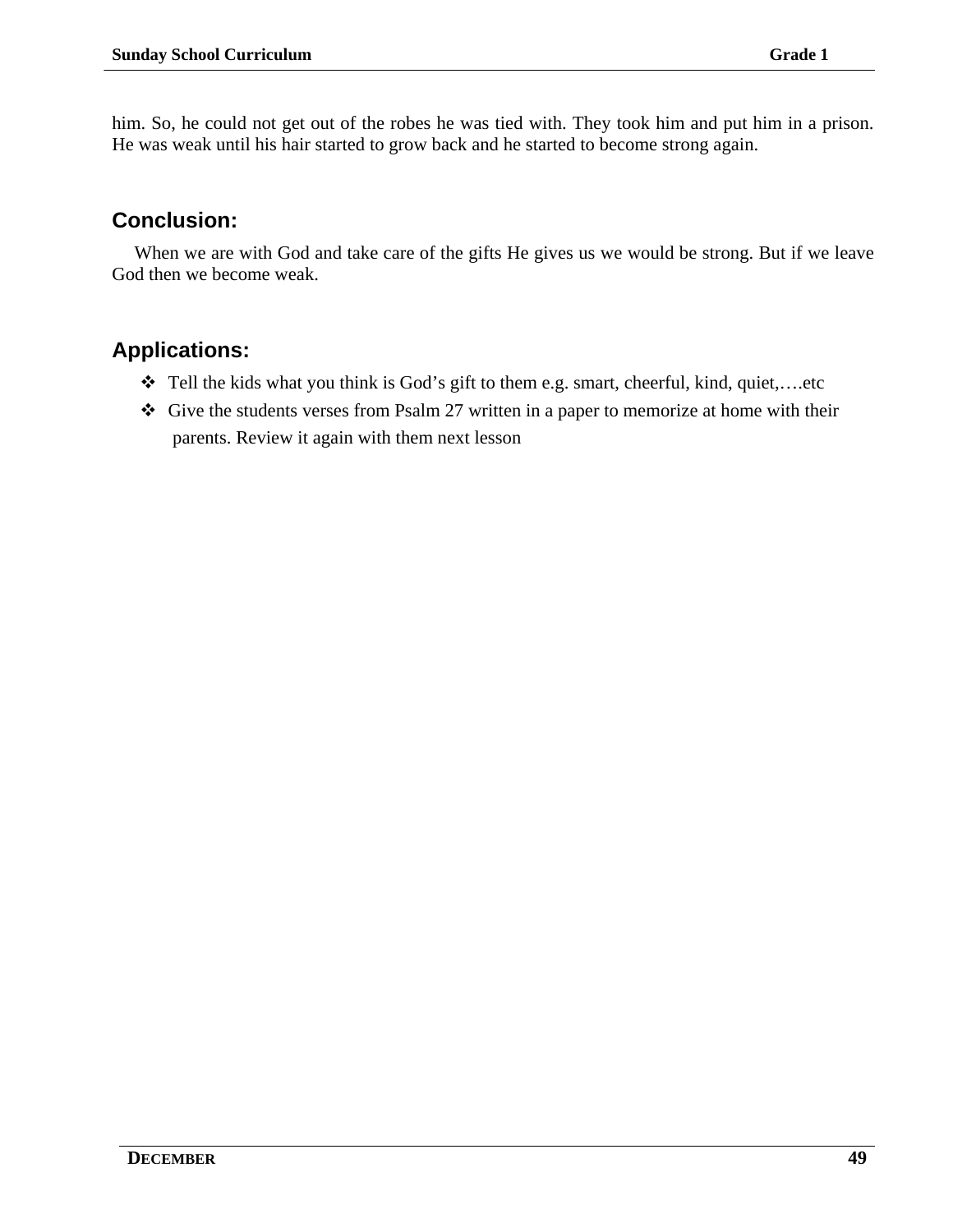# **Week 3 - The Angel Brings Good News to St. Mary**

### **Objective:**

 $\triangle$  Rejoice with the church and cooperate with her in the preparations for Christmas

## **Memory Verse:**

"Blessed are you among woman" (Luke 1:28)

## **References:**

 $\div$  Luke 1:26-38

#### **Introductions:**

- $\triangle$  Review the previous lesson and verse with the students
- $\triangleleft$  Prepare the following visual aids:
	- $\triangleleft$  Bring two wings for a child to put on and play the part of an angel.
	- $\triangleleft$  Choose a little girl to play the part of the Virgin.
	- $\triangle$  The servant speaks about the angel while the children act.
	- \* Prepare the clothes and the tools necessary for the virgin, Joseph, and the angel and distribute the parts (a wing, white shawl, cloths, a strong light, etc).

## **Lesson Outlines:**

One day the virgin saw a bright light around her. Suddenly, a beautiful Angel called Gabriel appeared to her. He said to her "Hail to you, highly favored one, the Lord is with you". St. Mary was surprised and was wondering that she is looking at an angel. The angel Gabriel comforted her and told her that he is bringing a great message and good news. Then he told her that she is going to carry the baby Jesus Christ in her belly for nine months. He said that the Holy Spirit is going to fill her and she is going to be the Mother of God because of her simplicity and meekness. The Virgin believed the words of the angel and said:"I am the Lord's handmaid". This means I am the Lord's servant. The Virgin rejoiced, knelt down in worship, and thanked the Lord. The angel also told her that her relative Elizabeth is also pregnant and has been carrying the baby John in her belly for six months. St. Mary was also very happy for her relative Elizabeth. After the angel Gabriel left St. Mary, she immediately went to her relative Elizabeth to help her during her pregnancy.

The story can be presented through acting at the end of the lesson. The virgin prays; a light in front of her, a Bible on the table, calm music, and if possible, the angel enters (accompanied by a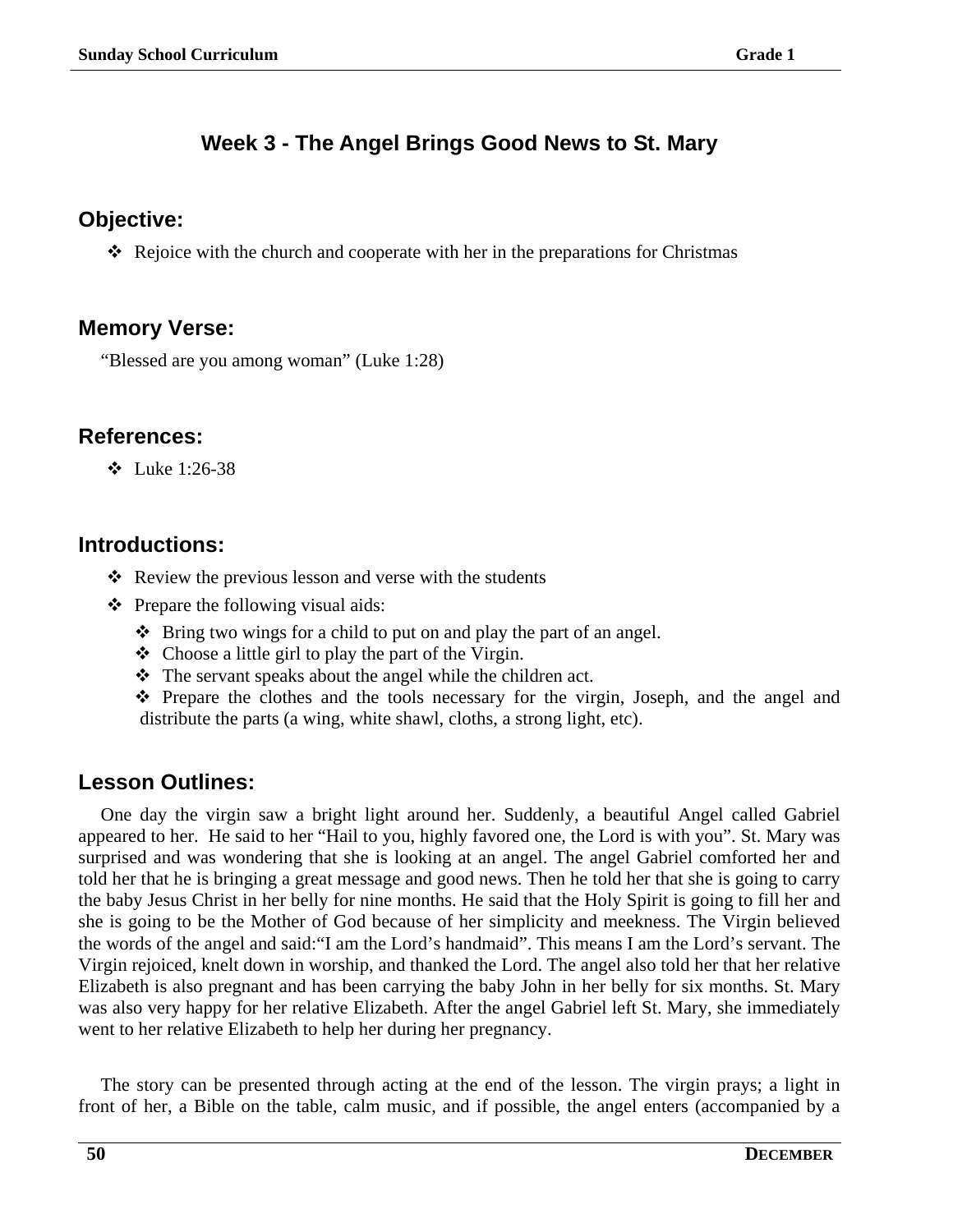bright light). The Virgin is wondering. She does not speak, and then she expresses joy and submission. The angel tells the good news then exits. The Virgin kneels down in worship then prays. While she sitting, Joseph the carpenter enters carrying his tools (a saw, an axe, etc.). The virgin exits and goes to Elizabeth.

Let the children feel the happy atmosphere because of the good news of the birth of Christ and the Virgin's joy for the happy news.

## **Conclusion:**

St. Mary was happy to hear the news of the baby Jesus and that she is going to be the mother of God. We also are happy that the baby Jesus came to earth and was like us.

## **Applications:**

- Start making the Nativity cavern to be shown on Christmas, prepare all necessary things.
- Make sure that the students have memorized the following:

*"Our Father who art in heaven" and Psalm 23 "The Lord is my Shepherd". The child has to study them and the Servant makes competitions to make sure the children have studied them.*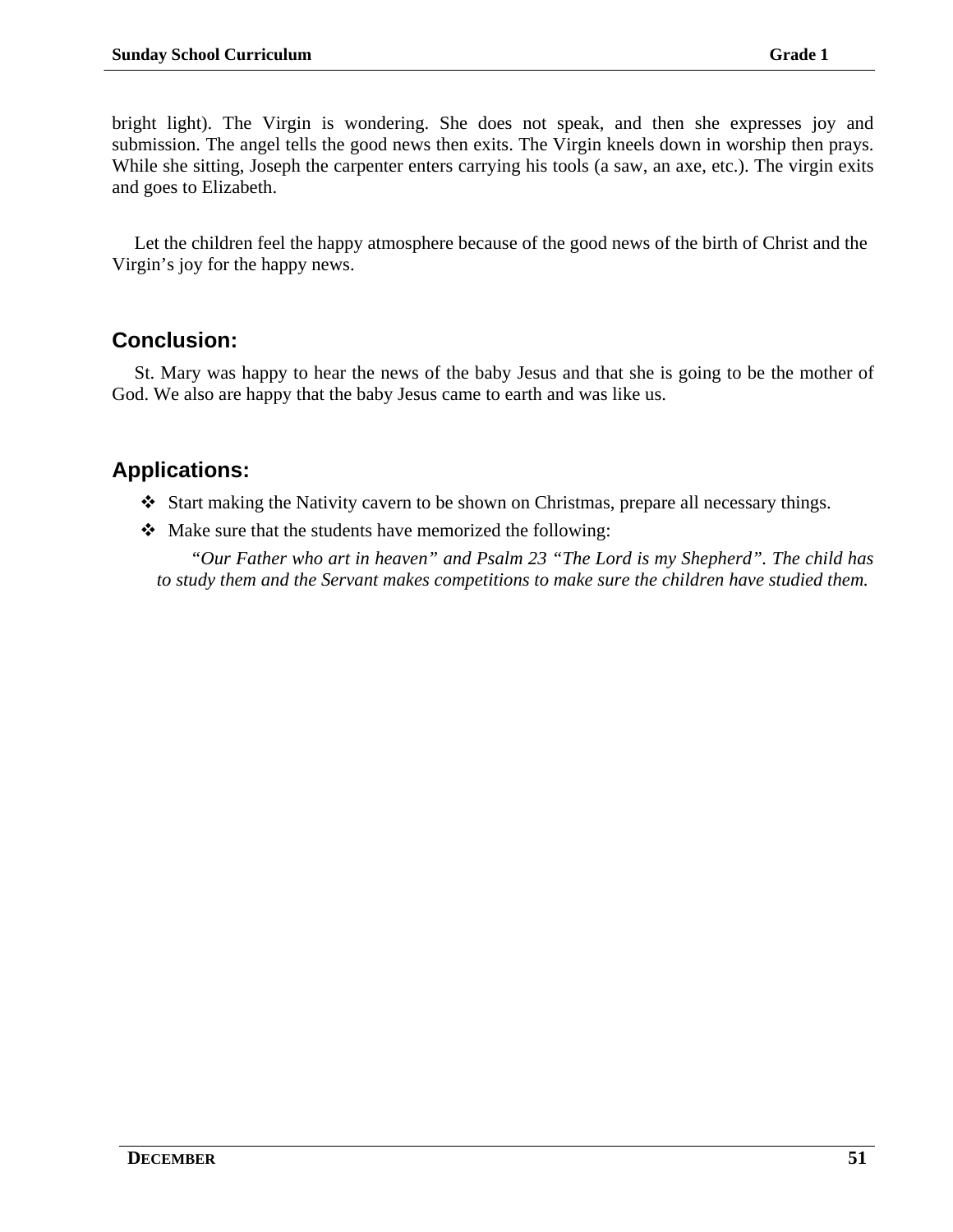# **Week 4 – The Angel and the Shepherds**

## **Objective:**

 $\bullet$  To feel the joy of nativity which fills the heaven and earth.

## **Memory Verse:**

"I bring you good tidings of great joy" (Luke 2:10).

"Glory to God in the highest, and on earth peace, good will toward men" (Luke 2:14)

# **Reference**

Luke 2:8-20

# **Introduction**

- $\triangleleft$  Prepare the following visual aids:
	- Wings White clothes a bright light.
	- Pictures of sheep or models of sheep. The Shepherd's staff, broken wood, a jug of water.
	- A flute for singing hymns.
	- Make the manger from a brown paper and a box. Put the beautiful picture of Nativity in the box.
	- Prepare the procession of the feast (roses, candles, white shawls).
- $\triangle$  Review the previous lesson and verse with the students.
- $\div$  Give an idea about the shepherds, their life and how they care for the sheep. They live in tents, they guard the sheep, and they light the broken pieces of wood for heat - the sheep's love for the shepherd. They sleep in peace.

# **Lesson Outlines:**

The shepherds go out every morning to the pastures (a place full of grass and water). They take the sheep with them. The sheep play and eat.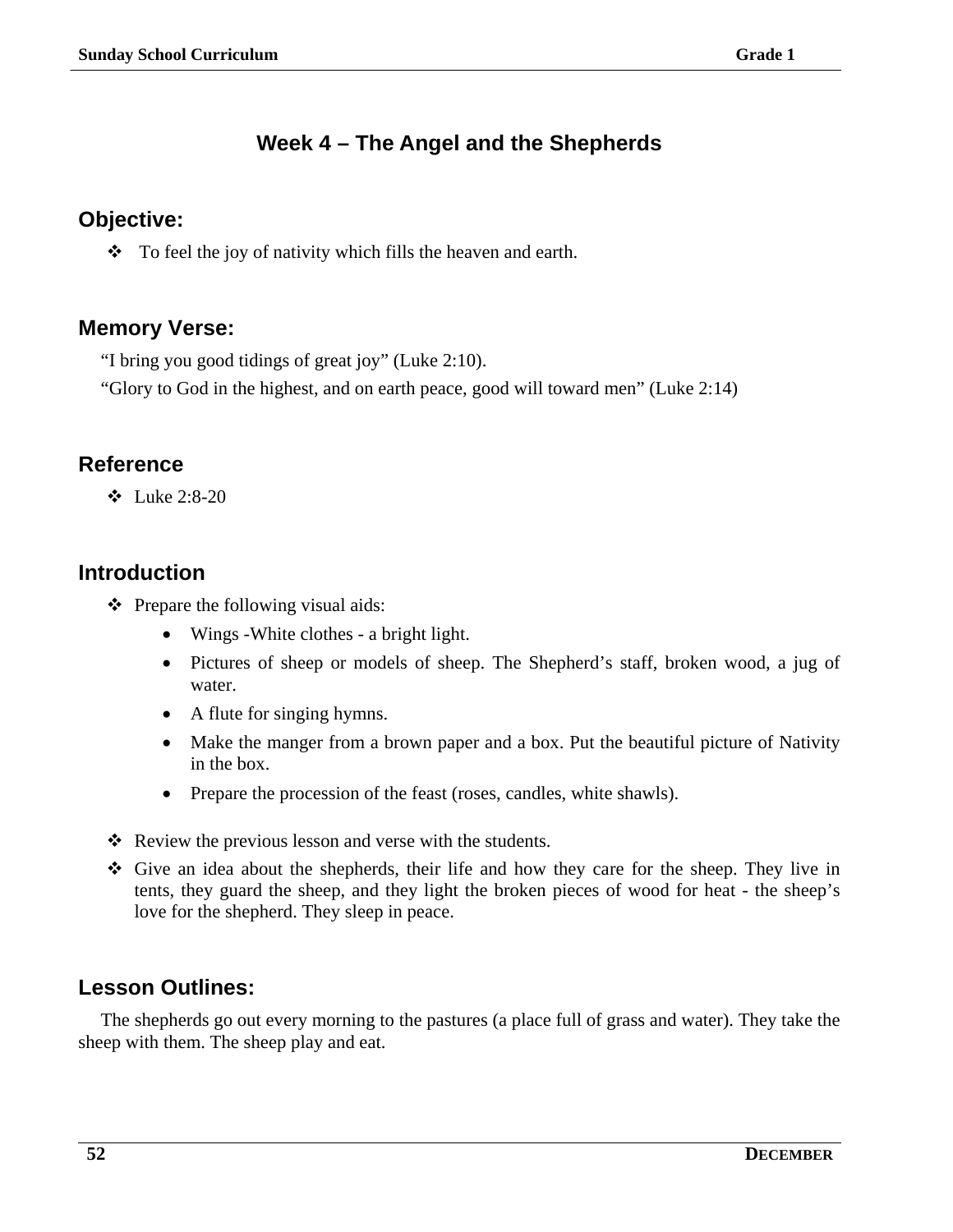The shepherd with the sweet flute sang and said: to Mary came Gabriel. After all the sheep had slept. The shepherds said, "We cannot sleep and leave the sheep". Somebody may come and carry them away. Let's divide ourselves two of us sleep and two of us guard the sheep and they did so. During the night the shepherds thought when would Christ come? Where would He be born? Suddenly a bright light shone from the sky. The shepherds were afraid. They saw an angel. White like doves, bright like light. He said to them, "Do not be afraid, you sweet Shepherds. I am coming to tell you good news for all people. We rejoice in heaven for the birth of Christ and you too must rejoice. Go and see Him and rejoice with us". The shepherds were happy. They asked the angel: "Where has Christ been born?" The angel said to them, "Go to Bethlehem and you will find the baby in the manger. There you will see Christ with his mother the Virgin and Joseph the carpenter.

The shepherds wanted to bring a gift for the heavenly babe. Samir the shepherd says; I have a white little sheep. The shepherds arrived at the inn... gave the gifts. The shepherds sang together in the manger and were very happy and full of joy.

- Where were the shepherds?
- What did they guard?
- What did they see?
- What did Samir give to the Child Jesus?
- What would you give to Christ?
- Who were with the child Jesus?
- What does the verse say?

#### **Conclusion:**

The angels brought the good news to the shepherds and they rejoiced and rushed to see the Baby Jesus in the manger. We also are happy with the Nativity feast and are preparing our hearts for the baby Jesus to come and be born in them.

- $\mathbf{\hat{P}}$  The servant encourages the children to give some gifts to the poor on the day of the feast.
- $\triangle$  Let the children participate in making the manger in their class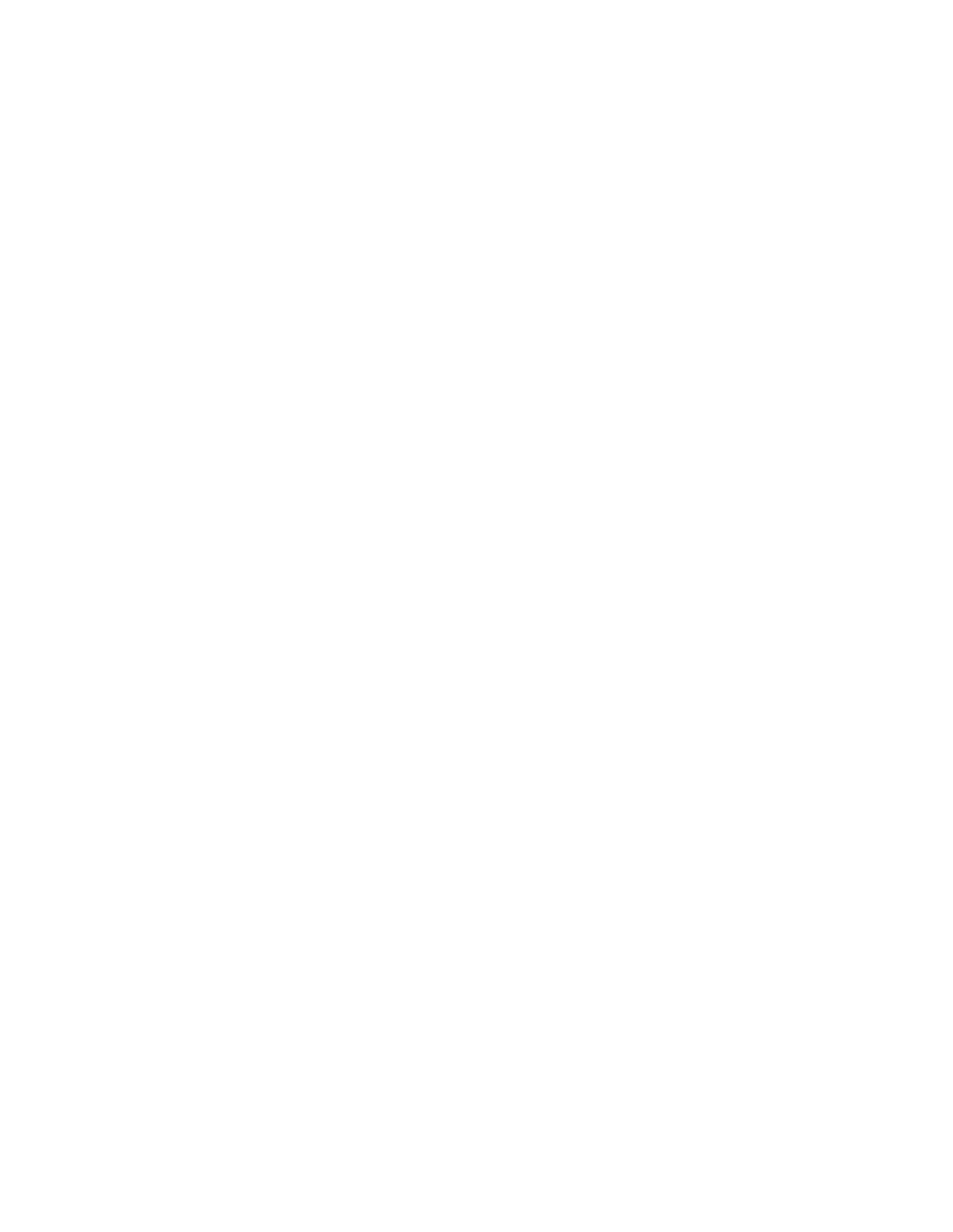# **LESSONS FOR THE MONTH OF JANUARY**

- **Week 1-** St. Joseph the Carpenter
- **Week 2-** The Angel Guides Tobiah
- **Week 3-** Elisha Protected by the Angels
- **Week 4-** The Precious Pearl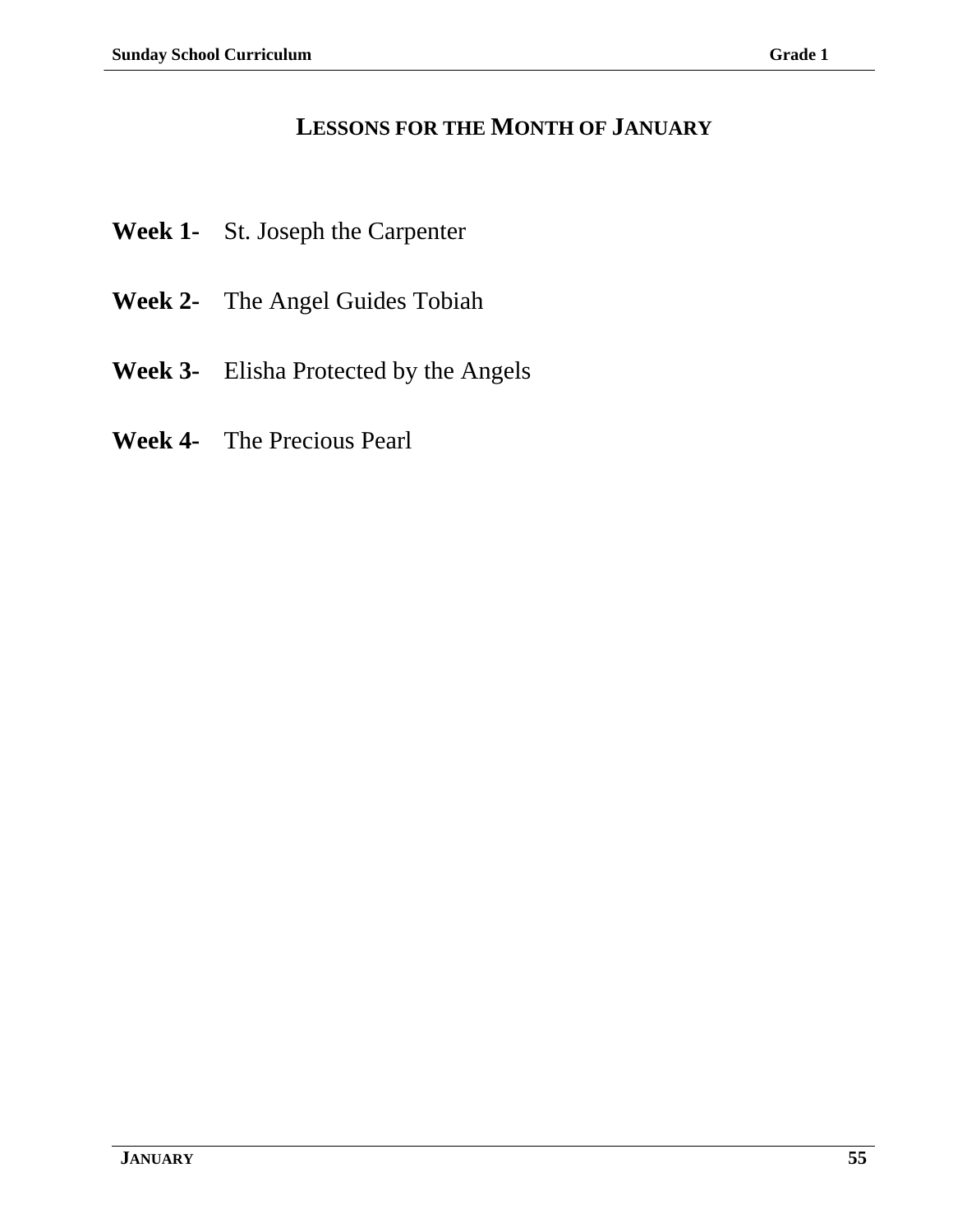# **Week 1 - St. Joseph the Carpenter**

## **Objective:**

Teach the children about the role of St. Joseph in the Holy Family.

#### **Memory verse:**

"Out of Egypt I called My Son" (Hosea 11:1)

# **References:**

- $\div$  Matthew 1:20-25, 2:13, 2:19-20
- $\bullet$  Luke 2:4-6, 2:33, 2:41-51

## **Introduction:**

- $\triangle$  Review with the students the previous lesson and verse
- Show an icon or a picture of the Holy Family and point to St Joseph
- St. Joseph is part of the family of our Lord Jesus Christ. He was like a father to Jesus and took care of Him and His mother St. Mary

# **Lesson Outlines:**

- $\div$  St. Joseph was a carpenter. Explain to the students what does a carpenter do? He was married to St. Mary
- $\div$  St. Joseph took St. Mary to Bethlehem because the king wanted to count all the people in all cities. Everyone had to go back to the place of his birth to be counted.
- $\div$  St. Mary was pregnant and St. Joseph protected her on the journey to Bethlehem
- ❖ In Bethlehem St. Mary gave birth to the baby Jesus
- When the king Herod heard about the birth of Jesus Who will be a King, he was afraid of Him and wanted to kill Him.
- The king ordered all the children 2 years old to be killed.
- ❖ He knew that Jesus was somewhere in Bethlehem
- An angel of the Lord appeared to St. Joseph and told him to take St. Mary and Jesus and to flee to Egypt
- When the killing was over, the angel reappeared to St. Joseph in Egypt and told him that it was safe to go back.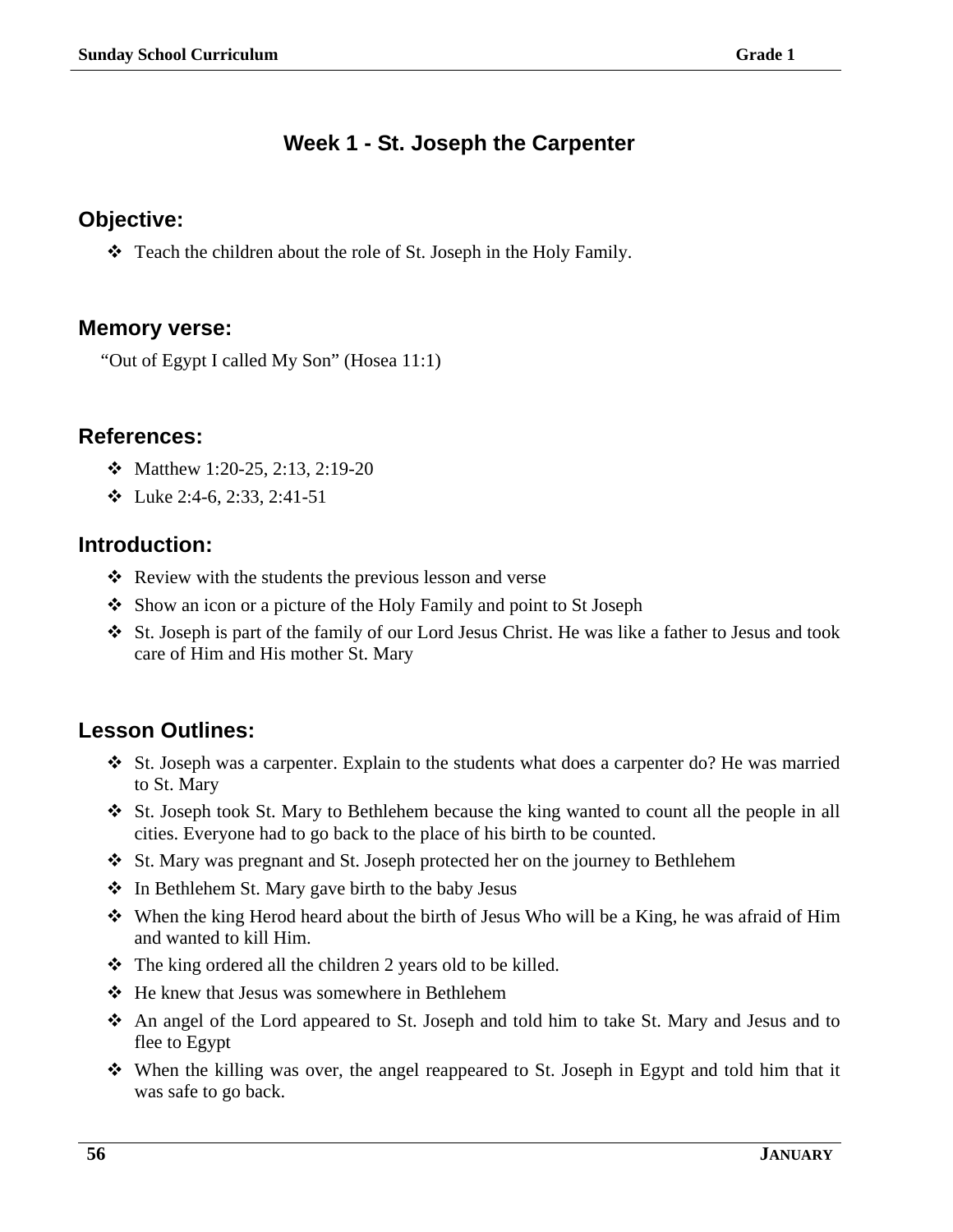- St. Joseph took St. Mary and Jesus to Nazareth where they lived together and there he worked as a carpenter.
- Every year St. Joseph used to take St. Mary and Jesus to Jerusalem to celebrate the feast of the Passover.
- St. Joseph took care of the baby Jesus as He was growing up.
	- What kind of work did St. Joseph do?
	- Why did St. Joseph go to Bethlehem?
	- Where was Jesus born?
	- Who told St. Joseph to go to Egypt?
	- Who did St. Joseph take with him to Egypt

# **Conclusion:**

St. Joseph was very important to the Holy family and to the baby Jesus. He took Him away from danger. He was also taking care of St. Mary and was beside her in all times. He was kind and caring.

- Color a picture of the Holy Family.
- $\div$  The children start to memorize Psalm 150 hymn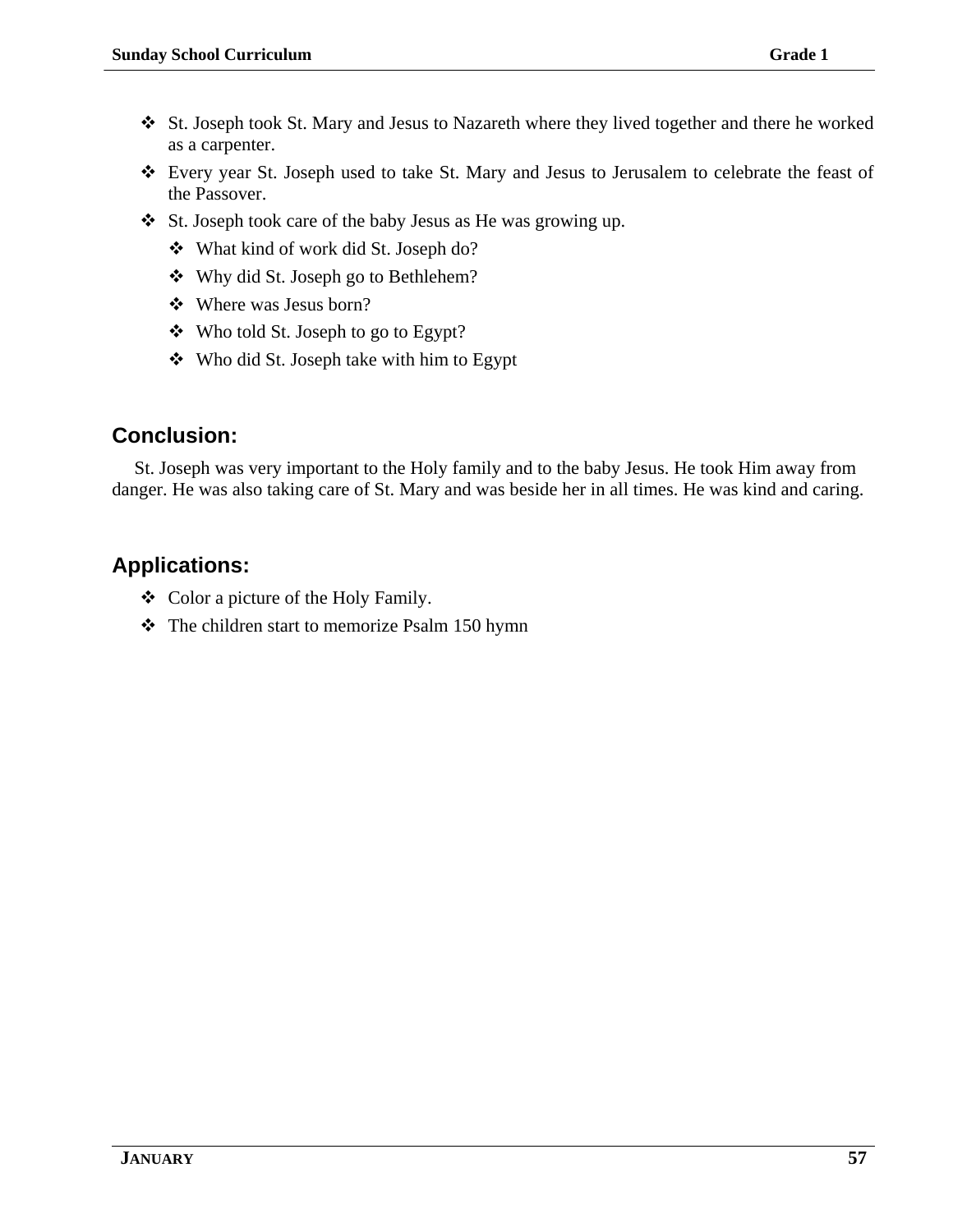# **Week 2 - The Angel Guides Tobiah**

## **Objective:**

 $\triangleleft$  Make the children aware that angels guard us

#### **Memory Verse:**

"He shall give his angels charge concerning you" (Matthew 4:6)

#### **Reference:**

The Book of Tobiah

#### **Introduction:**

- $\triangle$  Review the previous lesson and verse with the students
- $\triangleleft$  Prepare the following visual aids:
	- An angel's wing made of silver paper, or white cardboard paper or cloth a white dress.
	- A big plastic fish.
	- A pair of dark spectacles to present Tobiah's father as a blind man.
	- A big picture of the Guardian angel or the picture of the lesson.
- Then ask the students if they have seen a blind man before
- $\triangleleft$  How can a blind man walk? How can he do things?

## **Lesson Outlines:**

There was a king who did not know the Lord. He treated people bad. Tobiah, was a good man who loved God. He was kind to people, gave food to the hungry and clothes to those who needed clothes. One day he went to his house late and slept beside a wall.

A bird poured its water on his eyes and he became blind. He was not able to work to get money, so his family became poor. Yet, he did not complain. He thought that although they are poor, the Lord will give us many good things. His wife sewed clothes. They had a son and called him Tobias too.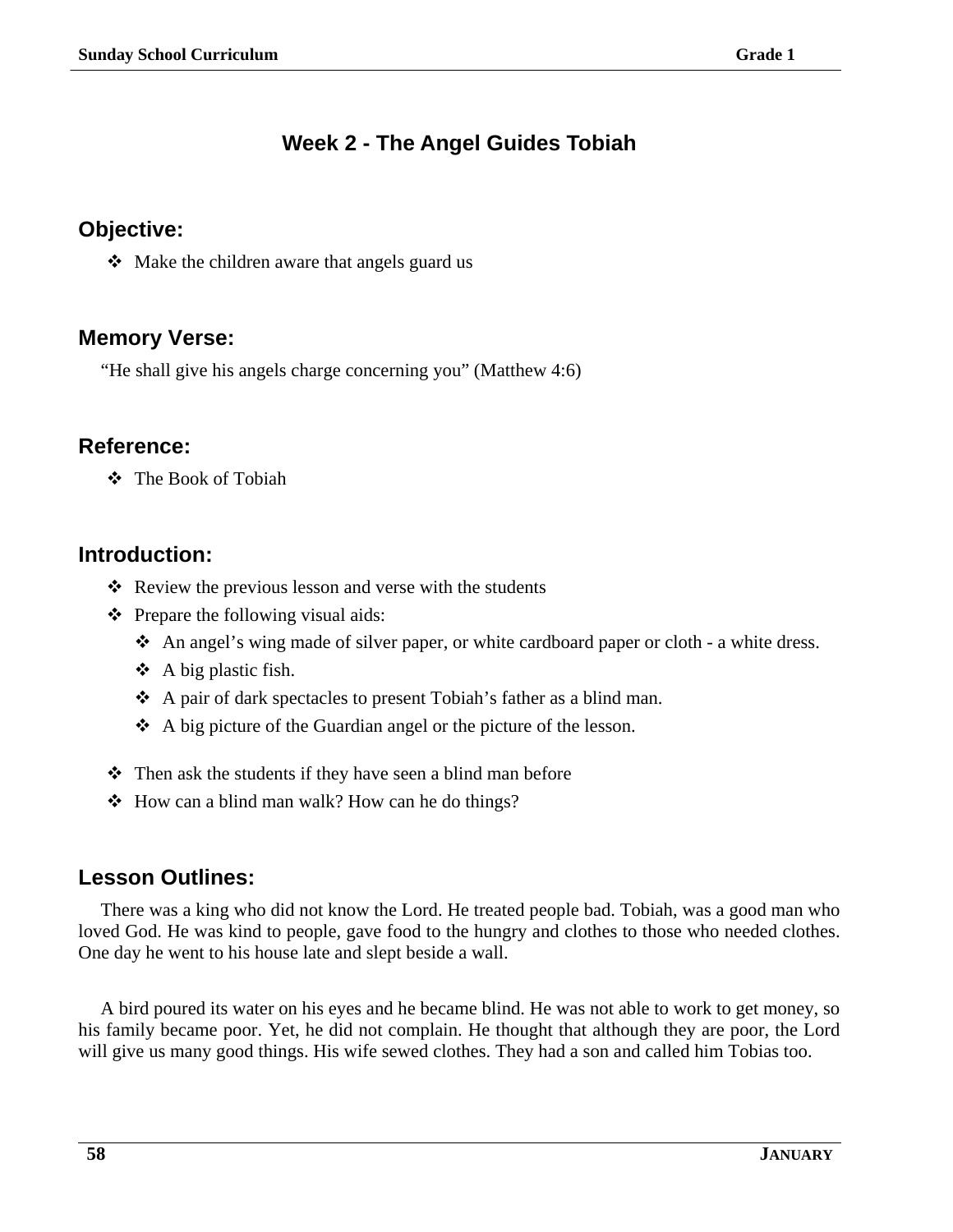The father asked his son to go to the city of Media, to bring ten pieces of silver from a man there, who had taken them from him. When he went out of his house he saw a man whose face was sweet. He did not know him so he said to him, "Are you going to Media? Do you know the way to Media?" The man with the sweet face said, "I went there many times". The boy went back to the house and told his father about the man with the bright face... but his father could not see him. However, the father asked him to go to Media with his son and when they came back, he would give him his wage. The mother was anxious about her son as he was her only son. She wept bitterly but she rejoiced when Tobiah's father told her that the Lord's angel would accompany the boy to Media, guard him on the road and take care of him till he came back to them.

He took his dog with him and on the way he slept beside the sea. When he woke up, he went to the water to wash his feet. Then, all of a sudden a whale came out of the water and he was scared. But the angel said to him, "Hold it by its gills... cut it… get its heart and liver out..." and the boy did so. He put some salt on its meat and ate. They continued their trip to Media and they got the money back to Tobiah the father. Tobiah also met his wife Sarah on this trip and got married. When they came back the dog was ahead of them and it barked loudly. His father rejoiced that his son came back home safe. The boy put a piece of the whale's liver on the eyes of his father and he immediately was able to see again. They tried to reward the man who accompanied the boy, but the man said, "I am the Angel Raphael standing before the Lord... Peace be to you... Do not be afraid". Tobiah's father was very happy that his son was accompanied by the angel Raphael in his trip. He lived till he saw Tobiah's sons and grandsons.

- What happened to Tobiah's eyes?
- Who met young Tobiah when he went out of his house?
- What did Tobiah do to the whale?
- What should you do to please your guardian angel?

*The servant should concentrate on the angel's good qualities and sweet face.* 

## **Conclusion:**

Every one of us has a Guardian angel and they are helping and supporting us. They keep us safe from danger and guide us in everything we do.

- ❖ Color a picture of the angel Raphael
- $\triangleleft$  Give out the picture of the lesson to the students
- Continue memorizing Psalm 150 hymn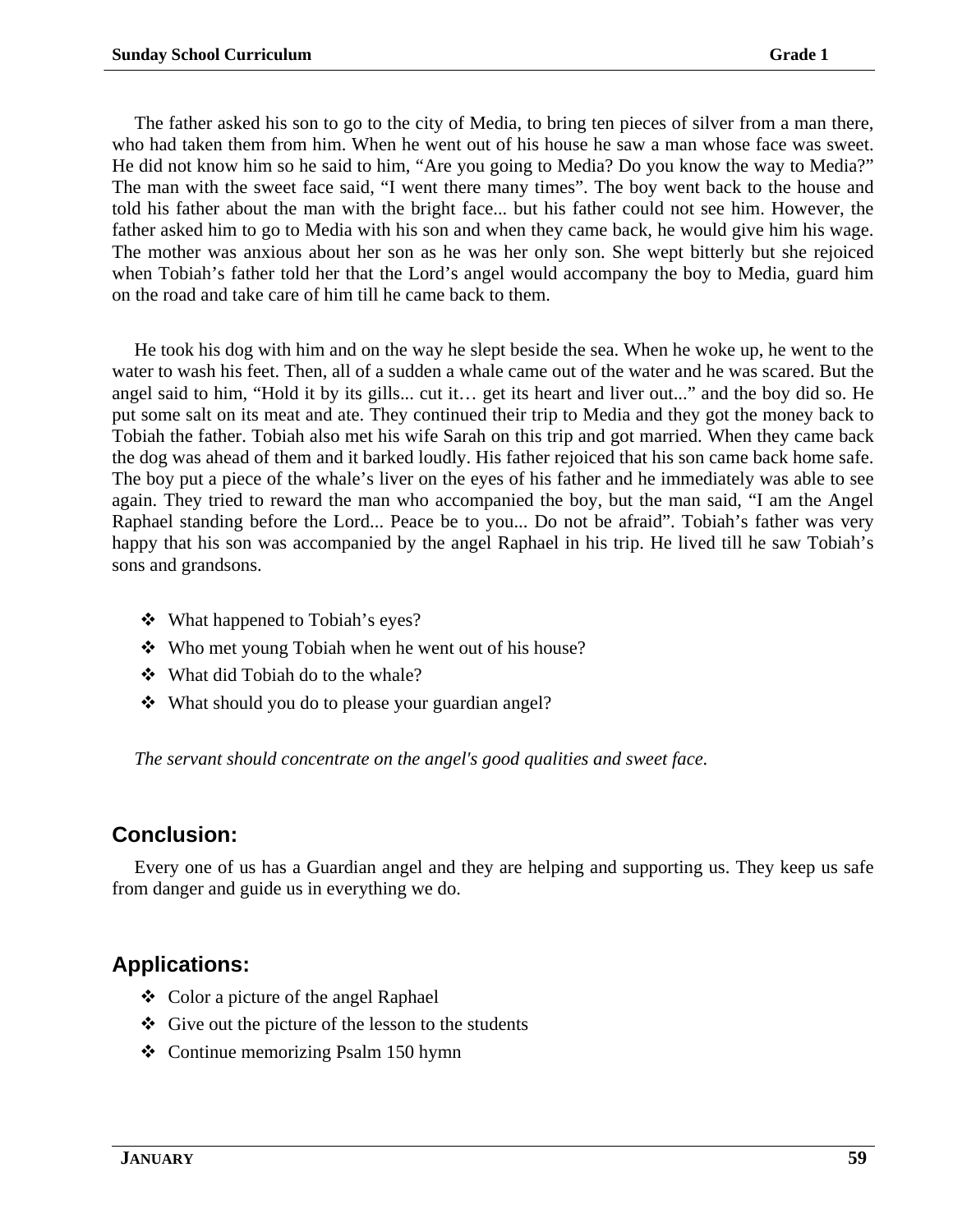# **Week 3 - Elisha Protected by the Angels**

## **Objective:**

God sends His angels to protect us when we are in trouble

## **Memory Verse:**

"For My angel will go before you" (Exodus 23:23)

or

"Those who are with us are more that those who are with them" (2Kings 6:16)

# **References**

- $\div$  2Kings 6: 8-18
- Synaxarium, Part 1, 12 Babah

## **Introduction**

- Review questions about the work of angels given in the previous lesson.
- How did Angel Raphael guard Tobiah on his way to Media?
- How was his father healed?
- $\triangle$  Describe his appearance and the color of his face.
- ❖ Where do angels dwell?
- $\mathbf{\hat{P}}$  Prepare visual aids: pictures of two kings, Elisha the prophet and a picture of many angels.

# **Lesson Outlines:**

Once upon a time there were two kings, the king of Israel and the king of Syria. The king of Syria did a trick to capture the king of Israel. But God revealed to the prophet Elisha the trick, so he sent and warned the king of Israel. The king of Israel listened to Elisha because he was a man of God, so he was saved from the trick of the king of Syria. When the king of Syria's trick failed, he was very upset and wanted to know who was the reason behind this. He was told that God shows the prophet Elisha everything and that is why he knew about his trick. The king of Syria, furiously, sent many of his soldiers and army to go and bring Elisha to him.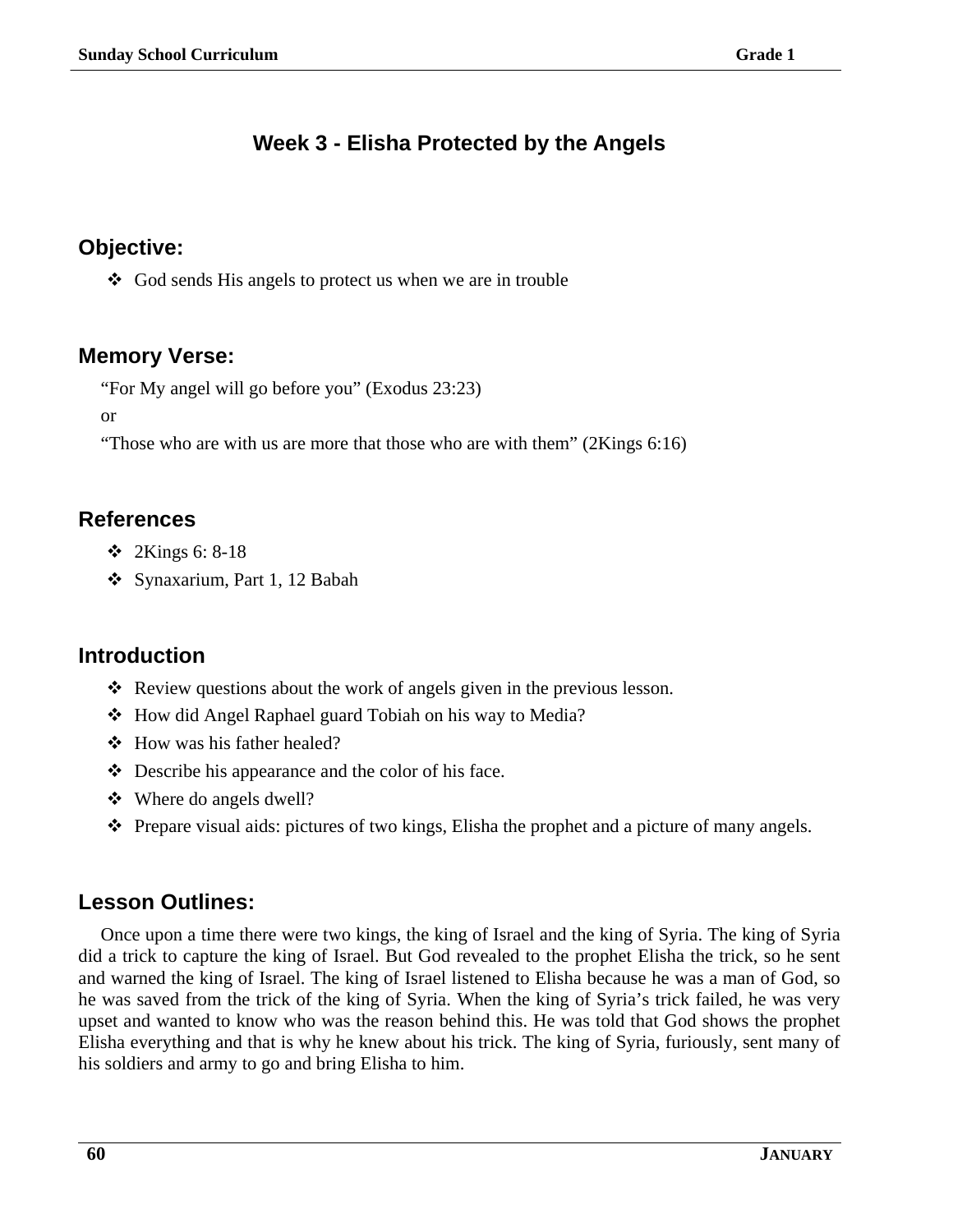The soldiers found out which city Elisha was in and they went there and surrounded it from all sides, so Elisha can not escape. Elisha's servant was scared and worried that all these soldiers came after Elisha. He ran to Elisha and told him what are we going to do we are surrounded by all these soldiers and there chariots. Yet, Elisha was very calm and was not scared at all. Elisha told his servant do not worry or be afraid because those who are with us are more that those who are with them. Let the children repeat again…those who are with us …….etc.

Elisha's servant did not understand what Elisha meant because he could see only Elisha and himself against all those soldiers. So, Elisha prayed and asked God to show his servant what he could see. Immediately God made the servant see what Elisha was seeing.

 $\bullet\bullet\text{ What do you think Elisha was seeing?}$ 

The servant then saw thousand and thousands of angels and chariots of God filling the sky. They were surrounding Elisha from all sides and protecting him from the soldiers of the king of Syria. The servant then was comforted and was not afraid any more. And those soldiers of the king of Syria could not touch Elisha or his servant.

### **Conclusion:**

God sends His angels to surround us and protect us from every harm. We also have to do good things so that the angels will keep our company. If we do bad things we will send the angel away from us.

- $\div$  If we pray before we go to bed, God will send us an angel to guard us all night long and protect us from bad thoughts and dreams.
- $\bullet$  Sing the hymn ....Write, white, white as  $\dots$
- $\triangleleft$  Continue memorizing Psalm 150 hymn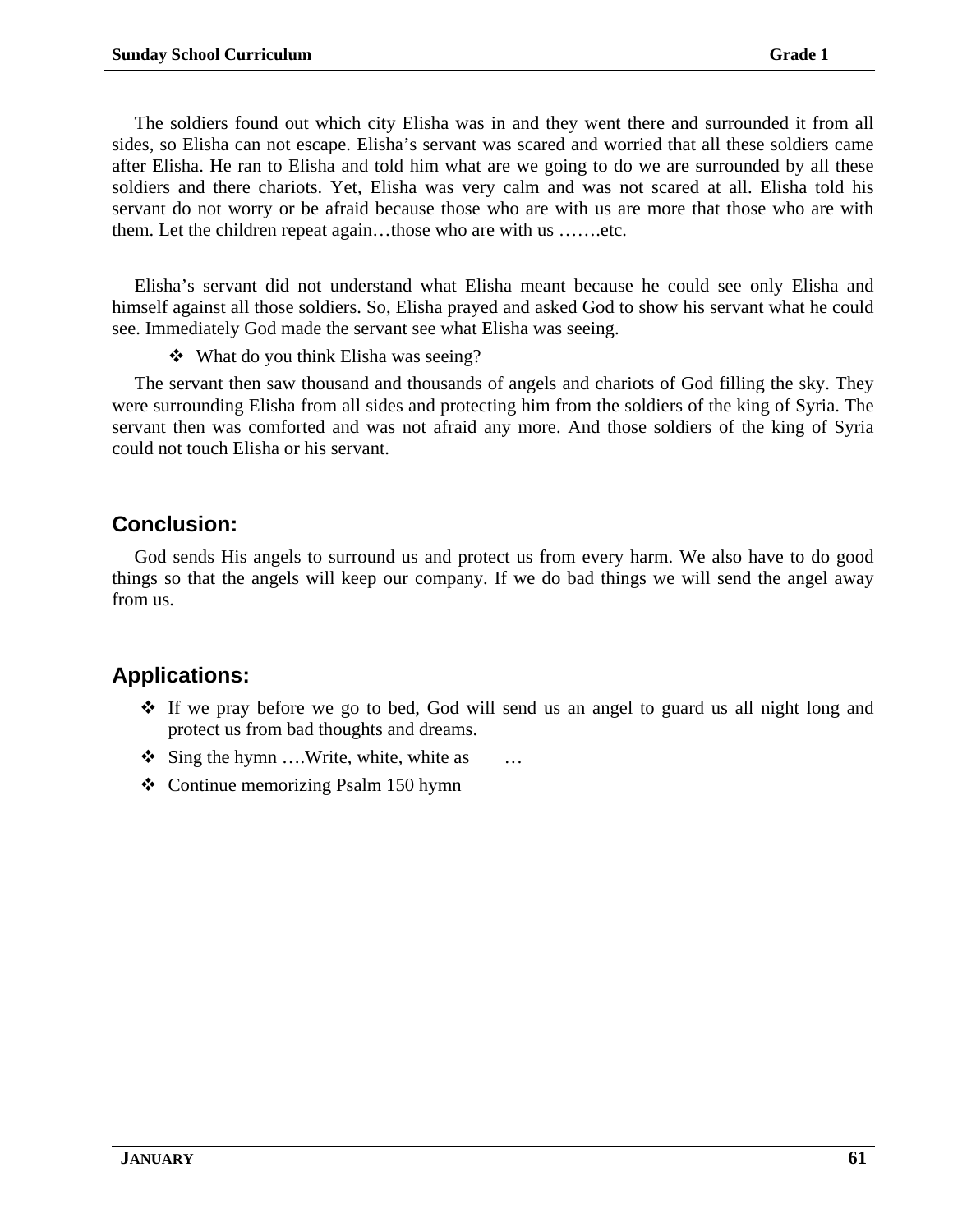# **Week 4 - The Precious Pearl**

## **Objective:**

\* To teach the children that we all like to go to heaven to be with Jesus Christ in His beautiful kingdom

### **Memory Verse:**

"He had found one pearl of great price" (Matthew 13:46)

### **References:**

Matthew 13:45-46

# **Introduction:**

- $\triangle$  Review with the students the previous lesson and verse
- $\triangleleft$  Prepare the following visual aids:
	- $\triangle$  A box full of fake jewelry
	- One big fake pearl or what looks like a pearl
	- $\triangleleft$  Make a big shell from cardboard and hide the pearl inside it
- $\triangleleft$  Ask the children what does a pearl look like?
- $\cdot \cdot$  Is it cheap or expensive?
- Where does a pearl come from?

# **Lesson Outlines:**

A pearl is very expensive because it is hard to find. A person looking for a pearl spends a great time to find one. The perfect pearl is found in the very deep sea hidden in a shell (show the kids your visual aids). So, it is even harder to find because it requires a person to go very deep in the water.

Once upon a time the Lord Jesus Christ was telling stories to his disciples and the people about

His kingdom in heaven. So, He told them a story about a rich man who was buying and selling very expensive jewelry all the time. He collected so much of the pearls and jewelry of all kinds, necklaces, rings, bracelets of all kinds and all colors (use the fake jewelry to show the children). When he had a big treasure of all these expensive pearls and jewels he put it in a box and was keeping it in a safe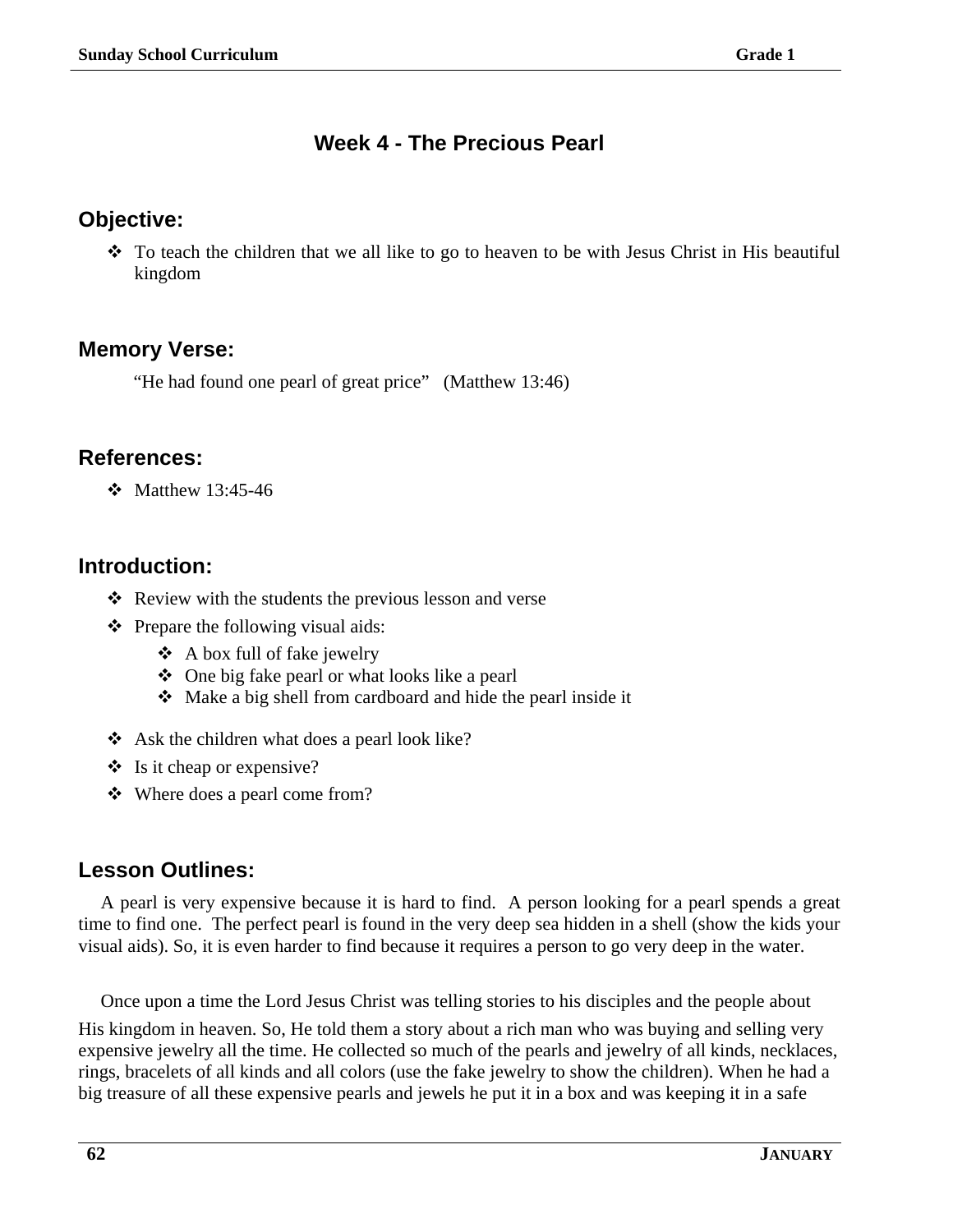place. But he was still looking for the perfect pearl. So, he went everywhere and looked in all places till one day he found the most beautiful pearl (just like this one). It was big, white and very expensive. He was very happy that he finally found the perfect pearl he was looking for but it was very expensive that the money he had was not enough to buy it. He kept thinking what shall I do….what shall I do??? Where can I find enough money to buy this perfect pearl?

Ask the students if they have any ideas from where he can get the money?

Yes……finally, he had a bright idea……. he decided to sell all the other jewelry he had and with the money he can buy this one big perfect pearl. So, he immediately took the box of jewelry from its safe place and went and sold all the jewels and small pearls that were in it. He had so much money then so, he ran to buy the perfect pearl before someone else would buy it. So, he paid all the money he had and got the beautiful perfect pearl for himself. He was so happy that he had the perfect pearl even when he gave all his money for it.

The Lord Jesus told us this story to teach us that going to heaven is just like this perfect pearl. We all would be very happy to go to heaven just like this man who was very happy to get the perfect pearl.

# **Conclusion:**

We do not need money to get to heaven and be happy with God. We can go to heaven when we behave well, pray and read the Bible. We should always ask God to help us be with Him in heaven.

- $\hat{\mathbf{v}}$  Pray always that we be with Jesus Christ when we go to heaven so we would be happy.
- $\triangleleft$  Ask one of the students to repeat the story in class for the rest of the students.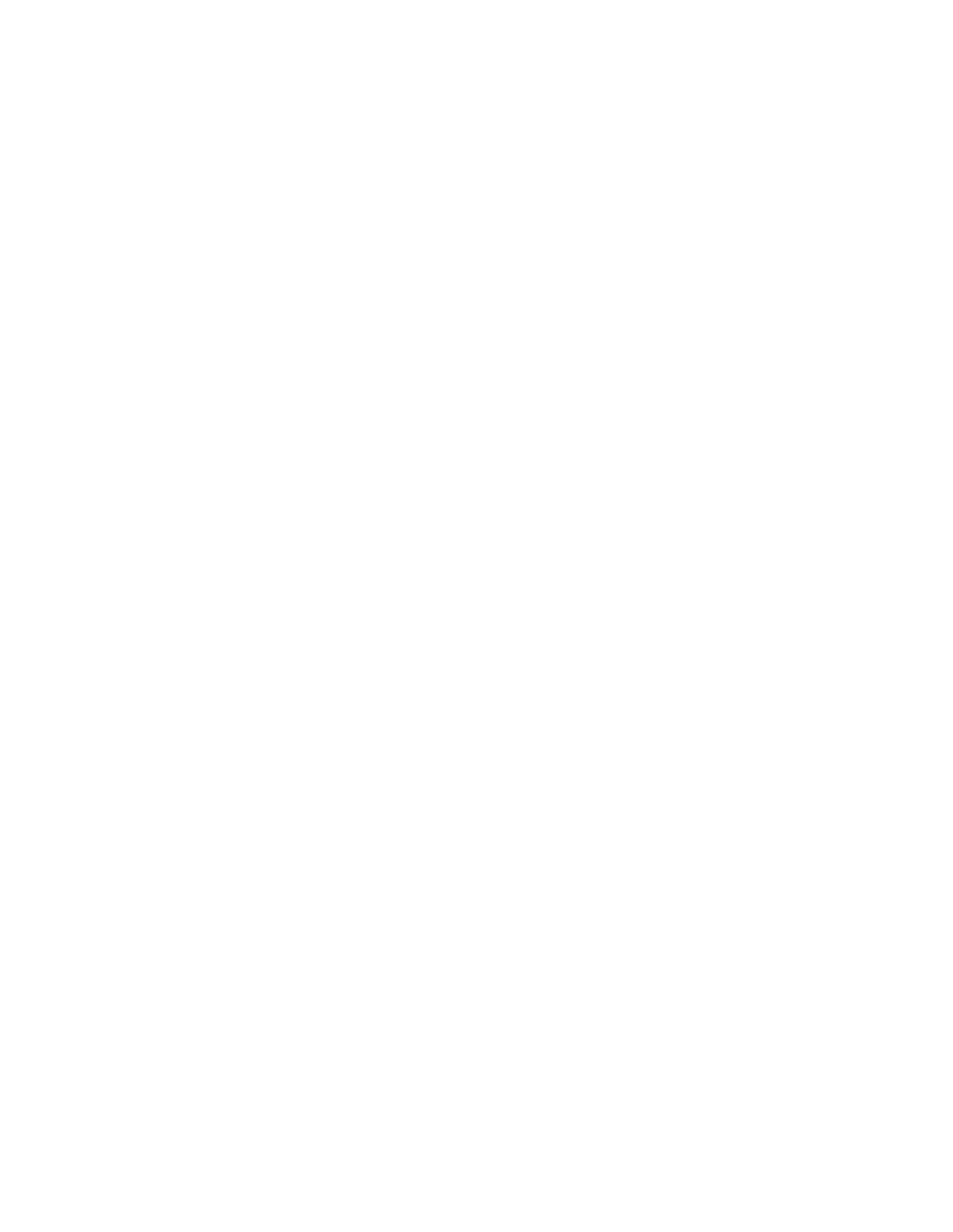# **BEGINNING OF FEBRUARY TILL JONAH'S FAST**

**Use Filler Lessons (placed at the beginning of the book) until the Sunday before Jonah's fast.**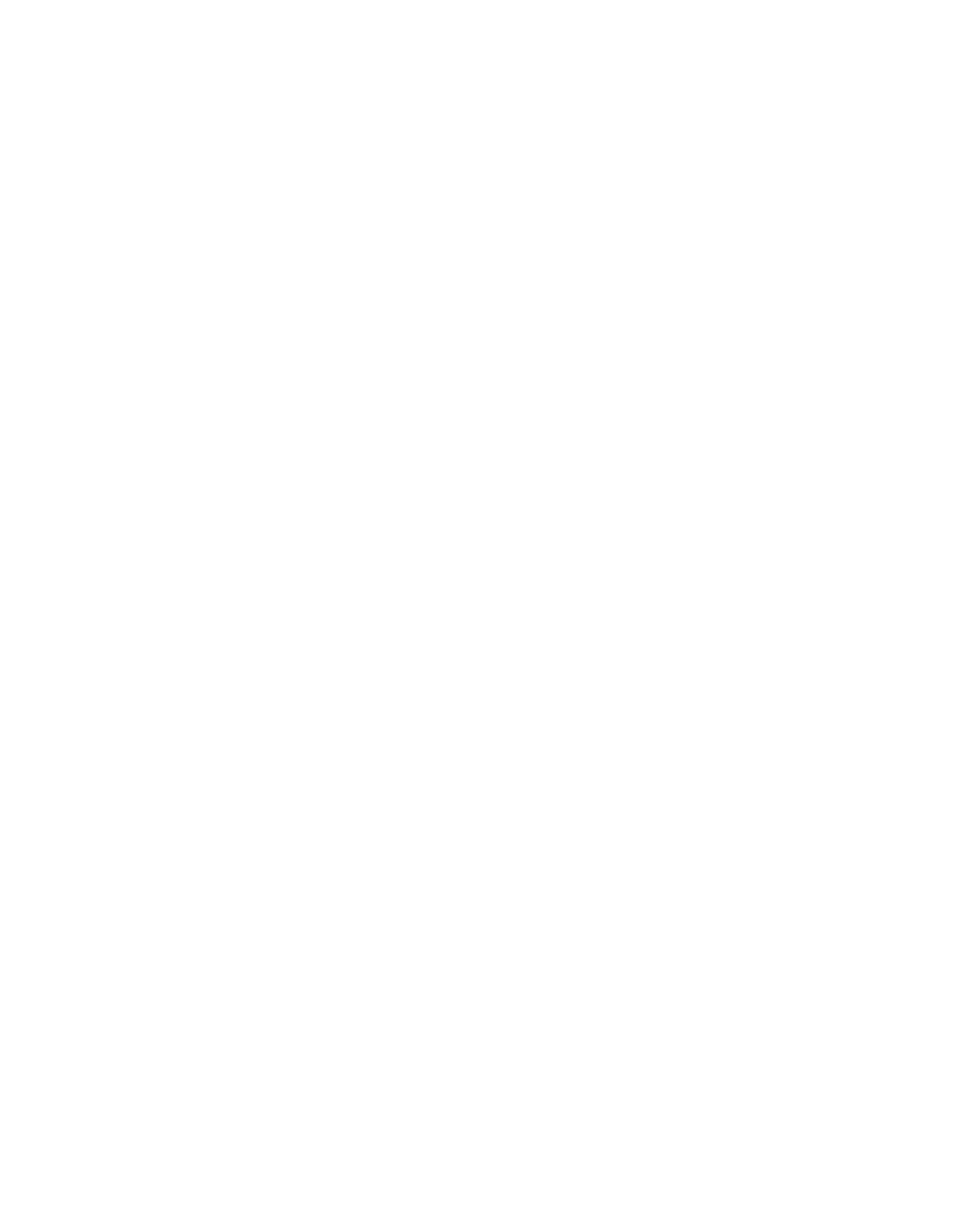# **LESSONS FOR JONAH'S FAST**

Jonah's fast comes two weeks before the Great Fast on Monday, Tuesday and Wednesday. These lessons are for the Sunday before and the Sunday after Jonah's fast.

Week before the Fast: Jonah in the Belly of the Fish

Week after the Fast: Jonah and the Plant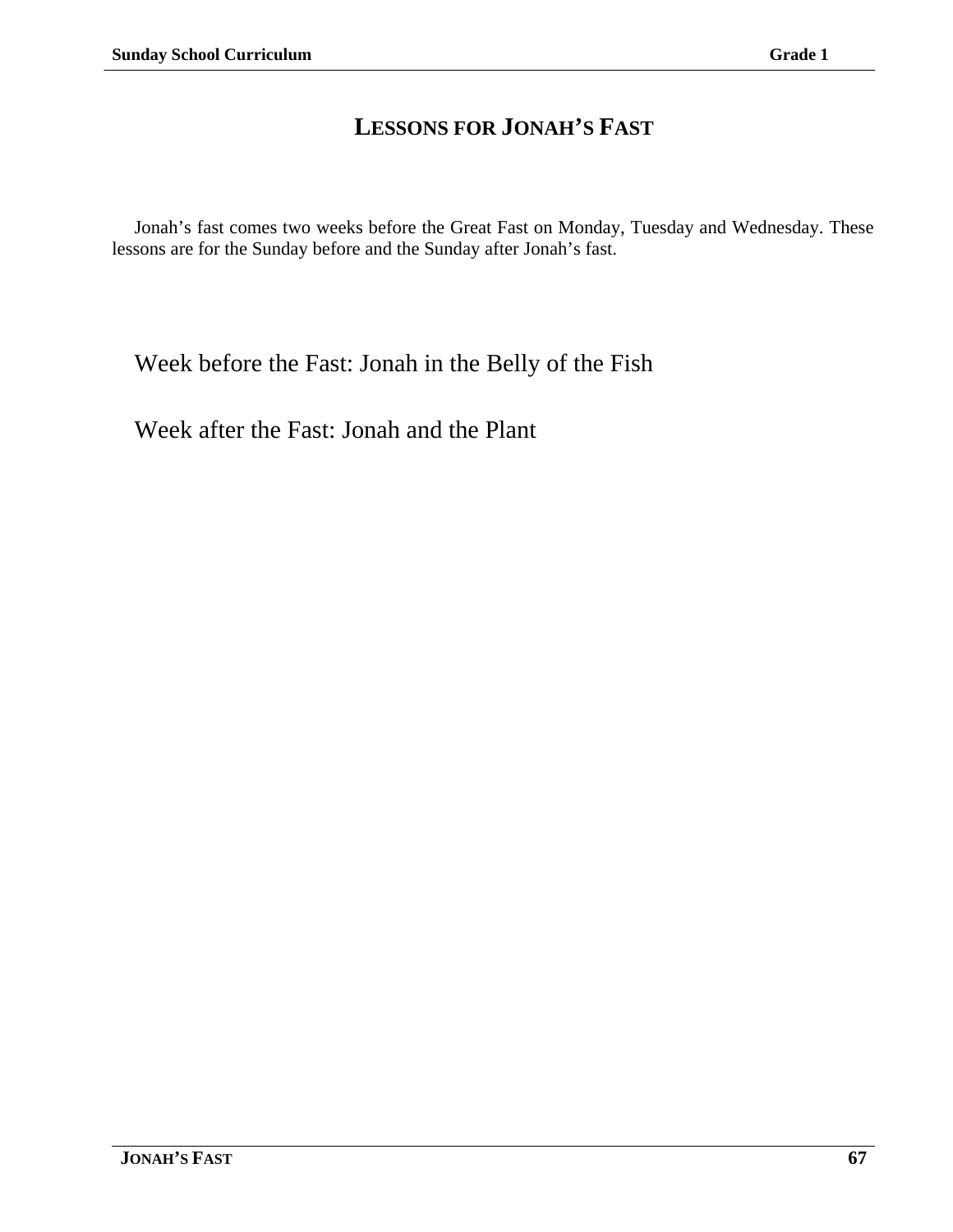# **Week before Fast - Jonah in the Belly of the Fish**

### **Objective:**

To learn to obey God

#### **Memory Verse:**

"The Lord spoke to the fish and it vomited Jonah" (Jonah 2:10)

#### **References:**

 $\div$  The book of Jonah 1,2

#### **Introduction:**

- $\triangleleft$  Review the previous lesson and verse with the students
- $\triangleleft$  Prepare visual aids for the story of Jonah.
- $\triangle$  Ask the children what does a fish look like?
- $\triangleleft$  What is the biggest fish they know of?
- $\triangleleft$  Can a big fish swallow a man?

### **Lesson Outlines:**

Once upon a time there was a man called Jonah. God spoke one day to Jonah and told him to go to a city called Ninevah and to tell the people there that God is angry with them and if they do not change what they are doing He will destroy their city. But Jonah did not want to do what God told him to do and he wanted to run and hide from God. So, Jonah went on a ship going the opposite direction of the city Ninevah where God wanted him to go. Then, God sent a very strong wind on the sea and the ship started to rock and shake from one side to the other. The water also started to enter into the ship and every body was afraid and scared that the ship is going to sink. There was great panic on the ship and every body was trying to find out what did they do wrong that God send this great wind on the sea. Jonah was the only one sleeping in the middle of all this panic. So, the captain of the ship woke him up and asked him to pray to His God that He may stop the storm. Jonah told him that the storm is probably because of him because he was trying to run away from God. Jonah also told them if they throw him in the water the wind and the storm is probably going to stop. The people on the ship did as Jonah told them and they threw him in the sea. The sea immediately calmed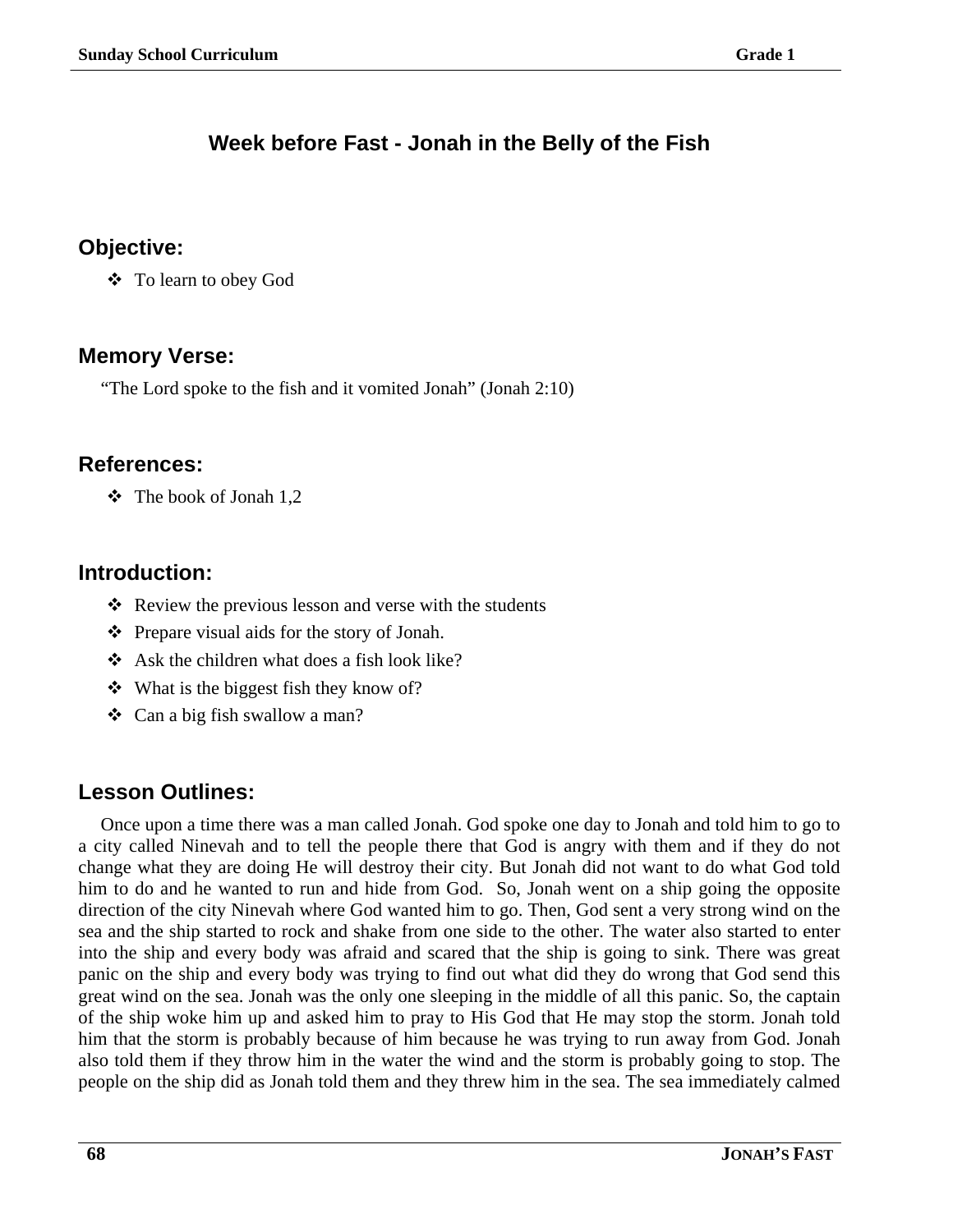down and the wind stopped. God prepared a very big fish to swallow Jonah. Jonah was in the belly of the fish for three days. How many days did Jonah stay in the fish belly?

Then Jonah prayed to God from inside the belly of the fish and asked for God's help. So, God listened to him and ordered the fish to vomit Jonah to a dry land. So, the fish immediately obeyed God and vomited Jonah on the land and Jonah was saved.

### **Conclusion:**

We have to obey God in everything He asks us to do. We also know that when we are in trouble and pray to God He will save us.

- Color a picture of Jonah inside the belly of the fish
- Ask the children to read the story from the Bible at home with their parents, preferably from Children's Bible.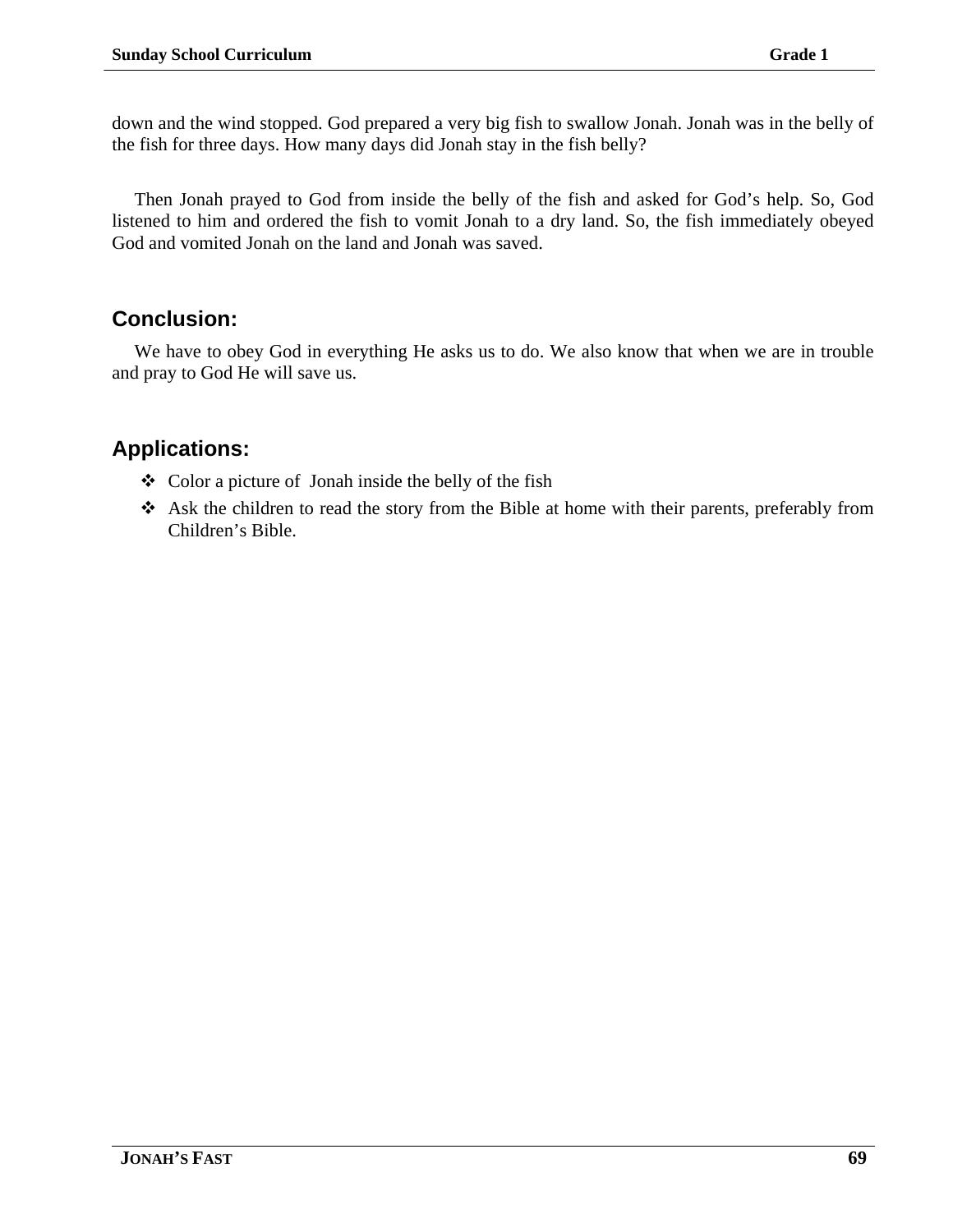# **Week after Jonah's Fast - Jonah and the Plant**

# **Objective:**

To be kind to others

# **Memory Verse:**

"You are a gracious and merciful God" (Jonah 4:2)

# **References:**

 $\div$  Jonah 3.4

### **Introduction:**

- Review with the students the previous lesson and memory verse.
- $\triangle$  Prepare visual aids for today's lesson
- Ask the students where do you think Jonah went to after the fish vomited him?

1.

# **Lesson Outlines:**

When God ordered the big fish to vomit Jonah, Jonah went straight to Ninevah the great city. He entered and walked through Ninevah and told the people there that God is upset with you because of your bad behavior. They were lying, swearing, steeling and doing many other bad things. He told them that God is going to destroy your city Ninevah in 40 days. But when the people of Ninevah heard what Jonah was saying they were scared and they decided to change and become good people with better behavior. So, they all fasted with out food and drink for three days even their king, children and animals. Every one in the city did not eat anything for three days. They all stopped the bad things they were doing and changed it with good things like love, kindness and politeness. When God saw that they became good people He forgave them and decided not to destroy their city. But Jonah was upset because he told the people that their city will be destroyed in 40 days and it was not because God forgave the people of Ninevah.

- ❖ Why God was upset with the people of Ninevah?
- ❖ What did Jonah tell the people of Ninevah?
- What did they do when they heard what Jonah said?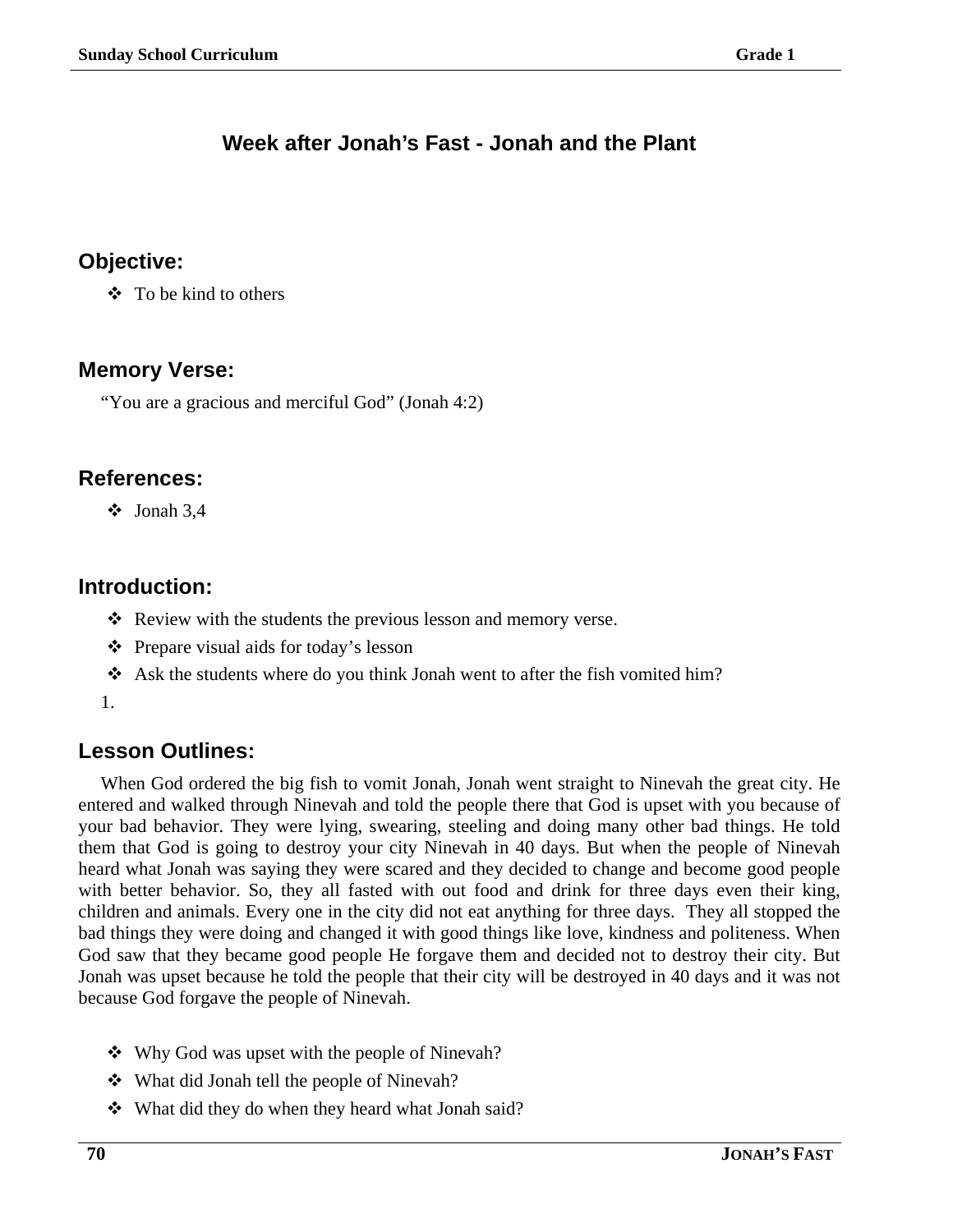What did God do when they fasted?

Jonah went out of Ninevah and was sad because what he said did not happen. So, God made a plant to grow over Jonah to protect him from the heat of the sun. The plant was nice and green and Jonah was happy with it and was covering himself under its shade. Then a worm ate the plant and Jonah lost his shade. Jonah was very upset that he lost the plant. God told Jonah you are upset because you lost the plant and I would have been very upset if I lost the people of Ninevah.

### **Conclusion:**

God wants his children to change the bad thing they do with good things. He wants us to be better and better every day.

- $\triangleleft$  One of the students can repeat the story in class
- If we are doing anything bad then we have to change it with something good.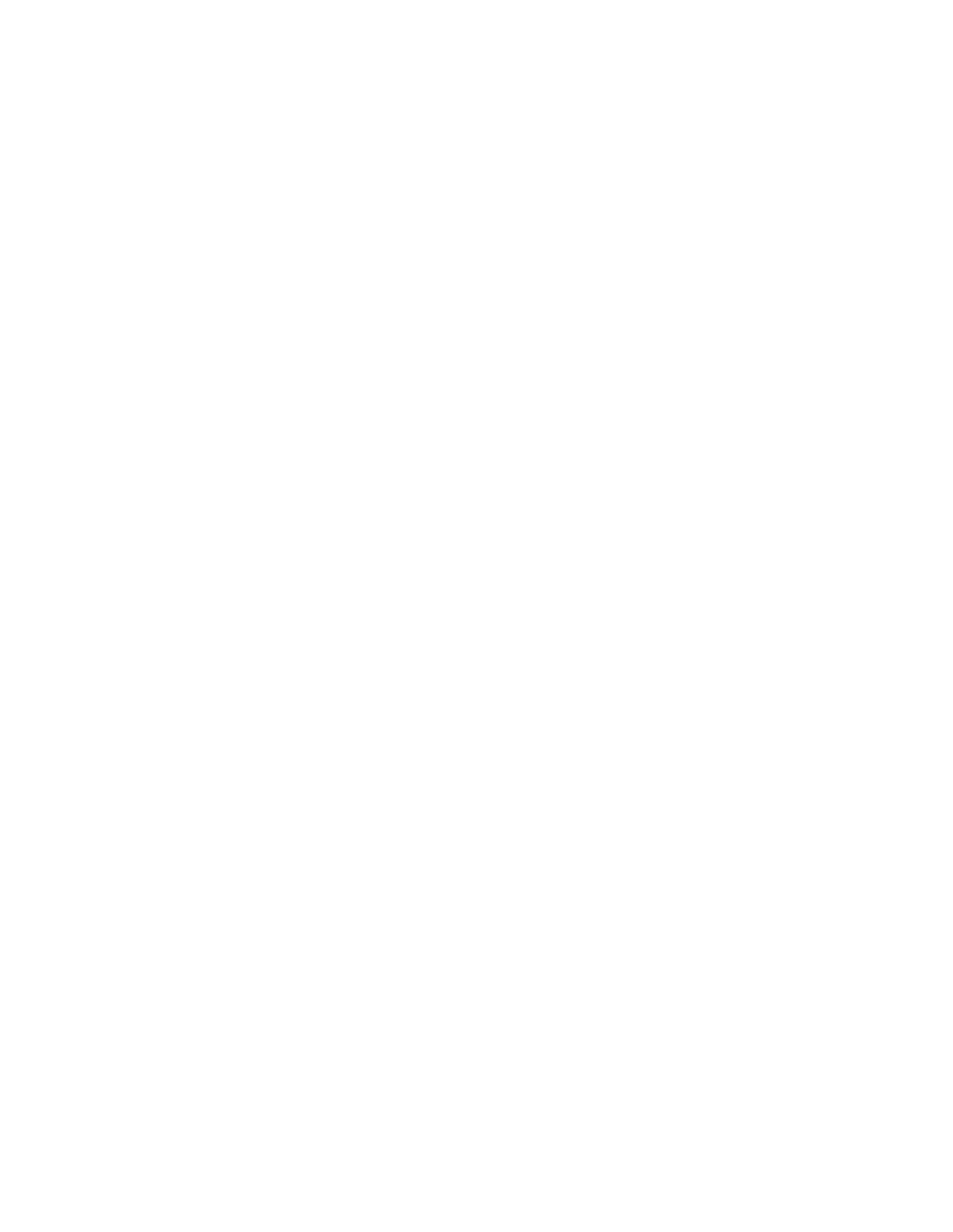# **LESSONS FOR THE GREAT FAST PERIOD**

- **Week 0:** The Child Samuel
- **Week 1:** The Sign of the Cross
- **Week 2:** The Child David the Shepherd
- **Week 3:** David Anointed King
- **Week 4:** The Lost Sheep
- **Week 5:** Healing the Blind
- **Week 6:** Children Receive Christ
- **Week 7:** (Palm's Sunday) No lesson
- **Week 8:** (Resurrection Sunday) No Lesson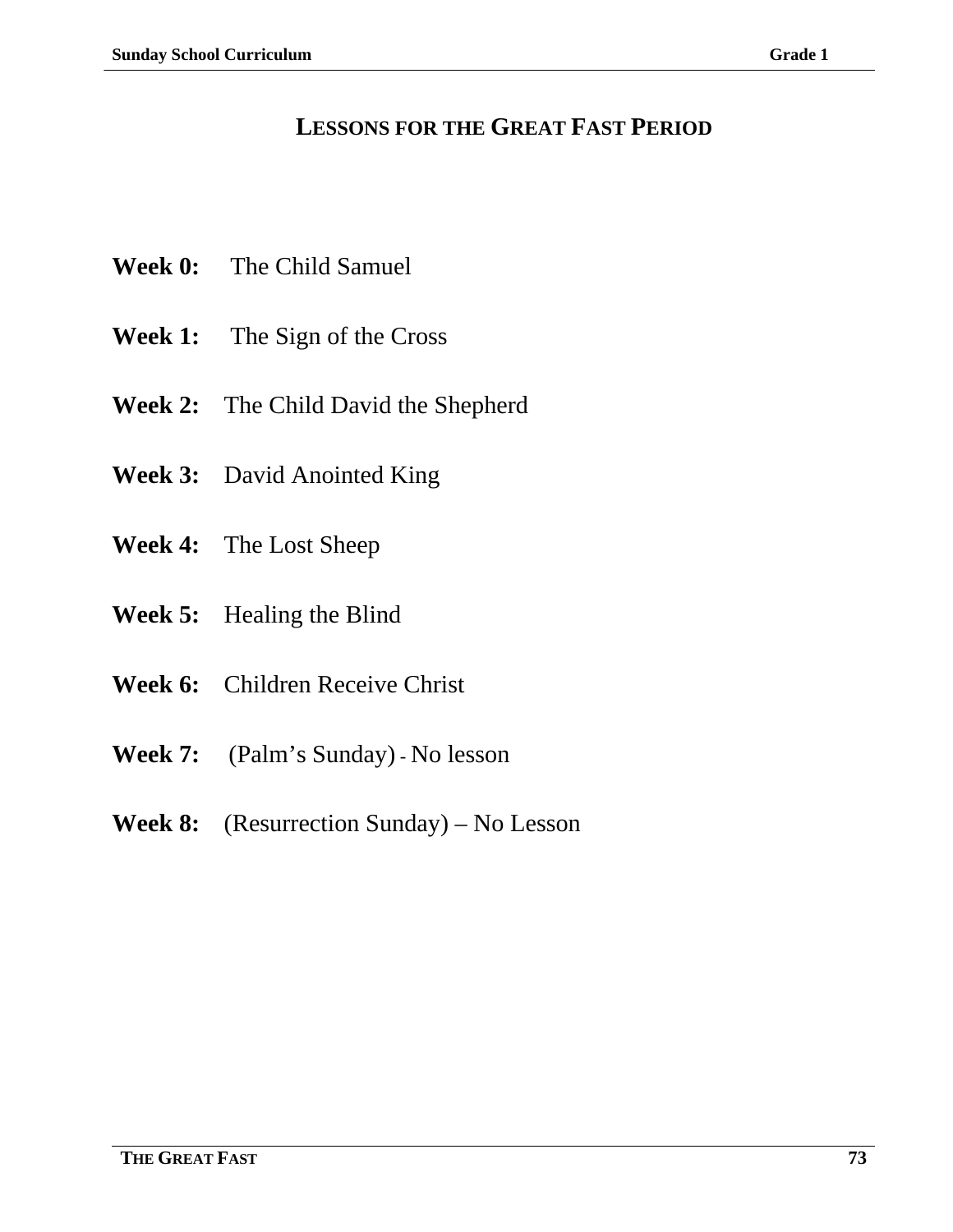# **Week 0 - The Child Samuel**

#### **Objective:**

- To show how Samuel loved the Lord,
- $\div$  To show how he always prayed, and how honestly he served in the temple

### **Memory Verse:**

"Speak, Lord, for Your servant hears" (1Samuel 3:9)

### **References:**

- $\div$  1 Samuel 1:1-28
- Explanation of the First Book of Samuel
- The Life of Samuel by F.B. Mayer

### **Introduction:**

- $\triangle$  Review with the students the previous lesson and verse
- $\triangleleft$  Prepare the following visual aids:
	- ❖ A big picture of Samuel praying.
	- $\div$  Small white clothes, candles, and clothing for the new baby.
	- $\triangle$  A shawl to be put on for acting the part of Hannah praying.
- $\triangleleft$  What happens when a child is born?
- $\triangleleft$  What are the preparations for receiving a newborn baby?

The children give short answers then the servant explains in detail using aids.

# **Lesson Outlines:**

There once was a lady named Hannah who was married to a man named Elkanah. They were very good people who loved God very much. But they didn't have any children and that made Hannah very sad. So she went to the temple one day and started to cry, asking and praying that God may give her a baby, in return she promised that she would dedicate the baby to God. God listened to her prayers and gave her a son and they named him Samuel. Hannah and Elkanah took Samuel to the temple to fulfill their promise to God, and Samuel lived and grew up in the temple.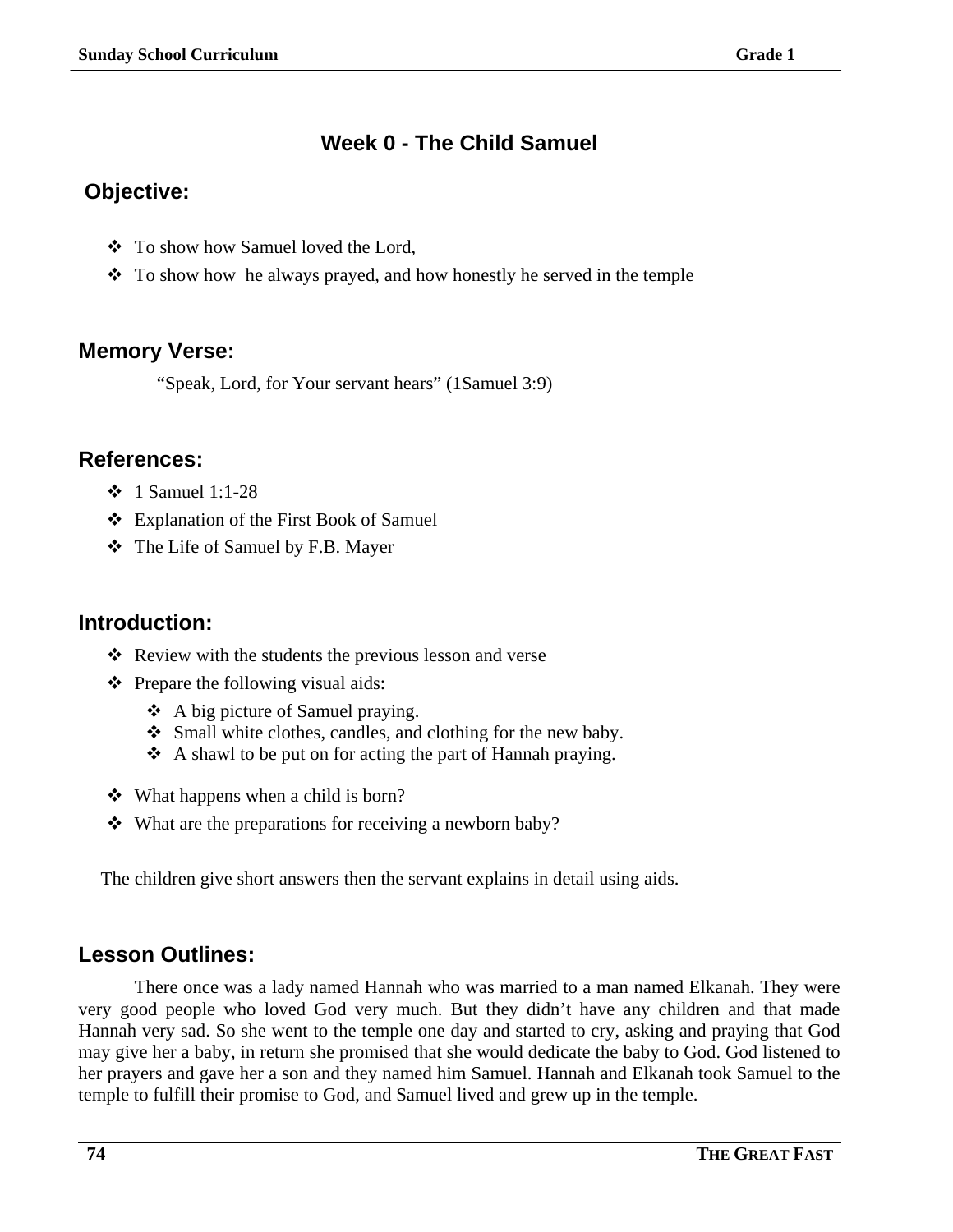One day while Samuel was sleeping, he heard someone call his name, so he got up and ran to the priest thinking that he had called him. He said to the priest "Here I am" but the priest told him to go back to sleep because he hadn't called him. So Samuel went back to sleep but he heard the voice calling him again, so he got up and ran to the priest and said to him "Here I am" but the priest told him to go back again because he hadn't called him. This happened for the third time and when Samuel went to the priest again thinking that he had called him, the priest realized that God was trying to speak to Samuel. So he told Samuel to go back and when God calls him again he should say "Speak, Lord, for your servant hears" (1 Samuel 3:9) and then he should listen carefully to what God wanted to tell him. So when Samuel heard the voice calling him again he said "Speak for your servant hears" (1 Samuel 3:10). Then God started to speak to Samuel and He told him that He was going to punish all the bad people in Israel because they weren't listening to God.

What can we learn from Samuel?

- $\div$  He was obedient when he thought that the priest was calling him, he ran to him immediately to see what he wanted. He didn't take his time or pretend not to hear him.
- God wanted to talk to Samuel even though he was a little boy because He loved him. God wants to talk to us too because He loves us no matter how small we are.
- Even though Samuel was a little boy, he served God and did good things. We too must do good and avoid doing bad things.

#### **Conclusion:**

We all should be like the child Samuel, obedient, love God and listen to God's word in the Bible.

- $\triangleleft$  Pray in the morning and in the evening.
- Attend the liturgy always.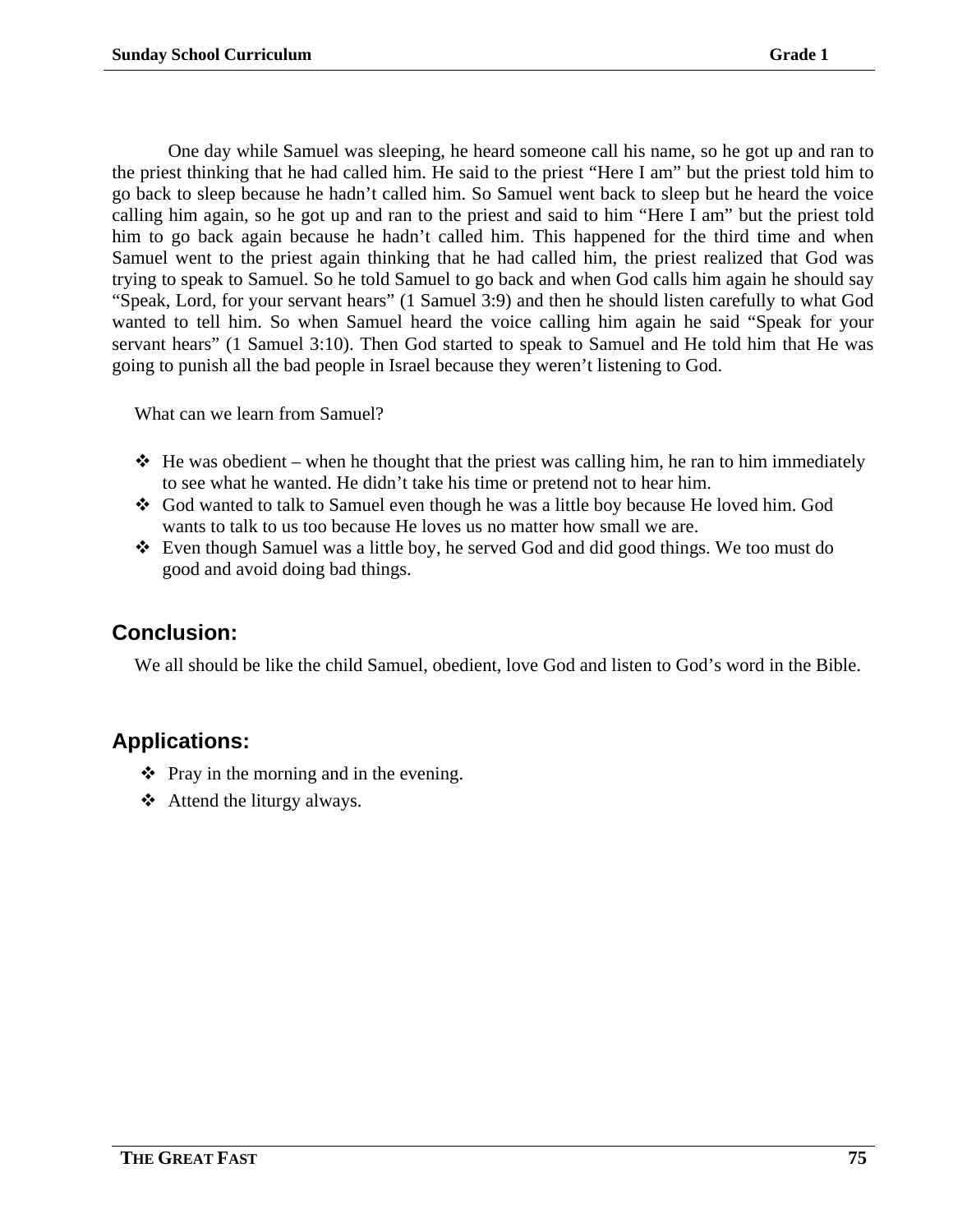# **Week 1 - The Sign of the Cross**

# **Objective:**

 $\cdot \cdot$  To teach the children the sign of the cross and its importance

### **Memory Verse:**

"God forbid that I should glory except in the cross of our Lord Jesus Christ" (Galatians 6:14)

### **References:**

Coptic Synaxarium Vol III- The tenth day of Baramhat

# **Introduction:**

- $\hat{\mathbf{v}}$  Prepare crosses of different shapes and colors of different materials. It is better to give each child a cross.
- $\cdot$  In this lesson concentrate on the value of the cross and making the sign of the cross and how to make it.

# **Lesson Outlines:**

Once upon a time there was a queen her name was Queen Helena. She wanted to find the cross of our Lord Jesus Christ. So, she asked her son King Constantine to let her go to Jerusalem where the Lord was crucified to find the cross. So, King Constantine gave her money and soldiers to go with her to Jerusalem and help her find the cross.

She went to Jerusalem and was looking everywhere for the cross but could not find it. She asked everybody about the cross of Jesus Christ but no one could tell her. Finally, she found an old man his name was Judas who told her where was the cross. The bad people were trying to hide the cross so they were covering it was papers and garbage. Queen Helena went and removed the big mountain of paper and finally found three crosses under it. Queen Helena did not know which one of the three crosses is the one the Jesus Christ was crucified on. So, she but each cross on a died man, nothing happened with the first cross and second cross but when they put the third cross of Jesus Christ, the man woke up. They knew that this is the cross of our Lord. Queen Helena was very happy that she finally found the cross and she sent and told her son king Constantine about what she found. She built a big nice church and put the cross in it.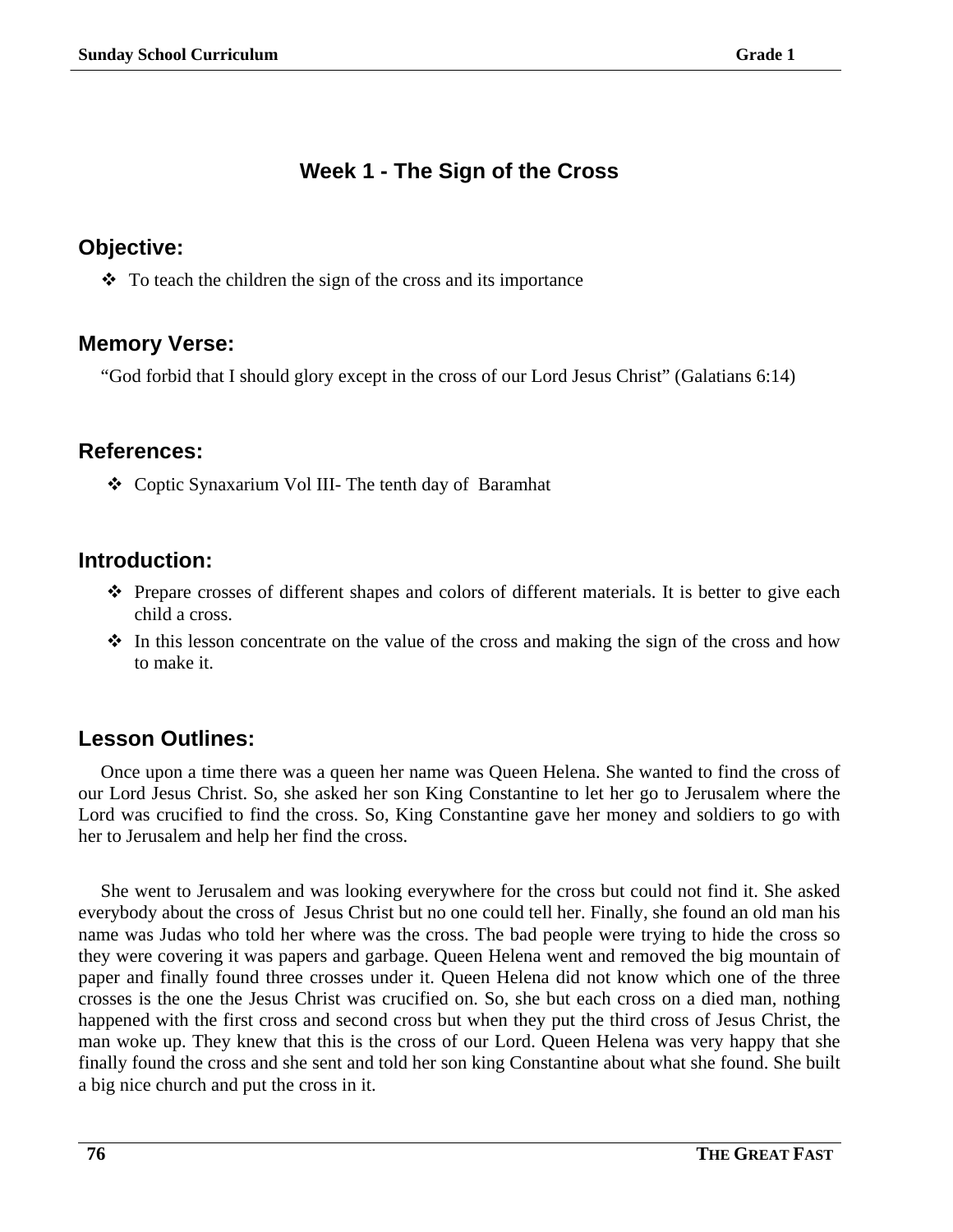# **Conclusion:**

The sign of the cross gives us strength, power and peace. The cross protects us from every evil and comforts us when we are afraid.

# **Application:**

\* Teach the children a part of the hymn:

When I pray I make the sign of the cross. When I pray, I make the sign of the cross And the Lord my God hears my prayer Before I go to bed, I make the sign of the cross And the Lord my God guards me and helps me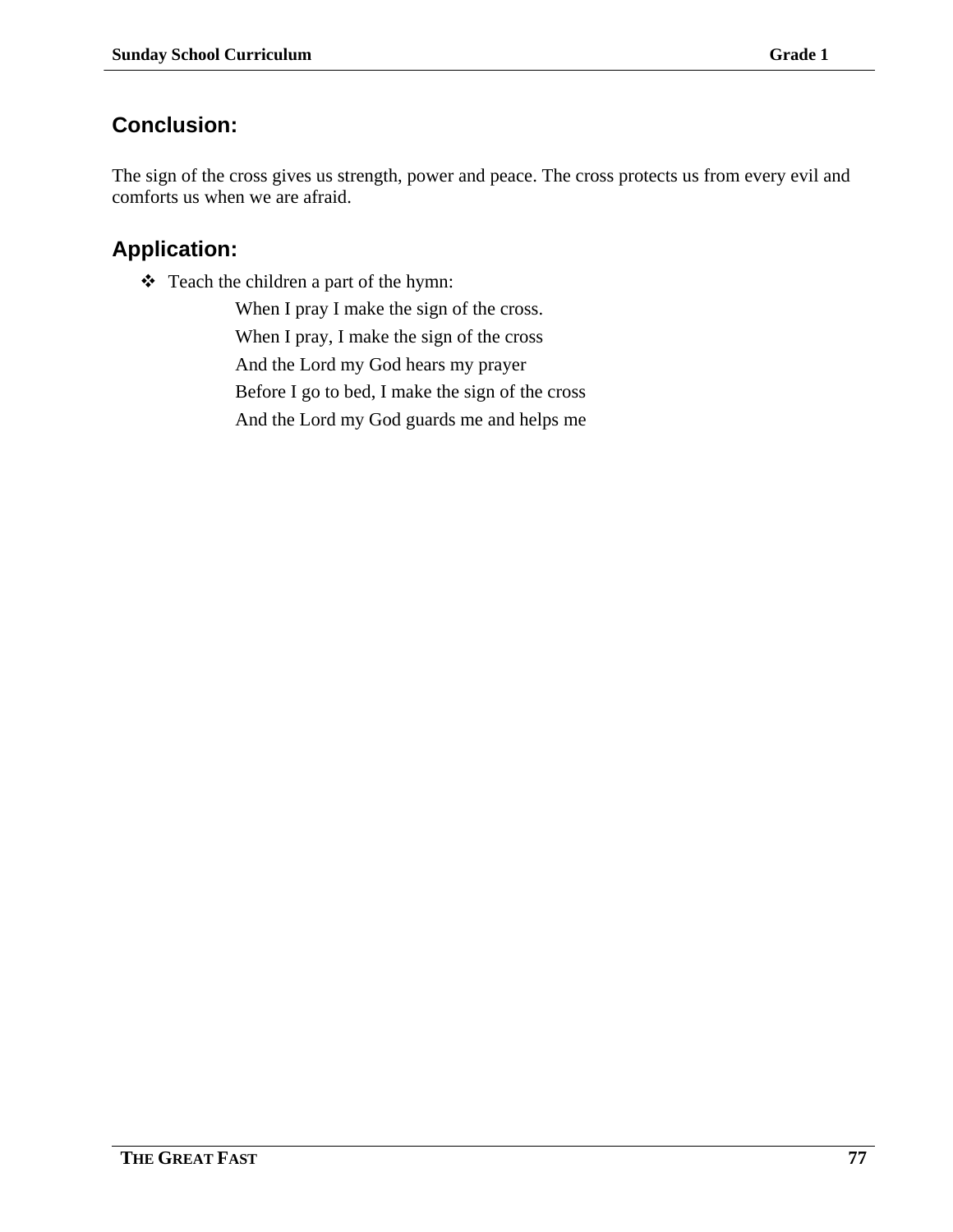# **Week 2 - The Child David the Shepherd**

## **Objective:**

- God's care for David and David's love for God
- David expressed his love to Godthrough his prayers and his psalms

#### **Memory Verse:**

"The Lord is my Shepherd, I shall not want" (Psalm 23:1)

#### **References:**

- The Life of David Translated by Archpriest Marcos David
- $\div$  1 Samuel 17:34-36)

### **Introduction:**

- $\triangle$  Review the previous lesson and memory verse with the students
- $\hat{\mathbf{v}}$  Prepare visual aids to include a picture of David, the sheep FuFu, a lion and a bear.
	- Who went to the zoo before?
	- Have you seen a lion? How does it look like? What sound do they make?
	- Have you seen a bear? What color was it?
	- Who is stronger a lion or a sheep?
	- Who is stronger a bear or a sheep?

### **Lesson Outlines:**

The child David and his love for prayer: He cared for his father's sheep. He loved those sheep and sang to them with the flute... and the sheep gathered around him. He had a staff not to strike the sheep but to protect them. He cared for all.

A little sheep went out. Its name was Fufu. A lion and a bear took Fufu. David asked about Fufu but Fufu was absent...it was not among the sheep. He asked the sheep to pray for Fufu. David searched for it on the mountains… he prayed: O Lord guard Fufu.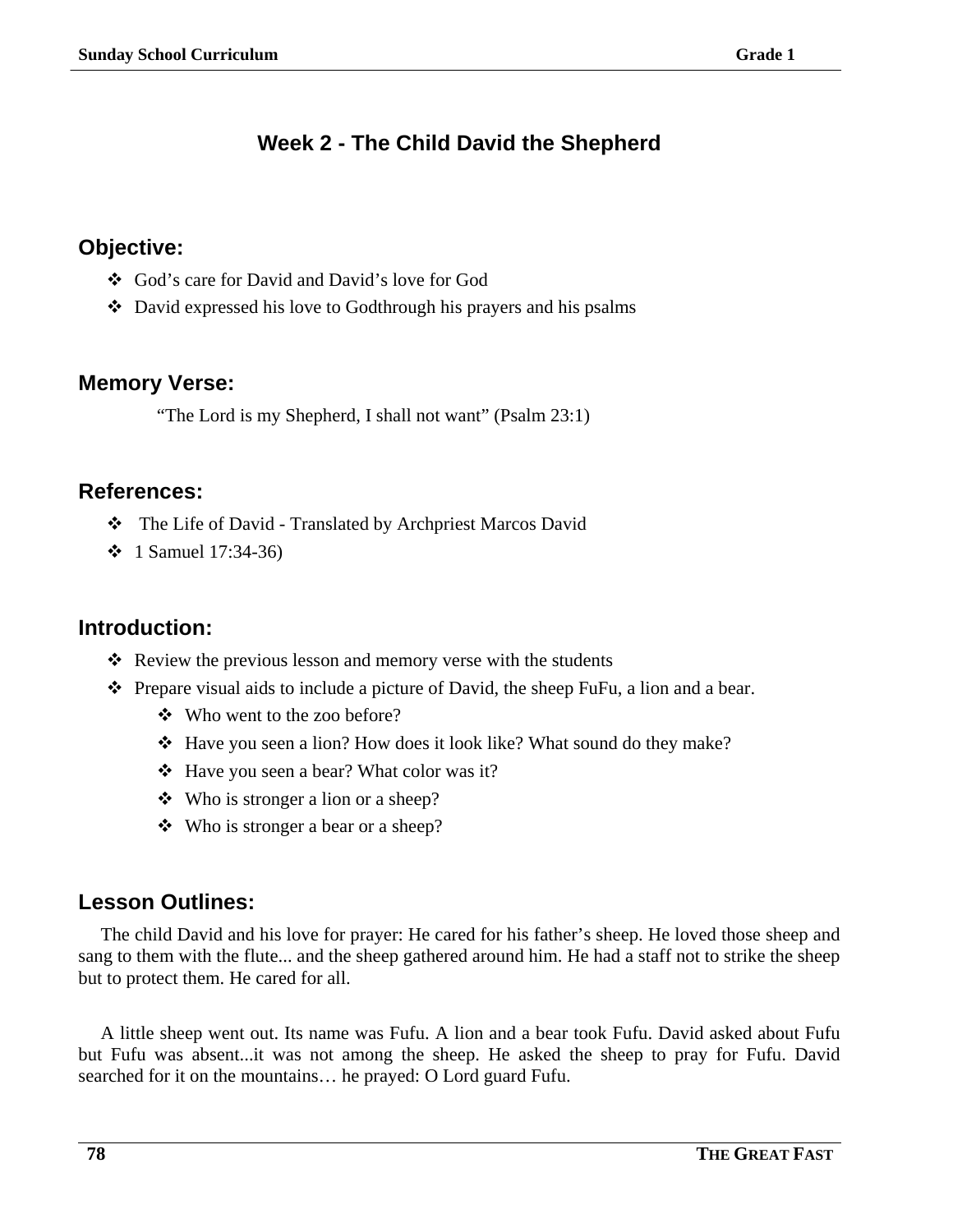David heard Fufu crying. He found it with a lion and a bear. David prayed and asked for the power of the Lord to help him kill the lion. He attacked the lion... He held the lion by the beard and killed him. He left the lion and went to the bear and he did the same thing with the bear. He saved the sheep Fufu and took it home. All said: The Lord is my Shepherd, I shall not want.

# **Conclusion:**

God gave David strength to save the little sheep from the lion and the bear. God also gives us strength to do good things all the time. God does not give us strength to hurt others.

- Start memorizing Psalm 23 with the children.
- $\triangleleft$  Give them a picture of David the shepherd to color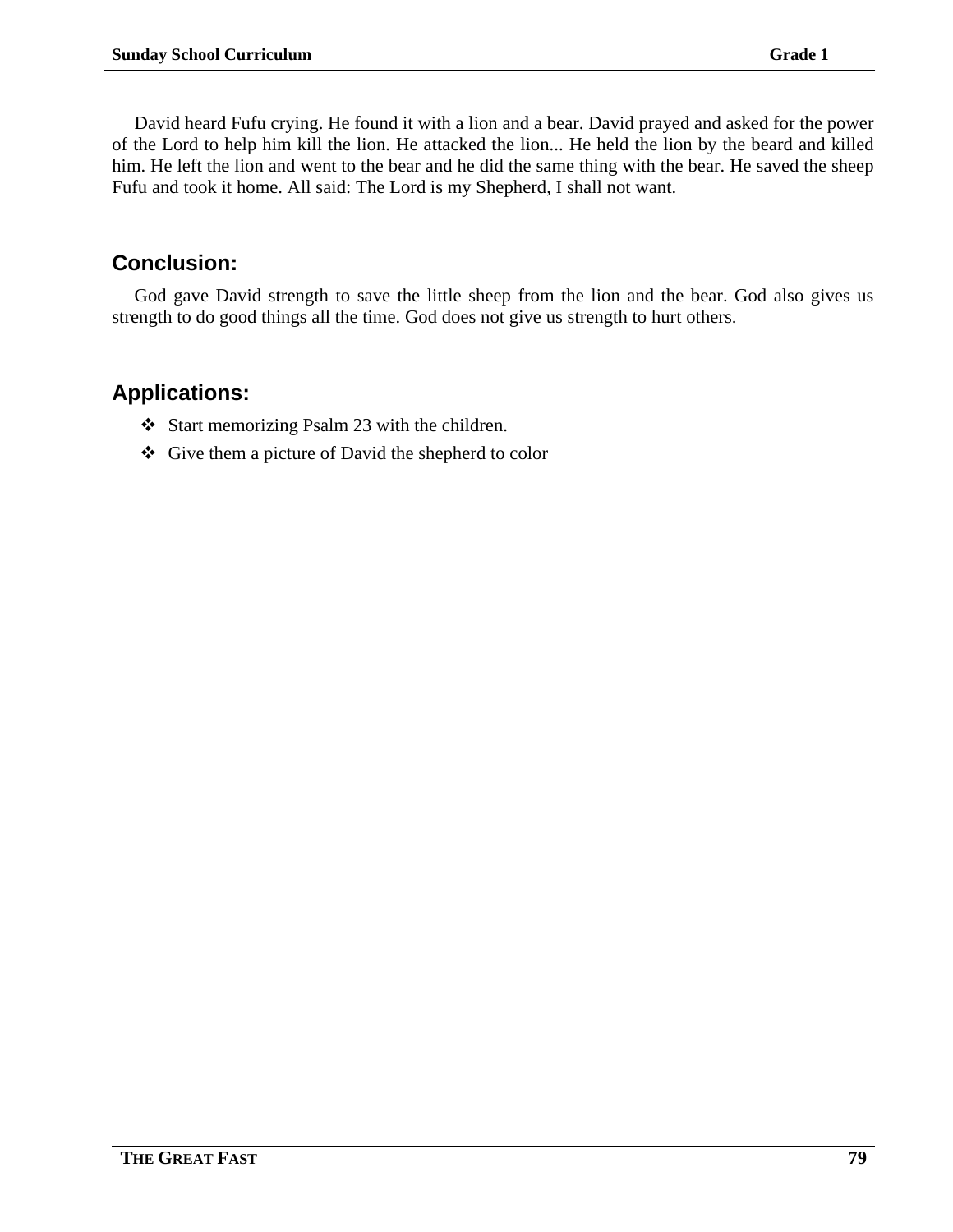# **Week 3 - David Anointed King**

# **Objective:**

God loved David because he had a pure heart not because he was big or strong

# **Memory Verse**

"You anoint my head with oil" (Psalm 23:5)

# **References**

- First Book of Samuel, Chapter 16
- $\div$  The previous references

# **Introduction:**

- $\triangle$  Review the previous lesson and verse with the students
- $\triangleleft$  Prepare the following visual aids:
	- Some oil in a bottle.
	- \* A crown that can be made of cardboard paper.
	- The picture of David from last lesson.
- Remind the children of who Samuel was. His service in the temple and God's promise that he would be a great prophet who would teach people.

# **Lesson Outlines:**

Samuel went to the town where David lived to anoint him king. The people met Samuel. He was a reverend man valued by his people.

He went to the house of Jesse and the people were surprised to see him there. He asked them to pray. He met Jesse, David's father. He said to him "The Lord has chosen on of your sons to be king". The brothers of David came. This is tall... this is strong... this is a giant... Samuel did not look at the outward appearance. At last he asked for David. David's father was surprised because he was the smallest and the youngest. But David was kind, courageous, good-looking and God loved him. Samuel laid his hand upon David's head, anointed him with oil and put the Royal Crown on his head. The people asked why the Lord chose David. Samuel said the Lord chose him for his love for the sheep and for his courage and for his hymns and prayers.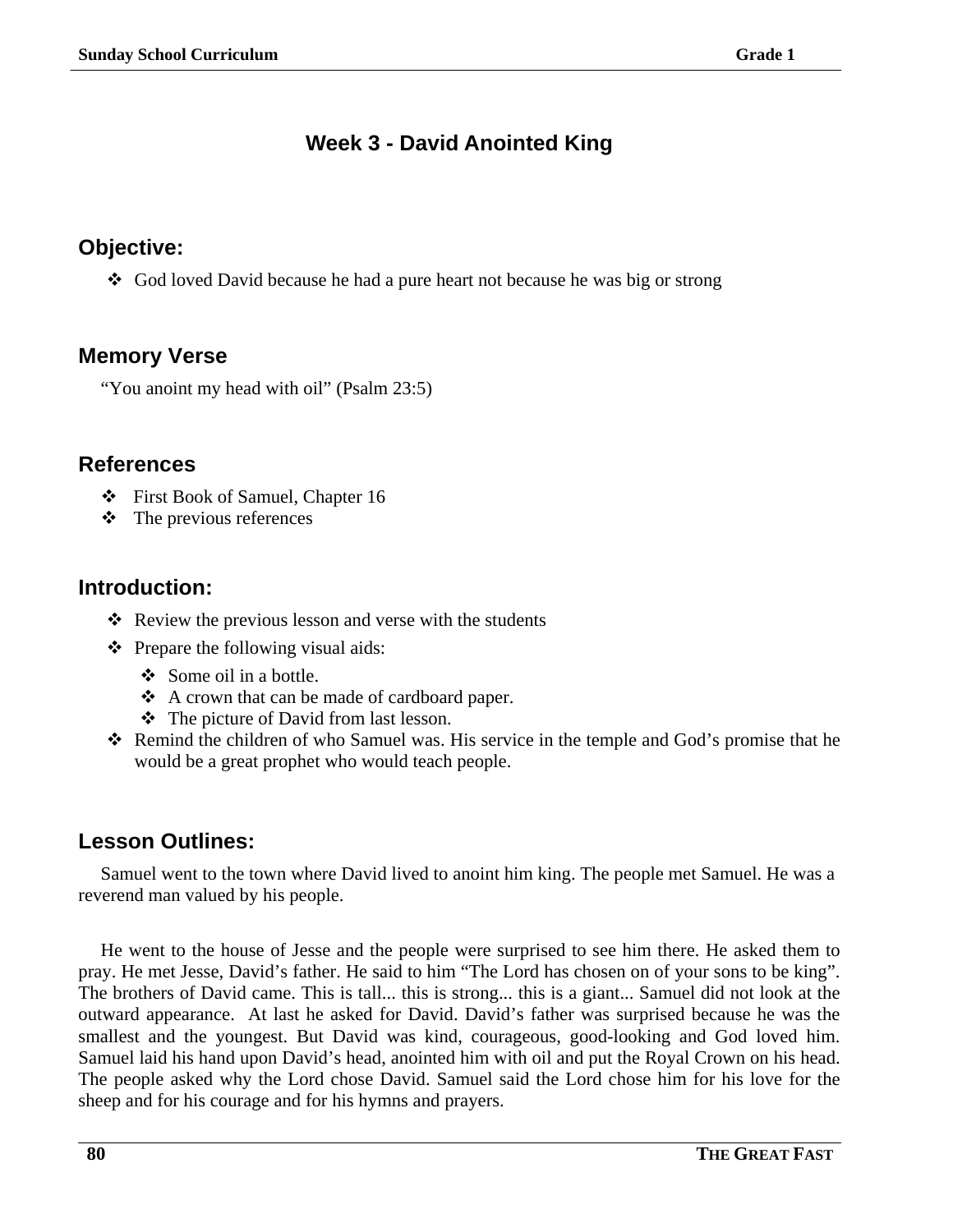# **Conclusion:**

God loves the children who sing hymns, pray and love others. We all would like to be like David who prayed and sang the psalms to the Lord.

- Act the story again in class and choose one of the kids to be crowned like king David.
- Encourage the children to study the hymns to be ordained deacons and to be prepared for this church order.
- $\div$  Review with the students Psalm 23.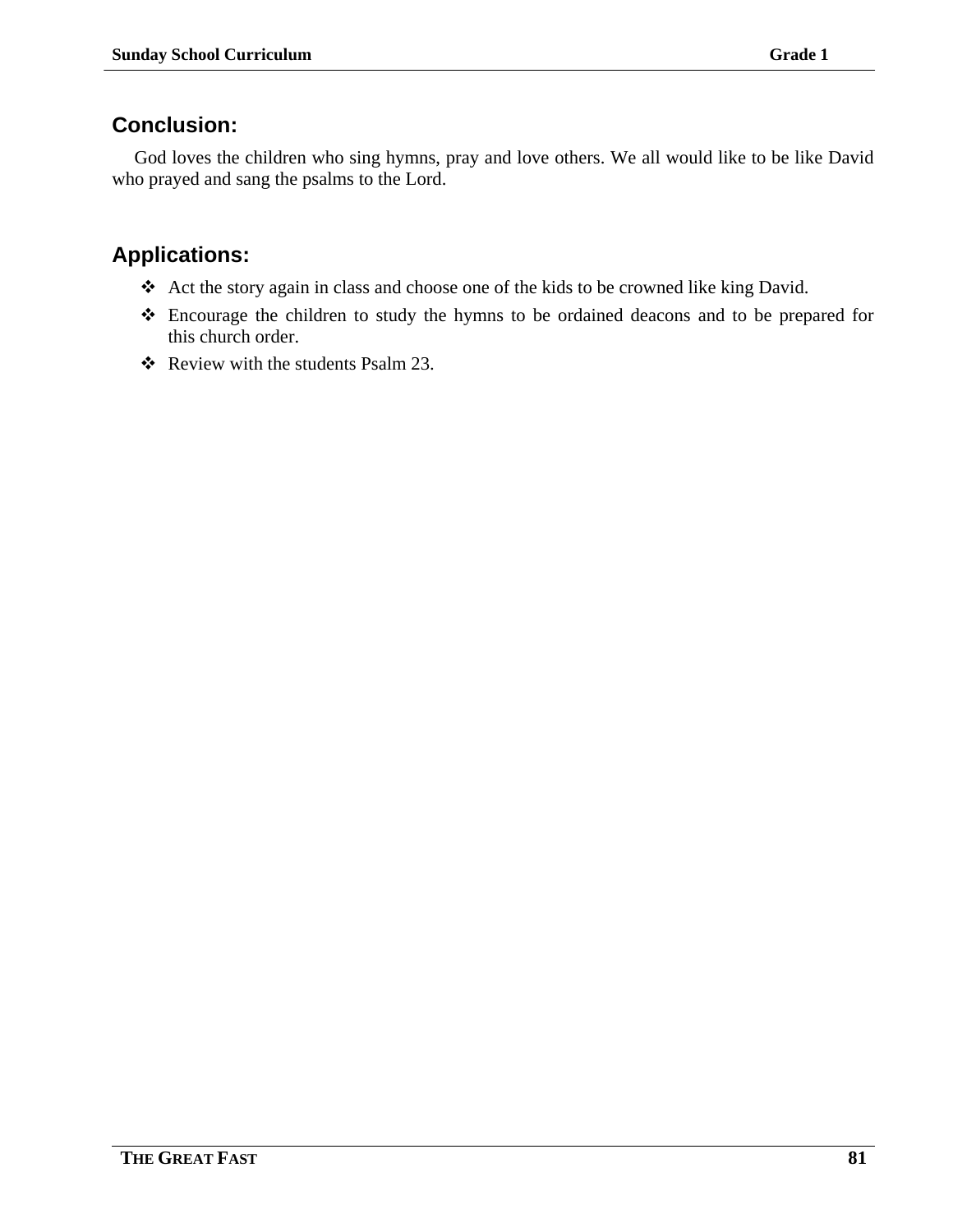# **Week 4 - The Lost Sheep**

# **Objective:**

God's love and care for us

#### **Memory Verse:**

"The Lord is my shepherd, I shall not want" (Psalm 23:1)

or "I am the good shepherd" (John 10:11)

### **References:**

- $\div$  Luke 15
- Explanation of the Gospel of St. Luke

# **Introduction:**

Prepare the following visual aids:

- $\triangle$  A picture of a sheep or some sheep or a model of a small sheep.
- A shepherd's staff (stick). Some green plants as food. A flute for the shepherd for singing hymns.
- $\cdot \cdot$  The picture of Christ, the good shepherd to be shown at the end of the story.
	- Who has seen a sheep?
	- $\div$  How does it look like?
	- What does it eat?
	- How does he speak?

### **Lesson Outlines:**

Give the children an idea about how sheep live. They live together in one place... they go out together every day to search for good, in any garden, and drink from any canal... they walk behind the good-hearted shepherd... who hold the staff in his hand to protect them from any dog or wolf... He holds some clover in his hand and they gather around him...

Marcos has one hundred sheep... he loves them. He knows each one of them by name... Every day they leave the house and go to the gardens and the fields to eat, play, drink and enjoy the beauty of nature. There is a nice sheep among the sheep called Foufou. The Servant describes the beauty of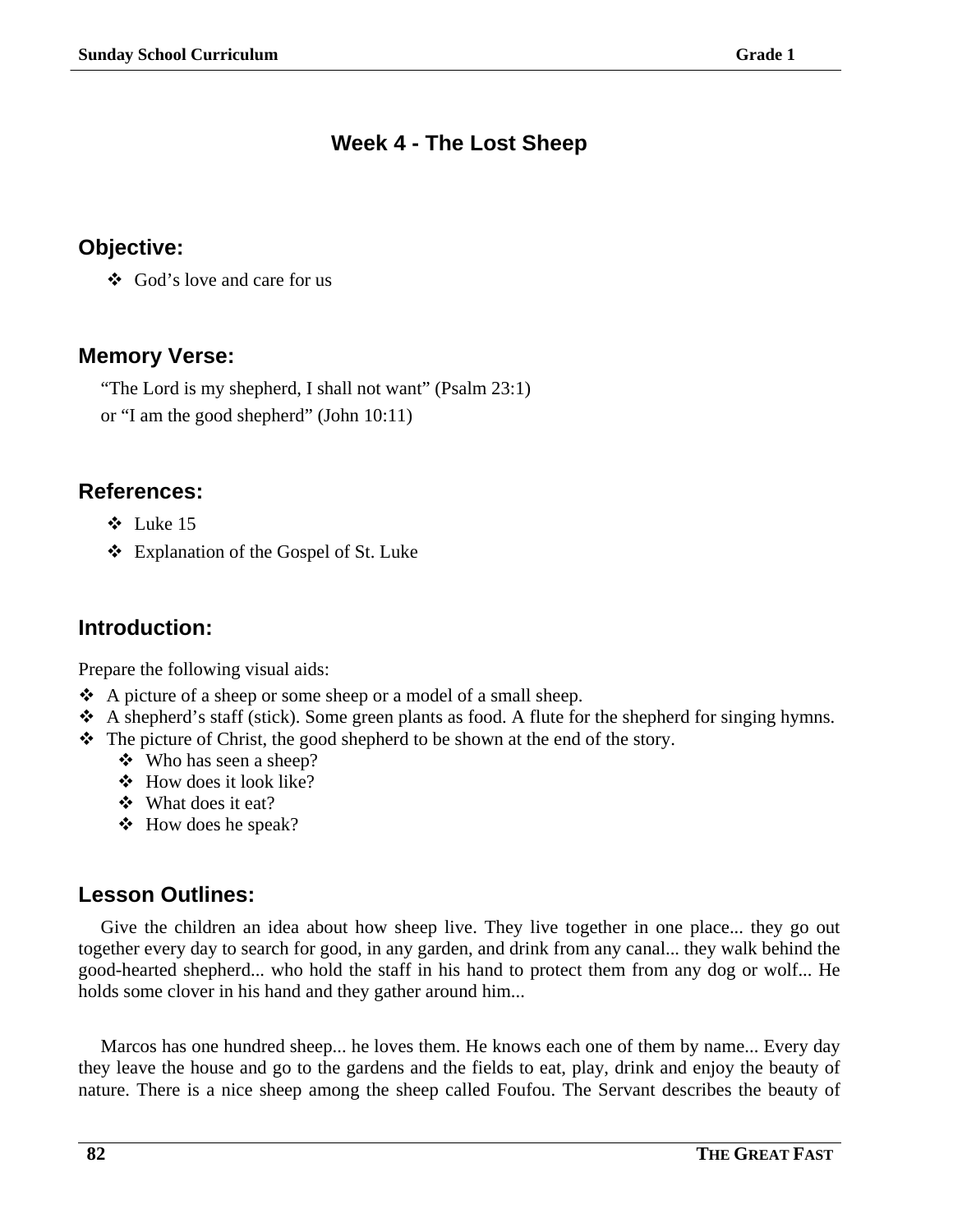Foufou, its love for its brothers and its thin voice... maa…maa…maa... One day, uncle Marcos took his children the sheep, which were gentle and sweet... and said to them, "Today we are going for a walk in a very nice place full of clover. It is far away from here". They became very happy and shouted maa...maa...maa... Uncle Marcos took some clover and all the sheep walked happily behind him. When they arrived at the place they found that it was very nice. They stayed there for some time. They ate, drank and played. Uncle Marcos played his flute and sang some hymns. We are the children of the shepherd.

- ❖ How many sheep does uncle Marcos have?
- $\div$  What is the name of the young sheep?

A strange sheep came from another place but it was a little bit naughty. It said to Foufou, "There is another beautiful place where there are very beautiful things. There is a lot of food there. There are high mountains there where we can jump and play. Let us go there. Foufou thought for a while. Will he leave uncle Marcos and its brothers and go with that naughty strange sheep to another place without its brothers. While it was still thinking, the foreign sheep pushed it and took it away with it. They continued walking till they arrived at the place. They jumped, played, mounted the high mountains, and they enjoyed themselves. Foufou asked where the food was and where the water was. The strange sheep said that there was no food but they came to play. They became tired and there were pains in their legs because of the stones over which they jumped. The naughty sheep left Foufou alone and went home quickly. Foufou tried to go back to its brothers but it lost its way. It said maa maa...maa...but no one heard it. It lost its way. It called, shouted and wept...maa…maa…maa... No one heard it. It sat down at last and wept bitterly.

In the evening all the sheep went back home. When they entered the house Uncle Marcos counted them by calling each one by its name…1, 2, 3, 4…99. "Where is my friend Foufou?" he asked. He called "Foufou, Foufou" but no one answered him. He asked the sheep, "Has any of you seen Foufou?" but no sheep answered. Marcos said to them, "Wait here and I shall go out to search for it".

Uncle Marcos took a lantern and went out. All the sheep kept awake and no one slept. Uncle Marcos searched for it everywhere but in vain. He was very sad. He said, "Where are you Foufou?" but no one answered him, "O Lord, help me to find Foufou, see it and bring it back to it's brothers...Foufou!!" He asked a man who was walking in the street, "Have not you seen my young sheep Foufou?" The man said, "What is it like?" Marcos described it and the man said, "Yes, I have seen it. It is sitting there weeping" and the man described the place to him. Marcos quickly went there and was very happy to find his sheep. He carried it, kissed it and was very happy. Foufou was very happy and said, "May the Lord forgive me. Forgive me Uncle Marcos I repent. I'll never go with that naughty strange sheep. I love my brothers". It went back quickly to its brothers which were waiting for it beside the door. When they heard it saying maa…maa… they all said maa…maa…and gave it a warm welcome. They said, "Where have you been Foufou... Thank God you are back safely". Foufou said, "Forgive me my brothers. I'll never walk with anyone but you. I'll never keep away from you. Thank God". They kissed one another. They kissed Foufou and thanked the Lord.

Where was Foufou?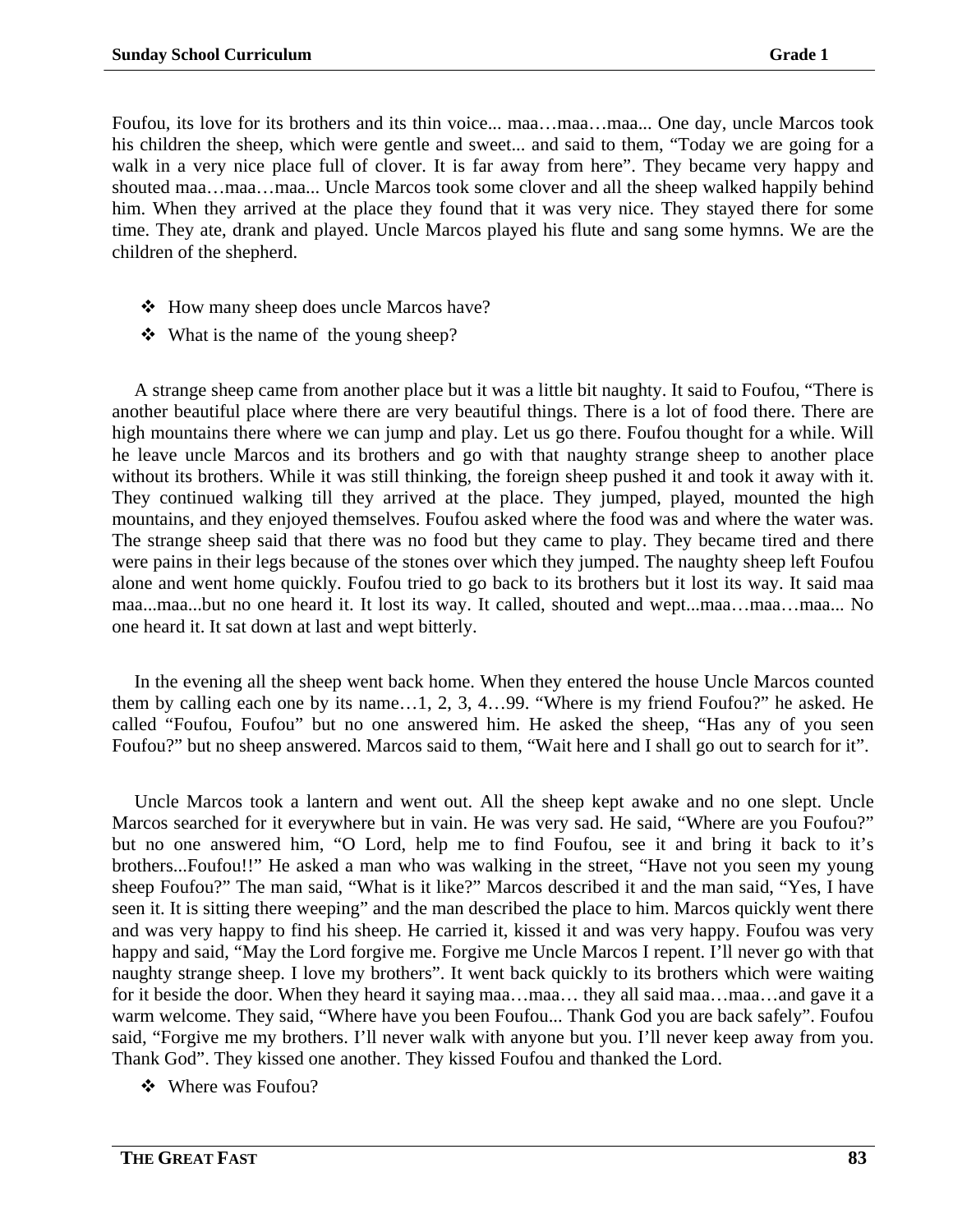What did its brothers do when it came back?

 This story is very interesting to the children specially when we describe the state of the lost sheep and make them love it as if they were living with it.

• Do not concentrate on the sorrow for losing the lost sheep so that you may be able to make them happy when it comes back.

 $\mathbf{\hat{P}}$  When you ask the children to name the sheep or to count them, it is enough to name two or three sheep. Do not ask them to count from one to one hundred. Otherwise the noise resulting from counting will make them forget the aim of the lesson. This story depends primarily on the way the servant presents the lesson. For example he expresses his sadness and sorrow for the sheep being lost and absent and expresses his joy when it comes back.

 $\cdot \cdot$  It is easy to act this story and explain it by saying that the shepherd is our Lord Jesus Christ and the sheep are all the Christians each of whom He knows by name and the lost sheep is the person who keeps himself away from the Lord and does not listen to his words, and does not go to church or to Sunday School. But our Savior searches for him leaving the good 99 till the lost sheep returns and at the time of his return he is pleased and happy. Heaven rejoice with Christ Jesus when one lost man comes back.

### **Conclusion:**

We are all much happier when we stay with our good shepherd Jesus Christ. There is nothing that we fear when we are with Him because He takes good care of us.

- Draw a sheep and color it. Write these words in the lower part of the picture: I am the good shepherd.
- Psalm 23 suits this lesson: The Lord is my shepherd I shall not want. Children accordingly, study it and use it in their prayers till the end of the period. The servant encourages them to do so.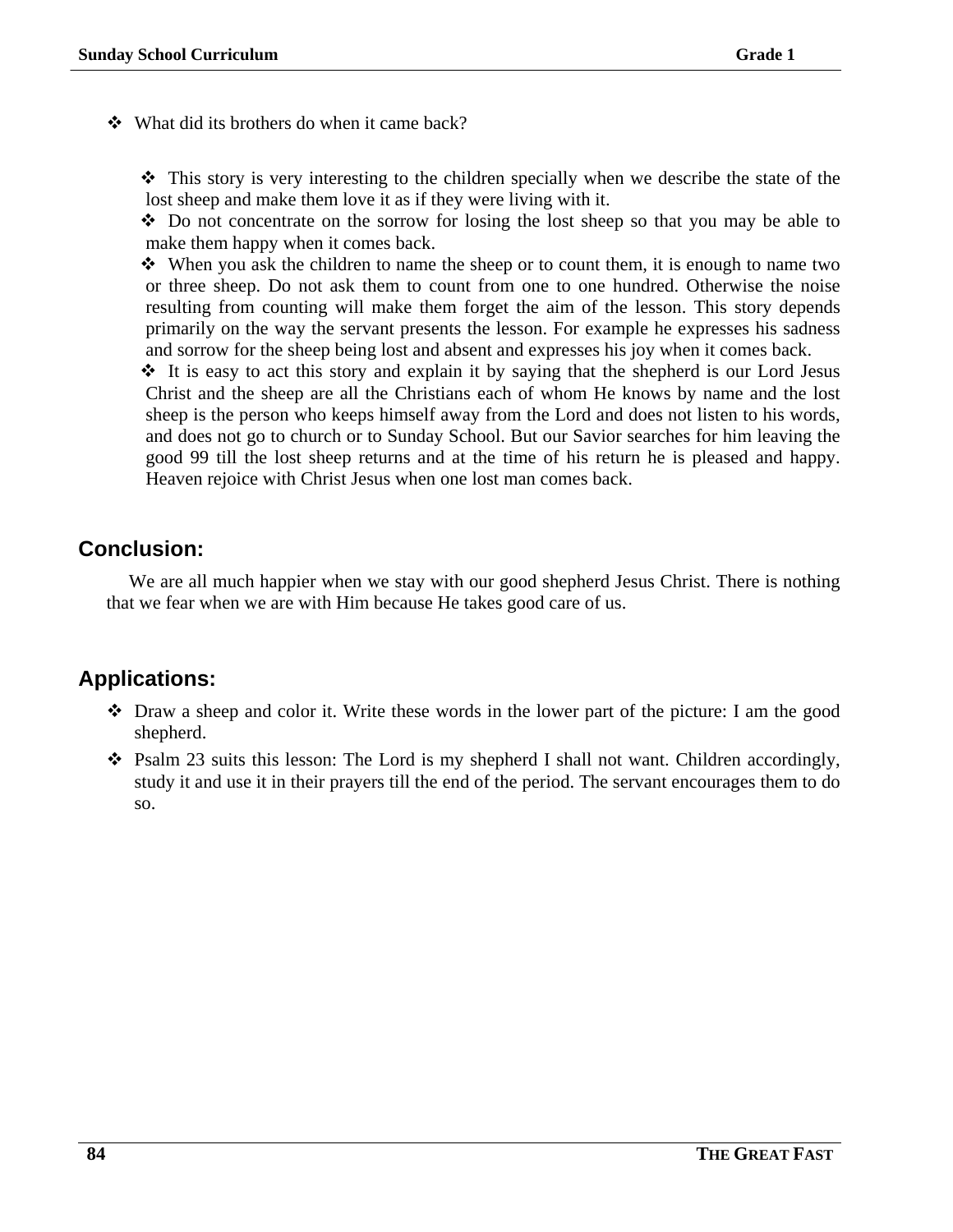# **Week 5 - Healing the Blind**

### **Objective:**

To show Jesus Christ's healing power

### **Memory Verse:**

"Your faith has made you well" (Mark 10:52*)* 

#### **References:**

- $\cdot \cdot$  The gospel of St. Mark 10:46-52
- $\div$  The gospel of St. Luke 18:35-43

# **Introduction:**

- $\triangle$  Review the previous lesson and verse with the students
- $\triangleleft$  Ask the children:
	- $\bullet\bullet$  What is the meaning of blind?
	- Have you seen a blind man before?
	- What do they do? How do they wake and find things?
- The servant should act like a blind person to demonstrate to the children a blind's man behavior

# **Lesson Outlines:**

Once upon a time Jesus Christ was walking surrounded by many many people near a city called Jericho. A blind bigger was setting and asking for money at the gate. His name was Bartemaeus. What was his name? He then heard the noise of the great crowd of people surrounding Jesus Christ passing by him. So, he asked what is happening? Why there is a great crowd of people since he could not see. The people told him that Jesus Christ is passing by surrounded by many people. When he heard that Jesus Christ is near, he started calling out with a loud voice "Son of David, have mercy on me". When the people heard Bartmaeus the blind calling on Jesus Christ, they tried to quiet him down and told him to shash….!!! And not to make noise. But Bartemaeus cried out even louder to make sure that Jesus Christ would hear him "Son of David, have mercy on me". When Jesus heard him, He asked where is that person who is calling me. The people told Bartemaeus, come to see Jesus He is asking about you. So, Bartemaeus the blind man was happy and asked the people to help him to get in front of Jesus. When Jesus saw him, He asked him what do you want me to do for you? Bartemaeus said: I would like to be able to see. Then Jesus touched his eyes and immediately he was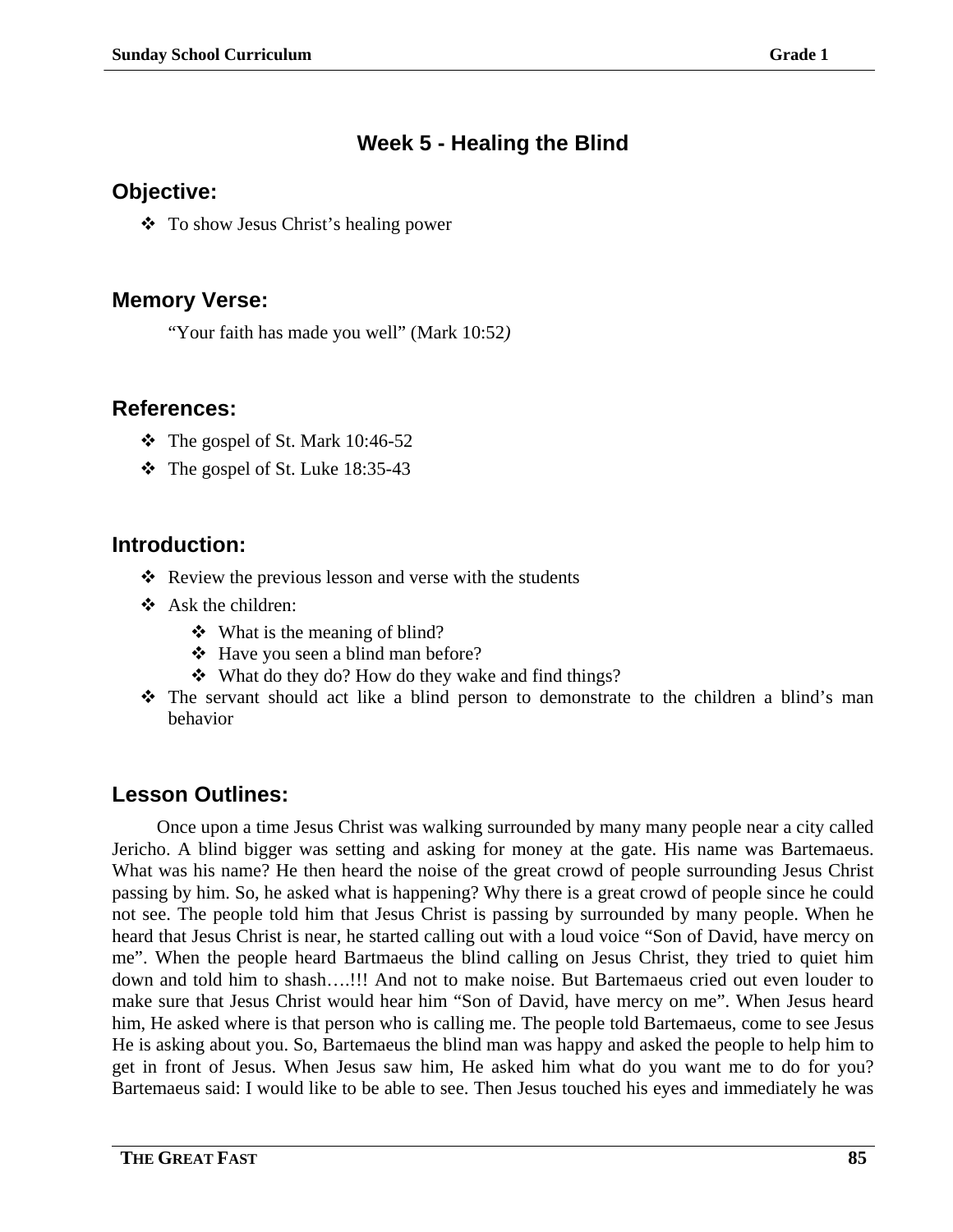able to see (the servant should act this part to the students while telling the story). Bartemaeus was very very happy that he was able to see every body around him and Jesus Christ Himself in front of him. So, Jesus told him "your faith have saved you". Bartemaeus then followed Jesus and was joyfully praising God and all the people around him were praising God too.

#### **Conclusion:**

If we are very sure that Jesus Christ can do things for us He will do it because Jesus Christ is strong and can do anything.

- $\triangle$  Let the children act the story again in class
- $\triangleleft$  Give them two lines of the prayer at the end of each hour from Agpeya for memorization ….Have mercy on me O'Lord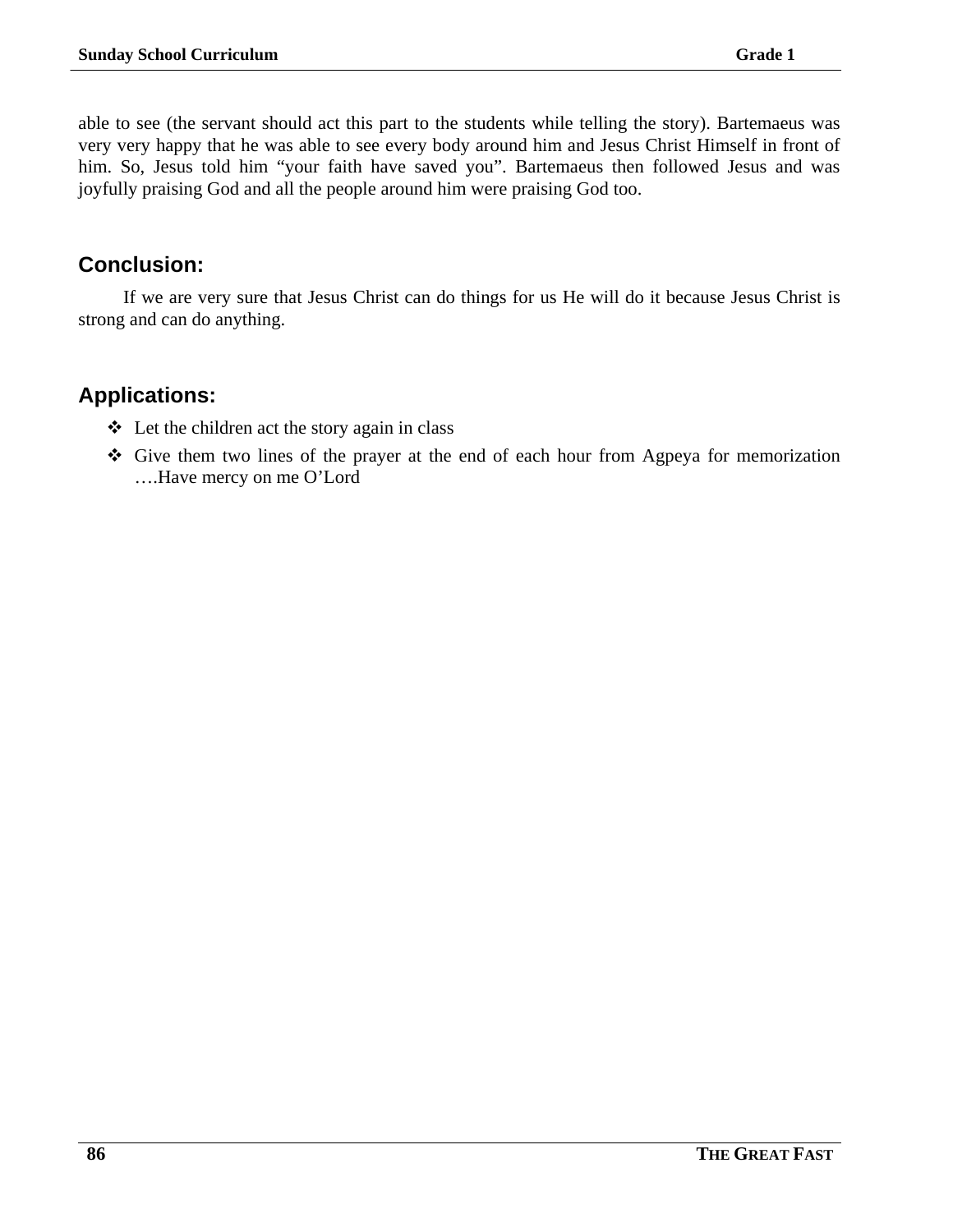# **Week 6 - Children Receive Christ**

## **Objective:**

Learn to attend Palm Sunday starting early in the morning with the palm leaves

# **Memory Verse:**

"Hosanna! Blessed is He who comes in the name of the Lord" (John 12:13)

# **References:**

- Luke 19:28-40
- $\div$  John 12:12-18

# **Introduction:**

- \* Teach the children the hymn of Hosanna in the Highest [Praise the a Lord, Page 25]
- Also show them a big picture, palm leaves, roses, and olive branches
- What do you know about palm leaves?
- Who is coming to church on Palm Sunday?
- What are you going to bring with you?

# **Lesson Outlines:**

Christ was with his disciples on the mountain. He asked two of His disciples to bring a donkey for Him to ride on (Describe the donkey, white in color, clean, calm, no one had ridden it before).

They met the owner of the donkey and talked to him as the Lord told them.

The people of Jerusalem knew that Christ was coming. What did they do? The women left their houses and did not cook. The children put on new clothes and went out to see Christ. Men shut the doors of their shops and went out to see Christ. They all carried roses, palm leaves and waited for Christ to come.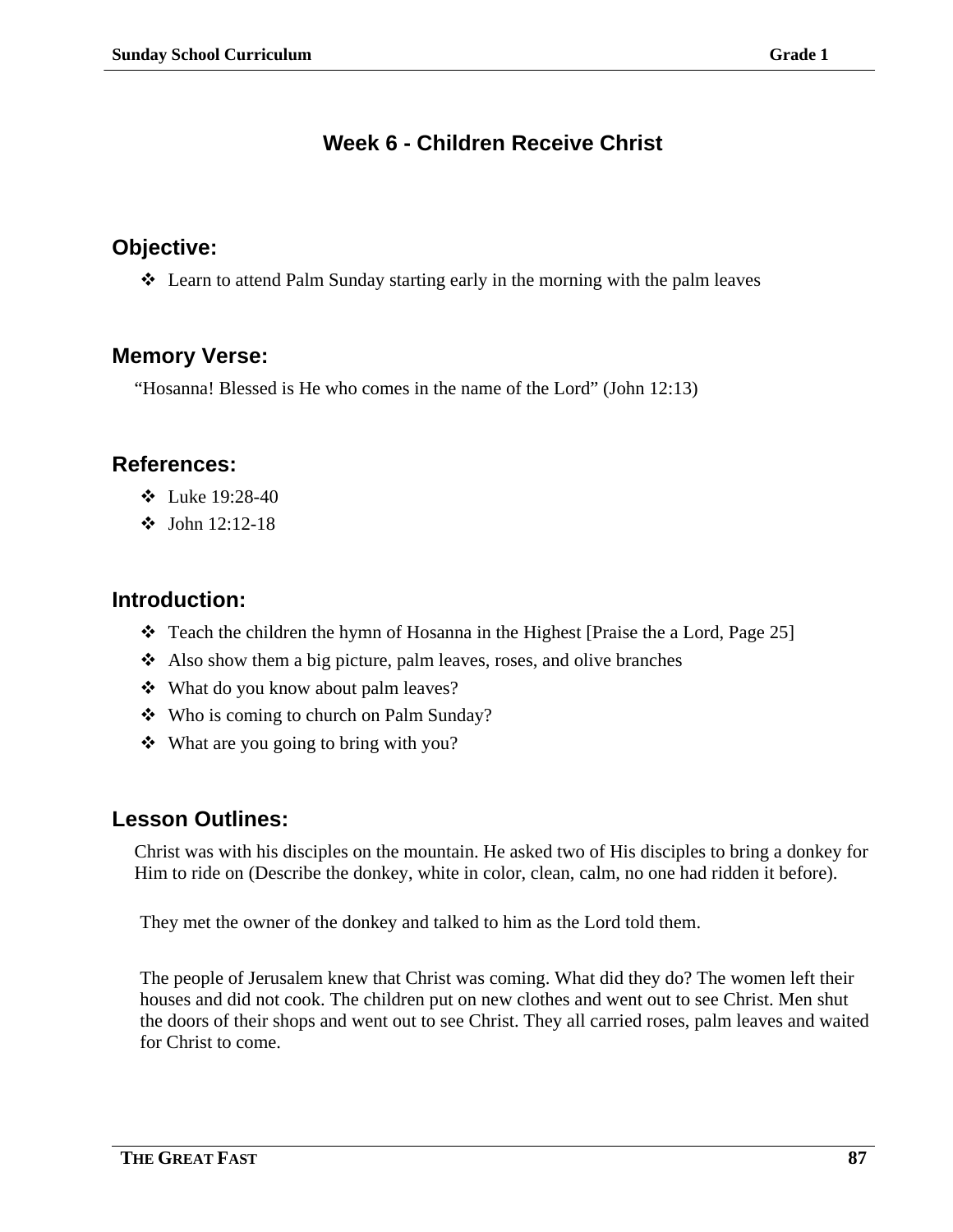Christ rode the donkey and entered Jerusalem like a king. There was joy in heaven. The angels were happy.

People covered the ground with their clothes, they raised palm leaves, they shouted loudly and Children clapped hands.

Ask the children to close their eyes and imagine Christ entering Jerusalem then ask them to tell you what they saw.

Christ entered the temple, He was dressed in white, His face was bright, and He was smiling. He was happy with the children who were singing and waiving the palm leaves for him.

# **Conclusion:**

The people and all the children celebrated the entrance of Jesus Christ into Jerusalem with joy and happiness. We too should be joyous and happy on Palm's Sunday and bring our palm leaves to celebrate in the church.

- $\triangleleft$  Review with the children the hymn Hosanna in the highest
- $\triangle$  Teach the children how to make crosses from the palm leaves
- Make a cross for each child in your class to give to your students on Palm Sunday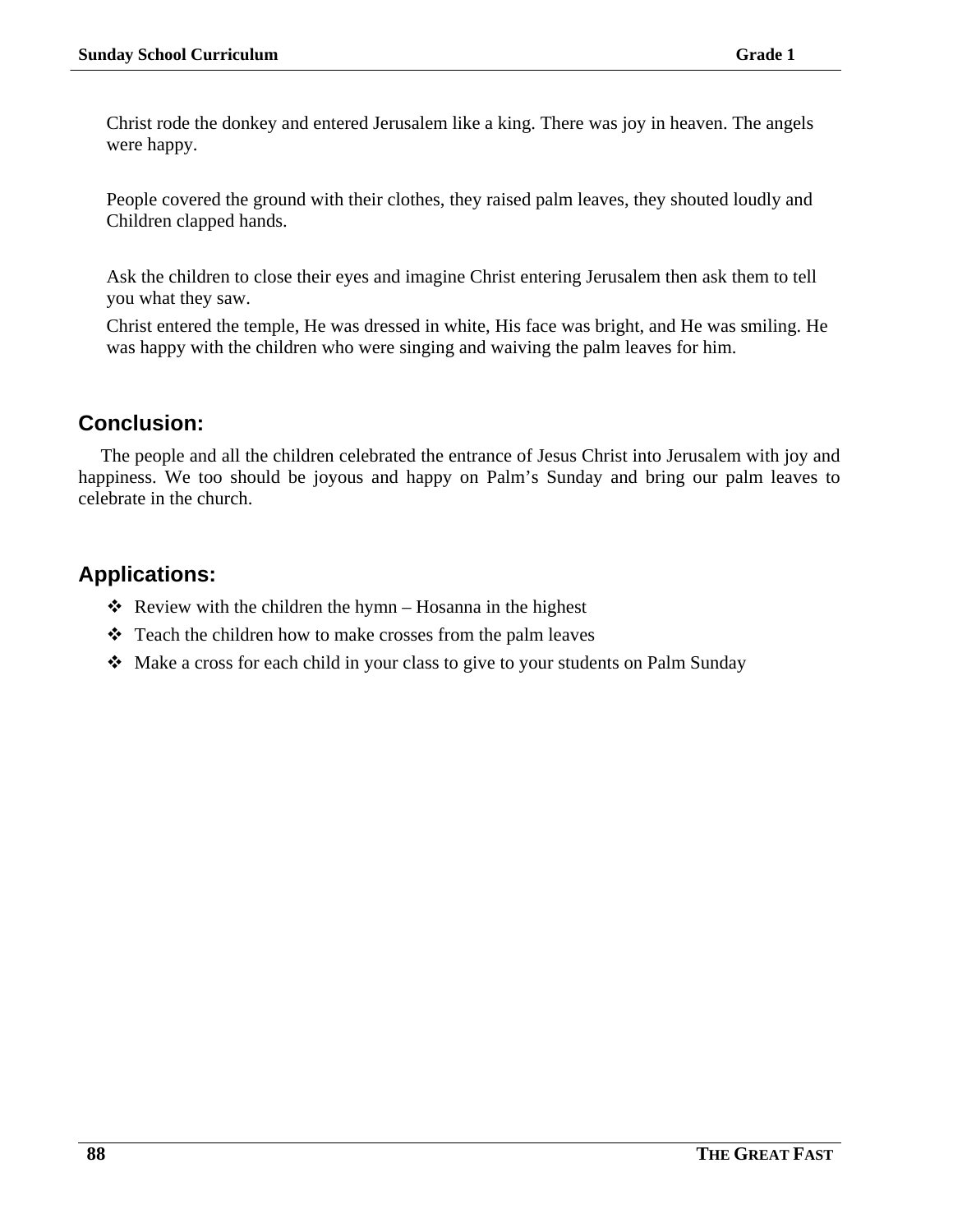# **LESSONS FOR THE PENTECOST PERIOD** (Fifty days after Resurrection)

- **Week 1:** The Angel Rolls the Stone
- **Week 2:** St. Mark in Egypt
- **Week 3:** Water from the Rock
- **Week 4:** Crossing the Jordan
- **Week 5:** The Parable of the Talents
- **Week 6:** The Parable of the Leaven
- **Week 7:** Four Men Carry the Paralytic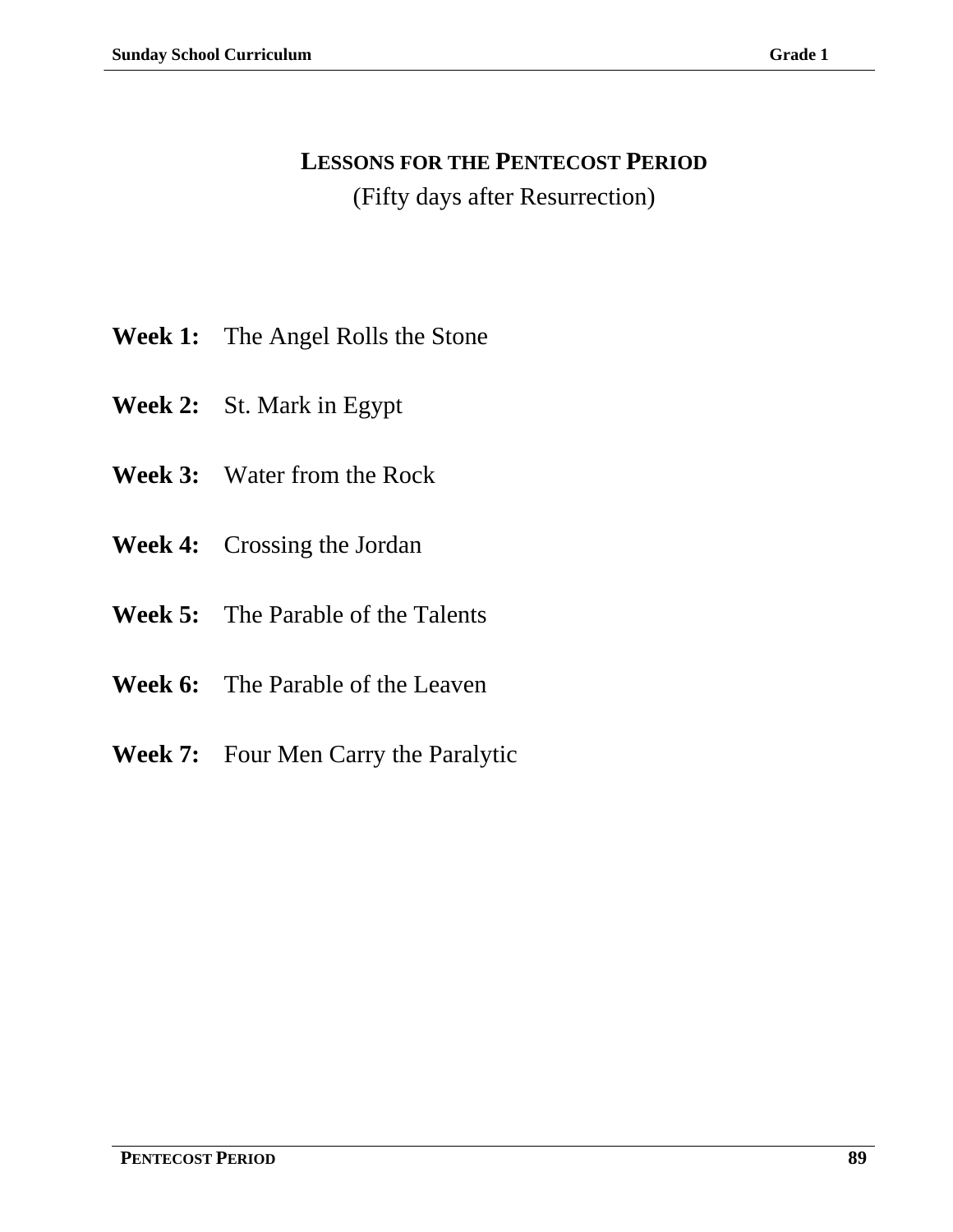# **Week 1 - The Angel Rolls the Stone**

### **Objectives:**

- $\triangleleft$  To know the story of the resurrection
- To know the power of Jesus Christ

#### **Memory Verse:**

"He is not here for He is risen" (Matthew 28:6)

### **References:**

- $\div$  Matthew 28:1-20
- $\div$  Luke 24:1-12

## **Introduction:**

- $\triangle$  Review with the students the previous lesson and verse
- Teach the children the greeting of Easter…Christ is risen….Truly He is risen and Ekristos Anisty…Alisos Anisty
- Prepare a picture of Christ rising from the dead, a tomb made of brown paper, a big stone in front of the tomb, and two angels

# **Lesson Outlines:**

After Jesus died on the cross he was put in a new tomb like a cave inside a big rock. The door of the tomb was closed with a big stone so no one can enter. Very early Sunday morning, the Maries went to visit the tomb. But surprisingly they found that the stone was removed and two angels in shining cloth stood by the door. The Angels told the Maries, Jesus is not here anymore because He is risen. When the Maries heard this, they ran quickly to the disciples and told them the news. The disciples were confused when they first heard the news. But St. Peter and St. John, ran to the tomb and they two did not find the body of Jesus. So, they believed the Maries and were very joyful that Jesus Christ is risen.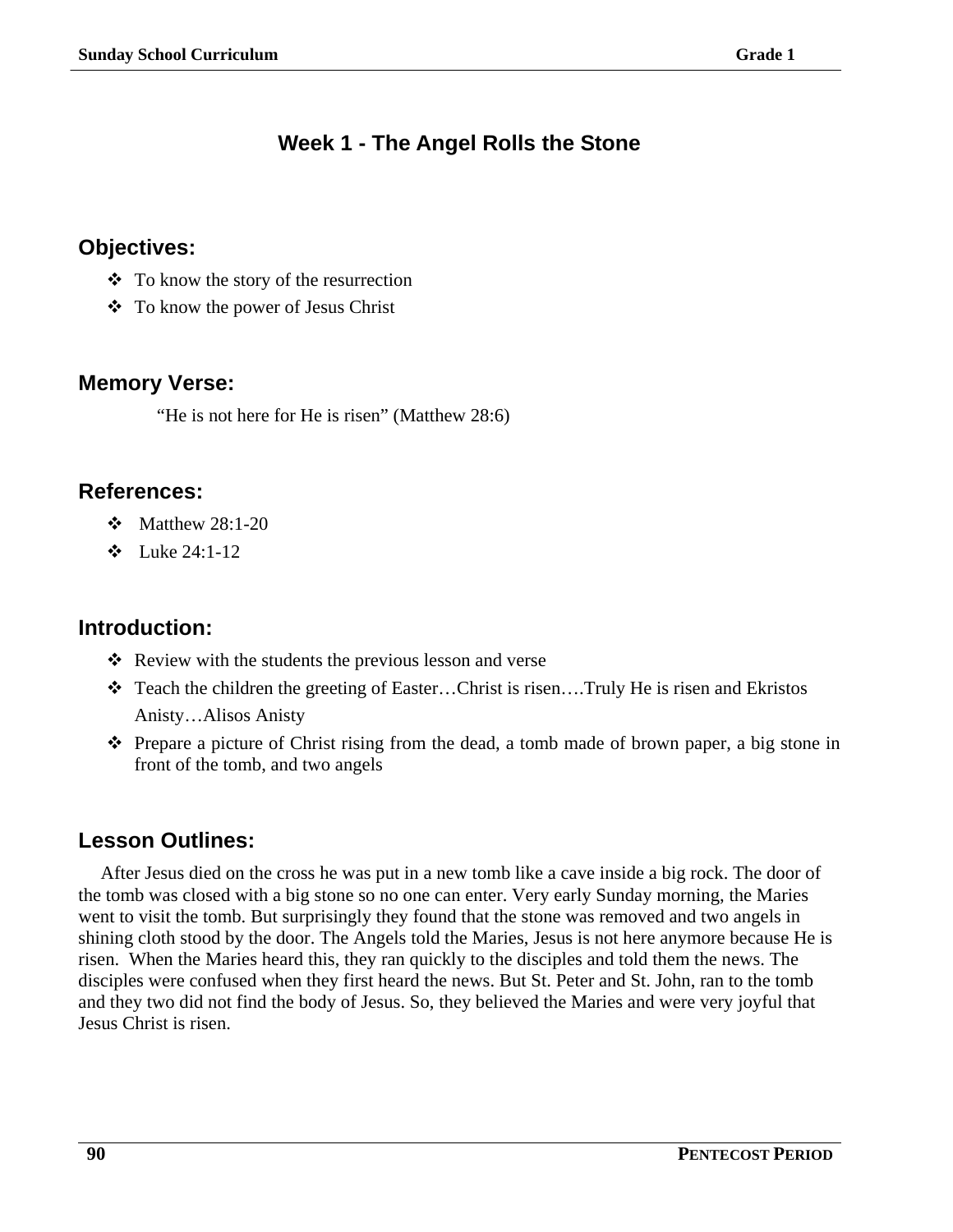#### **Conclusion:**

Jesus is the only one who was able to rise up from the died on His own. The angels told the good news to Maries. They were very happy that their Master Jesus Christ was strong and was able to rise up from the died on His own. So, they ran and told the disciples.

## **Application:**

 The Resurrection play - three girls play the part of the Maries (the many women named Mary). The rest of the children kneel down as if praying representing the disciples. The Maries go out to visit the tomb. After a while they come back. They are happy; they enter while the disciples end their prayers. They tell the good news of the Resurrection "EKhristos Anisty", which means "Christ is risen".

- $\triangleleft$  Give the children a picture to color of the risen Christ
- \* Continue memorizing another part of the agpeya prayer "Have mercy on me...O Lord.."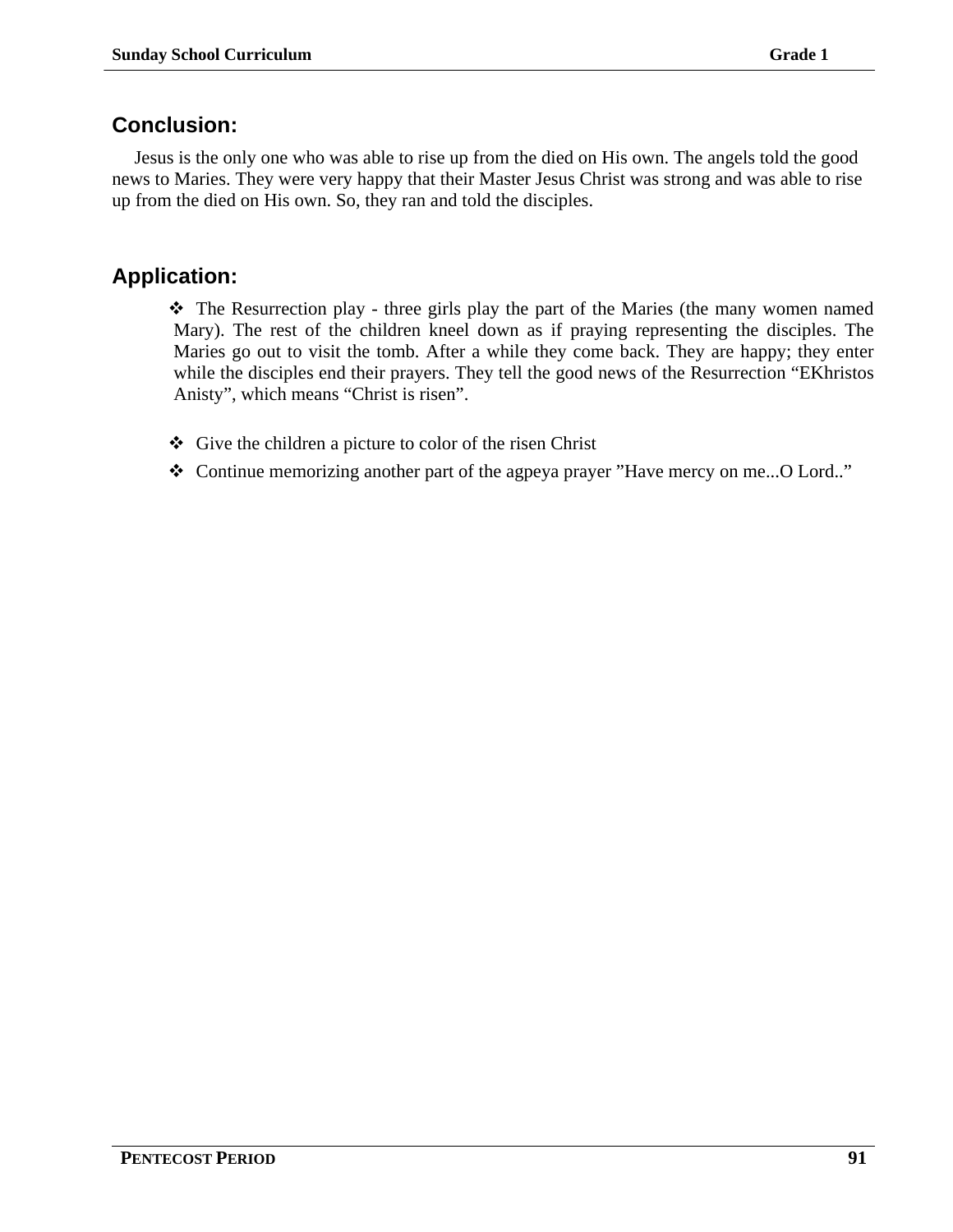# **Week 2 - St. Mark in Egypt**

### **Objective:**

 $\triangleleft$  How Christianity came to Egypt

#### **Memory Verse:**

"Preach the gospel" (Mark 16:15)

#### **References:**

- The Precious Gem (Al Khareeda Al Nafeessa), Part 1
- The Story of the Coptic Church, Iris El Massry
- $\triangleleft$  The history of the church in the first three centuries, Guiza
- $\triangleleft$  St. Mark, the Evangelist who evangelized Egypt, Kamel Nakhhla
- St. Mark, H.H. Pope Shenouda III

### **Introduction:**

- $\triangleleft$  Review the previous lesson and verse
- An icon or a picture of St. Mark surrounded by lit candles
- $\bullet$  Whose picture is this?
- Explain the meaning of the word "Preach". It means tell the good news.
- $\triangleleft$  Resort to acting whenever possible.

### **Lesson Outlines:**

St. Mark is one of the seventy apostles whom the Lord Christ chose. He saw many of the miracles of Christ such as healing the sick and raising the dead.

After Christ's resurrection and ascension and the coming of the Holy Spirit, St. mark came to Egypt to speak to the Egyptians about Christ -The first city he went to was Alexandria.

- Where did St. mark go to preach Christianity?
- What was the first city St. Mark went to?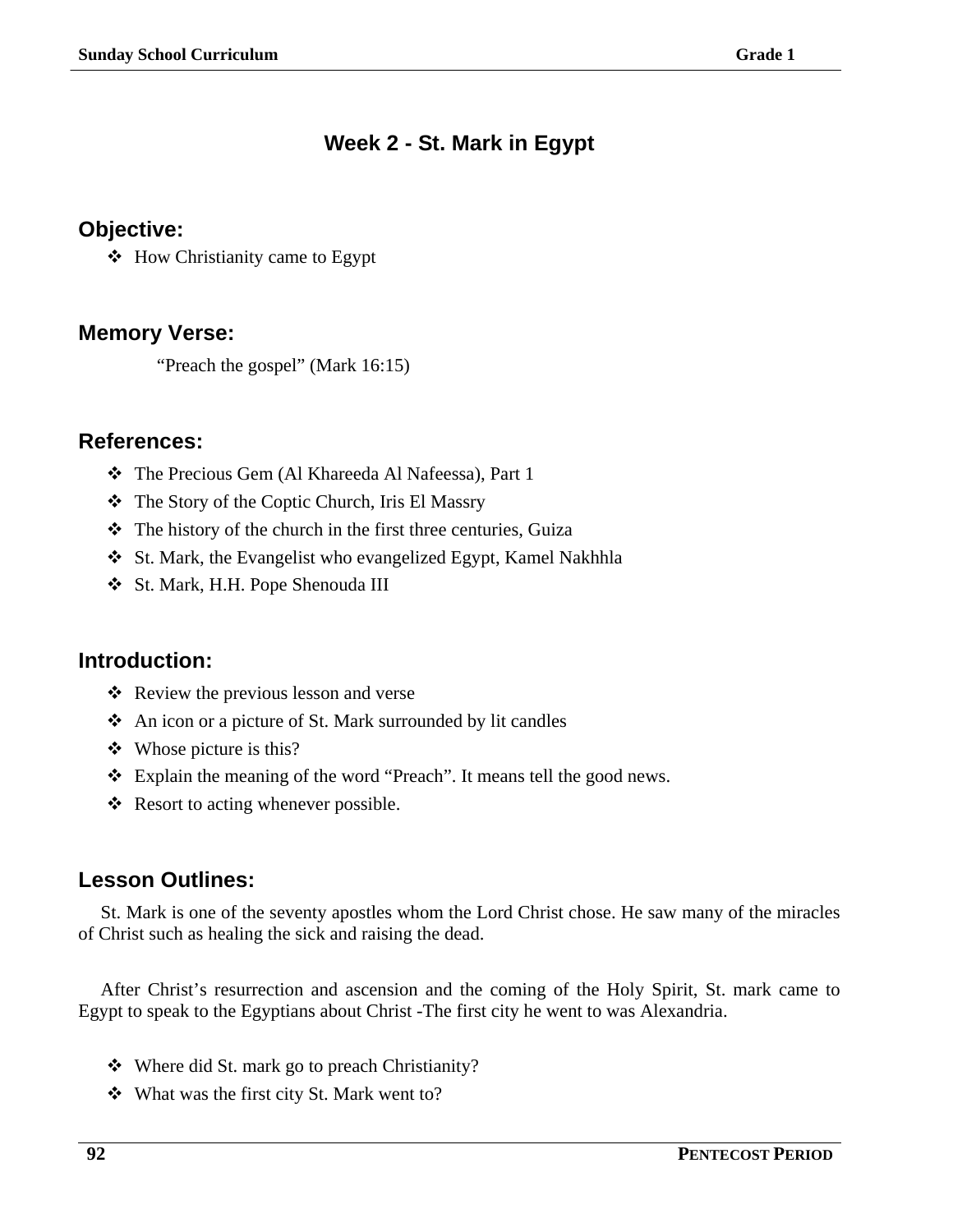In Alexandria he prayed for his mission and message. He walked in the streets of the city till his sandals were torn.

Annianus the shoemaker mended St. Mark's sandal but the needle pierce his hand while mending the sandal and he cried "O God the One". The apostle put some mud on his finger and he was healed at once.

- What did St. Mark do?
- What happened to the shoemaker?
- $\div$  What is his name?
- How did St. mark heal him?

The shoemaker was amazed to hear St. mark speaking about Christ and to be healed by the power of Christ. St. Mark told him about many miracles performed by Christ. The shoemaker and his household believed and Annianus was ordained a bishop. Subsequently, Christianity spread throughout Egypt and Christians grew in number.

- Why did Annianus believe?
- Speak about some miracle performed by Lord Jesus Christ.

### **Conclusion:**

As the Lord was with St. Mark in his service and helped him because he was honest and sincere, the Lord will also be with us if we are honest and sincere.

- Encourage the children to visit those who are absent and who have not come to Sunday School.
- You may sing a hymn of glorification for St. Mark and the children can walk in the procession (circuit) holding lit candles.
- \* Continue memorizing another part of the agpeya prayer "Have mercy on me...O Lord.."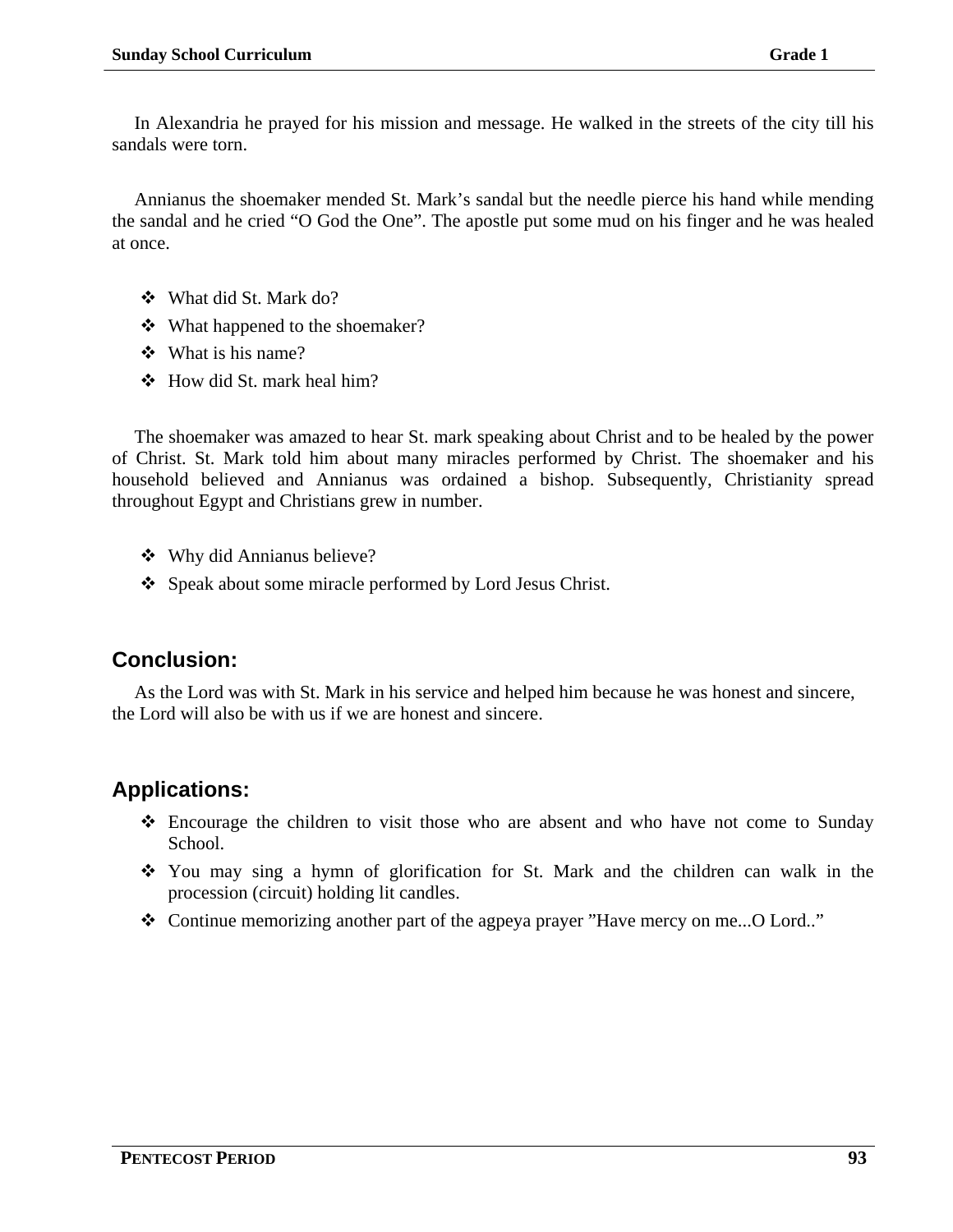# **Week 3 - Water from the Rock**

## **Objective:**

God gives us our food, drink, cloth and everything we have and need.

#### **Memory Verse:**

"You shall strike the rock and water will come out of it" (Exodus 17:6)

### **References:**

 $\div$  Exodus 17:1-7

### **Introduction:**

- $\triangleleft$  Review the previous lesson and verse
- Use the same rock made of brown paper for the tomb from previous lesson about the resurrection as a visual aid for this lesson. Hide a container of water inside the rock and get a rod similar to the one Moses used.
- $\triangleleft$  Ask the children who gives us food to eat and drink to drink?
- $\triangleleft$  Who provides us with everything we have?

# **Lesson Outlines:**

Once upon a time the people of God were traveling in the desert. Their Leader was Moses. Who was their leader?…They got to a place where there was very little water for all of them. They started to thirst and were very unhappy. There was not enough water for their children or animals too. So, they started to be angry with Moses because he brought them to a place where there is no water and because they were all very very thirsty. They asked him to give them water. But Moses did not know from where he can get water in this desert. So, Moses prayed and cried out to the Lord and asked Him what should I do Lord? God told Moses take your rod and some of the elders of the people and go to the rock in Horeb. You shall strike the rock with the rod and water will come out of it. This water is sweet and all the people may drink from it.

Moses did exactly as God told him…What did God tell Moses to do?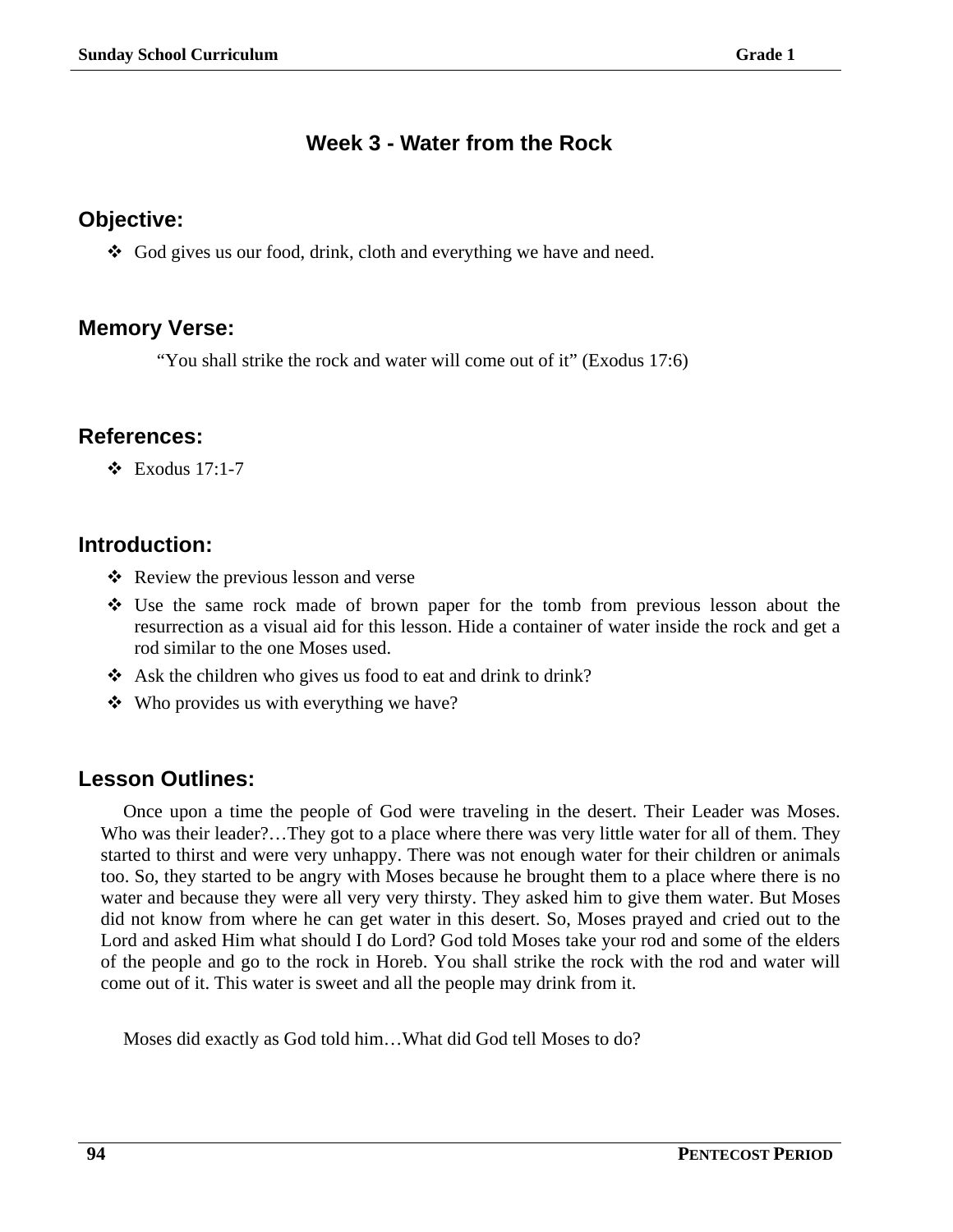When Moses hit the rock with his rod immediately water came out of it (the servant can act this part with the visual aid) and every body drank and was not thirsty anymore.

## **Conclusion:**

God is the provider of everything we need.

- Let the children act the story and give the children to drink from the water inside the rock
- \* Review and memorize an additional part of the Agpeya prayer "Have mercy on me...O Lord"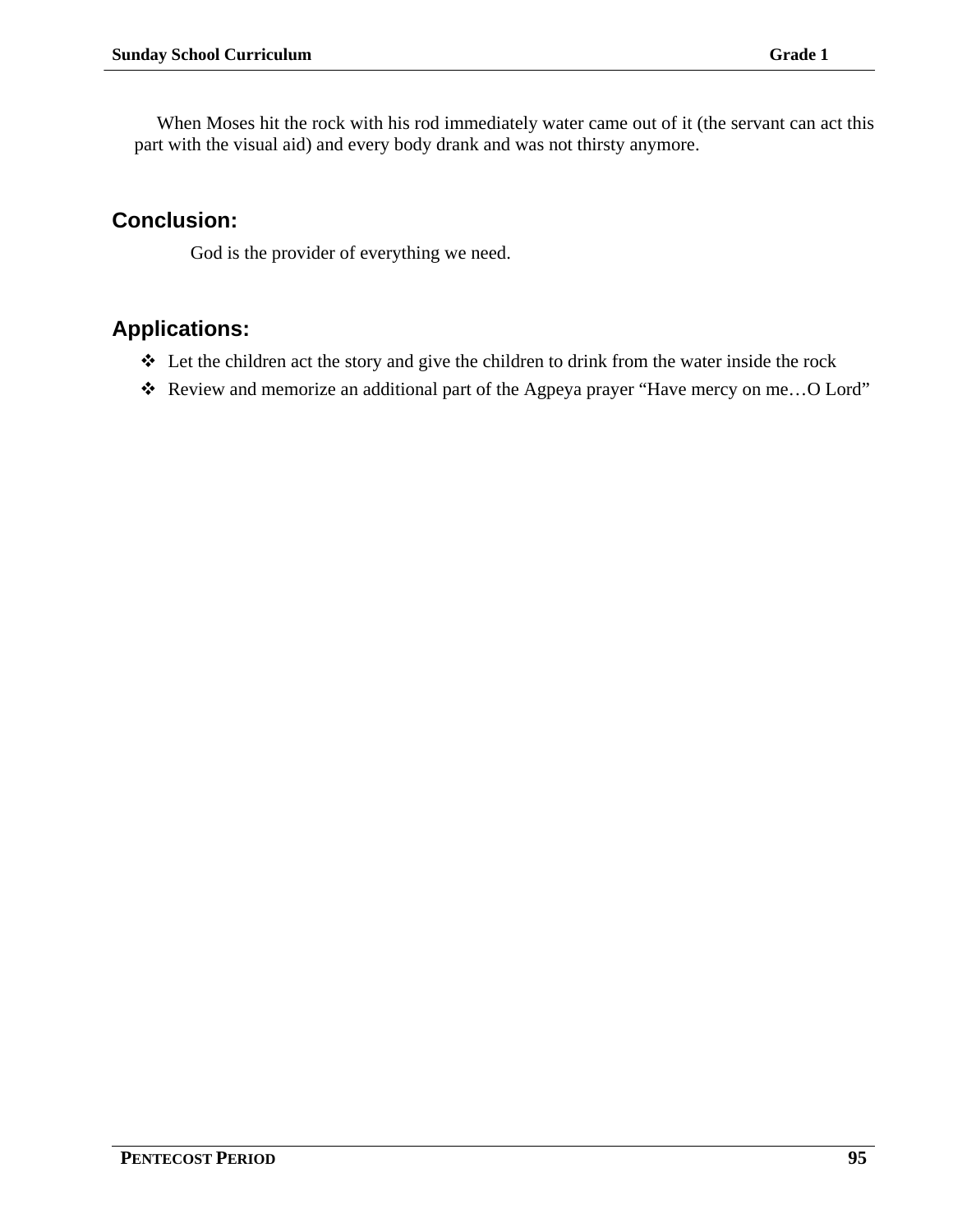# **Week 4 - Crossing the Jordan**

# **Objective:**

❖ God walks with us wherever we go

# **Memory Verse:**

"Tomorrow the Lord will do wonders among you" (Joshua 3:5)

# **Reference:**

 $\div$  Joshua 3:1-17

# **Introduction:**

- $\triangleleft$  Review the previous lesson and verse with the students
- $\triangle$  Prepare picture, slides or video if available for the story.
- $\triangle$  Ask the children what is a river?
- $\triangleleft$  Have you seen a river before? Where?
- What can happen if you go into a river?

# **Lesson Outlines:**

God told his people that I want to take you to a very nice place to live in. I will take you to a land where there are lots of good fruits, milk, honey and many other goodies. But you have to cross a river called Jordan River to get to this land.

- ❖ What did God want to give His people?
- ❖ What did the people of God have to cross?
- What was the name of the river?

So, God told Joshua, who became the new leader after Moses, in the morning I will help you cross the river. I want you to ask the priests to carry the ark (show the children a picture of the ark or a model of the ark) and walk in front of My people. Once they touch the water of the river with their feet the river will split open and they will cross on the land at the bottom of the river. The water will not touch them and none of them will even get wet.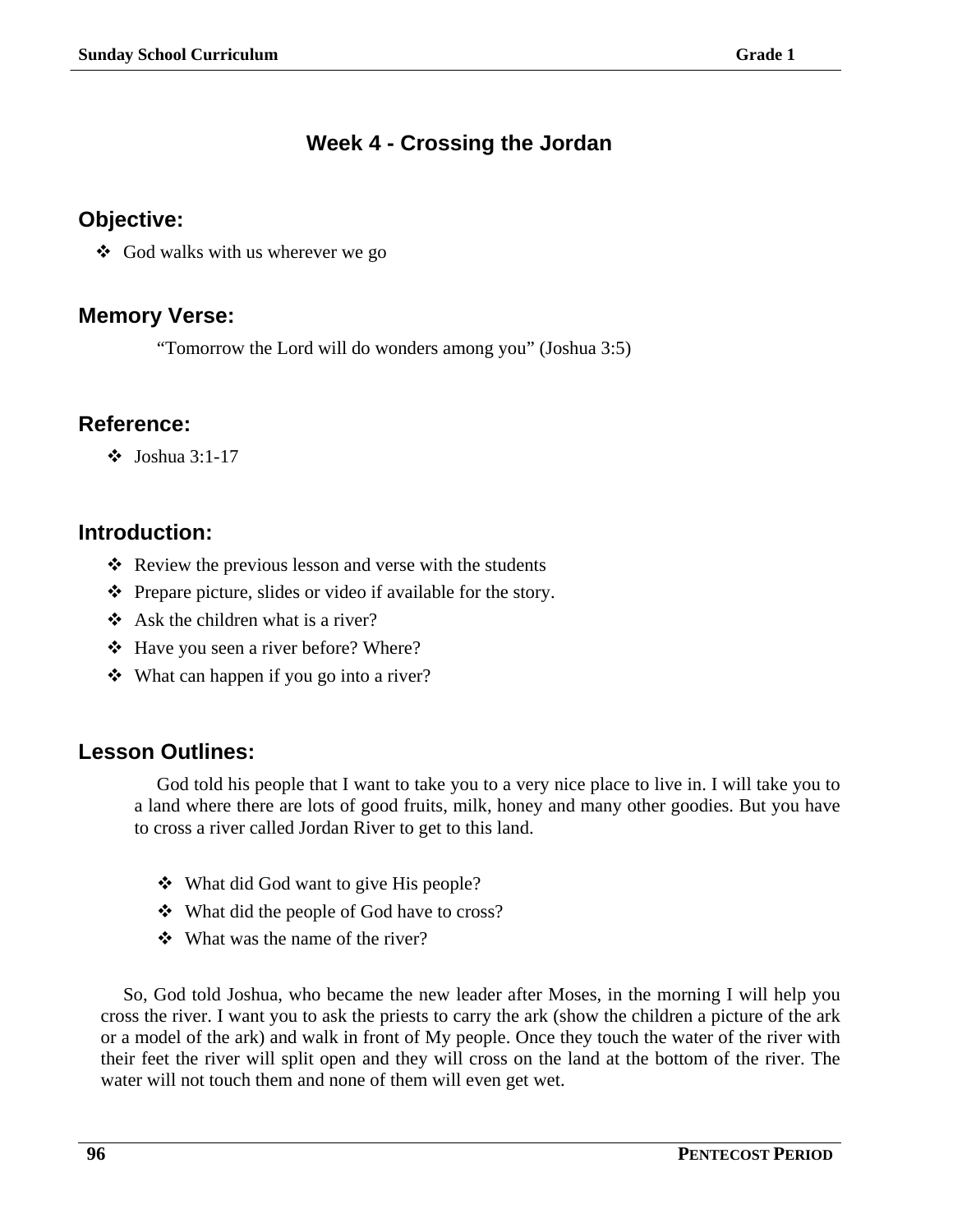So, Joshua did as God told him and asked the priests to carry the ark and walk in front of the people. Once their feet touched the Jordan River, the water was cut and moved far to the sides. In the middle of the water God made a dry road for them to cross over. The priests carrying the ark stood in the middle till all the people of God crossed over to the other side of the river to a dry land. Then, finally the priests with the ark came out to the other side of the river. Once they stepped out of the river the water came back and the road that God made for them disappeared. The people of God were happy that helped them to cross the river to come to the nice land with the many goodies that God chose for them.

#### **Conclusion:**

God always walks with His children and shows them the way they should walk in.

- Give the children a picture of the ark to color
- $\mathbf{\hat{P}}$  Review and continue memorizing an additional part from the Agpeya prayer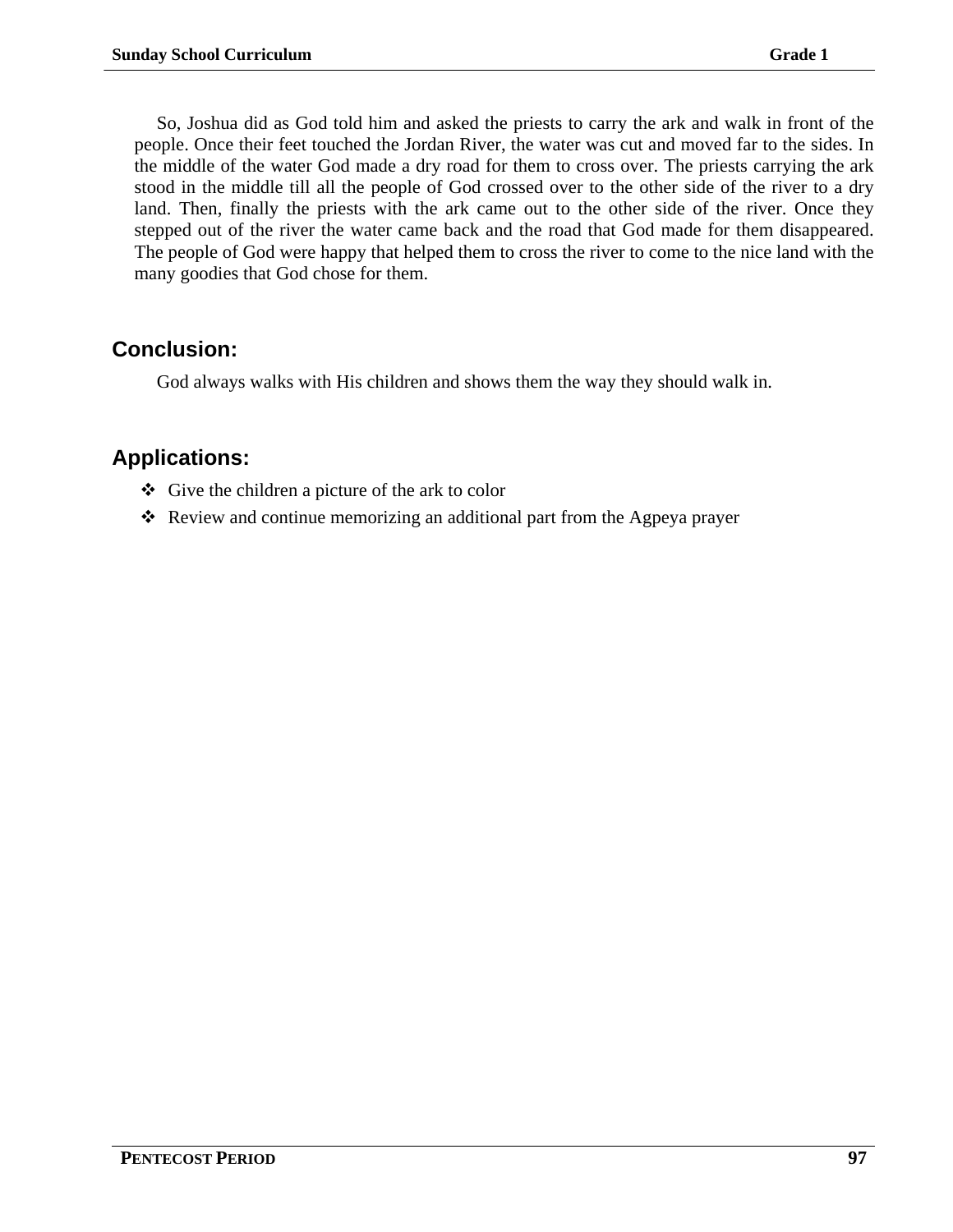## **Week 5 – The Parable of the Talents**

#### **Objective:**

To encourage each child to look for his talent

#### **Memory Verse:**

"Well done good and faithful servant" (Matthew 25:23)

#### **References:**

 $\div$  The bookl of St. Matthew 25: 14-30

#### **Introduction:**

- $\triangleleft$  Review the previous lesson and verse
- ❖ Bring coins with you to act the story of today's lesson
- Ask the children if God gave someone lots of money what should he do with the money?

## **Lesson Outlines:**

When Jesus Christ was teaching the people, he told them stories to help them understand the word of God. He told them a story of a master and three servants. The master gave 5 talents (type of money) to the first servant, 2 talents to the second servant, and 1 talent to the third. He then left on a long journey. The first servant (with the 5 talents) used his money wisely and was able to get 5 more talents in return. The second servant (2 talents) did the same and was also able to receive 2 more talents. The third servant hid his money in the ground so he did not gain anything. When the master came back, each servant showed him what they had done. So, the first servants gave the master the original five talents and five more he gained. This makes 10 talents. Let us count on our fingers five plus five. The second servant gave the master the original 2 talents and the two he gained. This makes 4 talents. Let us count again on our fingers 2 plus 2 talents. The last lazy servant went back and dug his talent from the ground and gave it to the master. He did not gain any thing more than what the master gave him. The master was pleased with the first and second servants, but was very upset at the third servant and took the one talent he had and gave it to the first servant that he may profit (gain) from it.

God is our master when we meet Him again in heaven He will ask us what did we do with the nice things He gave us. For example, He will ask Mary (use names of the children in your class) what did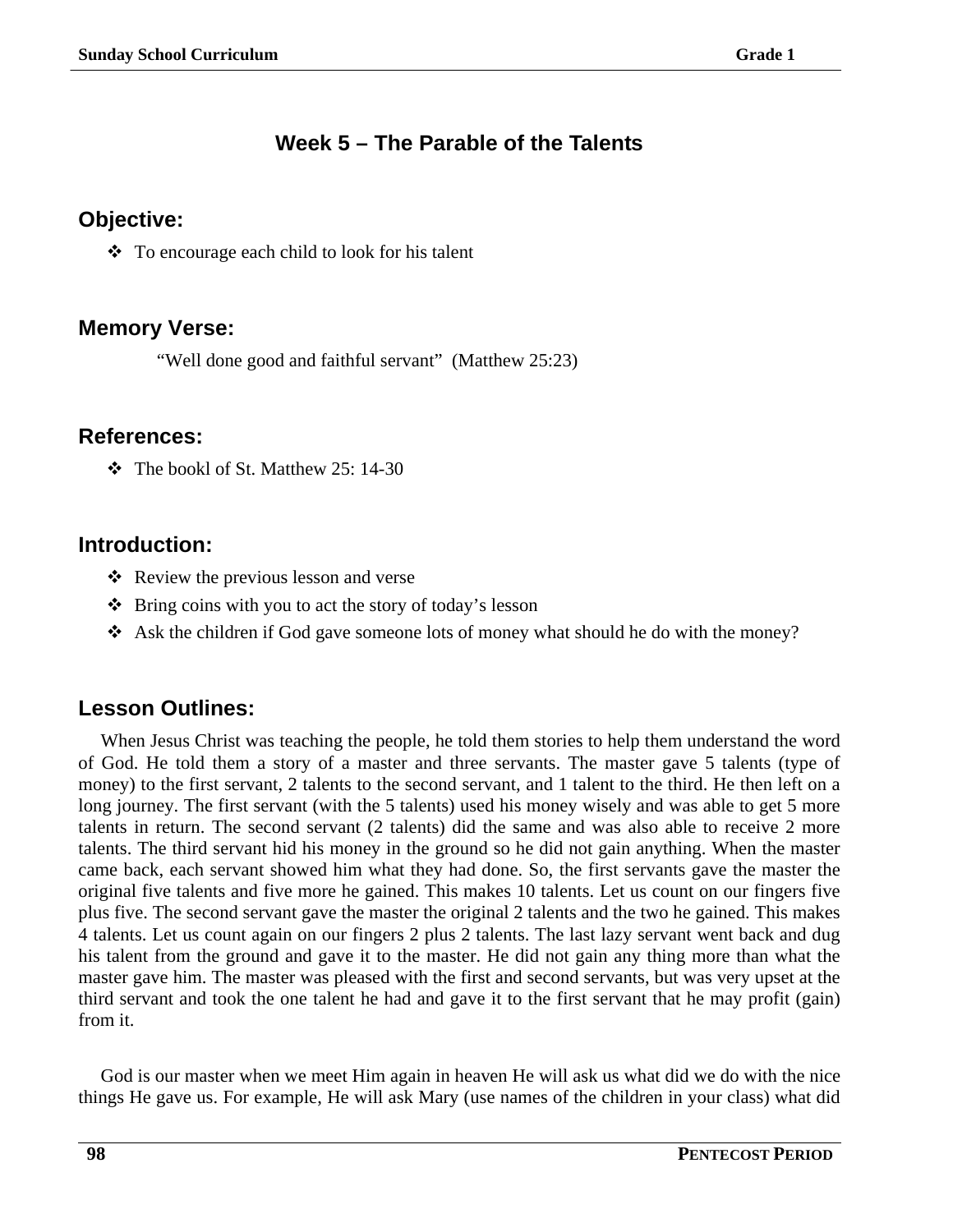you do with your beautiful voice? Did you sing hymns? Also, He will ask David (again use names of the children in your class) what did you do with your strong muscles? Did you help the week boys and girls? And so on……

### **Conclusion:**

God gave everyone a gift (a talent) to use (e.g. singing, writing, reading, speaking…) and we have to use it to help others and show our love for God.

- Act the story again with the coins that the servant brought. Help the children count the talents with each servant.
- Give the children a picture of Jesus Christ to color as our Master who gives us the talents.
- Encourage the child to give alms and to save some of his pocket money and put it in the alms box devoted for the poor.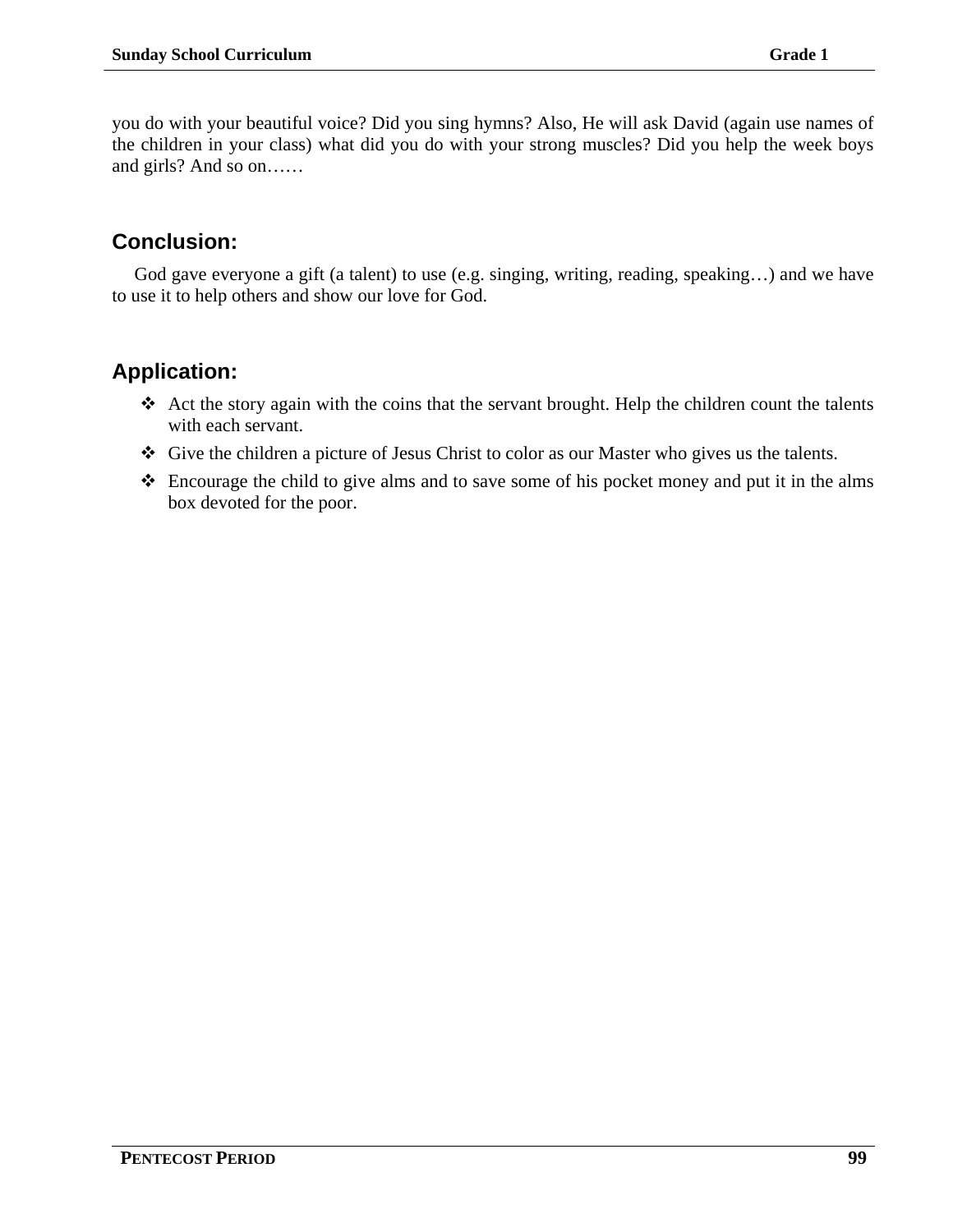## **Week 6 - The Parable of the Leaven**

#### **Objective:**

 $\cdot \cdot \cdot$  To be good to people around us so they would imitate us

#### **Memory Verse:**

" The kingdom of heaven is like leaven" (Matthew 13:33)

#### **Reference:**

 $\div$  Matthew 13:33

#### **Introduction:**

- $\triangleleft$  Review the previous lesson and verse
- $\triangleleft$  Prepare visual aids for the story:

Make real dough and bring it for the kids to play with in class to relate to the story. Alternatively, play dough can be used. Color small part of the dough to simulate the leaven and give it to the children to mix with the rest of the dough.

- $\triangleleft$  Ask the students if they see their mothers when they are baking.
- What does Mommy use to make bread or cake at home?
- What happen to the bread or cake when Mommy puts it in the oven? Does it get bigger and higher? Why does this happen?
- Do you like cakes and bread?

#### **Lesson Outlines:**

Once upon a time Jesus Christ was telling the people stories about heaven. Then he told them a story about a woman who was baking. He said that she was making bread with dough just like this dough. She was baking for three meals, so she made lots and lots of dough. She wanted the dough to be nice a puffy when it goes into the oven. So she added leaven to the dough. The leaven spread gradually into the whole dough. When she put the dough in the oven it was rising very quickly and made a very fluffy and big loaf of bread. The dough was enough for three meals because the leaven she added to the dough was of a very good.

What did Jesus Christ tell the people?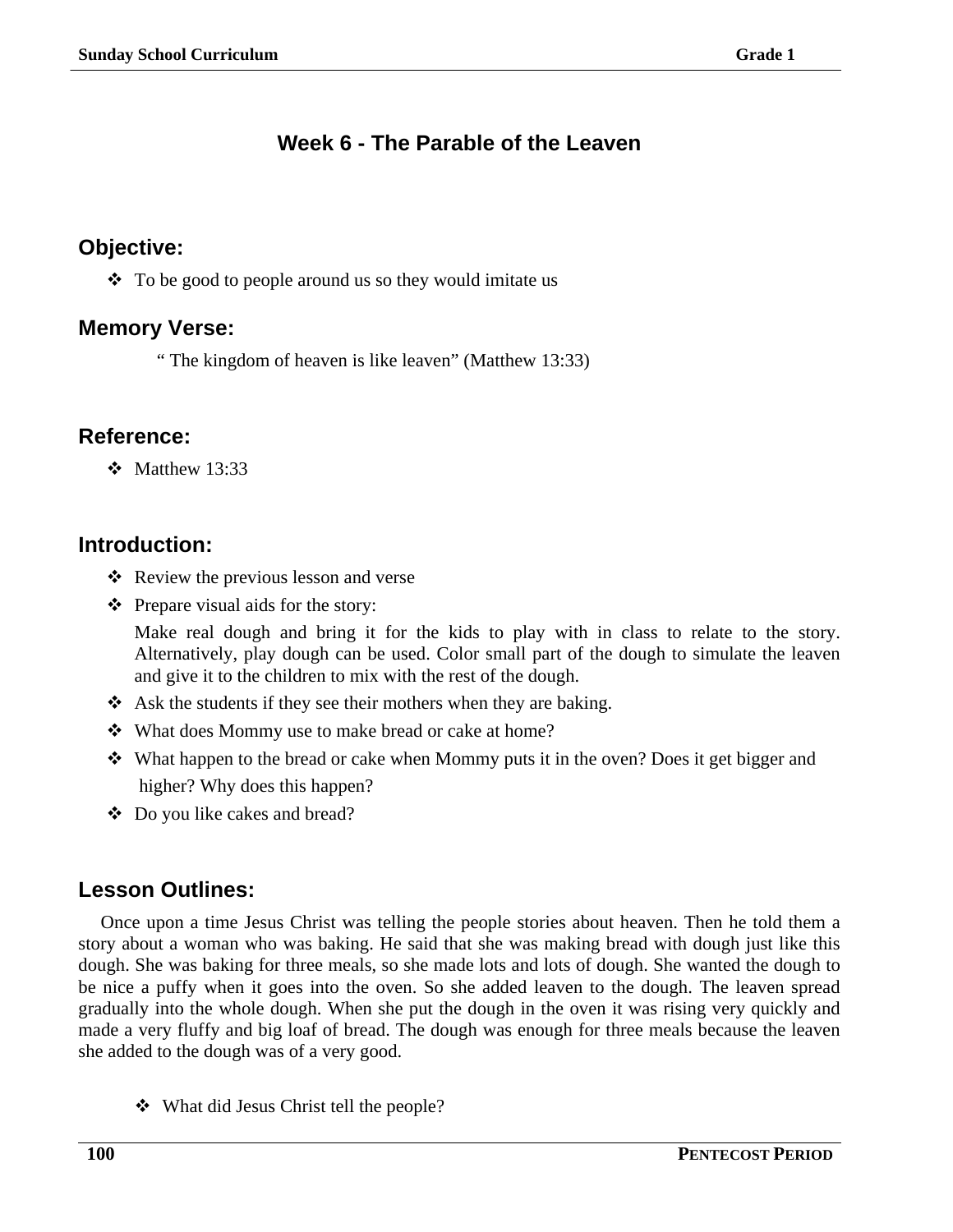- What was the woman making?
- $\triangleleft$  How many meals was she baking?
- What makes the dough rise?
- Was the leaven good or bad?

Jesus Christ told the people this story because He wanted to tell them that if we were good boys and girls we would be like the good leaven. Our friends, brothers and sisters will see that we are good and they will imitate us to be good like us. This is like the good leaven that made the bread around it look good and taste good.

#### **Conclusion:**

If we are good children of God, our friends will try to be good like us. The more friends we have, the more people will become children of God like us.

### **Applications:**

We should be nice to our friends, brothers, and sisters.

 Help your mother when she is baking at home and tell her the story that Jesus Christ told to the people.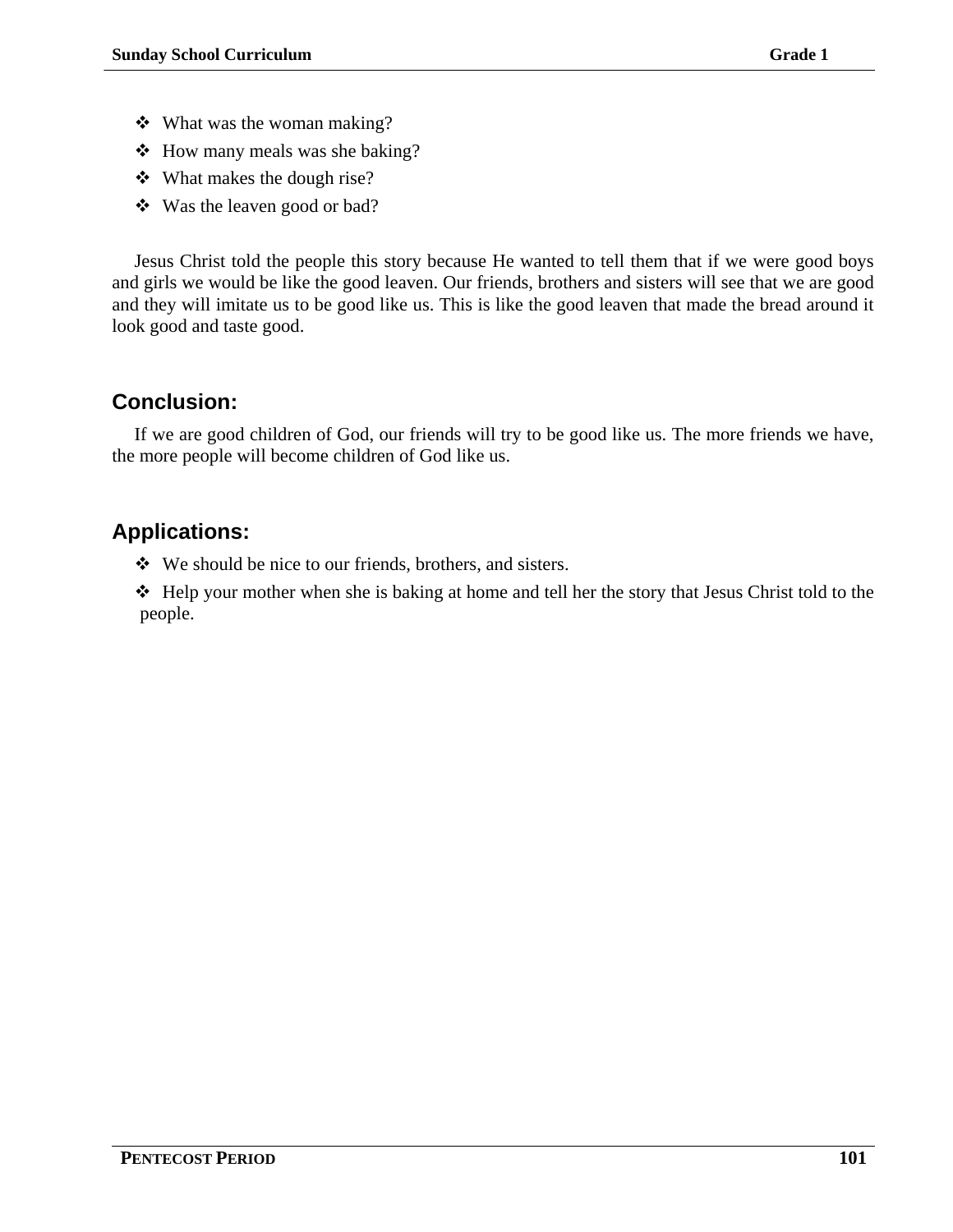# **Week 7- Four Men Carry the Paralytic**

## **Objectives:**

- ❖ To love each other
- $\cdot \cdot$  To learn the importance of cooperation

## **Memory Verse:**

"Two are better than one" (Ecclesiastes 4:9)

## **Reference:**

 $\div$  St. Mark 2:1-12

## **Introduction**

- $\triangleleft$  Review the previous lesson and verse
- $\triangle$  Prepare pictures for today's lesson
- $\triangle$  Ask a child to lift a chair up. He cannot of course. Ask two children to cooperate in lifting it up.

## **Lesson Outlines:**

One day Jesus was in a village called Capernaum. He was in a house teaching the people. When people heard that Jesus was in that house, they all began to come. The house was full of people because everybody was eager to listen to Jesus.

A sick man was paralized meaning that he could not walk and had to be carried on his bed. He had four friends who cared about him. The four men heard that Jesus was preaching in that house, and they knew if Jesus would only lay his hand on their paralytic friend, he would be healed. So, the four men decided to carry the man together to Jesus Christ.

They began to go on their way, but when they arrived to the house, they saw that the house was full. They could not go through the door because people were standing in the way. They began to think together "what should we do?" Finally, by putting their heads together because "two are better than one", they came up with an idea. They would send their paralytic friend through the roof. The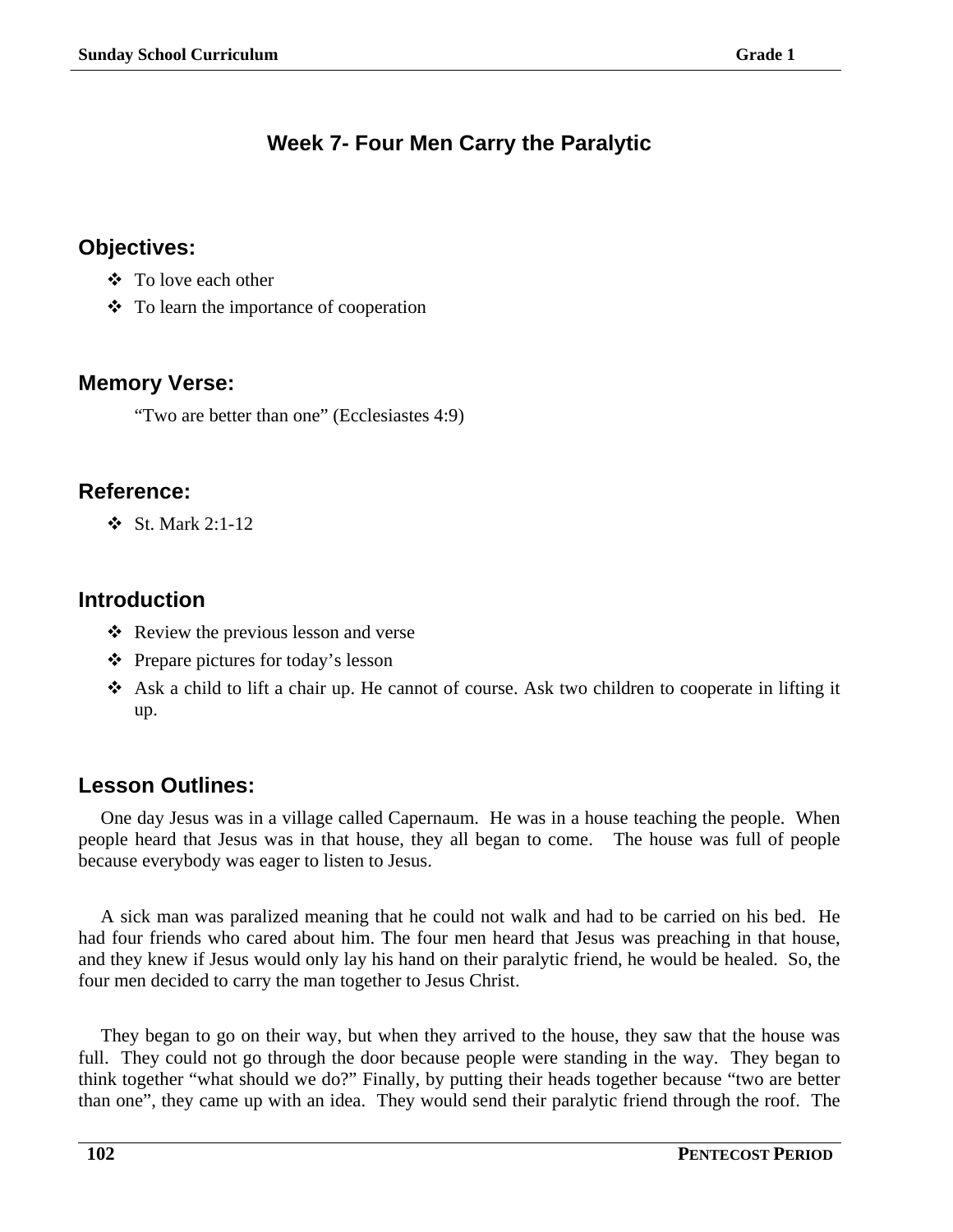roof wasof straw, so this idea was going to work. In order for them to send the man through the roof, they had to be careful. They all had to carry the man carefully and steady because "two are better than one." So the men sent the man through the roof, two of them holding one end and the other two holding the other end. They had to cooperate together so the paralytic man would not fall off his bed.

Finally, the four men placed their paralytic friend in front of Jesus. And when Jesus saw that the four men had so much love for each other and so much faith. He also saw how they all co-operated together for Jesus knew that "two are better than one", He placed his hands on the paralytic and said: "Son, your sins are forgiven you. I say to you, arise and take up your bed and go to your house." And immediately the man arose and took his bed and walked home. All who saw this were amazed and said, "we never saw anything like this."

- ❖ Where was Jesus preaching?
- ❖ Did a lot of people come and listen to Him? The house was full or empty?
- ❖ How many men were there with the paralytic man?
- ❖ What did they think of?
- ❖ When they arrived to the house, what did they find?
- ❖ What did they decide to do?
- $\frac{1}{2}$ How did they carry the man to Jesus?
- ❖ Why did Jesus decide to heal the man?
- What did Jesus say to the paralytic?

We cooperate together at church so the service can be easier. For example, during the Divine Liturgy, there are 2 or 3 deacons taking turns saying the parts of the Liturgy and thus this is cooperation. And in Sunday school, we can cooperate by helping each other to clean and organize the classes. We can also encourage each other to come to church. At church we cooperate together by helping clean the church, if everyone does a small part in the church, then the church would become cleaner faster instead of one person cleaning the church. Also, we cooperate together by keeping the church clean and quiet by throwing away trash in the trash can and by not talking in church.

Cooperation is not only done at church, but also at home and school. We cooperate and help our parents clean the house when guests come over, and at school we cooperate with the teacher by doing our homework and turning it in on time.

- ❖ What do we learn from this story?
- $\frac{1}{2}$ What is the verse?

We should all cooperate together because we are all part of the body of Christ and Christ loves us more when we work together. He promised us saying, "For where two or three are gathered together in My name, I am in the midst of them." (Matthew 18:20).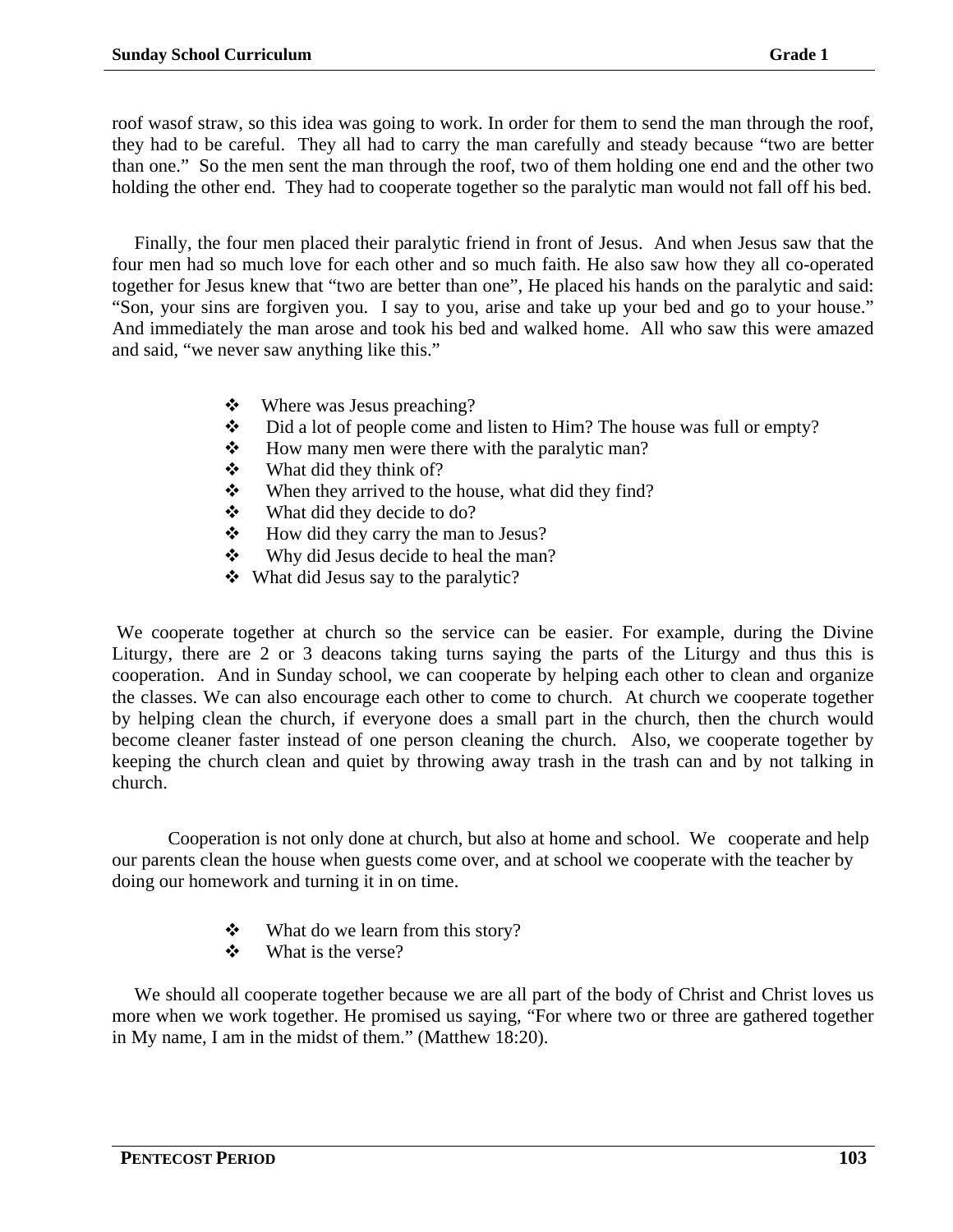### **Conclusion:**

Jesus healed the man because He had compassion on him and because He saw that his four friends had love for their paralytic friend. We are all Christians and we should have love for one another. We show this love through our cooperation and obedience.

- Cooperate in tiding and arranging your class after you finish from the lesson every Sunday
- Next Sunday we will check what did you cooperate in during the week at home and school.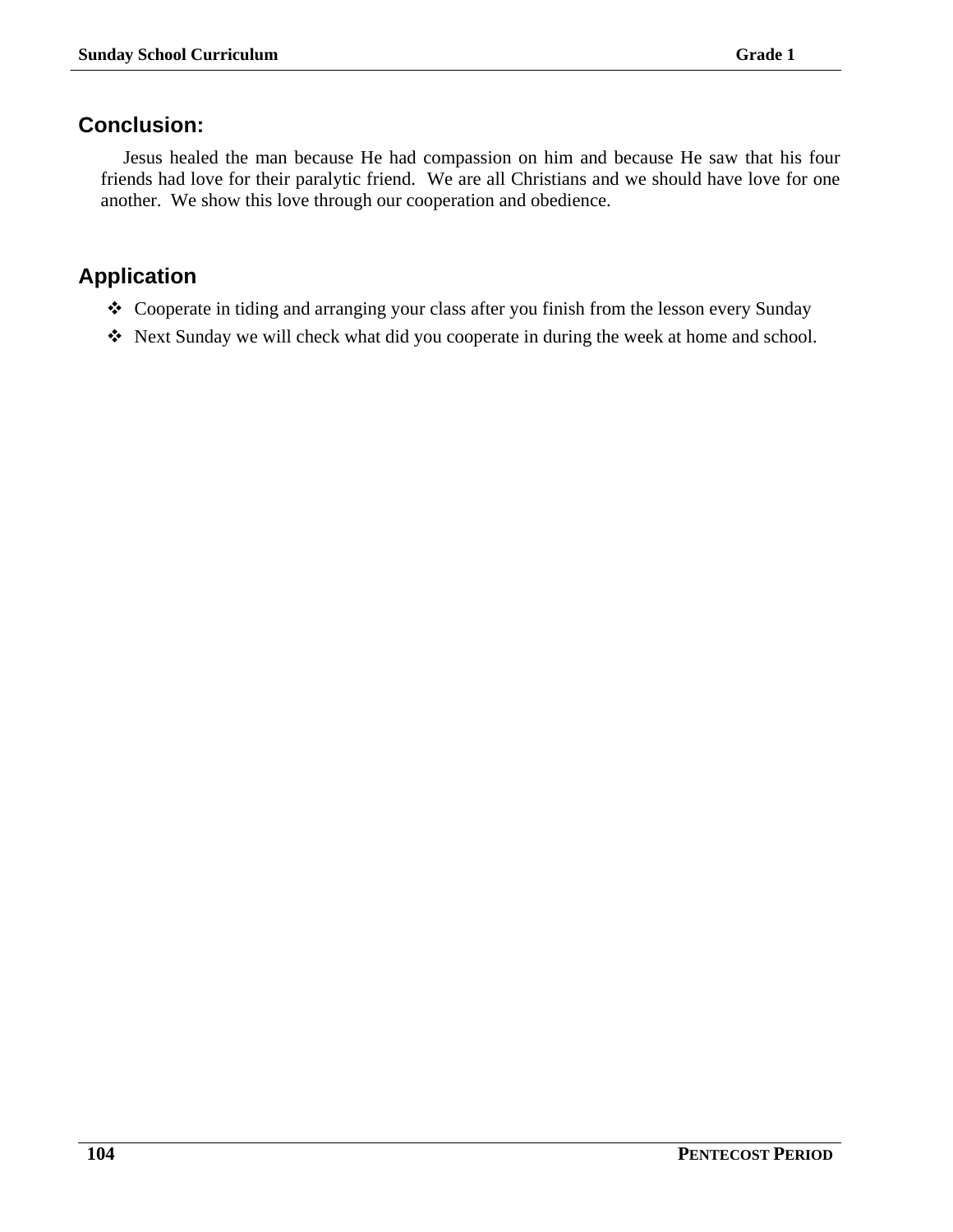# **THE APOSTLES' FAST PERIOD**

Use Filler lessons (at the beginning of the book) between the feast of Pentecost and the second week of July.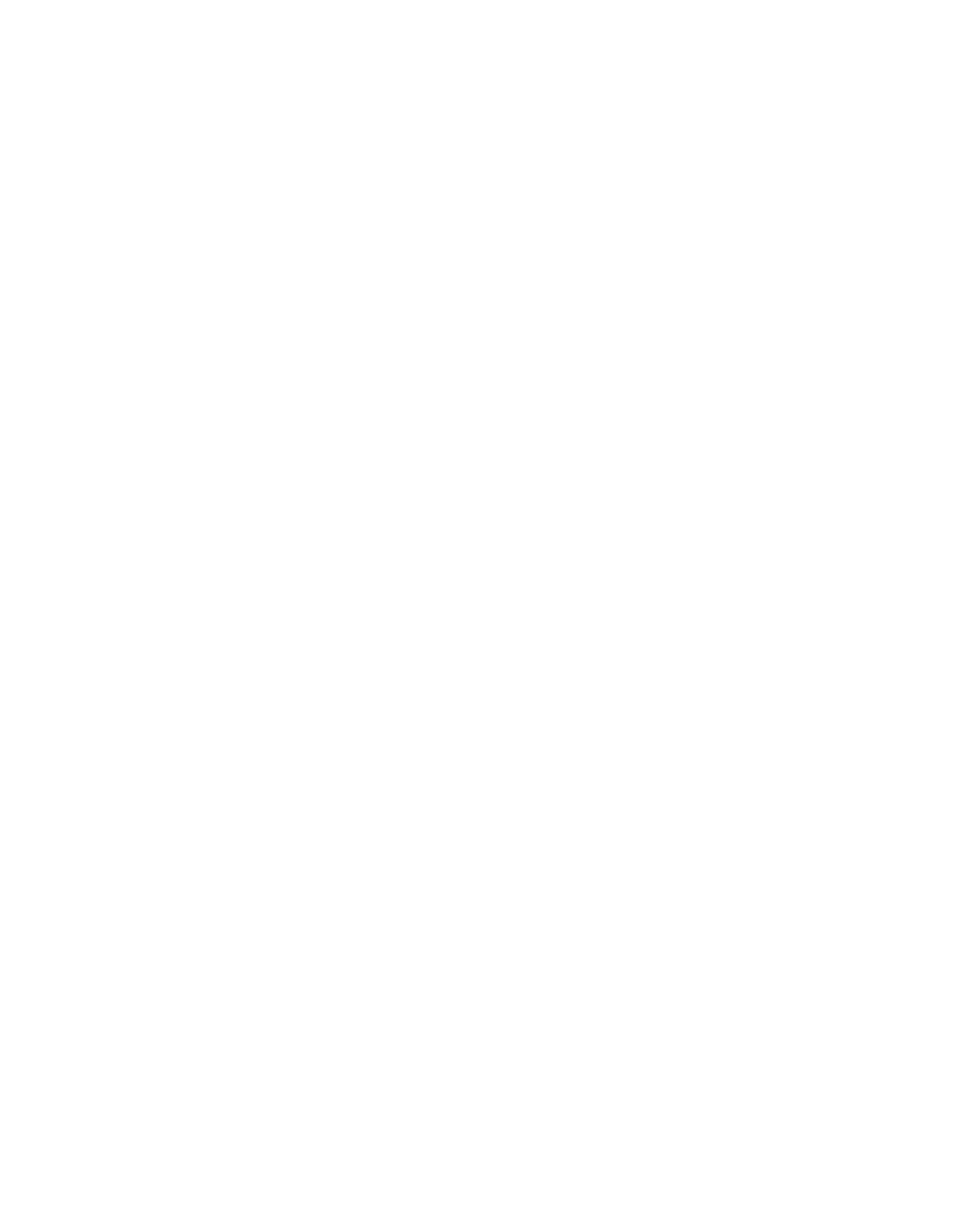## **LESSONS FOR THE MONTH OF JULY**

**Week 2:** Esther Becomes A Queen (I)

**Week 3:** The Courage of Queen Esther (II)

**Week 4:** St. Abanoub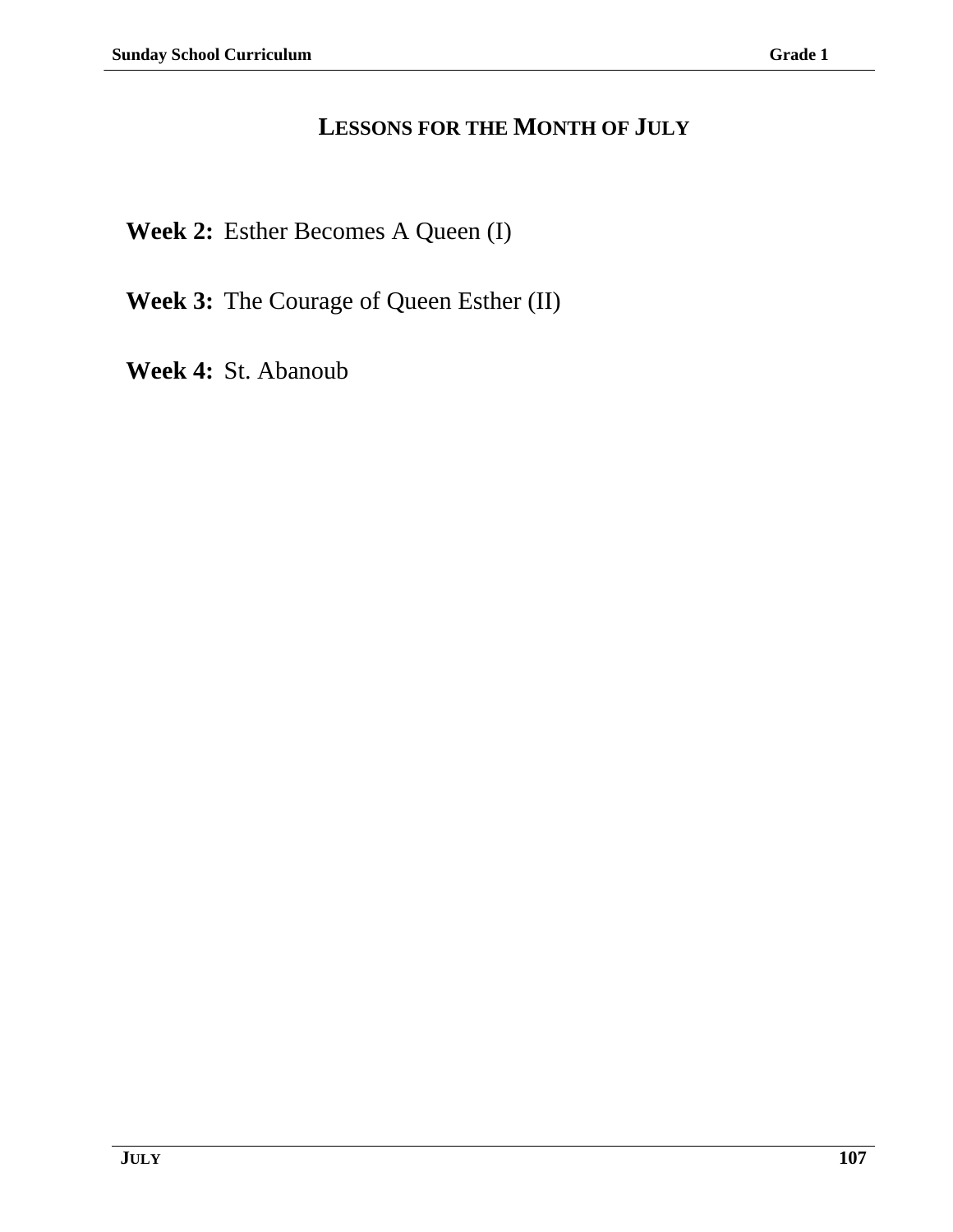# **Week 2 - Esther Becomes A Queen (I)**

## **Objective:**

Wives should obey their husbands

### **Memory Verse:**

"Esther obtained favor in the sight of all who saw her" (Esther 2:15)

### **Reference:**

 $\div$  The book of Esther chapters 1,2

## **Introduction:**

- $\triangleleft$  Review the previous lesson and verse
- $\triangle$  Prepare some pictures of queens
- $\triangle$  Ask the students if they know the name of a queen
- How does a queen dress?
- ❖ What do they put on their heads?

## **Lesson Outlines:**

Once upon a time there was a great king his name was king Ahasueres. He had a beautiful wife her name was Queen Vashti. King Ahasueres had a big party for all the people working in his kingdom. During the party king Ahasueres served food and drinks in golden plates and cups in his wonderful palace. After all the people ate and drank and were very happy in the kings party, King Ahasueres asked his wife queen Vashti to dress in her pretty dress and shiny jewels and to come to show her beauty to all the visitors in his party. But queen Vashti refused to do what the king requested. The king became very angry and decided that she would not be queen anymore and that he will choose another beautiful girl to be queen instead of her.

So, it was announced that all the beautiful girls should come and prepare themselves to appear in front of the king. The king then will choose the most beautiful girl to be a queen. So, all the pretty girls came and one of them was Esther. Esther had no father or mother but she was very pretty. Her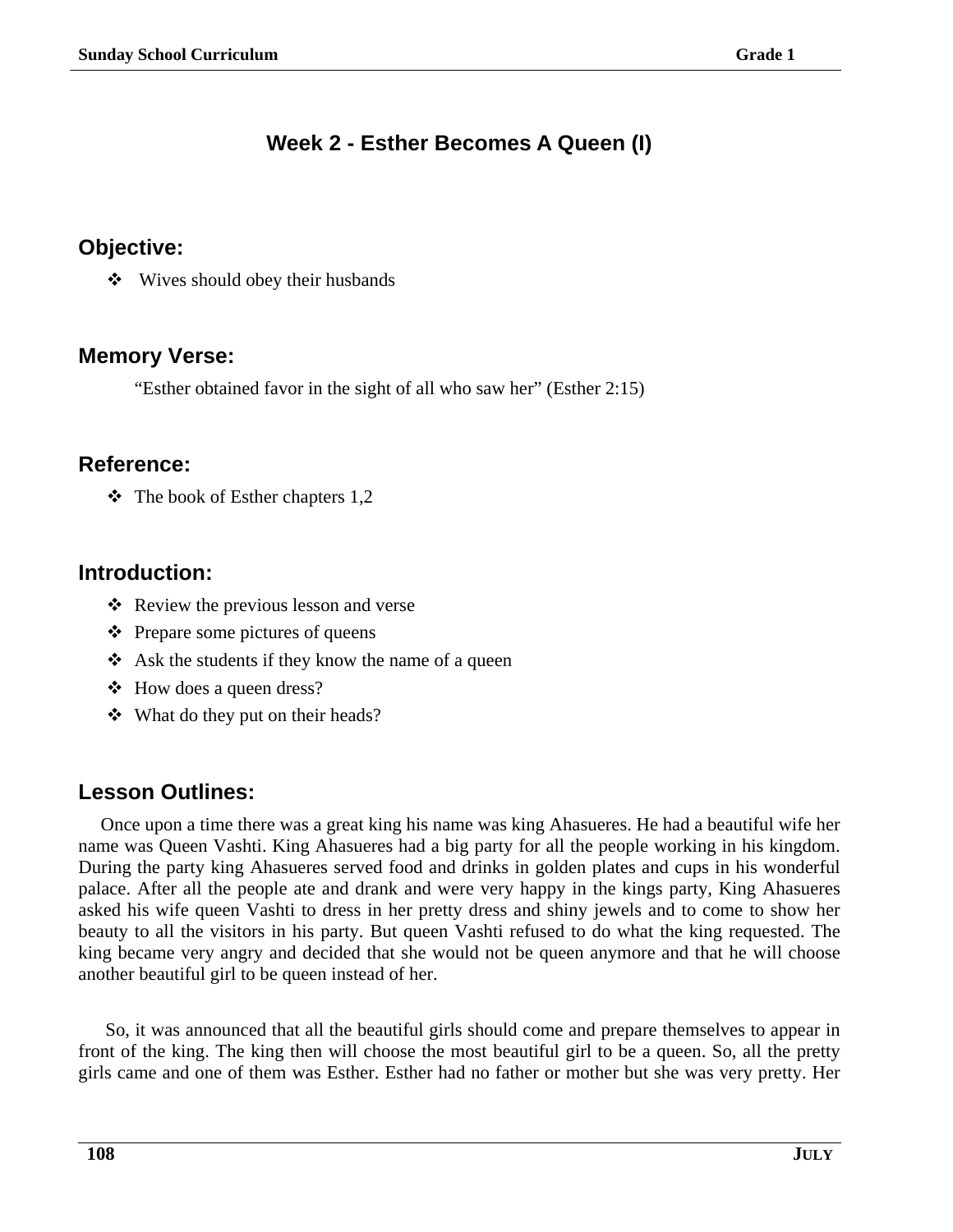uncle Mordecai took care of her and when he heard of the king's announcement, he brought her for the king's selection.

After 12 months of beauty preparation, each girl was brought in front of the king to see her and choose the one he likes the most. When Esther's turn came, she stood in front of the king and the king liked her the most. The king loved Esther more than all the other women and he placed the royal crown on her head. Then, the king made a great feast, the feast of Esther, and he proclaimed a holiday and gave gifts to the people. The king was very happy to find the beautiful and lovely Esther.

### **Conclusion:**

God made Esther beautiful so that she can become a queen and help save her people from the tricks of their enemy.

- Draw a picture of queen Esther with the crown on her head
- $\triangleleft$  Let one of the student tell the story again to the rest of the class or let them act it.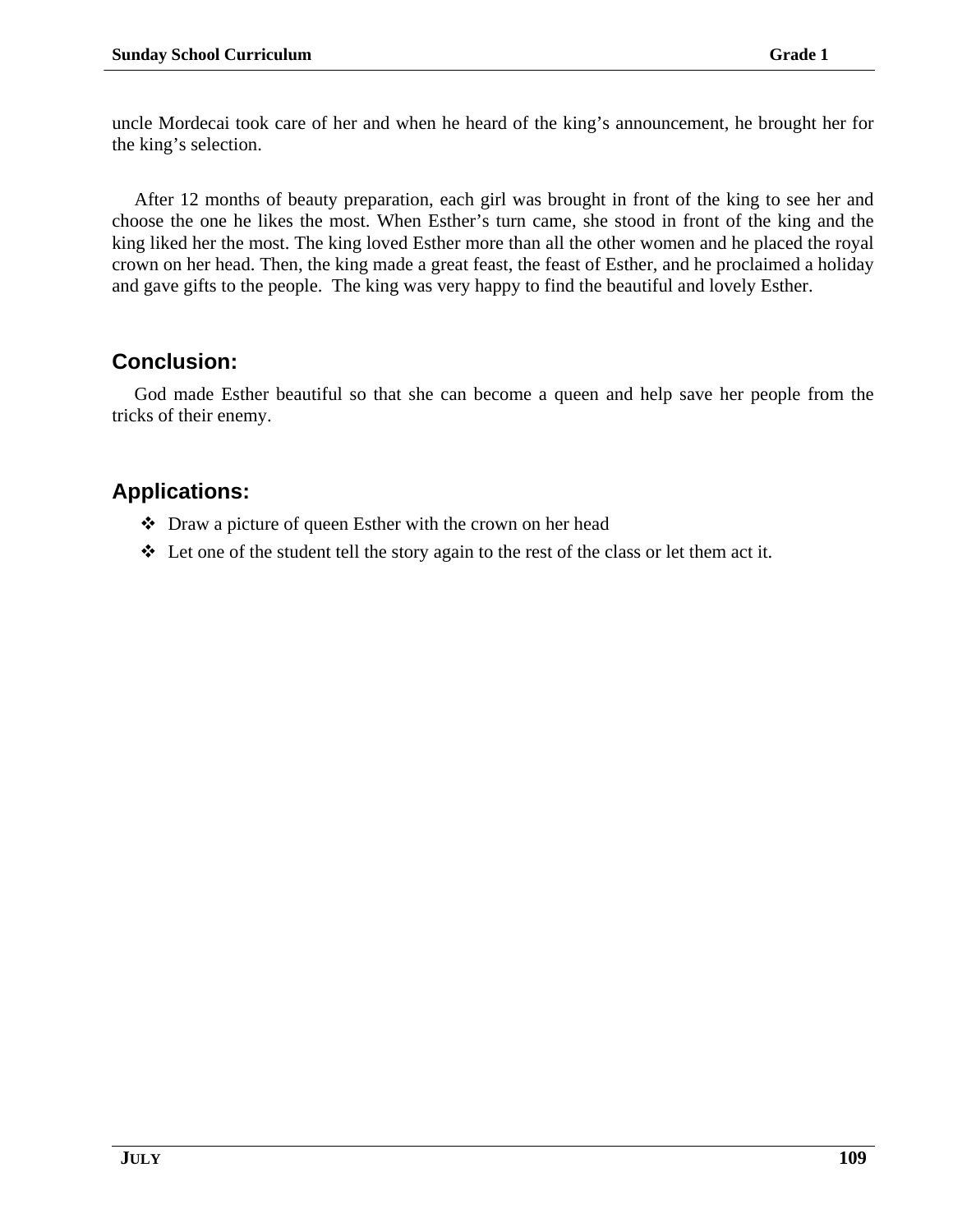# **Week 3 - The Courage of Queen Esther (II)**

## **Objective:**

God protects His children

### **Memory Verse:**

"Be of good courage" (Psalm 31:24)

### **Reference:**

The book of Esther chapters 3-7

### **Introduction:**

- ❖ Review the previous lesson and verse
- Why was Esther chosen as a queen?
- Who was her uncle?
- **❖** What did the king put on her head when she became a queen?

Prepare the following visual aids: a crown for Esther, Crown for the king and a golden staff to act the story at the end of the class

## **Lesson Outlines:**

Esther was one of the people of God when she was chosen as a queen. However, one of the ministers of the king hated the people of God and he arranged a trick so that all the people of God in the kingdom of king Ahesaures be killed. He convinced the king with his idea and got him to sign it. The king did not know that Esther was one of God's people at that time. When Mordecai, Esther's uncle, heard of this he sent to queen Esther to talk to the king and ask to change his mind since she is one of God's people. Esther then asked all God's people to fast for three days before she talks to the king. So, they all fasted for three days.

The king would not allow any one to meet him except the one that he calls for or the one that he extents his golden staff to. Esther was worried because she wanted to talk to the king but he did not call her. So she prayed and was courageous when she decided to go on her own to try to talk to the king. She dressed very nicely and went to the king's palace and waited to see if the king would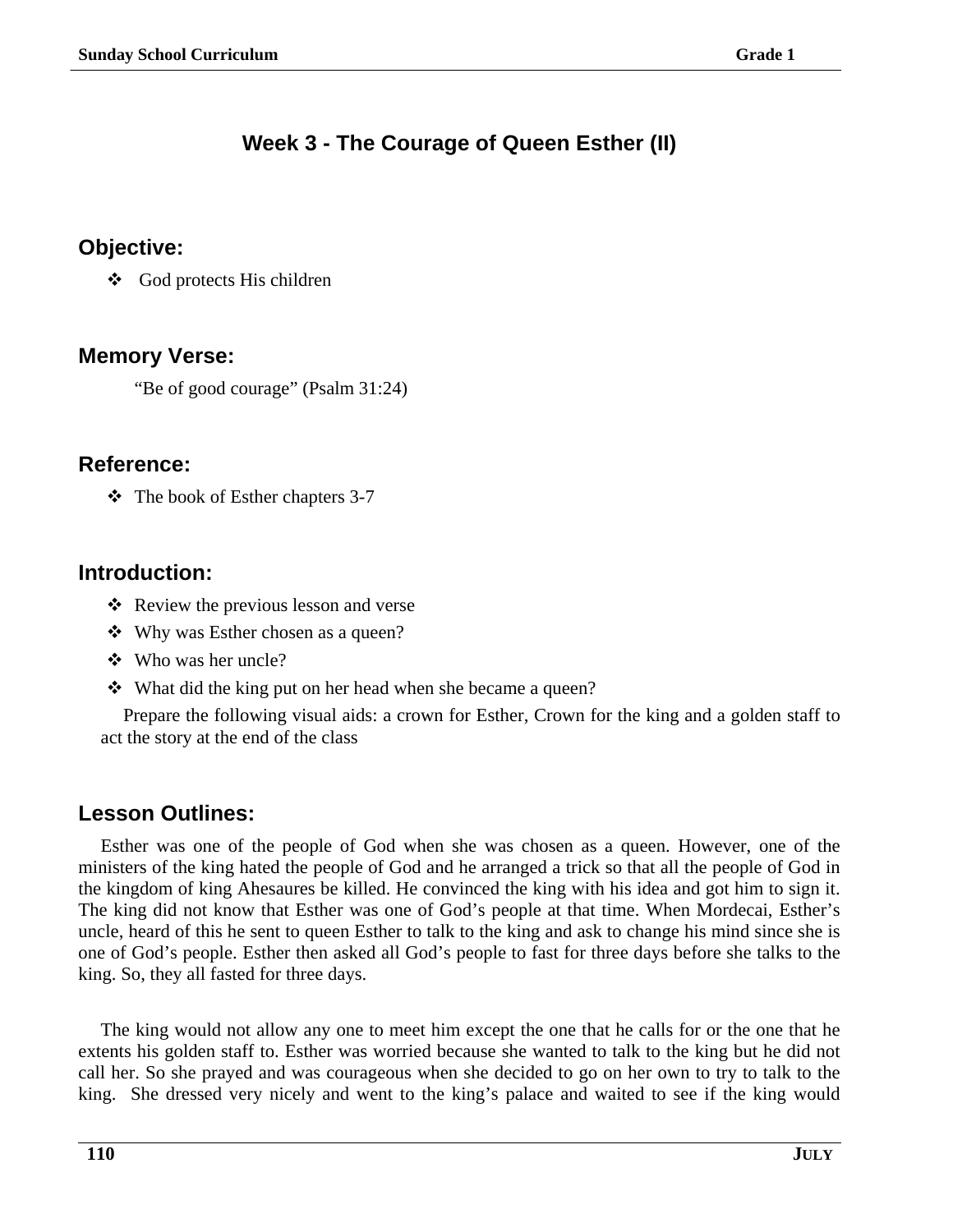The king was very happy at the party that Esther through for him and asked her what does she need. He promised to give her anything she asked for up to half the kingdom. Then Esther asked him to get rid of the wicked minister Haman who planed the trick to get rid of all the people of God, her people. Then immediately the king listened to her and ordered that no one should touch or hurt the people of God and he got rid of Haman as well.

### **Conclusion:**

The people of God were saved through the courage of Esther and protection of God.

## **Applications:**

 Let the children act the story again by making one the king Ahesuares and a girl as queen Esther and give the golden staff to the king to play the role of the king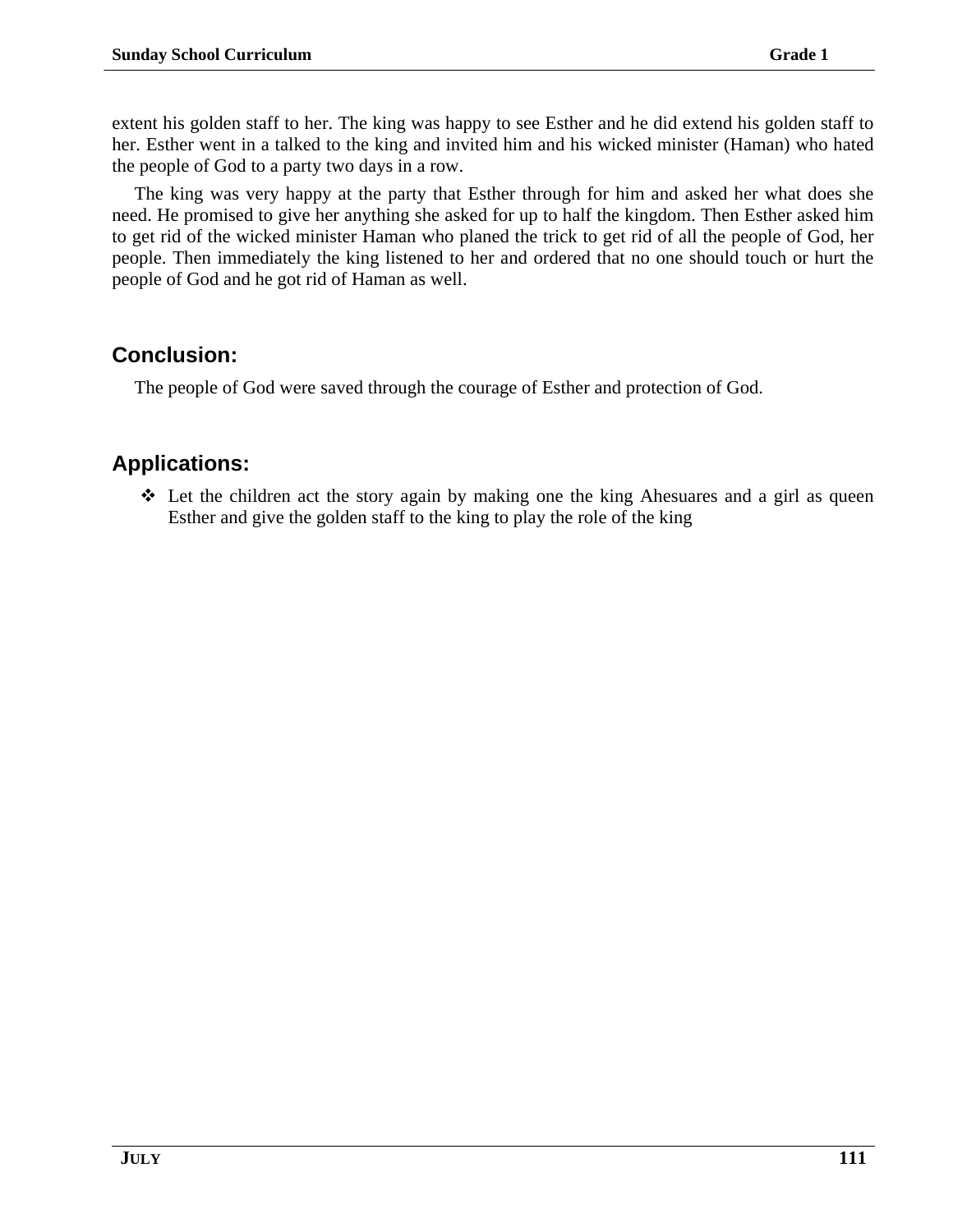### **Week 4 - St. Abanoub**

#### **Objective:**

\* To learn that no matter how young we are we can witness and have faith in the Lord.

#### **Memory verse:**

"Rejoice and be exceedingly glad, for great is your reward in heaven" (Matthew 5:12)

### **References:**

The Book of Saints Vol. 1

### **Introduction:**

- $\triangle$  Review the previous lesson and verse with the students
- Show the children a picture of St. Abanoub.
- St. Abanoub is one of the youngest martyrs of our church. He was only twelve years old when he was martyred. He was very courageous and through his sufferings he made many people believe in Christ

## **Lesson Outlines:**

St. Abanoub was born of good Christian parents who died when he was a young child. At the age of twelve he heard the priest at the church asking the people to remain faithful to God during the persecution

St. Abanoub prayed to God to guide him to where he can tell about his faith in our Lord. He decided to go to a city called Samanoud on foot. On his way he saw Archangel Michael. He fell to the ground when he saw the Archangel but the Archangel raised him up and told him that he must suffer because he is christian in Samanoud and in other places

In Samanoud, St. Abanoub went to the Roman ruler and told him that he loves Jesus Christ. The ruler became mad and ordered the soldiers to whip him. Archangel Michael appeared to St. Abanoub and healed his wounds. The ruler then took St. Abanoub on a boat to a city called Atrib and on the way the soldiers and their ruler started drinking and dancing and hitting St. Abanoub on the face. Then unexpectedly the soldiers became blind and the ruler paralyzed. They cried to St Abanoub asking him to pray to God to heal them. St. Abanoub replied that this will only happen in Atrib so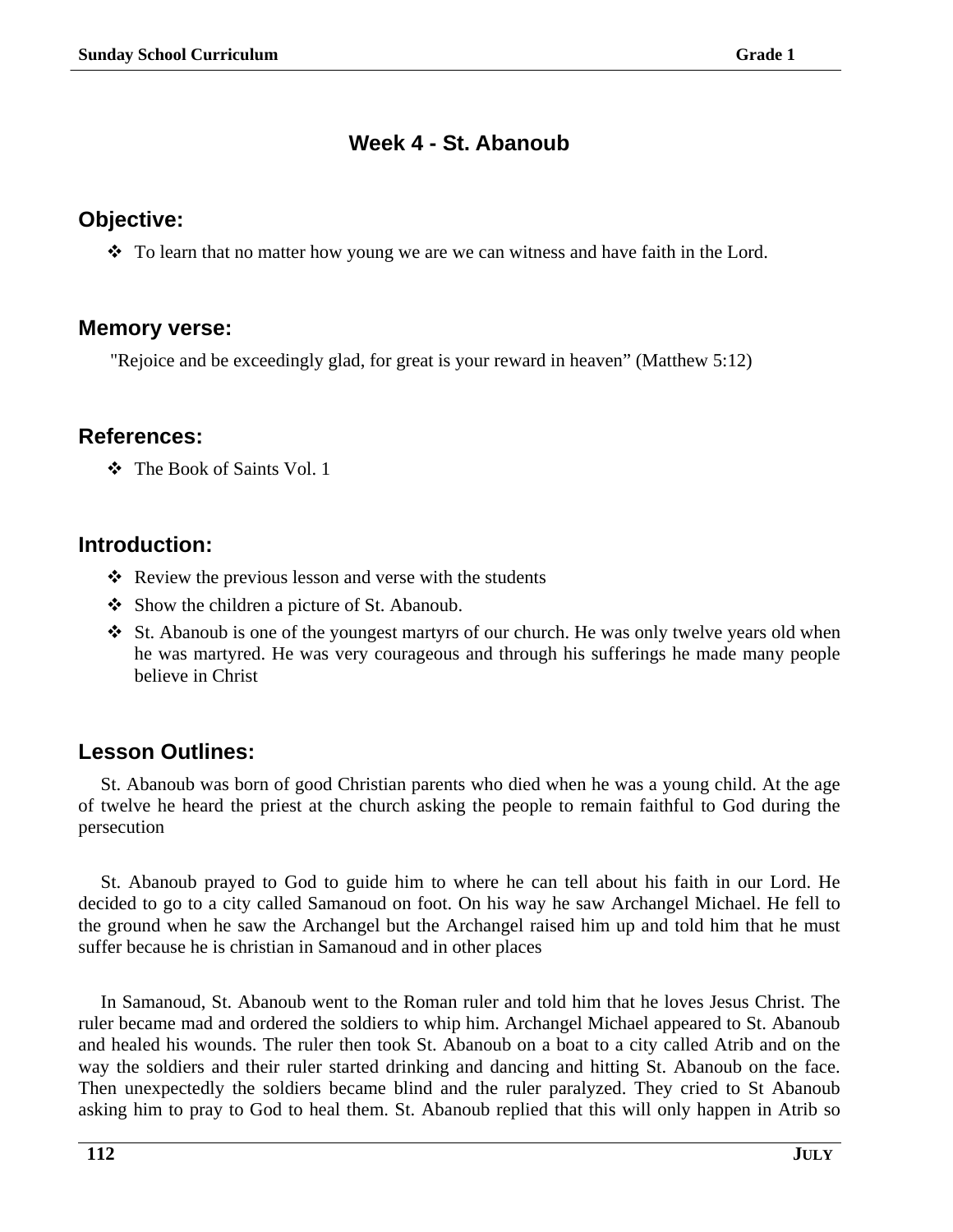that everyone there should know that there is no other God but Christ. When they arrived to Atrib St Abanoub prayed for them and they were all healed and they cried with joy "We are Christians we believe in the God of Abanoub.

The ruler of Atrib got very mad and asked the best magicians of the country to help him defeat St. Abanoub. The magicians suggested putting St. Abanoub in a cell with poisonous snakes that can kill two or three hundred men. So they put St. Abanoub in the cell with the snakes but God closed their mouth and they did not harm him. In the morning everyone was surprised to see St. Abanoub coming out of the cell alive. Suddenly one of the snakes crawled out of the cell and coiled itself around the ruler's neck. The man started shaking and cried "In the name of Jesus your God be merciful to me and don't let the snake harm me". St. Abanoub who loved everyone even his enemies prayed for him and ordered the snake to come down and not hurt the ruler. On that day many people who were present including the magicians believed in Christ.

Finally one of the ruler's advisers advised him to behead the saint. So the ruler ordered his soldiers to kill St Abanoub by the sword.

- Who healed St. Abanoub wounds?
- What did the magicians advice the ruler to do?
- How did God save St. Abanoub from the snakes?
- ◆ How old was St. Abanoub when he was martyred?

#### **Conclusion:**

Even young children can be saints and courageous just like St. Abanoub.

- Give the children the picture of St. Abanoub
- Tell them to tell their parents at home about St. Abanoub story.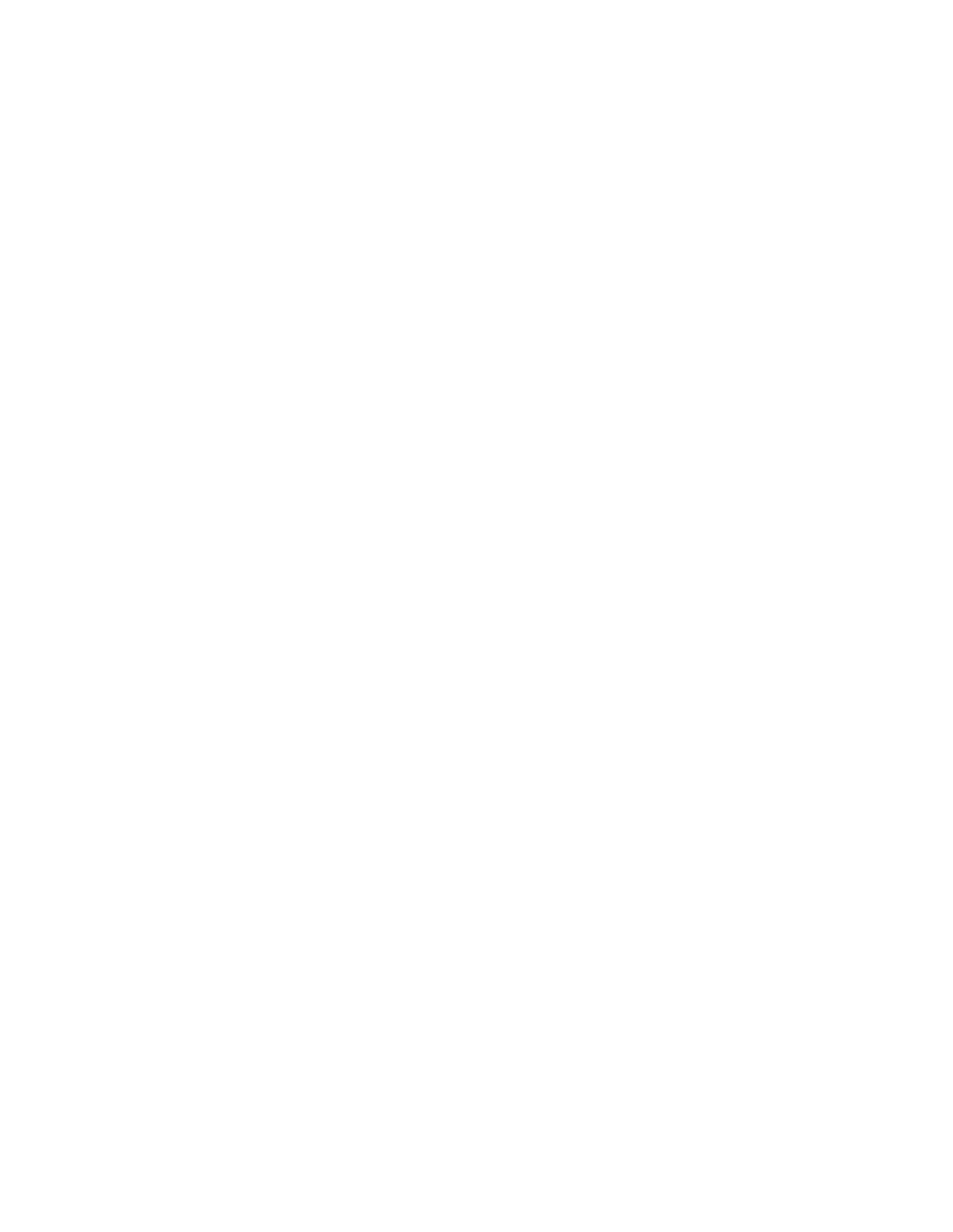# **LESSONS FOR THE MONTH OF AUGUST**

- **Week 1:** The Kind Ruth
- **Week 2:** Balaam and His Donkey
- **Week 3:** The Baby St. Mary
- **Week 4:** Love for the Church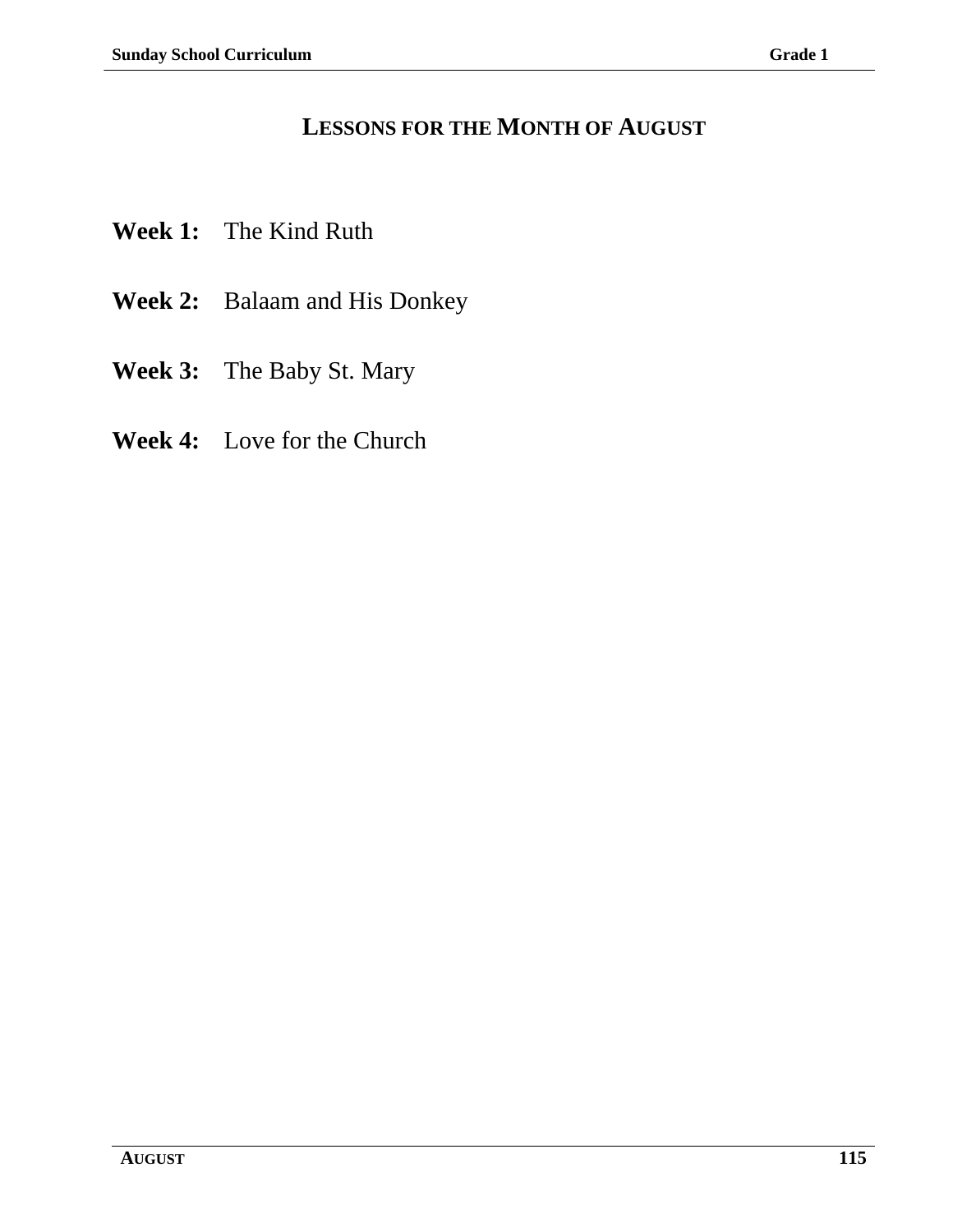## **Week 1 - The Kind Ruth**

#### **Objective:**

To learn to be kind and respectful to the elderly

### **Memory Verse:**

"Blessed are you of the Lord, my daughter! For you have shown more kindness" (Ruth 3:10)

#### **References:**

The book of Ruth

#### **Introduction:**

- $\triangle$  Review the previous lesson and verse with the students
- ❖ How many grand father and mother do you have?
- $\triangle$  Do you help them out if they need help at home?

## **Lesson Outlines:**

In the country of Moab, there lived a woman, Naomi, her husband and 2 sons. Her sons married Ruth and Orpah. After 10 years, Naomi's husband and sons died, leaving the women all alone. Naomi, who was getting old, sadly told Orpah and Ruth to go back to their families so that they could find other husbands and get married. But Ruth saw that Naomi would need help in her old age and insisted to stay with her to take care of her. They both went to Bethlehem to start a new life. Ruth started working in the fields collecting grain. One day, a rich man named Boaz noticed Ruth in one of his fields. He asked his servants about her and decided to invite her for supper. Boaz was impressed by how kind Ruth was for staying with Naomi instead of going back to her parents and how courageous she was for travelling to a land where she didn't know anyone. At the supper they ate and talked and Ruth, being the kind person she is, saved some of her plate for Naomi. Naomi later revealed to Ruth that Boaz was in fact a distant relative and eventually Ruth and Boaz got married. The Lord had blessed Kind Ruth with a rich husband who would take care of her and Naomi.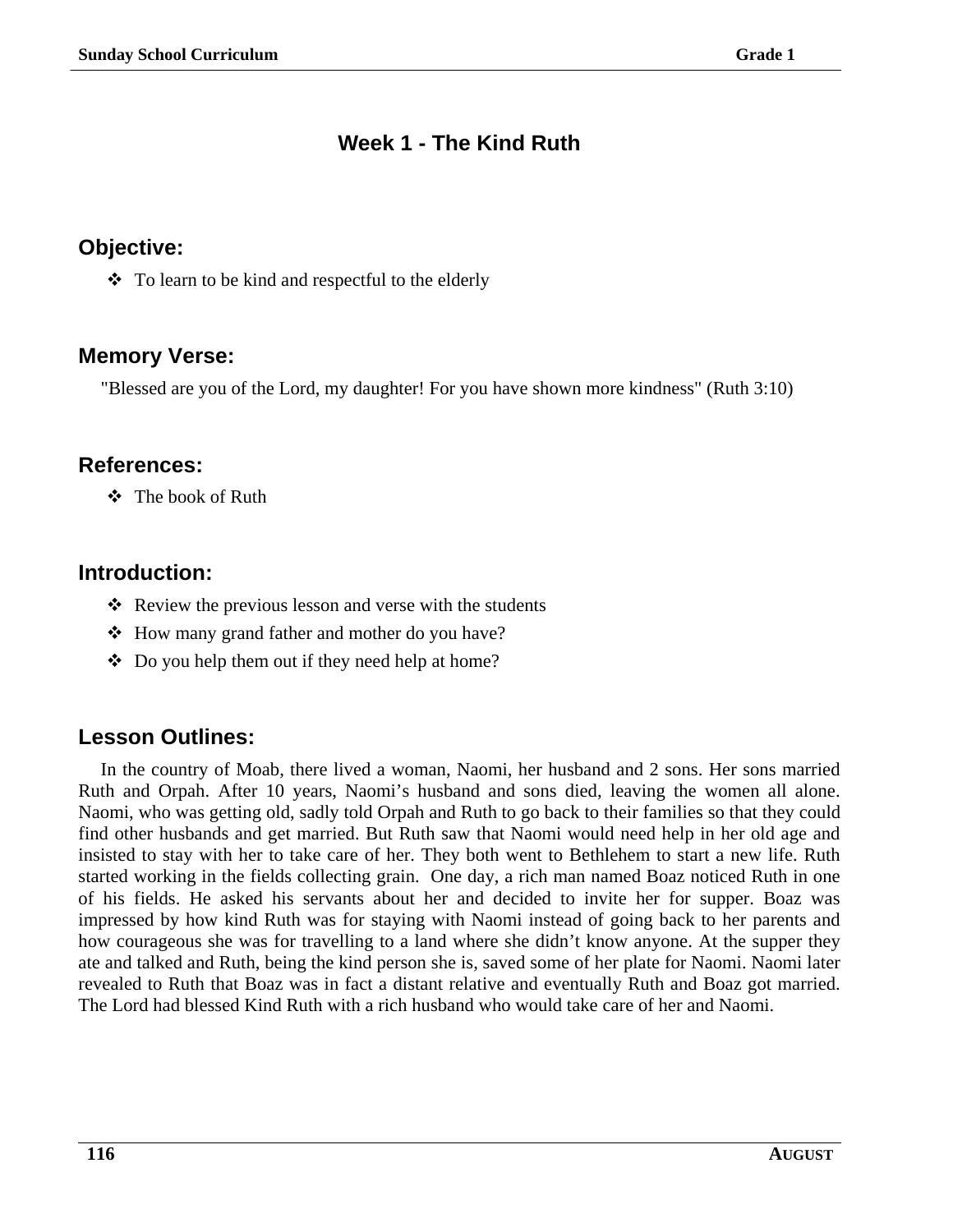### **Conclusion:**

We have to be kind to the old people and help them out when they need help. God loves the children that take care of the older people and gives them good rewards. We would like to be like Ruth who took care of her elder mother in law, Noami

- Help our grand parents at home when they need help
- \* Respect the elder people every where we meet them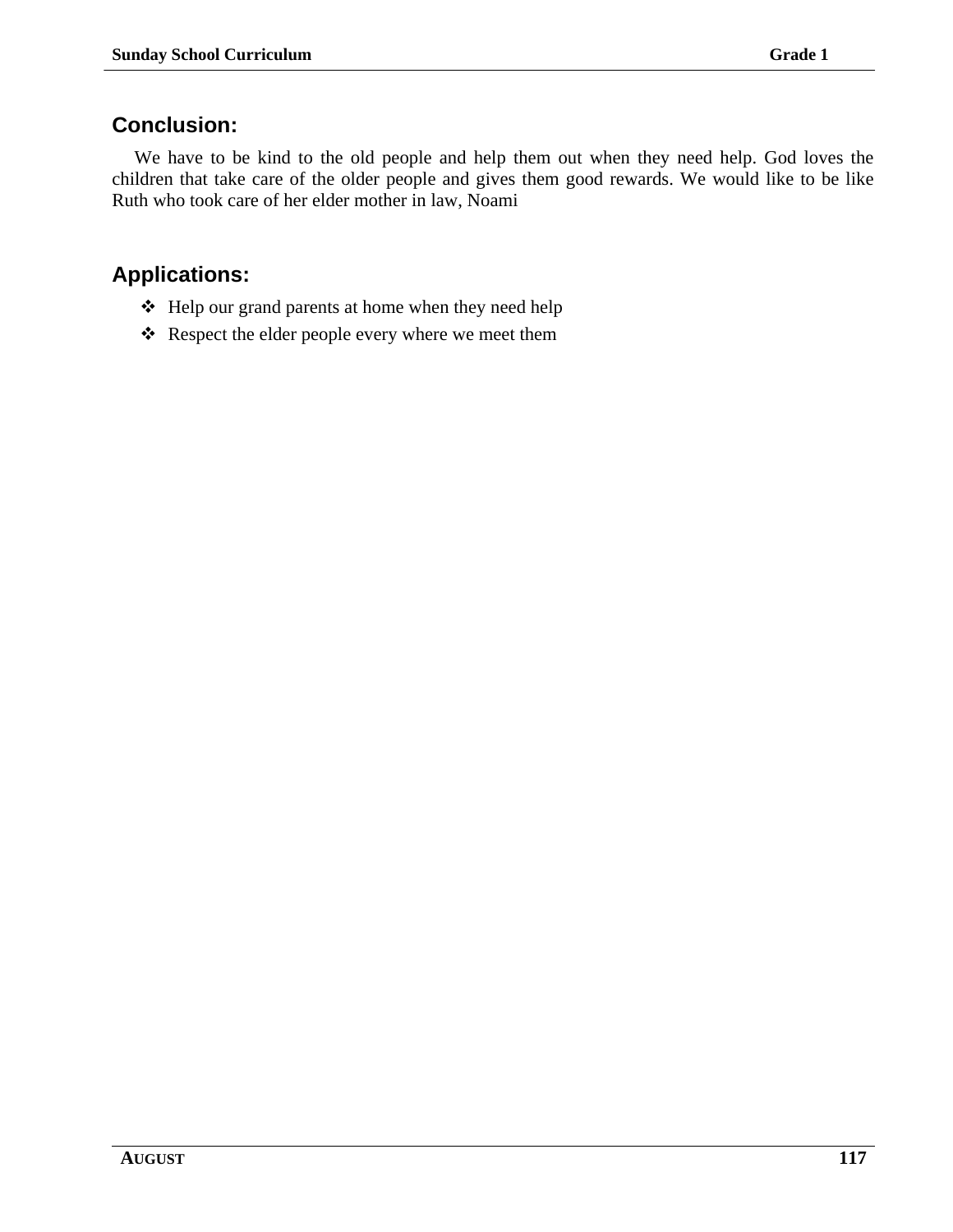### **Objective:**

 $\div$  Kindness to animals

#### **Memory Verse:**

"Having compassion for one another" (1 Peter 3:8)

#### **References**

Numbers chapter 22

#### **Introduction:**

- $\triangleleft$  Review the previous lesson and verse
- The picture of the lesson if available or if the servant can draw it.
- Who saw a donkey before? Where?
- $\div$  How does it look?
- Can you imitate the sound of a donkey?

## **Lesson Outlines:**

Balaam had a nice young donkey. Whenever he went out to do anything, he rode it and took it with him. One day Balaam wanted to go out to curse the children of God. He rode his little donkey and went on his way.

- $\div$  What is the name of the man?
- What did he have?
- What did he want to do?

The donkey saw an angel with a sword. The angel was standing on the road. He prevented it to go on its way... Balaam struck the donkey severely three times and so it talked.

What did the donkey see?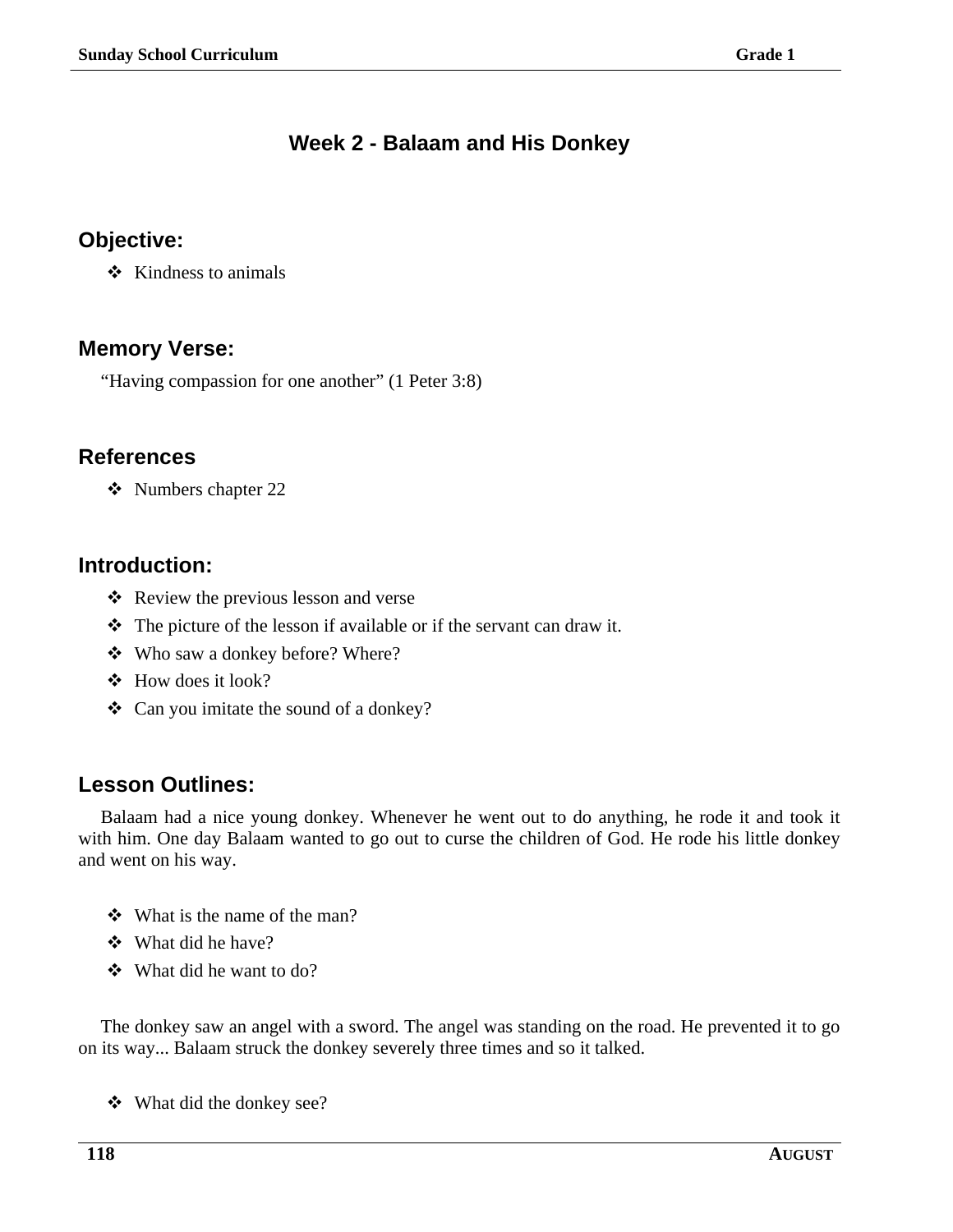Why did Balaam strike it?

The donkey was tired and it fell to the ground and Balaam fell over it. The donkey said, "Why do you strike me? What have I done?" Balaam answered saying, "Because you did not move so that I may go and curse those people". The donkey said, "I always obey you, I have never done what I have done just now".

Only at that moment Balaam saw the angel holding a sword and dressed in white. Balaam knelt down before the angel and realized that he had made a mistake because he wanted to curse others. He apologized to the donkey and brought it some clover and water and the donkey became happy and forgave Balaam and they went happily back home.

- Can a donkey speak?
- Why then Balaam's Donkey spoke?

## **Conclusion:**

God made Balaam's donkey speak because it saw the angel with the sword, which Balaam could not see.

- Care of animals and birds.
- $\div$  Do not insult others.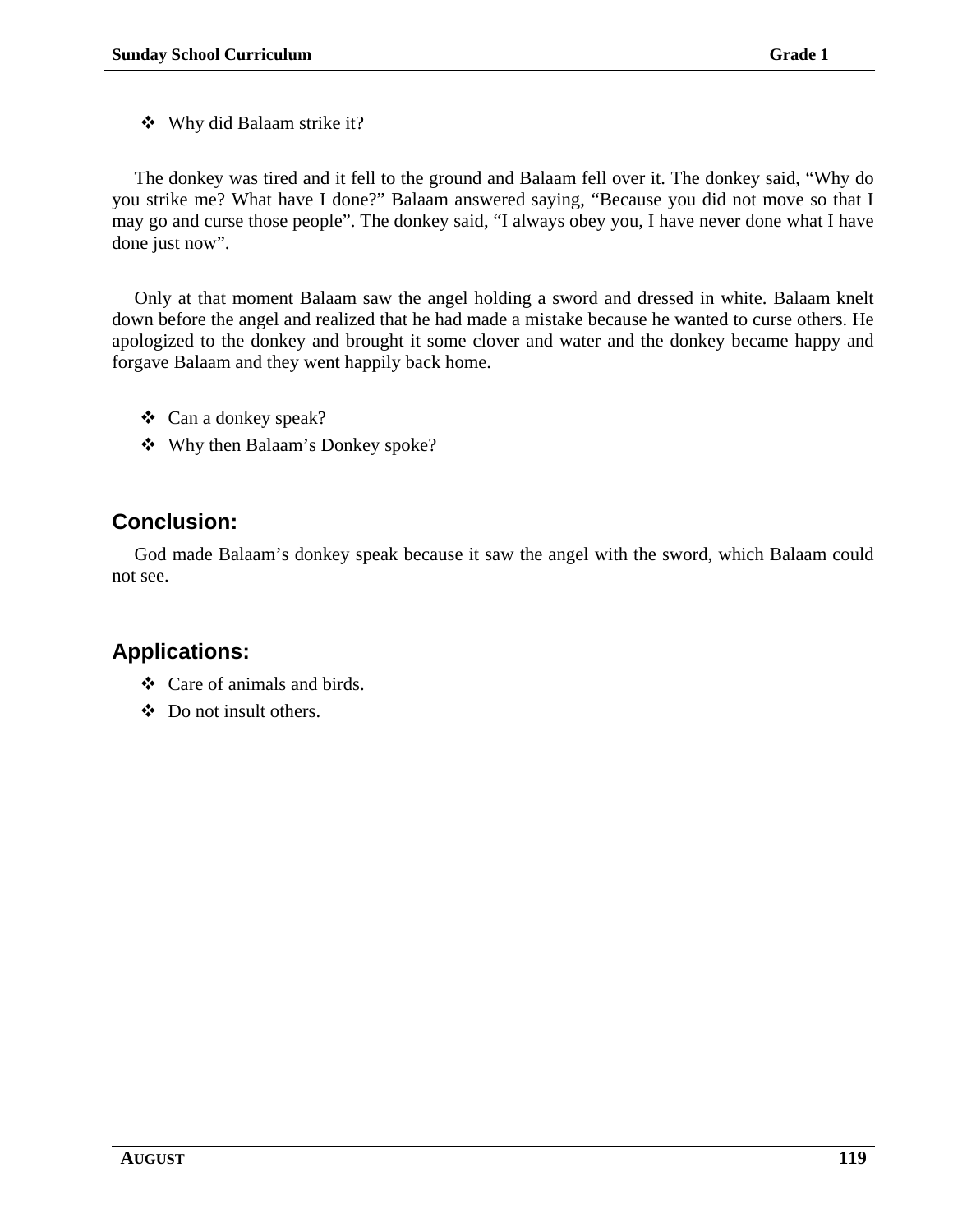## **Week 3 - The Baby St. Mary**

#### **Objective:**

- $\triangleleft$  To know the story of birth of St. Mary
- St. Mary was chosen to be the mother of God before her birth

#### **Memory Verse:**

"Behold the maidservant of the Lord" (Luke 1:38)

### **Reference:**

 $\triangleleft$  Coptic Synaxarium Vol. III – first day of Bashans

### **Introduction:**

- ❖ Review the previous lesson and verse
- ❖ Prepare pictures for St. Mary to show to the children
- Teach the children the hymn "Through the intercession of the theotokos St. Mary…."
- Explain to the children the meaning of the word "Theotokos", Mother of God

## **Lesson Outlines:**

Once upon a time there was a man called Joachim and his wife was called Anna. Joachim was sad because he did not have a child to give to God. One day Joachim went to the mountain to pray. While he was praying, he saw an angel sent to him from God.

- **❖** What does the angel look like?
- What was the name of the man?
- What was the name of his wife?
- Why were they sad?

The angel told Joachim do not be sad because God will give you children through them will be salvation to the whole world. Joachim was happy with what he saw and heard from the angel and he told Anna his wife. Anna was very happy when she heard the news and she promised God that the child she will get would serve God in the temple (church) all his/her life.

❖ Why Joachim and Anna were happy?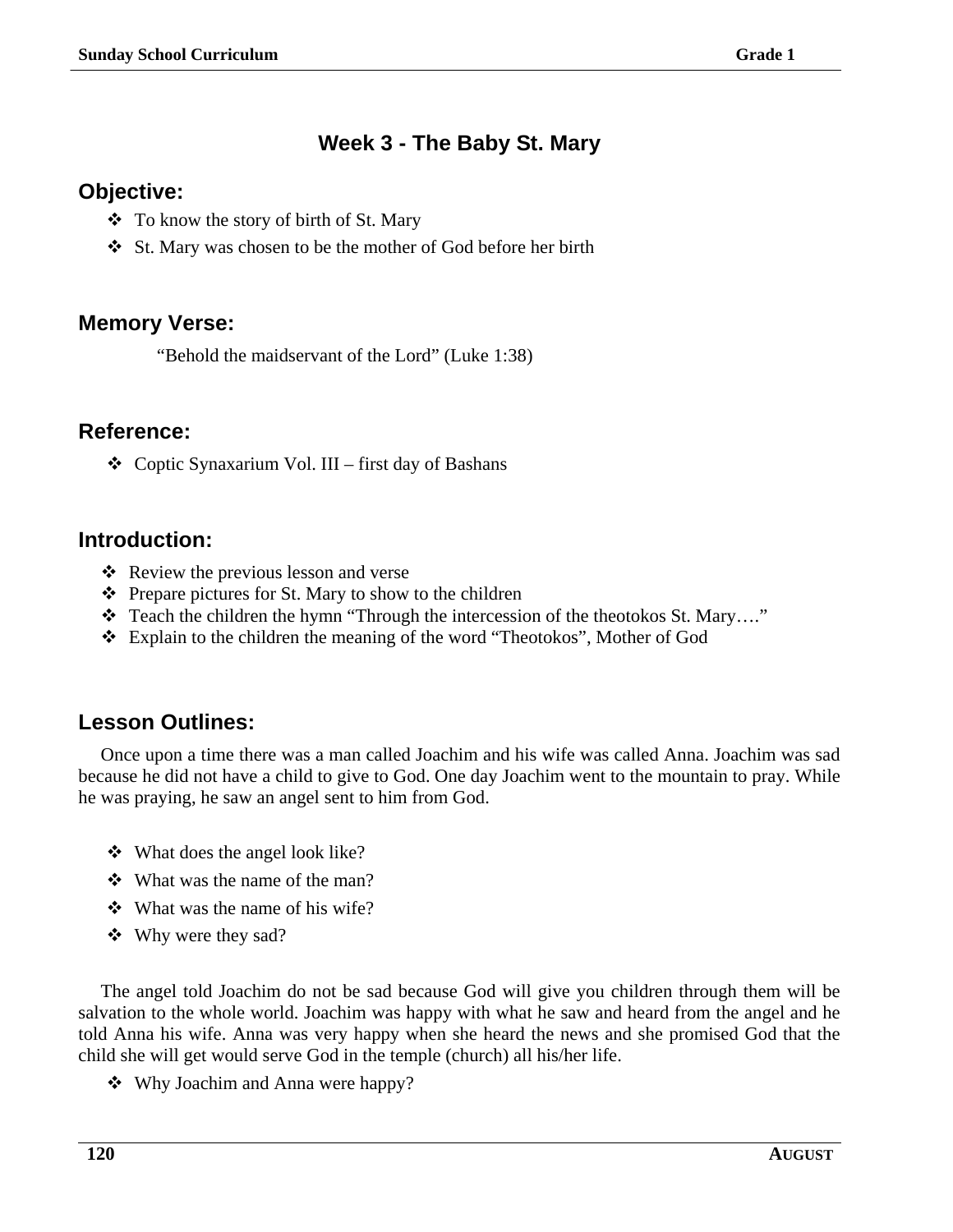What did Anna promise God?

Then Anna had a baby in her belly and delivered a beautiful baby and called her Mary. St. Mary was sweet, polite, obedient and humble and she loved God very much. Her mother Anna took her and left her in the temple as she promised God since she was a little girl. God has chosen St. Mary to become His mother as you see in these pictures.

#### **Conclusion:**

God loved St. Mary and chose her to be His mother because she grew up in the temple and she was a good girl who would do all that God wants.

- Give the children pictures for St. Mary to color
- \* Review with them the hymn " Through the intercessions of the Theotokos..."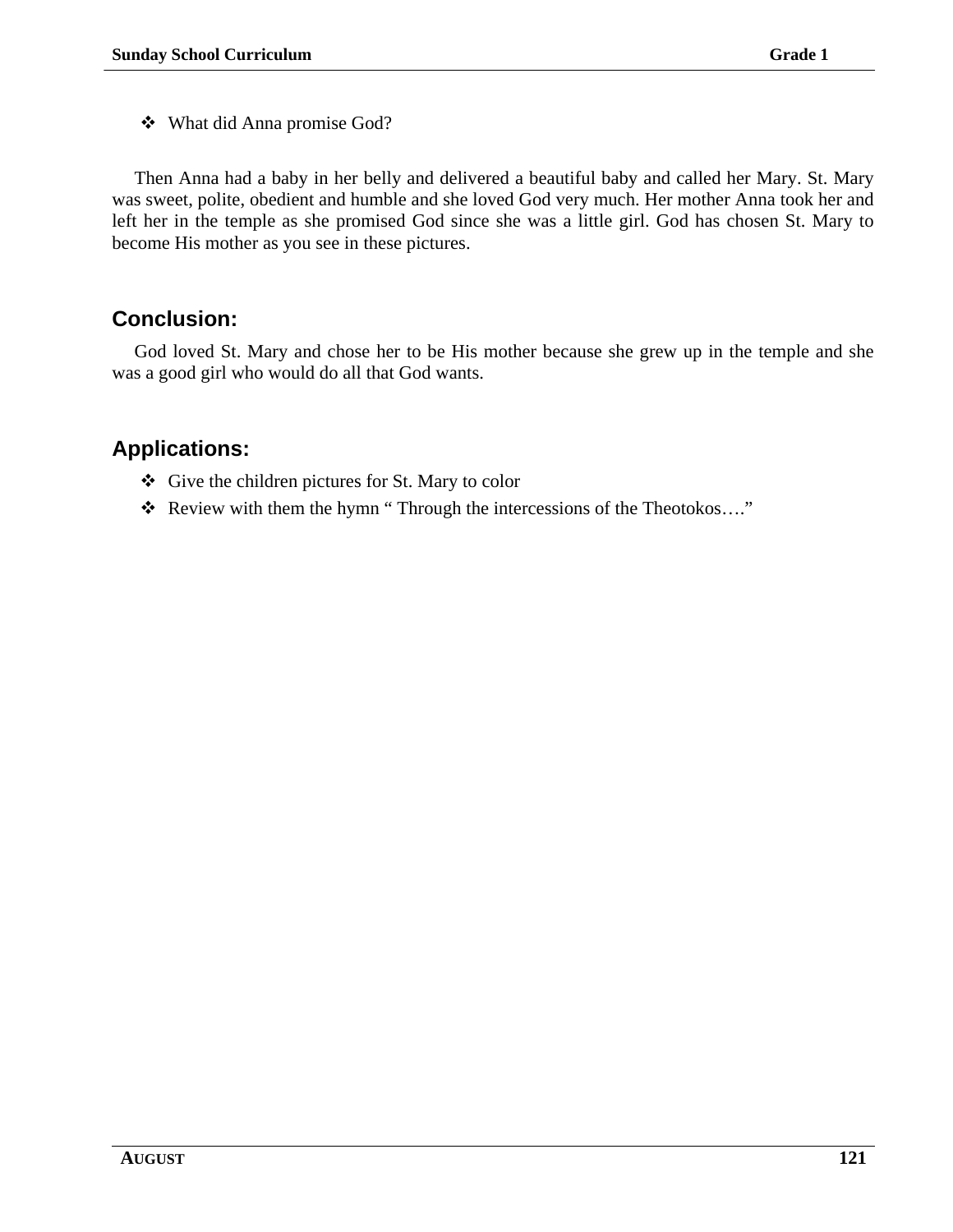## **Week 4 - Love for the Church**

#### **Objective:**

 $\triangleleft$  Encouraging the child to go to church

#### **Memory Verse:**

"I will come into Your house in the multitude of your mercy" (Psalm 5:7)

#### **References:**

 $\div$  1 Samuel 3:10, I Kings 8, Luke 2:46

#### **Introduction:**

- $\triangleleft$  Review the previous lesson and verse
- Ask the children if they like to come to church or not?
- This lesson will depend on practical acting on how to enter and get out of the church and how to behave when we are in the altar waiting to receive communion
- A picture of Prophet Samuel.

#### **Lesson Outlines:**

- When the Lord Christ saw some people in the temple selling and buying things without showing respect for the House of God, He drove them out.
- The Lord becomes pleased with you and gives you what you need when you show respect for the church.

#### *Items that should be dealt with:*

- $\triangle$  Kneeling down before the sanctuary (study the verse)
- The holiness of the place and showing respect for it (take of your shoes before you enter the sanctuary and keep calm and silent).
- $\triangleleft$  Almsgiving (in secret).
- $\triangle$  Receiving benediction (water, Eulogia, kissing the cross).
- $\triangle$  Behaving well on feast days, wedding parties, etc., according to what is fit within the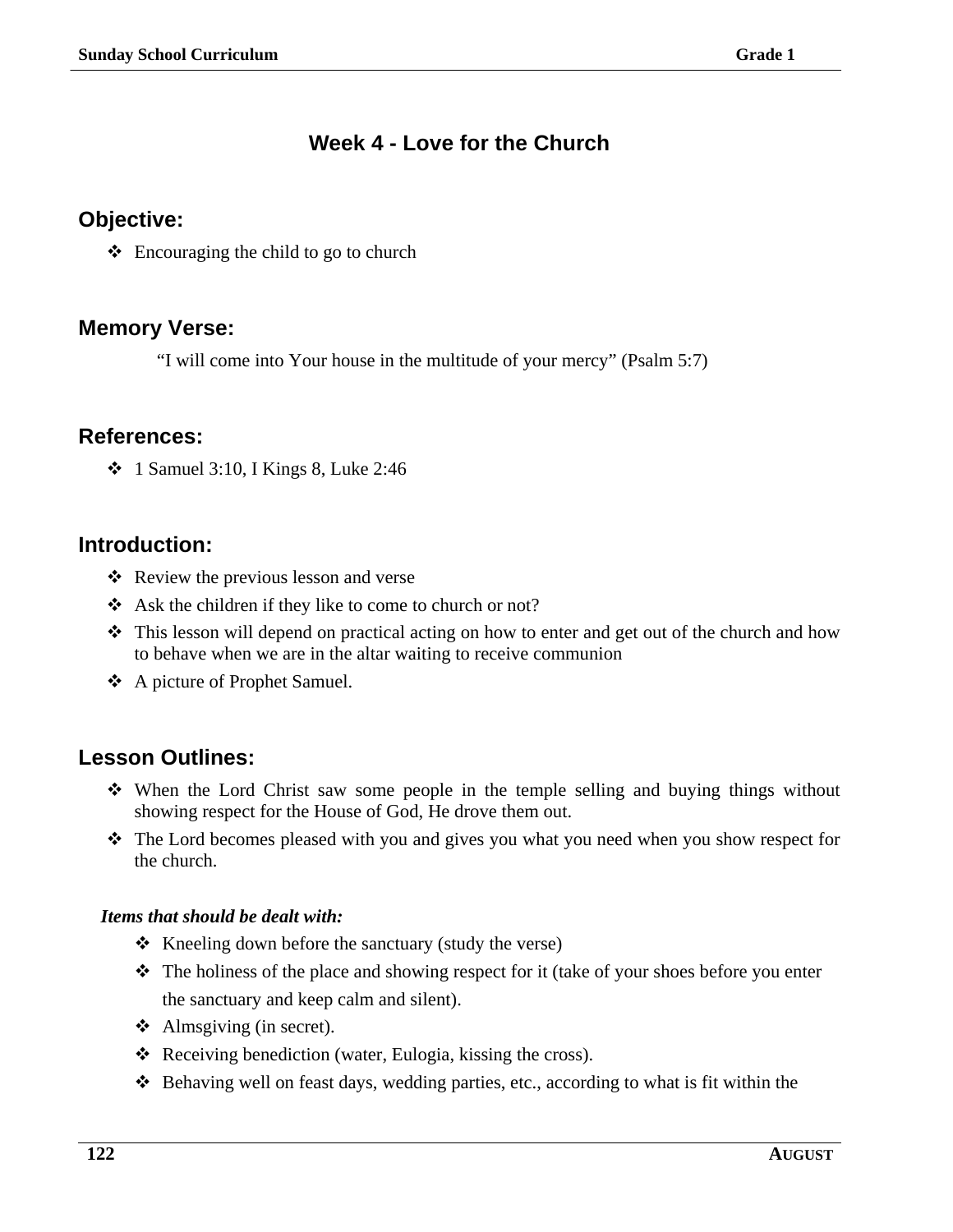Christian atmosphere. Try to change the bad customs spread among the children when they are in the church such as:

- The noise they make by going into the church and out of it a lot of times.
- $\triangle$  Speaking to and playing with other children.
- Eating sweets or chewing gum.
- Eating an urban before the end of the Holy Mass.
- ❖ Running between the fathers or mothers during the mass.
- When you see a priest run to him, greet him, kiss his hand and ask him to pray for you.

### **Conclusion:**

We love the church because it is the house of God. We behave politely in the church so that Jesus Christ would be happy with us.

- Stay quiet and listen to the prayers during the liturgy.
- Make sure you come early to the church next Sunday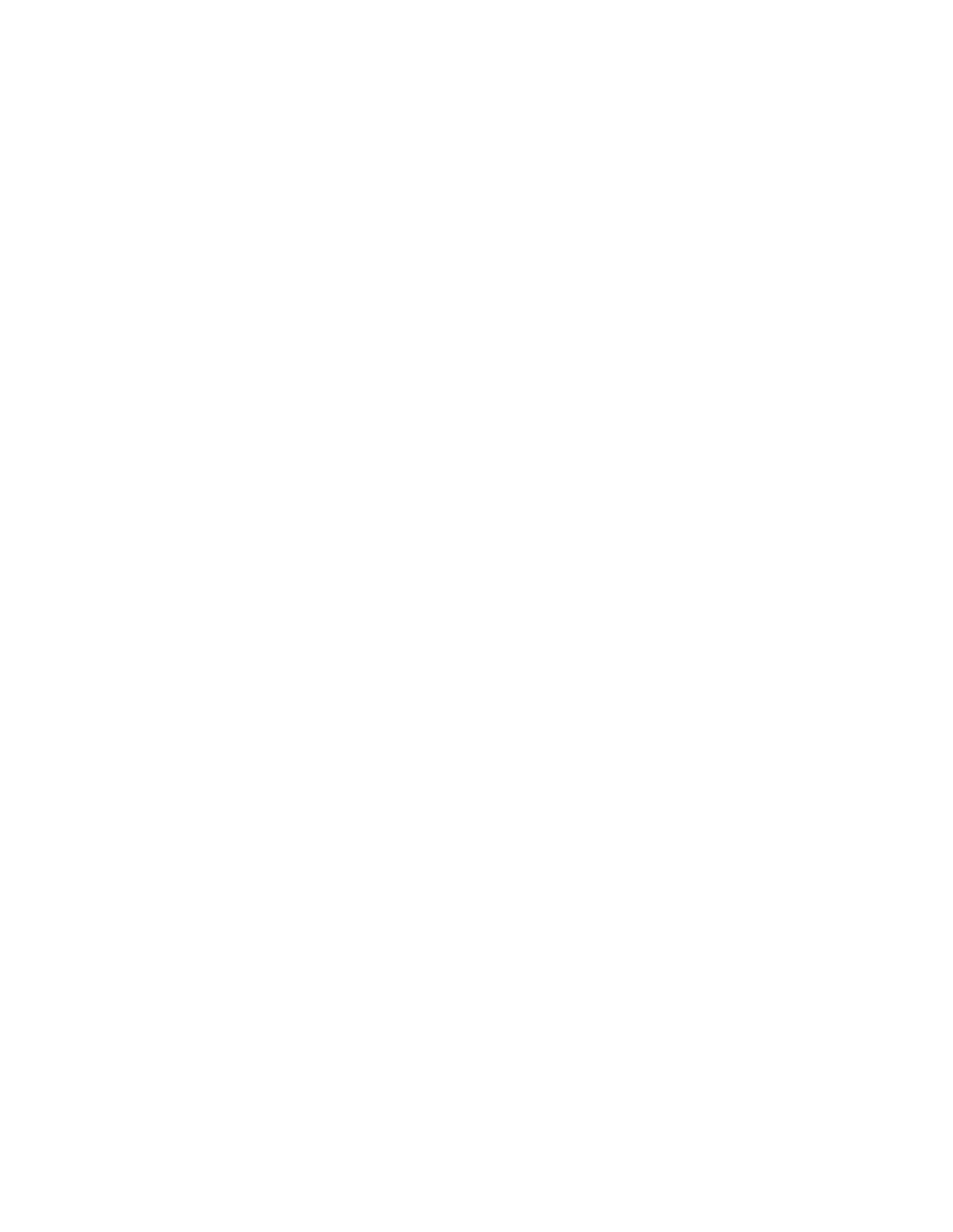# **LESSON OF THE FIRST WEEK OF SEPTEMBER Before the Coptic New Year**

**Week 1:** The Angel Sets St. Peter Free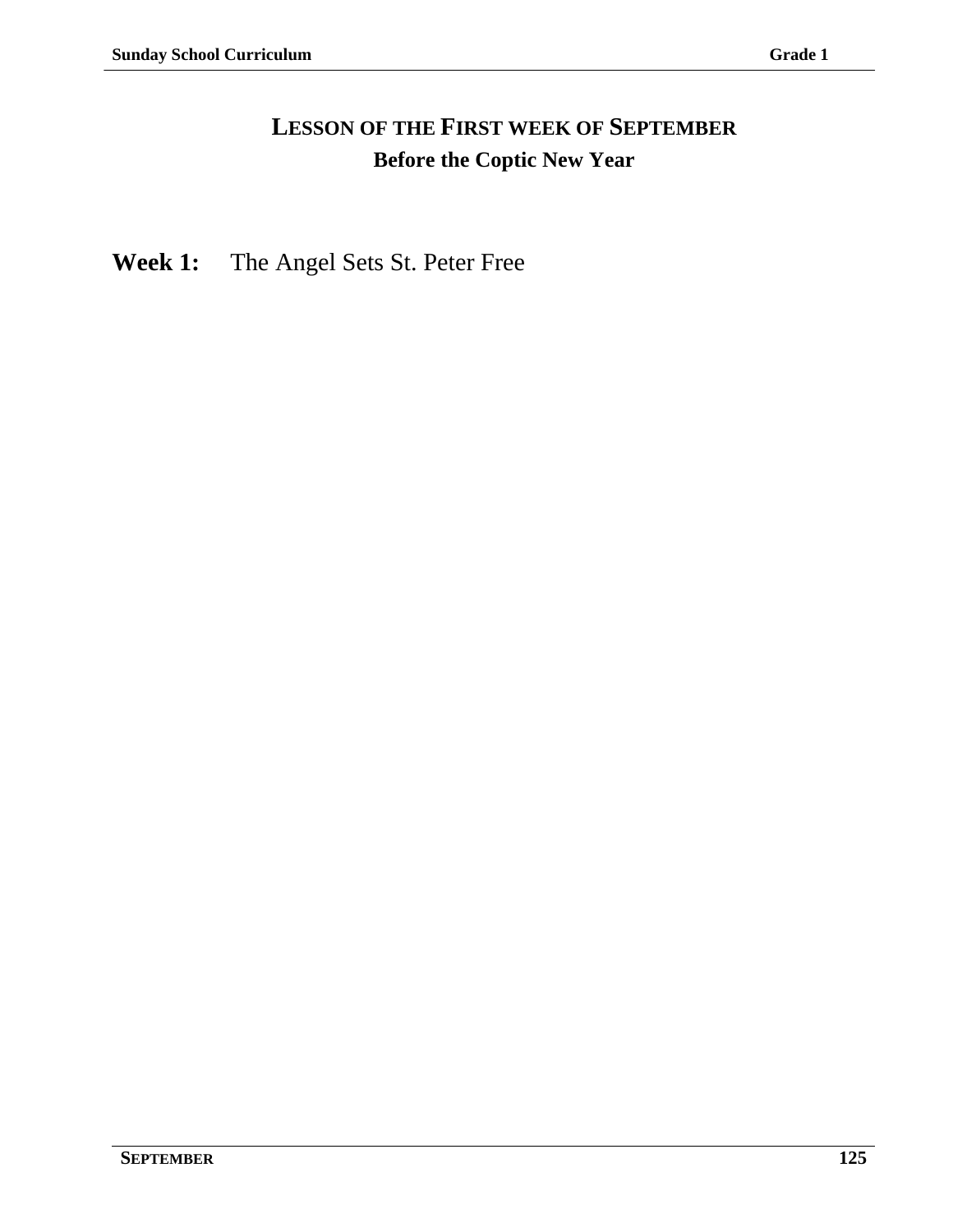## **Week 1- The Angel Sets St. Peter Free**

#### **Objective:**

God loves us and answers our prayers

#### **Memory Verse:**

"My angel will go before you" (Exodus 23:23)

### **References**

 $\div$  Acts 12: 1-17

#### **Introduction:**

- $\triangle$  Review the previous lesson and verse with the students
- Revision questions about the work of angels in the light of the previous lessons
- $\triangle$  Prepare a big picture about the lesson: A wing of an angel and the picture of the lesson

## **Lesson Outlines:**

We heard about one of our Lord's disciples whose name is Peter. He loved our Lord and spoke to people about him. The King was angry with him so he put him in prison. They tied his hands with chains and ordered some soldiers to guard him so that he might not escape. Peter was not afraid because he was sure that God was with him and God said, "My angel goes before you". The other disciples prayed for him. Peter entered the prison and was at ease. He said, "The Lord is my Shepherd, I shall not want". (The children recite the part they studied). Peter slept. The church did not sleep. The church prayed for St. Peter "O Lord, rescue Peter and bring him back to us". Suddenly, there was a bright light in the prison. It was a beautiful heavenly light. The Lord sent an angel (Describe the beauty of the angel and how he is dressed). He struck Peter on the side and woke him up. St. Peter opened his eyes and saw an angel before him. He could not believe his eyes…a real angel. The angel said, "Get up quickly". The chains fell off his hands. The angel said to him, "Dress yourself and put on your sandals" and he did so. "Follow me", the angel said. St. Peter went out and followed the angel. They passed the first and second guard. Finally, they came to the iron gate leading into the city. It opened to them of its own accord, and they went out and passed on through one street: and then the angel left him.

St. Peter went out of prison and went to St. Mark's house where the disciples were gathered together and were praying.